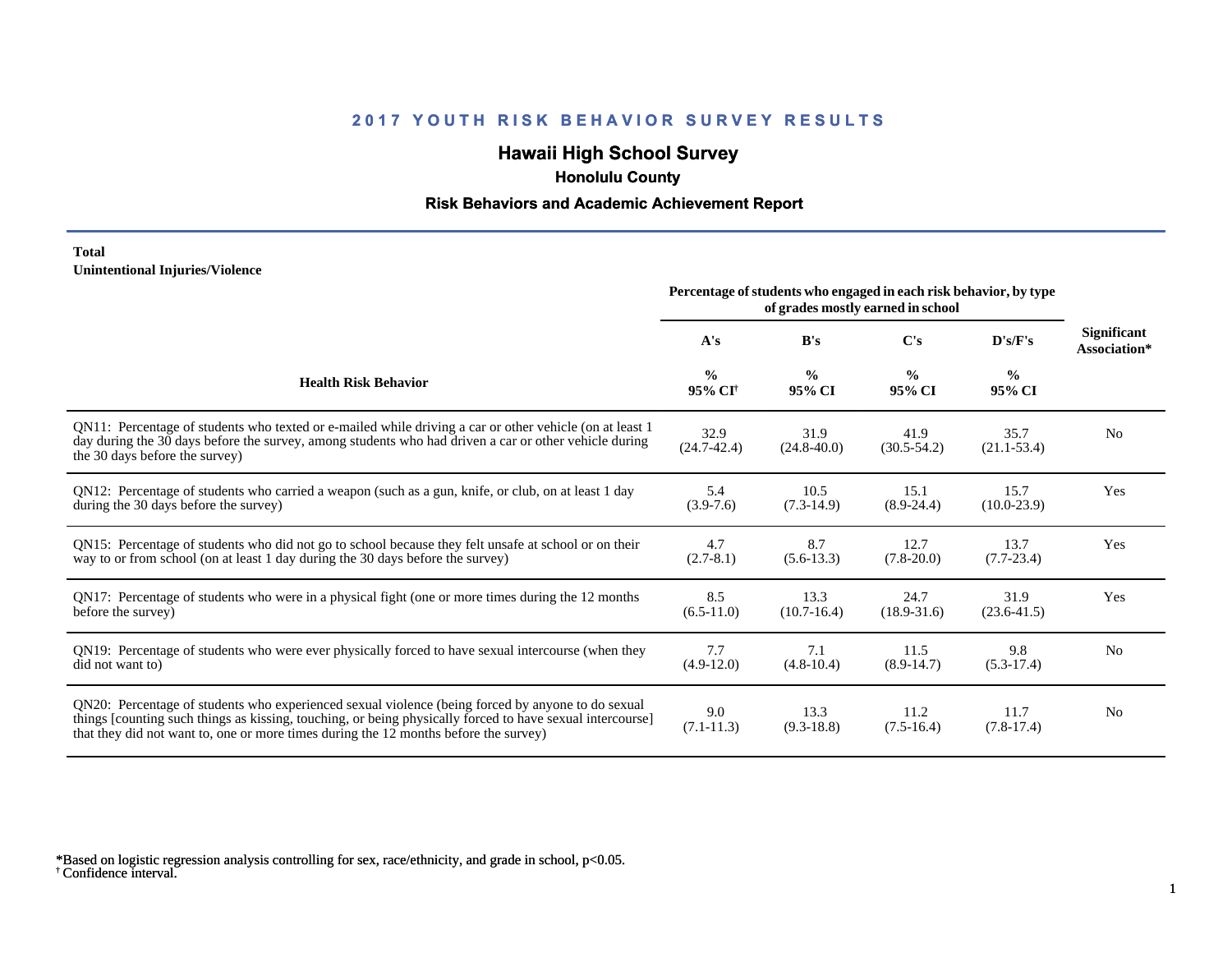# **Hawaii High School Survey**

 **Honolulu County**

#### **Risk Behaviors and Academic Achievement Report**

#### **Total Unintentional Injuries/Violence**

|                                                                                                                                                                                                                                                                                                                                                                                                                        | Percentage of students who engaged in each risk behavior, by type<br>of grades mostly earned in school |                         |                         |                         |                             |
|------------------------------------------------------------------------------------------------------------------------------------------------------------------------------------------------------------------------------------------------------------------------------------------------------------------------------------------------------------------------------------------------------------------------|--------------------------------------------------------------------------------------------------------|-------------------------|-------------------------|-------------------------|-----------------------------|
|                                                                                                                                                                                                                                                                                                                                                                                                                        | A's                                                                                                    | B's                     | C's                     | D's/F's                 | Significant<br>Association* |
| <b>Health Risk Behavior</b>                                                                                                                                                                                                                                                                                                                                                                                            | $\frac{0}{0}$<br>95% CI <sup>+</sup>                                                                   | $\frac{0}{0}$<br>95% CI | $\frac{0}{0}$<br>95% CI | $\frac{6}{6}$<br>95% CI |                             |
| QN22: Percentage of students who experienced physical dating violence (being physically hurt on<br>purpose by someone they were dating or going out with [counting such things as being hit, slammed<br>into something, or injured with an object or weapon] one or more times during the 12 months before<br>the survey, among students who dated or went out with someone during the 12 months before the<br>survey) | 9.5<br>$(5.4-16.1)$                                                                                    | 13.5<br>$(8.1 - 21.8)$  | 12.3<br>$(7.1 - 20.5)$  | 13.2<br>$(5.8-27.3)$    | N <sub>0</sub>              |
| QN23: Percentage of students who were bullied on school property (ever during the 12 months before                                                                                                                                                                                                                                                                                                                     | 13.9                                                                                                   | 15.6                    | 23.7                    | 20.1                    | Yes                         |
| the survey)                                                                                                                                                                                                                                                                                                                                                                                                            | $(11.2 - 17.2)$                                                                                        | $(12.8-18.9)$           | $(18.5 - 29.9)$         | $(12.5 - 30.7)$         |                             |
| QN24: Percentage of students who were electronically bullied (counting being bullied through texting,                                                                                                                                                                                                                                                                                                                  | 12.0                                                                                                   | 13.5                    | 17.8                    | 18.4                    | Yes                         |
| Instagram, Facebook, or other social media, ever during the 12 months before the survey)                                                                                                                                                                                                                                                                                                                               | $(9.9-14.3)$                                                                                           | $(10.9 - 16.5)$         | $(14.1 - 22.1)$         | $(12.4 - 26.5)$         |                             |
| QN25: Percentage of students who felt sad or hopeless (almost every day for $>=$ 2 weeks in a row so                                                                                                                                                                                                                                                                                                                   | 21.5                                                                                                   | 30.1                    | 35.7                    | 41.3                    | Yes                         |
| that they stopped doing some usual activities, ever during the 12 months before the survey)                                                                                                                                                                                                                                                                                                                            | $(18.2 - 25.1)$                                                                                        | $(25.5 - 35.1)$         | $(29.1 - 43.0)$         | $(30.7 - 52.7)$         |                             |
| QN26: Percentage of students who seriously considered attempting suicide (ever during the 12 months                                                                                                                                                                                                                                                                                                                    | 12.1                                                                                                   | 14.4                    | 20.2                    | 22.8                    | Yes                         |
| before the survey)                                                                                                                                                                                                                                                                                                                                                                                                     | $(9.8-14.8)$                                                                                           | $(11.0-18.7)$           | $(16.3 - 24.7)$         | $(15.0 - 33.2)$         |                             |
| QN27: Percentage of students who made a plan about how they would attempt suicide (during the 12                                                                                                                                                                                                                                                                                                                       | 10.3                                                                                                   | 11.7                    | 17.3                    | 27.1                    | Yes                         |
| months before the survey)                                                                                                                                                                                                                                                                                                                                                                                              | $(8.4-12.7)$                                                                                           | $(8.4-16.1)$            | $(12.9 - 22.8)$         | $(18.7 - 37.6)$         |                             |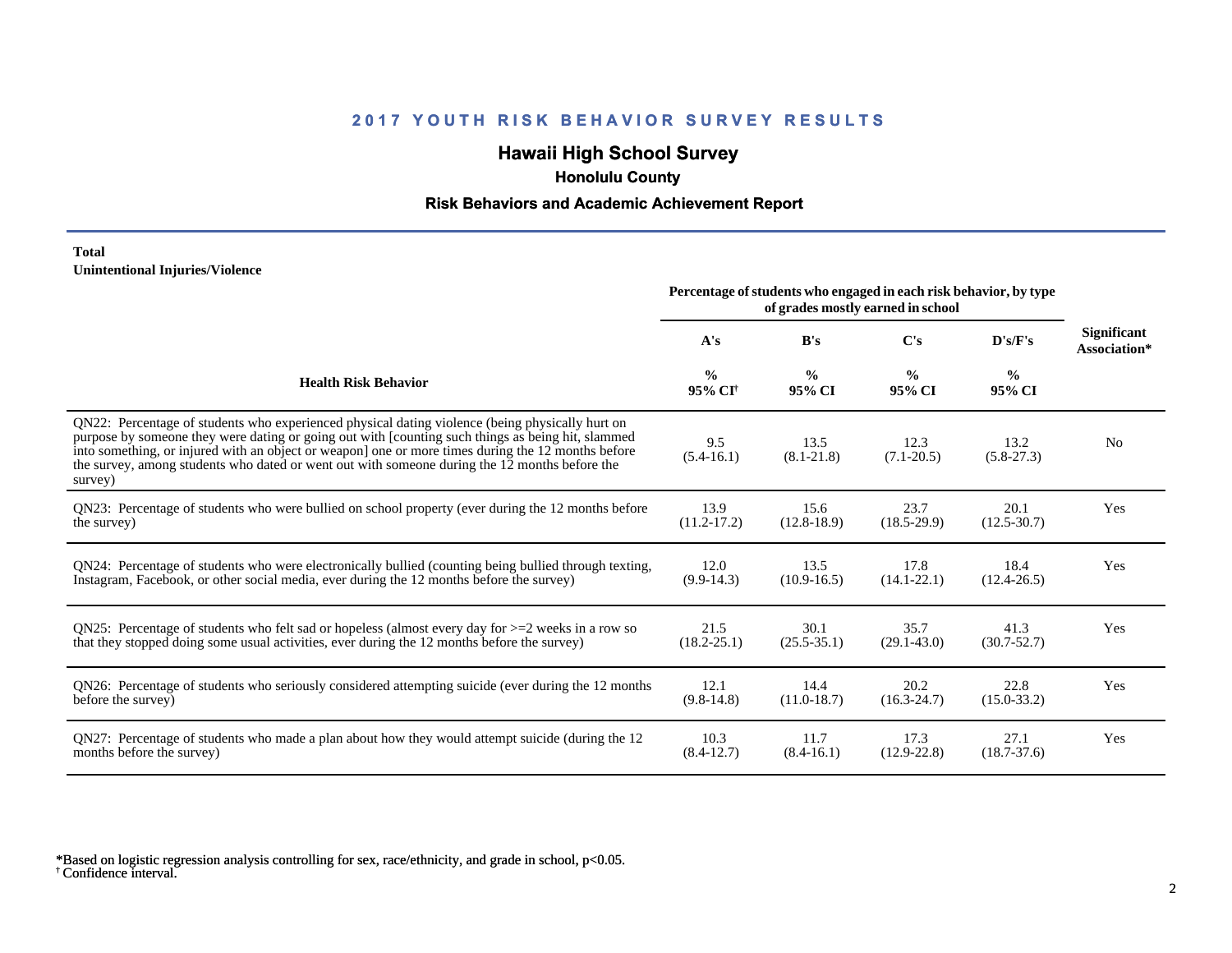# **Hawaii High School Survey**

 **Honolulu County**

# **Risk Behaviors and Academic Achievement Report**

**Total Unintentional Injuries/Violence**

 $\overline{\phantom{0}}$ 

|                                                                                                                                                                                                   | Percentage of students who engaged in each risk behavior, by type<br>of grades mostly earned in school |                               |                         |                         |                                    |
|---------------------------------------------------------------------------------------------------------------------------------------------------------------------------------------------------|--------------------------------------------------------------------------------------------------------|-------------------------------|-------------------------|-------------------------|------------------------------------|
|                                                                                                                                                                                                   | A's                                                                                                    | B's                           | C's                     | D's/F's                 | <b>Significant</b><br>Association* |
| <b>Health Risk Behavior</b>                                                                                                                                                                       | $\frac{0}{0}$<br>95% CI†                                                                               | $\frac{6}{6}$<br>95% CI       | $\frac{0}{0}$<br>95% CI | $\frac{0}{0}$<br>95% CI |                                    |
| QN28: Percentage of students who attempted suicide (one or more times during the 12 months before<br>the survey)                                                                                  | 4.6<br>$(3.4-6.2)$                                                                                     | 8.8<br>$(5.9-13.0)$           | 12.5<br>$(6.4-22.8)$    | 15.1<br>$(10.3 - 21.5)$ | Yes                                |
| QN29: Percentage of students who had a suicide attempt that resulted in an injury, poisoning, or<br>overdose that had to be treated by a doctor or nurse (during the 12 months before the survey) | 1.5<br>$(0.8-2.6)$                                                                                     | $\mathbf{1.2}$<br>$(0.5-2.9)$ | 3.6<br>$(1.6-8.0)$      | 2.5<br>$(0.7-8.1)$      | Yes                                |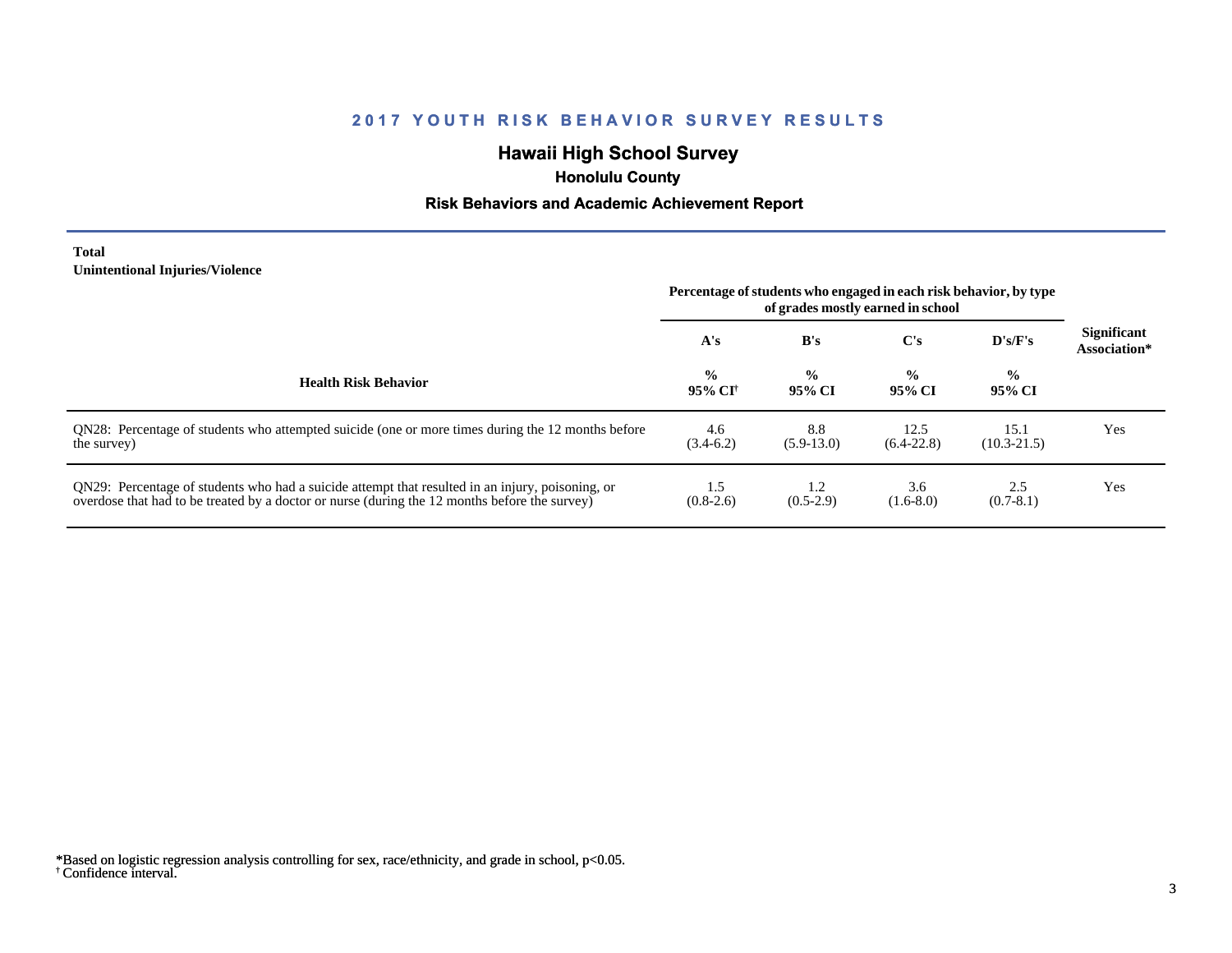# **Hawaii High School Survey**

 **Honolulu County**

# **Risk Behaviors and Academic Achievement Report**

| Total              |  |
|--------------------|--|
| <b>Tobacco Use</b> |  |

|                                                                                                                                                                                                                                                                                                                | Percentage of students who engaged in each risk behavior, by type<br>of grades mostly earned in school |                         |                         |                         |                                    |
|----------------------------------------------------------------------------------------------------------------------------------------------------------------------------------------------------------------------------------------------------------------------------------------------------------------|--------------------------------------------------------------------------------------------------------|-------------------------|-------------------------|-------------------------|------------------------------------|
|                                                                                                                                                                                                                                                                                                                | A's                                                                                                    | B's                     | C's                     | D's/F's                 | <b>Significant</b><br>Association* |
| <b>Health Risk Behavior</b>                                                                                                                                                                                                                                                                                    | $\frac{0}{0}$<br>95% CI <sup>+</sup>                                                                   | $\frac{0}{0}$<br>95% CI | $\frac{0}{0}$<br>95% CI | $\frac{0}{0}$<br>95% CI |                                    |
| QN31: Percentage of students who first tried cigarette smoking before age 13 years (even one or two                                                                                                                                                                                                            | 4.9                                                                                                    | 9.1                     | 9.1                     | 25.4                    | Yes                                |
| puffs)                                                                                                                                                                                                                                                                                                         | $(3.2 - 7.5)$                                                                                          | $(5.9-13.9)$            | $(5.8-13.9)$            | $(19.1 - 32.9)$         |                                    |
| QN32: Percentage of students who currently smoked cigarettes (on at least 1 day during the 30 days                                                                                                                                                                                                             | 3.0                                                                                                    | 5.1                     | 9.4                     | 16.5                    | Yes                                |
| before the survey)                                                                                                                                                                                                                                                                                             | $(1.8-4.9)$                                                                                            | $(3.3-7.6)$             | $(5.7-15.3)$            | $(10.9 - 24.3)$         |                                    |
| ONFRCIG: Percentage of students who currently smoked cigarettes frequently (on 20 or more days                                                                                                                                                                                                                 | 0.3                                                                                                    | 1.6                     | 1.1                     | 2.3                     | Yes                                |
| during the 30 days before the survey)                                                                                                                                                                                                                                                                          | $(0.1 - 0.7)$                                                                                          | $(0.7 - 3.8)$           | $(0.3-4.6)$             | $(0.6-7.6)$             |                                    |
| QNDAYCIG: Percentage of students who currently smoked cigarettes daily (on all 30 days during the                                                                                                                                                                                                              | 0.3                                                                                                    | 1.1                     | 0.4                     | 1.7                     | Yes                                |
| 30 days before the survey)                                                                                                                                                                                                                                                                                     | $(0.1 - 0.7)$                                                                                          | $(0.5-2.7)$             | $(0.1-2.6)$             | $(0.3 - 7.8)$           |                                    |
| QN35: Percentage of students who currently used an electronic vapor product (including e-cigarettes,<br>e-cigars, e-pipes, vape pipes, vaping pens, e-hookahs, and hookah pens [such as blu, NJOY, Vuse,<br>MarkTen, Logic, Vapin Plus, eGo, and Halo, on at least 1 day during the 30 days before the survey) | 12.6<br>$(9.3-16.8)$                                                                                   | 22.5<br>$(18.3 - 27.4)$ | 31.5<br>$(25.4 - 38.3)$ | 39.4<br>$(32.5 - 46.7)$ | Yes                                |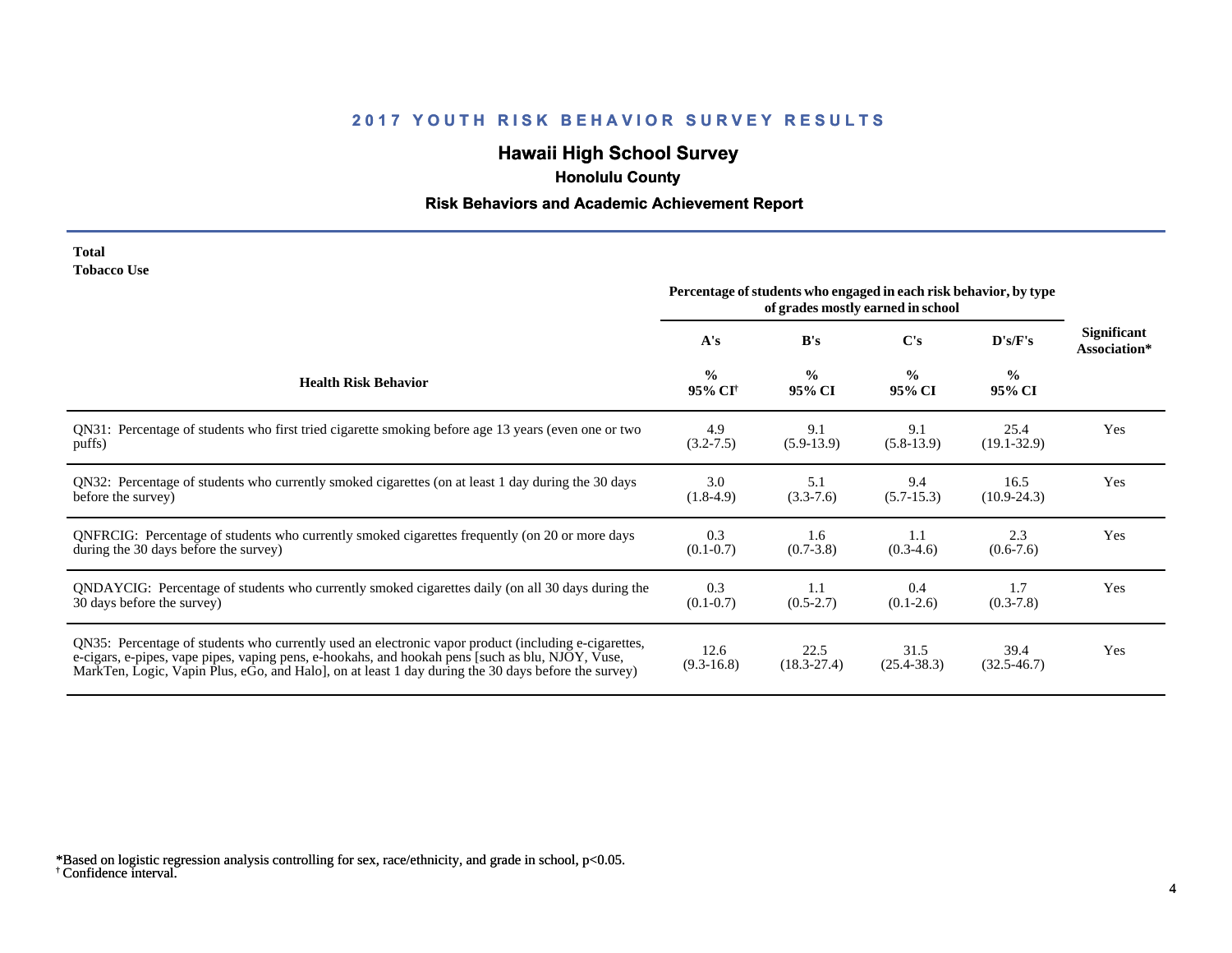# **Hawaii High School Survey**

 **Honolulu County**

#### **Risk Behaviors and Academic Achievement Report**

#### **Total Alcohol/Other Drug Use**

|                                                                                                                                                                                                                                                                                       | Percentage of students who engaged in each risk behavior, by type<br>of grades mostly earned in school |                         |                         |                         |                                    |  |  |  |  |
|---------------------------------------------------------------------------------------------------------------------------------------------------------------------------------------------------------------------------------------------------------------------------------------|--------------------------------------------------------------------------------------------------------|-------------------------|-------------------------|-------------------------|------------------------------------|--|--|--|--|
|                                                                                                                                                                                                                                                                                       | A's                                                                                                    | B's                     | C's                     | D's/F's                 | <b>Significant</b><br>Association* |  |  |  |  |
| <b>Health Risk Behavior</b>                                                                                                                                                                                                                                                           | $\frac{0}{0}$<br>95% CI <sup>+</sup>                                                                   | $\frac{6}{9}$<br>95% CI | $\frac{0}{0}$<br>95% CI | $\frac{6}{6}$<br>95% CI |                                    |  |  |  |  |
| QN41: Percentage of students who had their first drink of alcohol before age 13 years (other than a few                                                                                                                                                                               | 9.0                                                                                                    | 14.9                    | 20.7                    | 31.7                    | Yes                                |  |  |  |  |
| sips)                                                                                                                                                                                                                                                                                 | $(5.8-13.5)$                                                                                           | $(11.9-18.4)$           | $(14.5 - 28.7)$         | $(25.6 - 38.4)$         |                                    |  |  |  |  |
| QN42: Percentage of students who currently drank alcohol (at least one drink of alcohol, on at least 1                                                                                                                                                                                | 13.6                                                                                                   | 19.2                    | 34.9                    | 34.5                    | Yes                                |  |  |  |  |
| day during the 30 days before the survey)                                                                                                                                                                                                                                             | $(9.9-18.5)$                                                                                           | $(14.9 - 24.4)$         | $(29.5 - 40.8)$         | $(26.6 - 43.3)$         |                                    |  |  |  |  |
| QN44: Percentage of students who currently were binge drinking (had four or more drinks of alcohol<br>in a row for female students or five or more drinks of alcohol in a row for male students, within a<br>couple of hours, on at least 1 day during the 30 days before the survey) | 5.3<br>$(3.8 - 7.5)$                                                                                   | 8.0<br>$(5.8-11.0)$     | 18.2<br>$(14.2 - 23.0)$ | 23.9<br>$(15.8 - 34.6)$ | Yes                                |  |  |  |  |
| QN47: Percentage of students who tried marijuana for the first time before age 13 years                                                                                                                                                                                               | 4.2<br>$(2.6-6.6)$                                                                                     | 6.2<br>$(4.3-8.9)$      | 9.8<br>$(6.1 - 15.3)$   | 12.1<br>$(7.0-20.3)$    | Yes                                |  |  |  |  |
| QN48: Percentage of students who currently used marijuana (one or more times during the 30 days                                                                                                                                                                                       | 8.5                                                                                                    | 14.7                    | 25.6                    | 29.0                    | Yes                                |  |  |  |  |
| before the survey)                                                                                                                                                                                                                                                                    | $(5.9-12.1)$                                                                                           | $(10.6 - 20.0)$         | $(20.4 - 31.6)$         | $(21.5-37.9)$           |                                    |  |  |  |  |
| QN49: Percentage of students who ever used cocaine (any form of cocaine, including powder, crack,                                                                                                                                                                                     | 3.9                                                                                                    | 5.8                     | 8.4                     | 11.8                    | N <sub>0</sub>                     |  |  |  |  |
| or freebase, one or more times during their life)                                                                                                                                                                                                                                     | $(2.0-7.4)$                                                                                            | $(3.9-8.4)$             | $(4.9-13.9)$            | $(7.3-18.6)$            |                                    |  |  |  |  |
| ON51: Percentage of students who ever used heroin (also called "smack," "junk," or "China White,"                                                                                                                                                                                     | 2.9                                                                                                    | 2.2                     | 2.6                     | 10.5                    | Yes                                |  |  |  |  |
| one or more times during their life)                                                                                                                                                                                                                                                  | $(1.3-6.4)$                                                                                            | $(1.0-4.6)$             | $(1.2 - 5.6)$           | $(4.8-21.3)$            |                                    |  |  |  |  |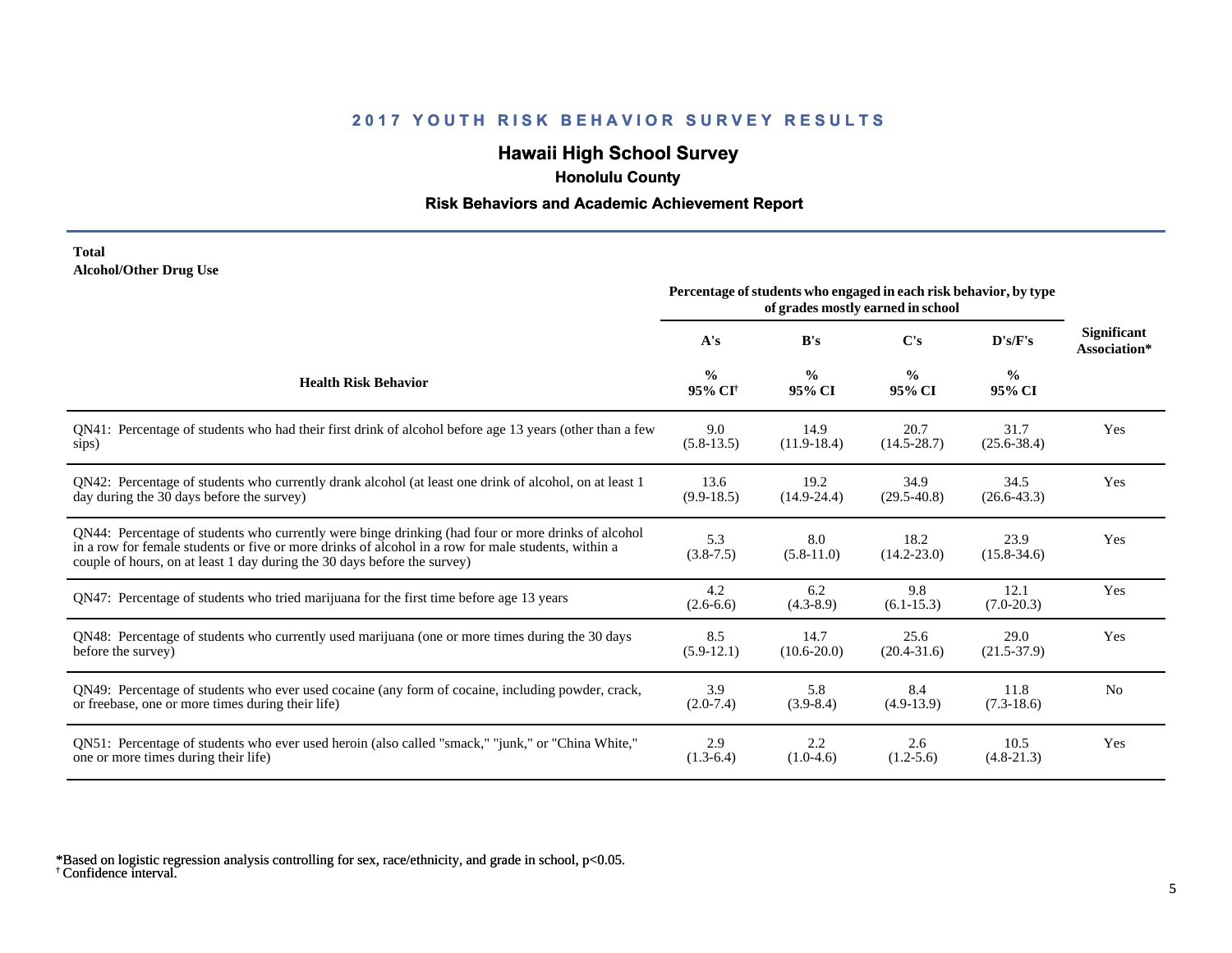# **Hawaii High School Survey**

 **Honolulu County**

# **Risk Behaviors and Academic Achievement Report**

#### **Total Alcohol/Other Drug Use**

|                                                                                                                                                                                                                                                                                       | Percentage of students who engaged in each risk behavior, by type<br>of grades mostly earned in school |                         |                         |                         |                                    |
|---------------------------------------------------------------------------------------------------------------------------------------------------------------------------------------------------------------------------------------------------------------------------------------|--------------------------------------------------------------------------------------------------------|-------------------------|-------------------------|-------------------------|------------------------------------|
|                                                                                                                                                                                                                                                                                       | A's                                                                                                    | B's                     | C's                     | D's/F's                 | <b>Significant</b><br>Association* |
| <b>Health Risk Behavior</b>                                                                                                                                                                                                                                                           | $\frac{0}{0}$<br>95% CI <sup>+</sup>                                                                   | $\frac{0}{0}$<br>95% CI | $\frac{0}{0}$<br>95% CI | $\frac{0}{0}$<br>95% CI |                                    |
| ON52: Percentage of students who ever used methamphetamines (also called "speed," "crystal,"                                                                                                                                                                                          | 2.2                                                                                                    | 2.9                     | 4.9                     | 10.4                    | Yes                                |
| "crank," or "ice," one or more times during their life)                                                                                                                                                                                                                               | $(1.0-4.5)$                                                                                            | $(1.6-5.3)$             | $(2.3-10.2)$            | $(4.9-20.6)$            |                                    |
| QN53: Percentage of students who ever used ecstasy (also called "MDMA," one or more times during                                                                                                                                                                                      | 3.1                                                                                                    | 3.5                     | 9.3                     | 12.4                    | Yes                                |
| their life)                                                                                                                                                                                                                                                                           | $(1.8-5.3)$                                                                                            | $(2.0-5.9)$             | $(6.3-13.5)$            | $(7.4-19.9)$            |                                    |
| QN54: Percentage of students who ever used synthetic marijuana (also called "K2," "Spice," "fake                                                                                                                                                                                      | 3.0                                                                                                    | 3.5                     | 8.2                     | 11.1                    | Yes                                |
| weed," "King Kong," "Yucatan Fire," "Skunk," or "Moon Rocks," one or more times during their life)                                                                                                                                                                                    | $(1.7-5.0)$                                                                                            | $(2.1-6.0)$             | $(5.0-13.2)$            | $(6.8-17.6)$            |                                    |
| QN56: Percentage of students who ever took prescription pain medicine without a doctor's<br>prescription or differently than how a doctor told them to use it (counting drugs such as codeine,<br>Vicodin, OxyContin, Hydrocodone, and Percocet, one or more times during their life) | 7.0<br>$(5.0-9.6)$                                                                                     | 9.7<br>$(7.2-13.1)$     | 14.9<br>$(10.8 - 20.3)$ | 22.4<br>$(14.2 - 33.5)$ | Yes                                |
| QN57: Percentage of students who ever injected any illegal drug (used a needle to inject any illegal                                                                                                                                                                                  | 1.0                                                                                                    | 2.2                     | 1.8                     | 7.1                     | Yes                                |
| drug into their body, one or more times during their life)                                                                                                                                                                                                                            | $(0.5-2.1)$                                                                                            | $(1.2-4.3)$             | $(0.7-4.3)$             | $(3.7-13.2)$            |                                    |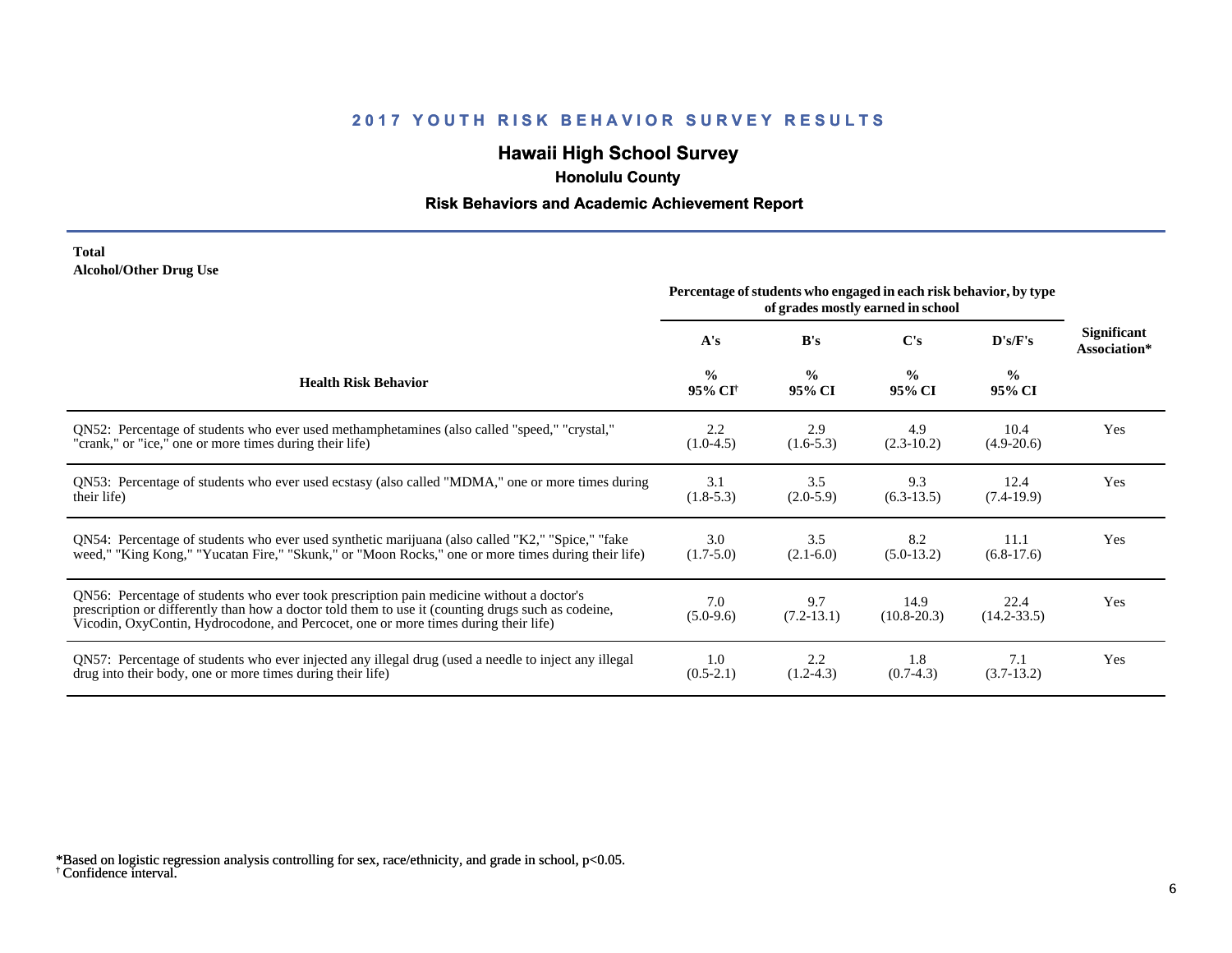# **Hawaii High School Survey**

 **Honolulu County**

#### **Risk Behaviors and Academic Achievement Report**

**Total Sexual Behaviors**

|                                                                                                                                                                       | Percentage of students who engaged in each risk behavior, by type<br>of grades mostly earned in school |                         |                         |                         |                                    |
|-----------------------------------------------------------------------------------------------------------------------------------------------------------------------|--------------------------------------------------------------------------------------------------------|-------------------------|-------------------------|-------------------------|------------------------------------|
|                                                                                                                                                                       | A's                                                                                                    | B's                     | C's                     | D's/F's                 | <b>Significant</b><br>Association* |
| <b>Health Risk Behavior</b>                                                                                                                                           | $\frac{0}{0}$<br>95% CI <sup>+</sup>                                                                   | $\frac{0}{0}$<br>95% CI | $\frac{0}{0}$<br>95% CI | $\frac{0}{0}$<br>95% CI |                                    |
| QN60: Percentage of students who had sexual intercourse for the first time before age 13 years                                                                        | 1.4<br>$(0.8-2.6)$                                                                                     | 3.2<br>$(1.8-5.7)$      | 1.8<br>$(0.9 - 3.7)$    | 7.0<br>$(3.1 - 15.2)$   | Yes                                |
| QN61: Percentage of students who had sexual intercourse with four or more persons during their life                                                                   | 3.1<br>$(2.0-4.8)$                                                                                     | 4.3<br>$(2.9-6.4)$      | 7.3<br>$(4.6-11.3)$     | 5.2<br>$(1.9-13.9)$     | N <sub>0</sub>                     |
| QN62: Percentage of students who were currently sexually active (had sexual intercourse with at least<br>one person, during the 3 months before the survey)           | 13.0<br>$(9.6-17.5)$                                                                                   | 17.2<br>$(13.8-21.2)$   | 22.5<br>$(16.4 - 30.0)$ | 30.8<br>$(22.5 - 40.6)$ | Yes                                |
| QN63: Percentage of students who drank alcohol or used drugs before last sexual intercourse (among<br>students who were currently sexually active)                    | 13.0<br>$(7.5-21.8)$                                                                                   | 24.1<br>$(15.1 - 36.0)$ | 29.1<br>$(14.5-49.7)$   | 35.0<br>$(15.6 - 61.0)$ | Yes                                |
| QN64: Percentage of students who used a condom during last sexual intercourse (among students who<br>were currently sexually active)                                  | 38.6<br>$(25.1 - 54.2)$                                                                                | 39.0<br>$(27.0 - 52.4)$ | 34.4<br>$(23.9 - 46.8)$ |                         |                                    |
| QN65: Percentage of students who used birth control pills before last sexual intercourse (to prevent<br>pregnancy, among students who were currently sexually active) | 18.0<br>$(9.5 - 31.5)$                                                                                 | 14.9<br>$(8.5 - 24.8)$  | 5.6<br>$(1.5-19.3)$     | 22.8<br>$(7.6-51.4)$    | N <sub>0</sub>                     |

\*Based on logistic regression analysis controlling for sex, race/ethnicity, and grade in school, p<0.05.

† Confidence interval.

 $-$  = Fewer than 30 students in this subgroup.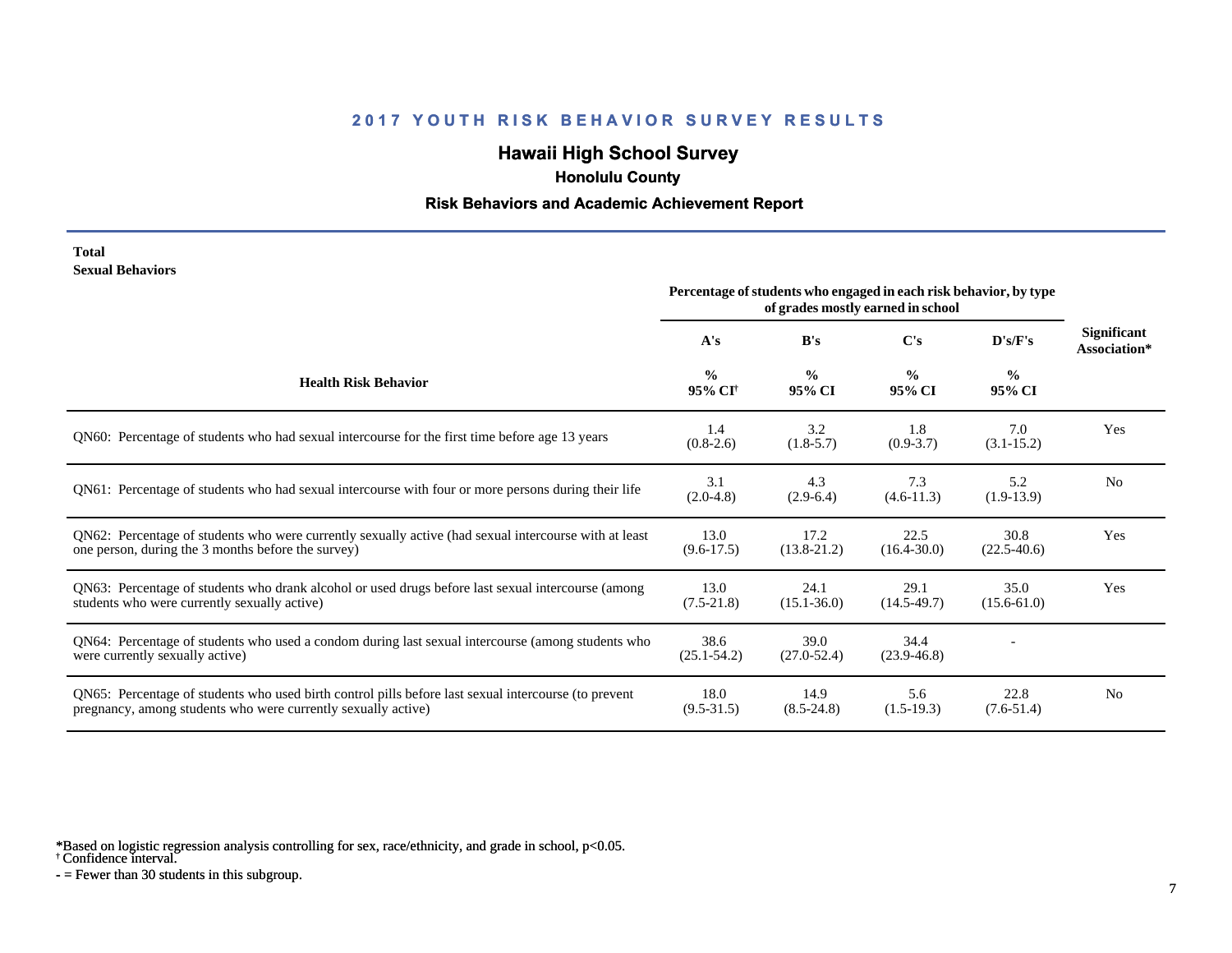# **Hawaii High School Survey**

 **Honolulu County**

#### **Risk Behaviors and Academic Achievement Report**

#### **Total Sexual Behaviors**

|                                                                                                                                                                                                                                                                                                                                                                                                                            | Percentage of students who engaged in each risk behavior, by type<br>of grades mostly earned in school |                         |                         |                         |                                    |
|----------------------------------------------------------------------------------------------------------------------------------------------------------------------------------------------------------------------------------------------------------------------------------------------------------------------------------------------------------------------------------------------------------------------------|--------------------------------------------------------------------------------------------------------|-------------------------|-------------------------|-------------------------|------------------------------------|
|                                                                                                                                                                                                                                                                                                                                                                                                                            | A's                                                                                                    | B's                     | $\bf C's$               | D's/F's                 | <b>Significant</b><br>Association* |
| <b>Health Risk Behavior</b>                                                                                                                                                                                                                                                                                                                                                                                                | $\frac{0}{0}$<br>95% CI <sup>†</sup>                                                                   | $\frac{0}{0}$<br>95% CI | $\frac{6}{9}$<br>95% CI | $\frac{0}{0}$<br>95% CI |                                    |
| QNIUDIMP: Percentage of students who used an IUD (such as Mirena or ParaGard) or implant (such<br>as Implanon or Nexplanon) before last sexual intercourse (to prevent pregnancy, among students who<br>were currently sexually active)                                                                                                                                                                                    | 8.5<br>$(3.9-17.4)$                                                                                    | 11.7<br>$(5.0-24.8)$    | 5.7<br>$(1.7-17.8)$     | 6.6<br>$(1.6-23.9)$     | N <sub>0</sub>                     |
| QNSHPARG: Percentage of students who used a shot (such as Depo-Provera), patch (such as<br>OrthoEvra), or birth control ring (such as NuvaRing) before last sexual intercourse (to prevent<br>pregnancy, among students who were currently sexually active))                                                                                                                                                               | 1.8<br>$(0.4 - 8.2)$                                                                                   | 4.0<br>$(1.1-13.5)$     | 18.7<br>$(8.7 - 35.6)$  | 4.2<br>$(1.1-14.8)$     | Yes                                |
| QNOTHHPL: Percentage of students who used birth control pills; an IUD (such as Mirena or<br>ParaGard) or implant (such as Implanon or Nexplanon); or a shot (such as Depo-Provera), patch (such<br>as OrthoEvra), or birth control ring (such as NuvaRing) before last sexual intercourse (to prevent<br>pregnancy, among students who were currently sexually active)                                                     | 28.3<br>$(19.1 - 39.8)$                                                                                | 30.6<br>$(19.1 - 45.2)$ | 30.0<br>$(19.3 - 43.4)$ | 33.5<br>$(14.8-59.5)$   | N <sub>0</sub>                     |
| QNDUALBC: Percentage of students who used both a condom during last sexual intercourse and birth<br>control pills; an IUD (such as Mirena or ParaGard) or implant (such as Implanon or Nexplanon); or a<br>shot (such as Depo-Provera), patch (such as OrthoEvra), or birth control ring (such as NuvaRing)<br>before last sexual intercourse (to prevent pregnancy, among students who were currently sexually<br>active) | 1.7<br>$(0.4-7.0)$                                                                                     | 7.1<br>$(2.9-16.7)$     | 3.5<br>$(1.1-10.9)$     |                         |                                    |
| <b>QNBCNONE:</b> Percentage of students who did not use any method to prevent pregnancy during last<br>sexual intercourse (among students who were currently sexually active)                                                                                                                                                                                                                                              | 12.6<br>$(6.8-22.1)$                                                                                   | 16.3<br>$(8.0 - 30.4)$  | 15.8<br>$(7.2 - 30.9)$  | 27.9<br>$(11.7 - 53.0)$ | N <sub>0</sub>                     |

\*Based on logistic regression analysis controlling for sex, race/ethnicity, and grade in school, p<0.05.

† Confidence interval.

 $-$  = Fewer than 30 students in this subgroup.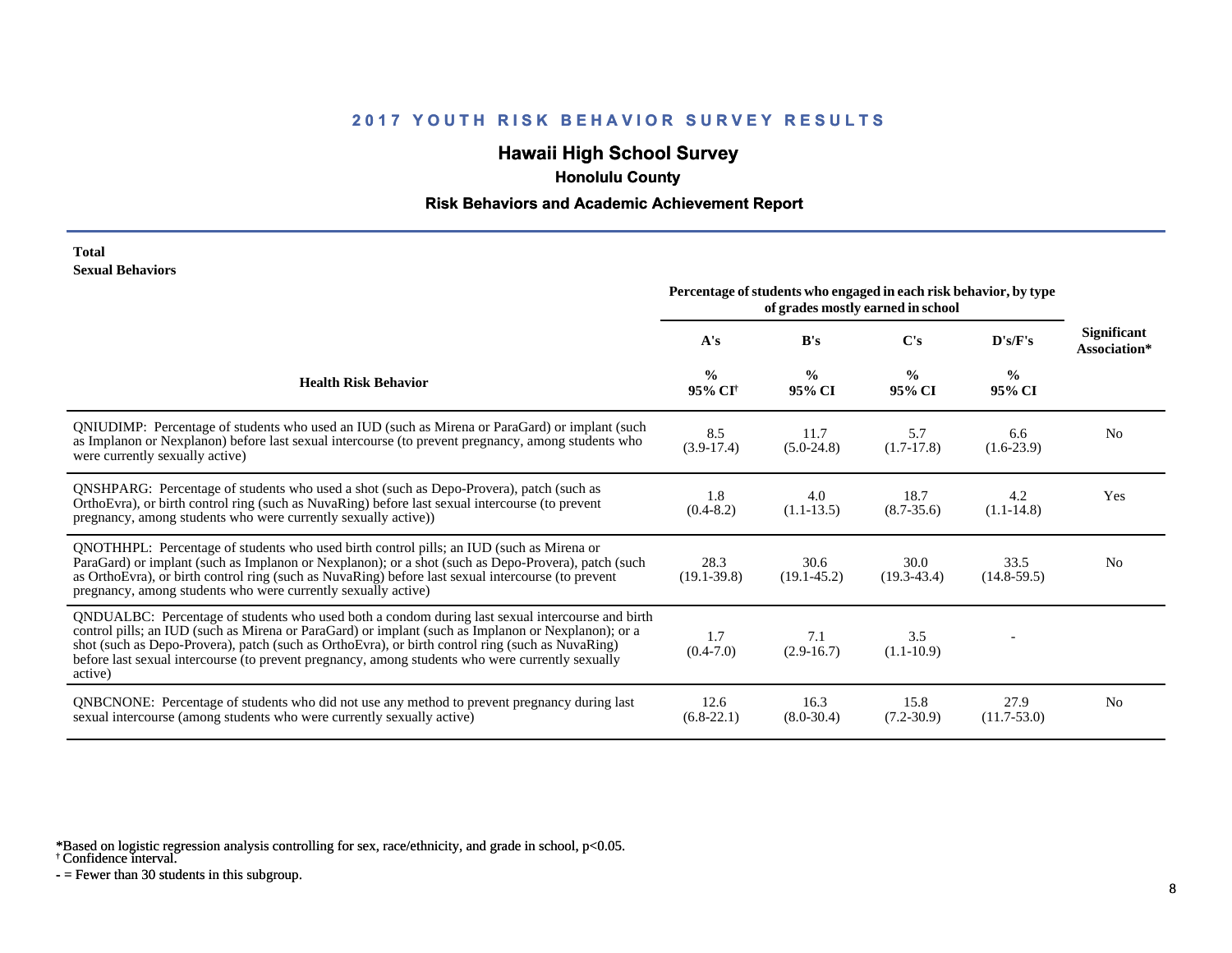# **Hawaii High School Survey**

 **Honolulu County**

#### **Risk Behaviors and Academic Achievement Report**

#### **Total Dietary Behaviors**

|                                                                                                              | Percentage of students who engaged in each risk behavior, by type<br>of grades mostly earned in school |                         |                         |                         |                                    |
|--------------------------------------------------------------------------------------------------------------|--------------------------------------------------------------------------------------------------------|-------------------------|-------------------------|-------------------------|------------------------------------|
|                                                                                                              | A's                                                                                                    | B's                     | C's                     | D's/F's                 | <b>Significant</b><br>Association* |
| <b>Health Risk Behavior</b>                                                                                  | $\frac{0}{0}$<br>95% CI <sup>+</sup>                                                                   | $\frac{6}{9}$<br>95% CI | $\frac{0}{0}$<br>95% CI | $\frac{0}{0}$<br>95% CI |                                    |
| QNOBESE: Percentage of students who had obesity $(>= 95$ th percentile for body mass index, based on         | 9.9                                                                                                    | 13.6                    | 19.3                    | 13.6                    | Yes                                |
| sex- and age-specific reference data from the 2000 CDC growth charts) <sup>§</sup>                           | $(8.1 - 12.0)$                                                                                         | $(10.5-17.5)$           | $(13.6 - 26.5)$         | $(7.3-24.1)$            |                                    |
| QNOWT: Percentage of students who were overweight $(>= 85$ th percentile but $\leq$ 95th percentile for      | 13.8                                                                                                   | 11.5                    | 17.5                    | 14.6                    | N <sub>0</sub>                     |
| body mass index, based on sex- and age-specific reference data from the 2000 CDC growth charts) <sup>§</sup> | $(10.8-17.5)$                                                                                          | $(8.6 - 15.1)$          | $(13.6 - 22.1)$         | $(10.2 - 20.5)$         |                                    |
| QN68: Percentage of students who described themselves as slightly or very overweight                         | 29.8<br>$(25.9 - 34.1)$                                                                                | 31.5<br>$(26.9 - 36.6)$ | 31.1<br>$(26.3 - 36.4)$ | 33.1<br>$(24.4 - 43.1)$ | N <sub>0</sub>                     |
| QN70: Percentage of students who did not drink fruit juice (100% fruit juices one or more times              | 38.1                                                                                                   | 34.7                    | 33.8                    | 28.0                    | N <sub>0</sub>                     |
| during the 7 days before the survey)                                                                         | $(33.4 - 42.9)$                                                                                        | $(29.7-40.0)$           | $(26.6 - 41.8)$         | $(20.0 - 37.8)$         |                                    |
| QN71: Percentage of students who did not eat fruit (one or more times during the 7 days before the           | 12.2                                                                                                   | 13.3                    | 12.4                    | 11.5                    | N <sub>0</sub>                     |
| survey)                                                                                                      | $(9.2 - 16.0)$                                                                                         | $(10.5 - 16.9)$         | $(8.9-17.1)$            | $(6.1 - 20.5)$          |                                    |
| QNFR0: Percentage of students who did not eat fruit or drink 100% fruit juices (such as orange juice,        | 6.9                                                                                                    | 6.5                     | 8.0                     | 7.8                     | N <sub>0</sub>                     |
| apple juice, or grape juice, during the 7 days before the survey)                                            | $(5.0-9.5)$                                                                                            | $(4.8-8.6)$             | $(5.1 - 12.5)$          | $(3.3-17.1)$            |                                    |
| QNFR1: Percentage of students who ate fruit or drank 100% fruit juices one or more times per day             | 48.1                                                                                                   | 48.0                    | 44.7                    | 52.3                    | N <sub>0</sub>                     |
| (such as orange juice, apple juice, or grape juice, during the 7 days before the survey)                     | $(44.3 - 51.8)$                                                                                        | $(43.0 - 53.1)$         | $(38.2 - 51.3)$         | $(43.8 - 60.8)$         |                                    |

\*Based on logistic regression analysis controlling for sex, race/ethnicity, and grade in school, p<0.05.

† Confidence interval.

§ Based on reference data from the 2000 CDC Growth Charts. In 2017, new, slightly different ranges were used to calculate biologically implausible responses to height and weight questions.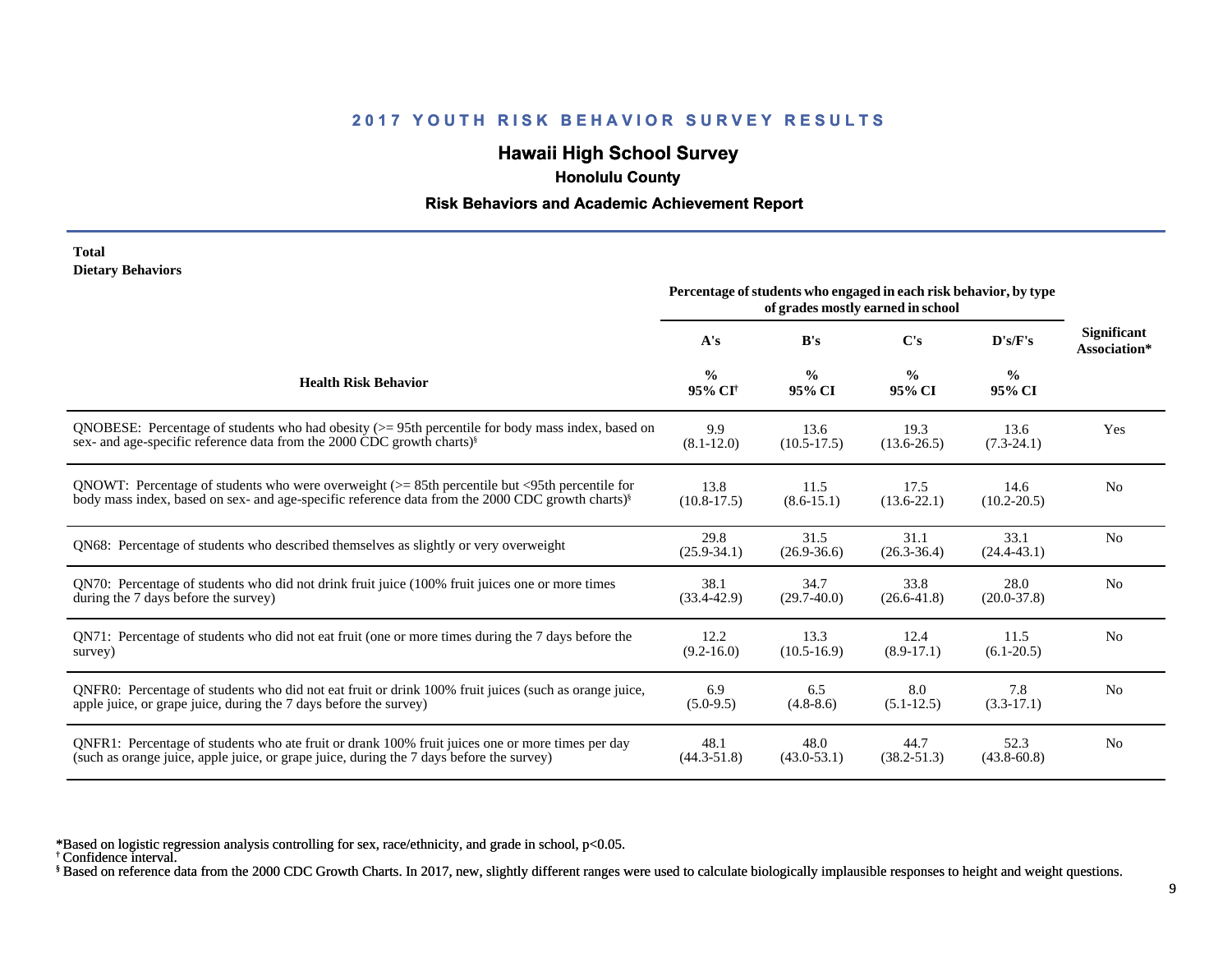# **Hawaii High School Survey**

 **Honolulu County**

#### **Risk Behaviors and Academic Achievement Report**

#### **Total Dietary Behaviors**

|                                                                                                       | Percentage of students who engaged in each risk behavior, by type<br>of grades mostly earned in school |                         |                         |                         |                             |
|-------------------------------------------------------------------------------------------------------|--------------------------------------------------------------------------------------------------------|-------------------------|-------------------------|-------------------------|-----------------------------|
|                                                                                                       | A's                                                                                                    | B's                     | C's                     | D's/F's                 | Significant<br>Association* |
| <b>Health Risk Behavior</b>                                                                           | $\frac{0}{0}$<br>95% CI <sup>+</sup>                                                                   | $\frac{0}{0}$<br>95% CI | $\frac{0}{0}$<br>95% CI | $\frac{0}{0}$<br>95% CI |                             |
| ONFR2: Percentage of students who ate fruit or drank 100% fruit juices two or more times per day      | 19.7                                                                                                   | 21.4                    | 16.6                    | 17.6                    | N <sub>0</sub>              |
| (such as orange juice, apple juice, or grape juice, during the 7 days before the survey)              | $(16.6 - 23.3)$                                                                                        | $(17.5 - 25.9)$         | $(12.1 - 22.3)$         | $(10.8-27.4)$           |                             |
| QNFR3: Percentage of students who ate fruit or drank 100% fruit juices three or more times per day    | 10.9                                                                                                   | 13.1                    | 12.1                    | 11.8                    | N <sub>0</sub>              |
| (such as orange juice, apple juice, or grape juice, during the 7 days before the survey)              | $(8.2 - 14.3)$                                                                                         | $(9.9-17.2)$            | $(8.6 - 16.6)$          | $(6.5-20.4)$            |                             |
| QN72: Percentage of students who did not eat green salad (one or more times during the 7 days before  | 37.6                                                                                                   | 43.0                    | 43.8                    | 46.3                    | N <sub>0</sub>              |
| the survey)                                                                                           | $(33.8 - 41.6)$                                                                                        | $(37.0 - 49.2)$         | $(35.2 - 52.9)$         | $(37.2 - 55.8)$         |                             |
| QN73: Percentage of students who did not eat potatoes (one or more times during the 7 days before the | 45.8                                                                                                   | 47.1                    | 41.7                    | 42.9                    | N <sub>0</sub>              |
| survey)                                                                                               | $(41.4 - 50.4)$                                                                                        | $(43.6 - 50.8)$         | $(35.8 - 47.9)$         | $(34.7 - 51.4)$         |                             |
| QN74: Percentage of students who did not eat carrots (one or more times during the 7 days before the  | 48.5                                                                                                   | 49.6                    | 48.9                    | 41.0                    | N <sub>0</sub>              |
| survey)                                                                                               | $(44.5 - 52.5)$                                                                                        | $(44.8 - 54.5)$         | $(41.3 - 56.6)$         | $(32.1 - 50.5)$         |                             |
| QN75: Percentage of students who did not eat other vegetables (one or more times during the 7 days    | 19.0                                                                                                   | 21.9                    | 23.1                    | 21.0                    | N <sub>0</sub>              |
| before the survey)                                                                                    | $(16.2 - 22.1)$                                                                                        | $(17.4 - 27.0)$         | $(16.9 - 30.8)$         | $(12.4 - 33.3)$         |                             |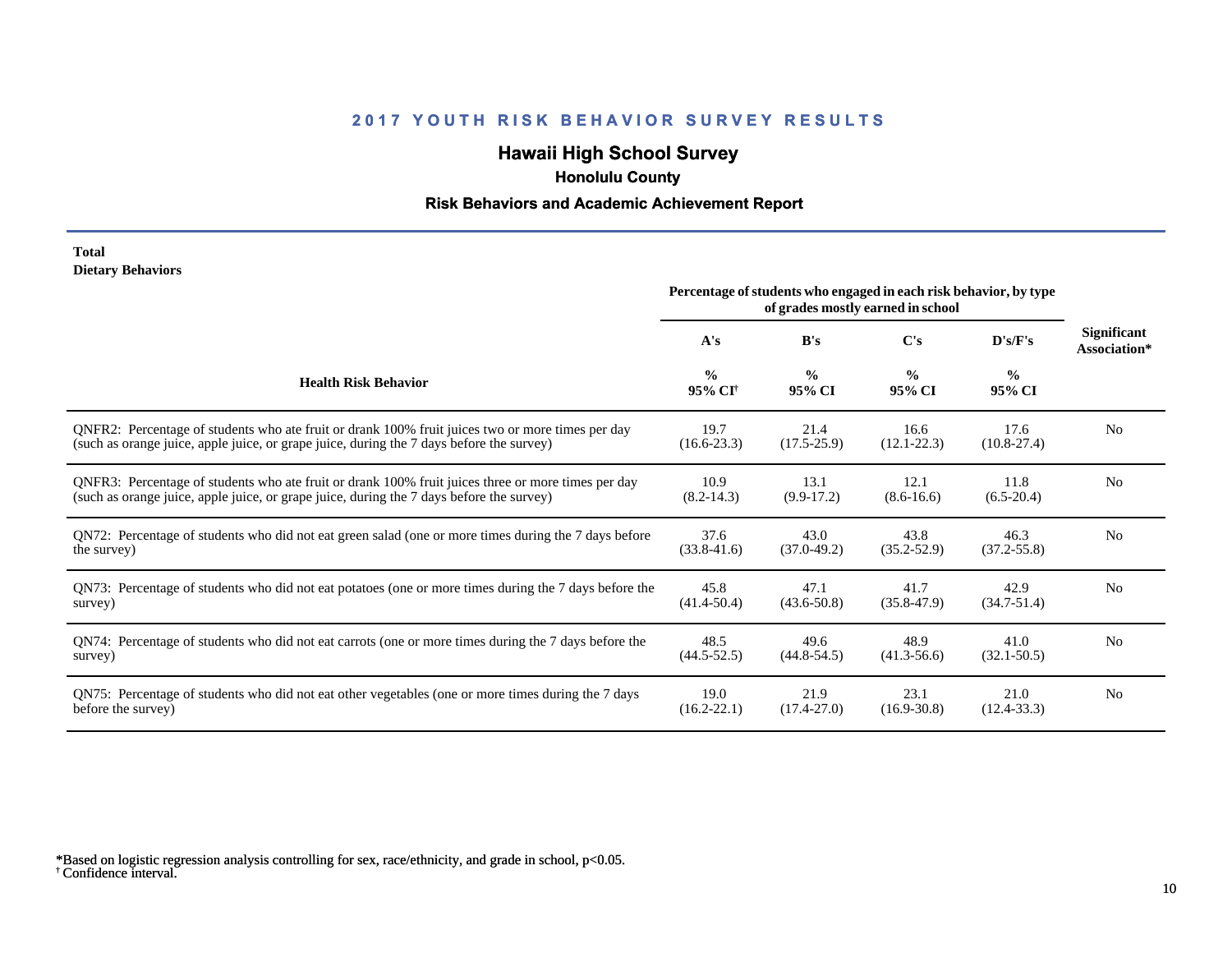# **Hawaii High School Survey**

 **Honolulu County**

#### **Risk Behaviors and Academic Achievement Report**

#### **Total Dietary Behaviors**

|                                                                                                                                                                                                                                          | Percentage of students who engaged in each risk behavior, by type<br>of grades mostly earned in school |                         |                         |                         |                                    |
|------------------------------------------------------------------------------------------------------------------------------------------------------------------------------------------------------------------------------------------|--------------------------------------------------------------------------------------------------------|-------------------------|-------------------------|-------------------------|------------------------------------|
|                                                                                                                                                                                                                                          | A's                                                                                                    | B's                     | C's                     | D's/F's                 | <b>Significant</b><br>Association* |
| <b>Health Risk Behavior</b>                                                                                                                                                                                                              | $\frac{0}{0}$<br>95% CI <sup>+</sup>                                                                   | $\frac{0}{0}$<br>95% CI | $\frac{0}{0}$<br>95% CI | $\frac{0}{0}$<br>95% CI |                                    |
| QNVEG0: Percentage of students who did not eat vegetables (green salad, potatoes [excluding French<br>fries, fried potatoes, or potato chips], carrots, or other vegetables, during the 7 days before the survey)                        | 6.9<br>$(5.0-9.5)$                                                                                     | 9.7<br>$(7.2-12.9)$     | 8.9<br>$(5.6-14.0)$     | 6.0<br>$(3.1 - 11.4)$   | N <sub>0</sub>                     |
| QNVEG1: Percentage of students who ate vegetables one or more times per day (green salad, potatoes<br>[excluding French fries, fried potatoes, or potato chips], carrots, or other vegetables, during the 7 days<br>before the survey)   | 58.8<br>$(53.0 - 64.3)$                                                                                | 53.6<br>$(49.2 - 57.9)$ | 53.9<br>$(44.6 - 63.0)$ | 64.0<br>$(57.3 - 70.2)$ | Yes                                |
| QNVEG2: Percentage of students who ate vegetables two or more times per day (green salad, potatoes<br>[excluding French fries, fried potatoes, or potato chips], carrots, or other vegetables, during the 7 days<br>before the survey)   | 21.6<br>$(18.2 - 25.4)$                                                                                | 22.1<br>$(17.2 - 27.9)$ | 20.2<br>$(14.8 - 27.1)$ | 27.8<br>$(20.0-37.3)$   | N <sub>0</sub>                     |
| QNVEG3: Percentage of students who ate vegetables three or more times per day (green salad,<br>potatoes [excluding French fries, fried potatoes, or potato chips], carrots, or other vegetables, during the<br>7 days before the survey) | 10.6<br>$(8.2 - 13.6)$                                                                                 | 10.6<br>$(7.1 - 15.5)$  | 9.2<br>$(5.5-14.9)$     | 19.9<br>$(12.8-29.6)$   | Yes                                |
| QN76: Percentage of students who did not drink a can, bottle, or glass of soda or pop (such as Coke,<br>Pepsi, or Sprite, not counting diet soda or diet pop, during the 7 days before the survey)                                       | 46.6<br>$(42.6 - 50.7)$                                                                                | 38.7<br>$(34.3 - 43.4)$ | 26.9<br>$(21.6 - 32.9)$ | 24.9<br>$(17.1 - 34.8)$ | Yes                                |
| QNSODA1: Percentage of students who drank a can, bottle, or glass of soda or pop one or more times<br>per day (such as Coke, Pepsi, or Sprite, not counting diet soda or diet pop, during the 7 days before the<br>survey)               | 5.8<br>$(4.2 - 8.1)$                                                                                   | 11.0<br>$(8.5 - 14.0)$  | 11.9<br>$(9.0-15.6)$    | 21.7<br>$(13.9 - 32.1)$ | Yes                                |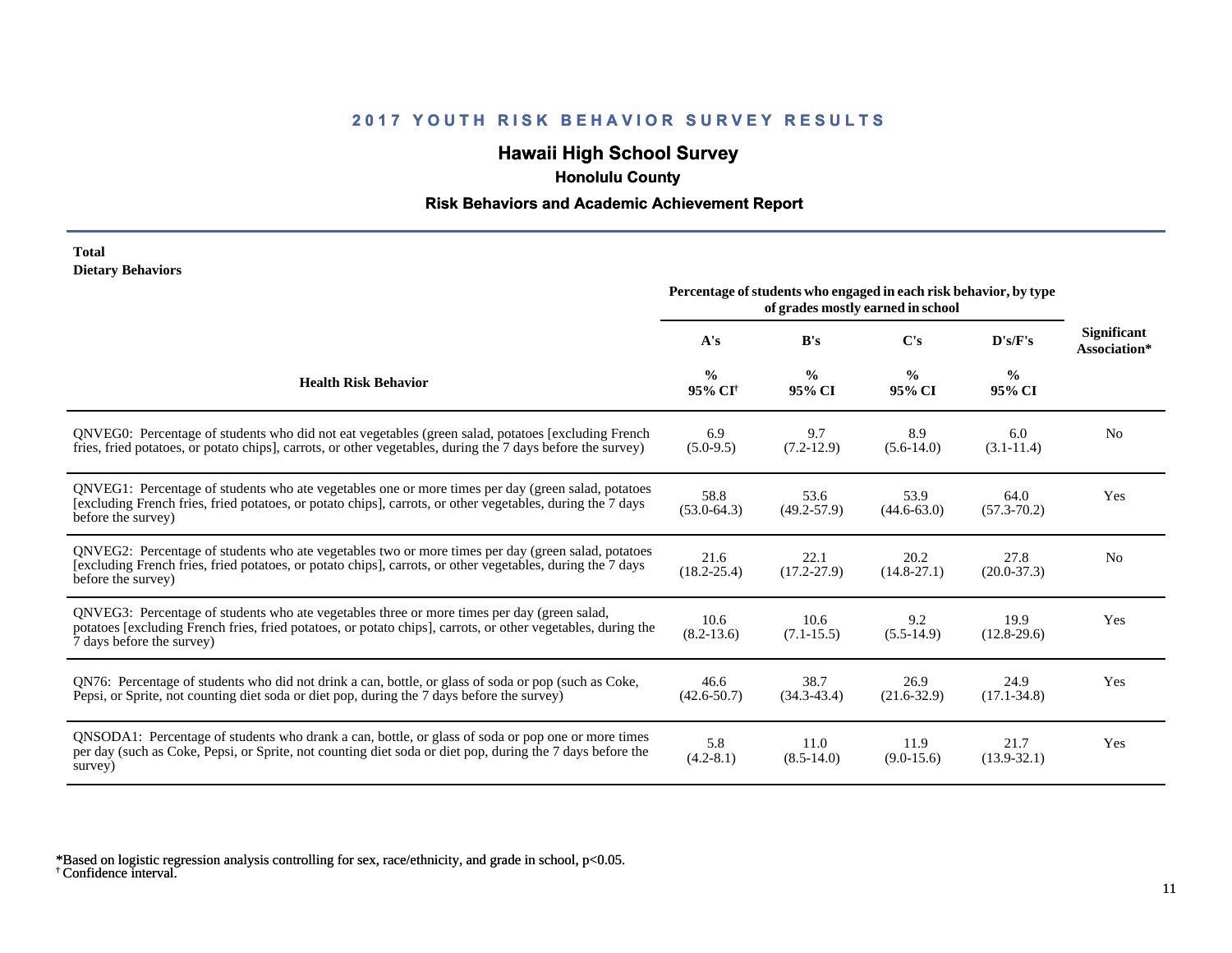# **Hawaii High School Survey**

 **Honolulu County**

#### **Risk Behaviors and Academic Achievement Report**

#### **Total Dietary Behaviors**

|                                                                                                                                                                                                                                                                                      | Percentage of students who engaged in each risk behavior, by type<br>of grades mostly earned in school |                         |                         |                         |                                    |  |
|--------------------------------------------------------------------------------------------------------------------------------------------------------------------------------------------------------------------------------------------------------------------------------------|--------------------------------------------------------------------------------------------------------|-------------------------|-------------------------|-------------------------|------------------------------------|--|
|                                                                                                                                                                                                                                                                                      | A's                                                                                                    | B's                     | $\bf C's$               | D's/F's                 | <b>Significant</b><br>Association* |  |
| <b>Health Risk Behavior</b>                                                                                                                                                                                                                                                          | $\frac{0}{0}$<br>95% CI <sup>+</sup>                                                                   | $\frac{0}{0}$<br>95% CI | $\frac{0}{0}$<br>95% CI | $\frac{0}{0}$<br>95% CI |                                    |  |
| QNSODA2: Percentage of students who drank a can, bottle, or glass of soda or pop two or more times<br>per day (such as Coke, Pepsi, or Sprite, not counting diet soda or diet pop, during the 7 days before the<br>survey)                                                           | 2.8<br>$(1.7-4.4)$                                                                                     | 7.2<br>$(5.2-9.9)$      | 7.4<br>$(4.9-11.2)$     | 12.9<br>$(8.0-20.2)$    | Yes                                |  |
| ONSODA3: Percentage of students who drank a can, bottle, or glass of soda or pop three or more<br>times per day (such as Coke, Pepsi, or Sprite, not counting diet soda or diet pop, during the 7 days<br>before the survey)                                                         | 0.9<br>$(0.3-2.4)$                                                                                     | 3.3<br>$(2.2 - 5.0)$    | 2.7<br>$(1.4-5.1)$      | 7.6<br>$(3.8-14.6)$     | Yes                                |  |
| QN77: Percentage of students who did not drink milk (during the 7 days before the survey)                                                                                                                                                                                            | 36.2<br>$(32.5-40.1)$                                                                                  | 34.3<br>$(27.1 - 42.4)$ | 32.1<br>$(24.0 - 41.4)$ | 35.3<br>$(24.7 - 47.6)$ | N <sub>0</sub>                     |  |
| QNMILK1: Percentage of students who drank one or more glasses per day of milk (counting the milk<br>they drank in a glass or cup, from a carton, or with cereal and counting the half pint of milk served at<br>school as equal to one glass, during the 7 days before the survey)   | 21.3<br>$(16.0-27.8)$                                                                                  | 19.7<br>$(14.5 - 26.2)$ | 17.4<br>$(12.7 - 23.4)$ | 20.1<br>$(12.7 - 30.5)$ | N <sub>0</sub>                     |  |
| QNMILK2: Percentage of students who drank two or more glasses per day of milk (counting the milk<br>they drank in a glass or cup, from a carton, or with cereal and counting the half pint of milk served at<br>school as equal to one glass, during the 7 days before the survey)   | 10.9<br>$(8.0-14.6)$                                                                                   | 10.5<br>$(7.1 - 15.2)$  | 10.0<br>$(6.7-14.6)$    | 15.9<br>$(8.5 - 27.7)$  | N <sub>0</sub>                     |  |
| QNMILK3: Percentage of students who drank three or more glasses per day of milk (counting the milk<br>they drank in a glass or cup, from a carton, or with cereal and counting the half pint of milk served at<br>school as equal to one glass, during the 7 days before the survey) | 3.7<br>$(2.3-5.9)$                                                                                     | 5.2<br>$(3.5 - 7.5)$    | 4.3<br>$(2.5 - 7.3)$    | 6.5<br>$(3.0-13.6)$     | N <sub>0</sub>                     |  |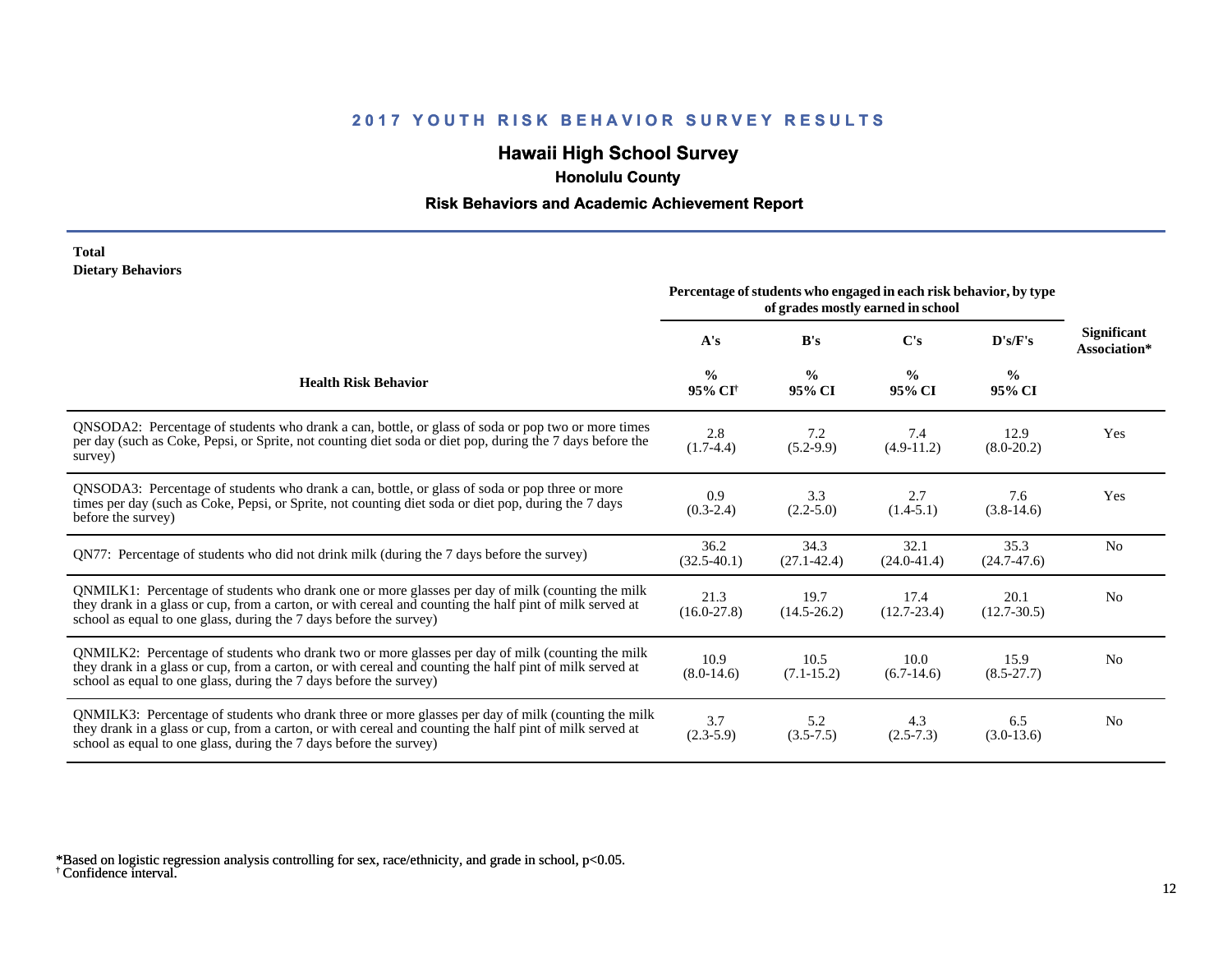# **Hawaii High School Survey**

 **Honolulu County**

#### **Risk Behaviors and Academic Achievement Report**

#### **Total Dietary Behaviors**

|                                                                                                           | Percentage of students who engaged in each risk behavior, by type<br>of grades mostly earned in school |                         |                                                    |                         |                                    |
|-----------------------------------------------------------------------------------------------------------|--------------------------------------------------------------------------------------------------------|-------------------------|----------------------------------------------------|-------------------------|------------------------------------|
|                                                                                                           | A's                                                                                                    | B's                     | C's                                                | $\bf{D's/F's}$          | <b>Significant</b><br>Association* |
| <b>Health Risk Behavior</b>                                                                               | $\frac{0}{0}$<br>95% CI <sup>+</sup>                                                                   | $\frac{0}{0}$<br>95% CI | $\frac{0}{0}$<br>$\frac{6}{9}$<br>95% CI<br>95% CI |                         |                                    |
| QN78: Percentage of students who did not eat breakfast (during the 7 days before the survey)              | 12.2<br>$(9.4-15.8)$                                                                                   | 13.5<br>$(10.0-17.9)$   | 15.2<br>$(10.8 - 20.9)$                            | 17.7<br>$(10.8 - 27.5)$ | N <sub>0</sub>                     |
| QNBK7DAY: Percentage of students who ate breakfast on all 7 days (during the 7 days before the<br>survey) | 44.1<br>$(38.4 - 50.0)$                                                                                | 38.4<br>$(33.3 - 43.8)$ | 26.5<br>$(21.1 - 32.7)$                            | 20.8<br>$(13.8-30.1)$   | Yes                                |

<sup>†</sup> Confidence interval. \*Based on logistic regression analysis controlling for sex, race/ethnicity, and grade in school, p<0.05.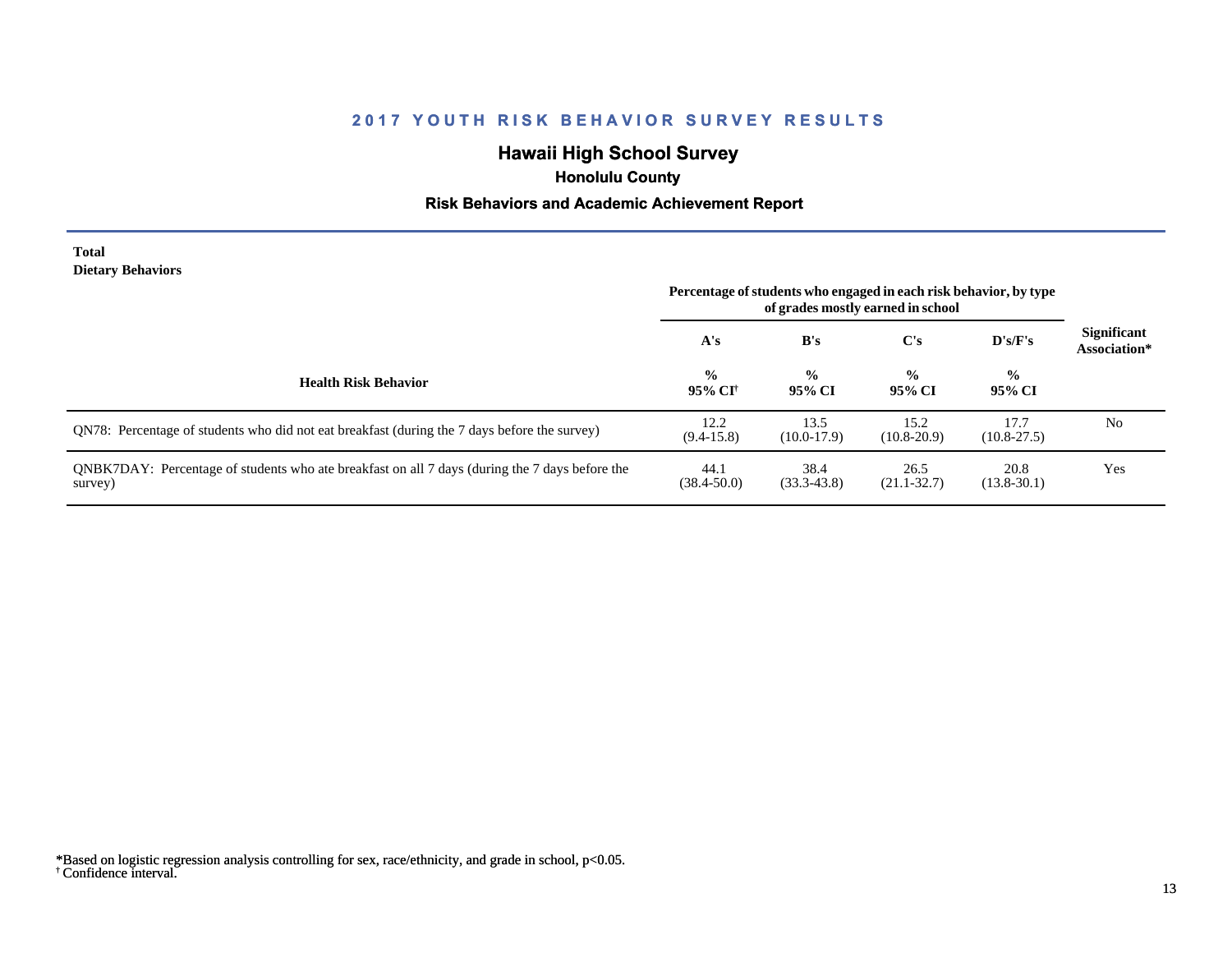# **Hawaii High School Survey**

 **Honolulu County**

#### **Risk Behaviors and Academic Achievement Report**

#### **Total Physical Activity**

|                                                                                                                                                                                                                                                                                                                                                      |                                      | Percentage of students who engaged in each risk behavior, by type | of grades mostly earned in school |                         |                                    |  |  |
|------------------------------------------------------------------------------------------------------------------------------------------------------------------------------------------------------------------------------------------------------------------------------------------------------------------------------------------------------|--------------------------------------|-------------------------------------------------------------------|-----------------------------------|-------------------------|------------------------------------|--|--|
|                                                                                                                                                                                                                                                                                                                                                      | $\bf C's$<br>A's<br>B's              |                                                                   |                                   | D's/F's                 | <b>Significant</b><br>Association* |  |  |
| <b>Health Risk Behavior</b>                                                                                                                                                                                                                                                                                                                          | $\frac{0}{0}$<br>95% CI <sup>+</sup> | $\frac{6}{9}$<br>95% CI                                           | $\frac{6}{9}$<br>95% CI           | $\frac{0}{0}$<br>95% CI |                                    |  |  |
| QN79: Percentage of students who were physically active at least 60 minutes per day on 5 or more<br>days (in any kind of physical activity that increased their heart rate and made them breathe hard some<br>of the time during the 7 days before the survey)                                                                                       | 35.9<br>$(31.6-40.3)$                | 39.5<br>$(34.0 - 45.2)$                                           | 35.3<br>$(28.8 - 42.4)$           | 26.4<br>$(16.8 - 38.9)$ | N <sub>0</sub>                     |  |  |
| QNPA0DAY: Percentage of students who did not participate in at least 60 minutes of physical activity<br>on at least 1 day (in any kind of physical activity that increased their heart rate and made them breathe<br>hard some of the time during the 7 days before the survey)                                                                      | 23.1<br>$(19.4 - 27.1)$              | 13.3<br>$(9.7-18.1)$                                              | 16.2<br>$(11.4 - 22.6)$           | 22.8<br>$(16.8 - 30.3)$ | Yes                                |  |  |
| ONPA7DAY: Percentage of students who were physically active at least 60 minutes per day on all 7<br>days (in any kind of physical activity that increased their heart rate and made them breathe hard some<br>of the time during the 7 days before the survey)                                                                                       | 19.0<br>$(13.7 - 25.8)$              | 22.6<br>$(17.3 - 29.0)$                                           | 16.8<br>$(11.6 - 23.7)$           | 12.2<br>$(6.6-21.3)$    | Yes                                |  |  |
| QN80: Percentage of students who watched television 3 or more hours per day (on an average school<br>day)                                                                                                                                                                                                                                            | 16.6<br>$(13.4 - 20.4)$              | 18.9<br>$(15.9 - 22.4)$                                           | 18.5<br>$(13.3 - 25.1)$           | 17.4<br>$(10.3 - 27.6)$ | N <sub>0</sub>                     |  |  |
| QN81: Percentage of students who played video or computer games or used a computer 3 or more<br>hours per day (counting time spent on things such as Xbox, PlayStation, an iPad or other tablet, a<br>smartphone, texting, YouTube, Instagram, Facebook, or other social media, for something that was not<br>school work, on an average school day) | 40.1<br>$(34.5 - 46.0)$              | 39.3<br>$(33.9 - 44.8)$                                           | 45.0<br>$(36.4 - 53.9)$           | 42.1<br>$(35.4 - 49.1)$ | N <sub>0</sub>                     |  |  |
| QN82: Percentage of students who attended physical education (PE) classes on 1 or more days (in an<br>average week when they were in school)                                                                                                                                                                                                         | 28.9<br>$(24.8-33.4)$                | 37.0<br>$(29.9 - 44.8)$                                           | 41.6<br>$(32.9 - 50.8)$           | 51.2<br>$(38.5 - 63.8)$ | Yes                                |  |  |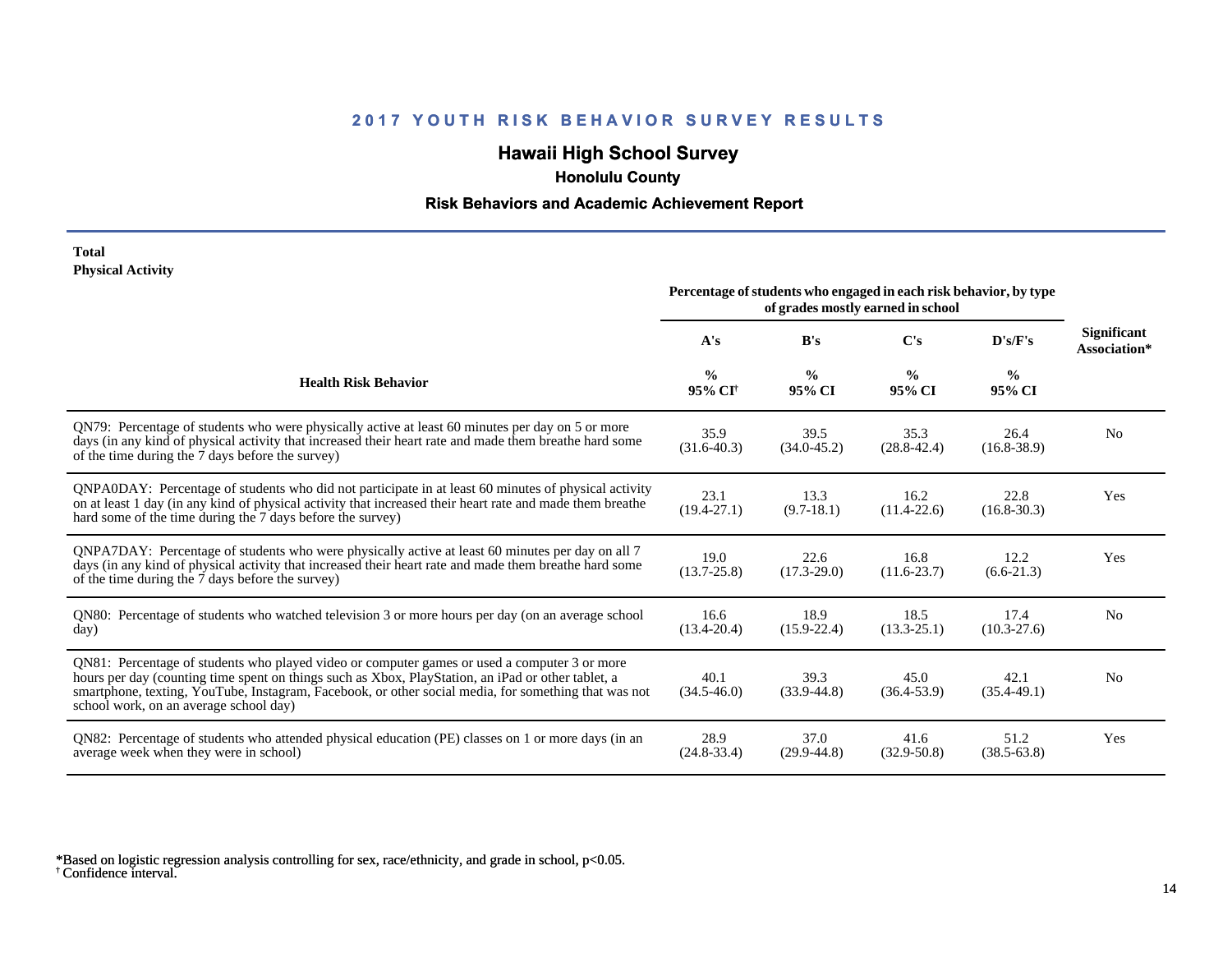# **Hawaii High School Survey**

 **Honolulu County**

#### **Risk Behaviors and Academic Achievement Report**

#### **Total Physical Activity**

|                                                                                                                                                                             | Percentage of students who engaged in each risk behavior, by type<br>of grades mostly earned in school |                         |                         |                         |                                    |
|-----------------------------------------------------------------------------------------------------------------------------------------------------------------------------|--------------------------------------------------------------------------------------------------------|-------------------------|-------------------------|-------------------------|------------------------------------|
|                                                                                                                                                                             | A's                                                                                                    | B's                     | C's                     | $\bf{D's/F's}$          | <b>Significant</b><br>Association* |
| <b>Health Risk Behavior</b>                                                                                                                                                 | $\frac{0}{0}$<br>95% CI†                                                                               | $\frac{0}{0}$<br>95% CI | $\frac{0}{0}$<br>95% CI | $\frac{1}{2}$<br>95% CI |                                    |
| ONDLYPE: Percentage of students who attended physical education (PE) classes on all 5 days (in an<br>average week when they were in school)                                 | 4.0<br>$(2.1 - 7.5)$                                                                                   | 6.2<br>$(3.1 - 12.0)$   | 7.4<br>$(4.4-12.2)$     | 4.4<br>$(1.9-9.8)$      | N <sub>0</sub>                     |
| QN83: Percentage of students who played on at least one sports team (counting any teams run by their<br>school or community groups, during the 12 months before the survey) | 52.4<br>$(47.5 - 57.2)$                                                                                | 50.3<br>$(43.9 - 56.7)$ | 42.7<br>$(36.3-49.5)$   | 40.3<br>$(31.4 - 50.0)$ | N <sub>0</sub>                     |
| QN88: Percentage of students who got 8 or more hours of sleep (on an average school night)                                                                                  | 24.4<br>$(21.3 - 27.8)$                                                                                | 23.4<br>$(19.0 - 28.4)$ | 15.5<br>$(11.3 - 20.9)$ | 14.0<br>$(9.4 - 20.4)$  | Yes                                |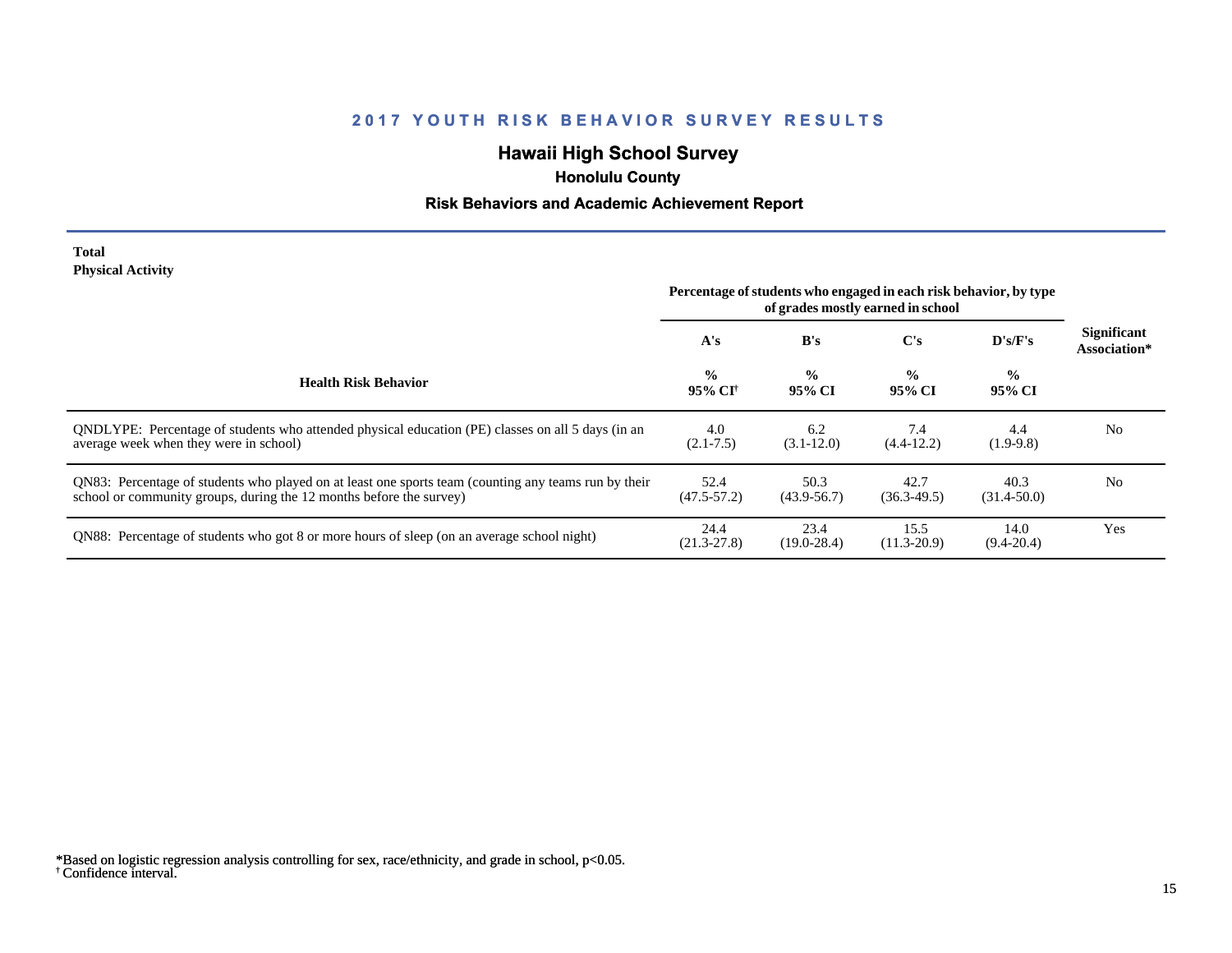# **Hawaii High School Survey**

# **Honolulu County**

# **Risk Behaviors and Academic Achievement Report**

| <b>Total</b><br><b>Other</b>                                                                                                                           | Percentage of students who engaged in each risk behavior, by type<br>of grades mostly earned in school |                         |                         |                         |                                    |
|--------------------------------------------------------------------------------------------------------------------------------------------------------|--------------------------------------------------------------------------------------------------------|-------------------------|-------------------------|-------------------------|------------------------------------|
|                                                                                                                                                        | A's                                                                                                    | B's                     | $\bf C's$               | D's/F's                 | <b>Significant</b><br>Association* |
| <b>Health Risk Behavior</b>                                                                                                                            | $\frac{0}{0}$<br>95% CI†                                                                               | $\frac{0}{0}$<br>95% CI | $\frac{0}{0}$<br>95% CI | $\frac{6}{6}$<br>95% CI |                                    |
| QN86: Percentage of students who saw a dentist (for a check-up, exam, teeth cleaning, or other dental<br>work, during the 12 months before the survey) | 83.2<br>$(79.7 - 86.2)$                                                                                | 77.0<br>$(73.2 - 80.5)$ | 76.5<br>$(70.3 - 81.8)$ | 57.4<br>$(47.4 - 66.8)$ | Yes                                |
| QNNODNT: Percentage of students who never saw a dentist (for a check-up, exam, teeth cleaning, or<br>other dental work)                                | 0.7<br>$(0.3-1.7)$                                                                                     | 1.4<br>$(0.6-2.9)$      | 1.6<br>$(0.6-3.8)$      | 1.2<br>$(0.4 - 3.4)$    | N <sub>0</sub>                     |
| QN87: Percentage of students who had ever been told by a doctor or nurse that they had asthma                                                          | 29.5<br>$(26.0 - 33.3)$                                                                                | 27.0<br>$(23.4 - 31.0)$ | 28.8<br>$(22.3 - 36.4)$ | 34.5<br>$(20.5-51.9)$   | N <sub>0</sub>                     |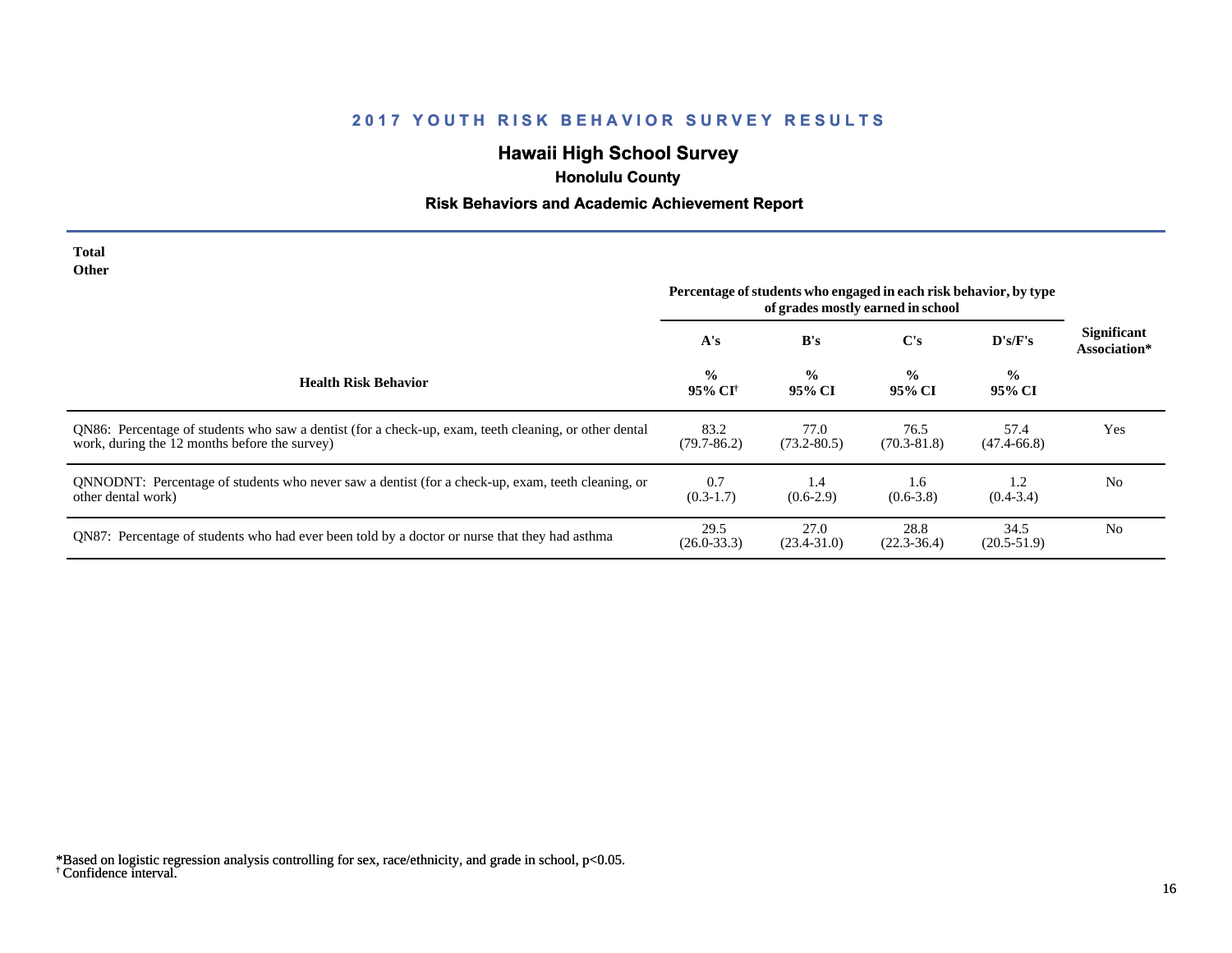# **Hawaii High School Survey**

 **Honolulu County**

# **Risk Behaviors and Academic Achievement Report**

| Total      |  |
|------------|--|
| Site-Added |  |

|                                                                                                                                                                                                                                                                                                                                                                                                                                                                                      |                                      |                         | Percentage of students who engaged in each risk behavior, by type<br>of grades mostly earned in school |                         |                                    |
|--------------------------------------------------------------------------------------------------------------------------------------------------------------------------------------------------------------------------------------------------------------------------------------------------------------------------------------------------------------------------------------------------------------------------------------------------------------------------------------|--------------------------------------|-------------------------|--------------------------------------------------------------------------------------------------------|-------------------------|------------------------------------|
|                                                                                                                                                                                                                                                                                                                                                                                                                                                                                      | A's                                  | B's                     | C's<br>D's/F's                                                                                         |                         | <b>Significant</b><br>Association* |
| <b>Health Risk Behavior</b>                                                                                                                                                                                                                                                                                                                                                                                                                                                          | $\frac{0}{0}$<br>95% CI <sup>+</sup> | $\frac{0}{0}$<br>95% CI | $\frac{0}{0}$<br>95% CI                                                                                | $\frac{0}{0}$<br>95% CI |                                    |
| QN90: Percentage of students who report they do not describe themselves as only one race or ethnicity                                                                                                                                                                                                                                                                                                                                                                                | 15.7<br>$(12.0 - 20.4)$              | 18.7<br>$(14.6 - 23.5)$ | 23.5<br>$(19.5 - 28.0)$                                                                                | 14.9<br>$(9.6-22.5)$    | Yes                                |
| QN91: Percentage of students who reported that either of their parents or other adults in their family<br>are serving on active duty in the military                                                                                                                                                                                                                                                                                                                                 | 22.2<br>$(12.6 - 36.0)$              | 18.6<br>$(11.0-29.6)$   | 23.0<br>$(17.1 - 30.2)$                                                                                | 24.8<br>$(12.5 - 43.3)$ | N <sub>o</sub>                     |
| QN92: Percentage of students who reported someone they were dating or going out with purposely<br>tried to control them or emotionally hurt them one or more times (such things as being told who they<br>could and could not spend time with, being humiliated in front of others, or being threatened if they did<br>not do what they wanted, during the 12 months before the survey, among students who dated or went<br>out with someone during the 12 months before the survey) | 26.6<br>$(20.6 - 33.7)$              | 27.8<br>$(22.2 - 34.1)$ | 36.9<br>$(29.0 - 45.7)$                                                                                | 33.1<br>$(19.0 - 51.0)$ | N <sub>o</sub>                     |
| QN93: Percentage of students who disagree or strongly disagree that harassment and bullying by other<br>students is a problem at their school                                                                                                                                                                                                                                                                                                                                        | 28.1<br>$(23.0 - 33.7)$              | 21.9<br>$(17.5 - 27.1)$ | 24.3<br>$(20.2 - 28.9)$                                                                                | 23.9<br>$(16.9 - 32.5)$ | N <sub>0</sub>                     |
| QN94: Percentage of students who did something to purposely hurt themselves without wanting to die<br>(such as cutting or burning themselves on purpose one or more times during the 12 months before the<br>survey)                                                                                                                                                                                                                                                                 | 14.9<br>$(12.0 - 18.4)$              | 18.4<br>$(14.9 - 22.4)$ | 18.5<br>$(13.4 - 24.9)$                                                                                | 26.0<br>$(17.0 - 37.6)$ | Yes                                |
| QN95: Percentage of students who first tried using an electronic vapor product before age 13 years                                                                                                                                                                                                                                                                                                                                                                                   | 3.7<br>$(2.0-6.9)$                   | 6.1<br>$(4.6-8.2)$      | 10.5<br>$(6.9-15.7)$                                                                                   | 23.0<br>$(14.8 - 34.0)$ | Yes                                |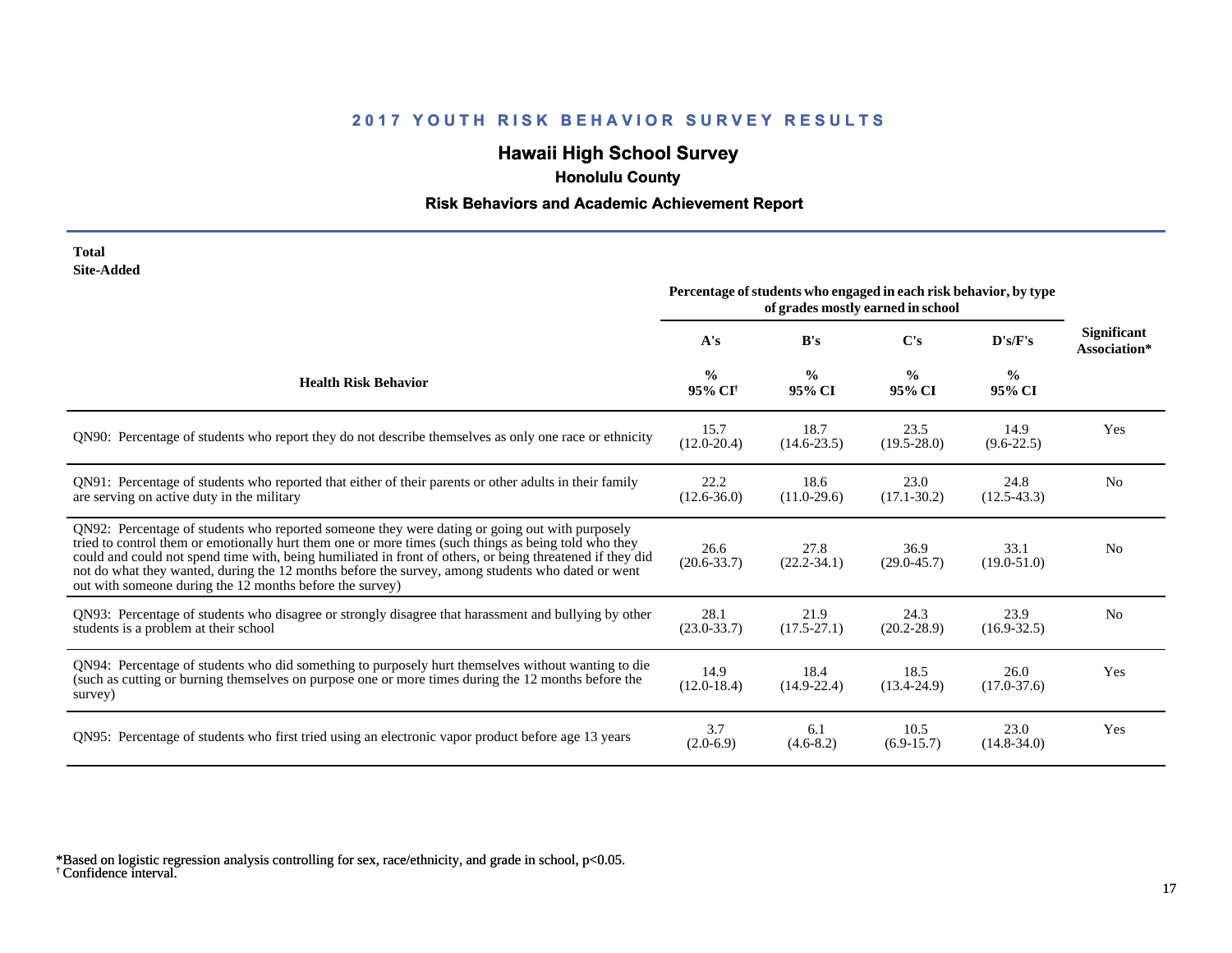# **Hawaii High School Survey**

 **Honolulu County**

# **Risk Behaviors and Academic Achievement Report**

| Total             |
|-------------------|
| <b>Site-Added</b> |

|                                                                                                                                                                                                                                                                                                                                                                                            | Percentage of students who engaged in each risk behavior, by type<br>of grades mostly earned in school |                         |                         |                         |                             |  |
|--------------------------------------------------------------------------------------------------------------------------------------------------------------------------------------------------------------------------------------------------------------------------------------------------------------------------------------------------------------------------------------------|--------------------------------------------------------------------------------------------------------|-------------------------|-------------------------|-------------------------|-----------------------------|--|
|                                                                                                                                                                                                                                                                                                                                                                                            | A's<br>B's<br>$\bf C's$<br>D's/F's                                                                     |                         |                         |                         | Significant<br>Association* |  |
| <b>Health Risk Behavior</b>                                                                                                                                                                                                                                                                                                                                                                | $\frac{0}{0}$<br>95% CI <sup>+</sup>                                                                   | $\frac{0}{0}$<br>95% CI | $\frac{0}{0}$<br>95% CI | $\frac{6}{6}$<br>95% CI |                             |  |
| QN96: Percentage of students who usually got the alcohol they drank by buying it themselves (from a<br>store, such as a liquor store, convenience store, supermarket, discount store, or gas station, from a<br>restaurant, bar, or club, or from a public event such as a concert or sporting event, during the 30 days<br>before the survey, among students who currently drank alcohol) | 17.1<br>$(9.2 - 29.6)$                                                                                 | 9.5<br>$(5.0-17.5)$     | 12.0<br>$(5.7 - 23.7)$  | 26.2<br>$(16.7 - 38.5)$ | N <sub>0</sub>              |  |
| QN97: Percentage of students who usually used marijuana by smoking it in a joint, bong, pipe, or blunt<br>(during the 30 days before the survey, among students who used marijuana)                                                                                                                                                                                                        | 76.3<br>$(61.5 - 86.6)$                                                                                | 75.6<br>$(61.1 - 85.9)$ | 93.9<br>$(86.4 - 97.4)$ | 81.1<br>$(58.4 - 92.9)$ | Yes                         |  |
| QN98: Percentage of students who ever used hallucinogenic drugs (such as LSD, acid, PCP, angel<br>dust, mescaline, or mushrooms, one or more times during their life)                                                                                                                                                                                                                      | 2.9<br>$(1.9-4.6)$                                                                                     | 4.1<br>$(2.7-6.2)$      | 7.9<br>$(5.4-11.4)$     | 18.8<br>$(11.7 - 28.7)$ | Yes                         |  |
| QN99: Percentage of students who are transgender                                                                                                                                                                                                                                                                                                                                           | 1.8<br>$(0.7-4.4)$                                                                                     | 2.5<br>$(1.2-4.8)$      | 3.3<br>$(1.8-5.9)$      | 11.1<br>$(6.2-18.9)$    | Yes                         |  |
| QN100: Percentage of students who tried to lose weight or keep from gaining weight by going without<br>eating for 24 hours or more; taking any diet pills, powders, or liquids; vomiting or taking laxatives;<br>smoking cigarettes; or skipping meals (during the 30 days before the survey)                                                                                              | 20.0<br>$(17.3 - 23.1)$                                                                                | 19.9<br>$(15.9 - 24.5)$ | 22.3<br>$(18.0 - 27.3)$ | 23.7<br>$(16.1 - 33.3)$ | N <sub>0</sub>              |  |
| QN101: Percentage of students who drank a can, bottle, pouch, or glass of a juice drink (such as Fruit<br>Punch, Hawaiian Sun, Aloha Maid, Sunny Delight, or Tang, but not counting 100% fruit juice, one or<br>more times per day during the 7 days before the survey)                                                                                                                    | 5.1<br>$(3.9-6.7)$                                                                                     | 11.5<br>$(8.2 - 15.9)$  | 12.1<br>$(8.1 - 17.8)$  | 10.0<br>$(7.0-14.0)$    | Yes                         |  |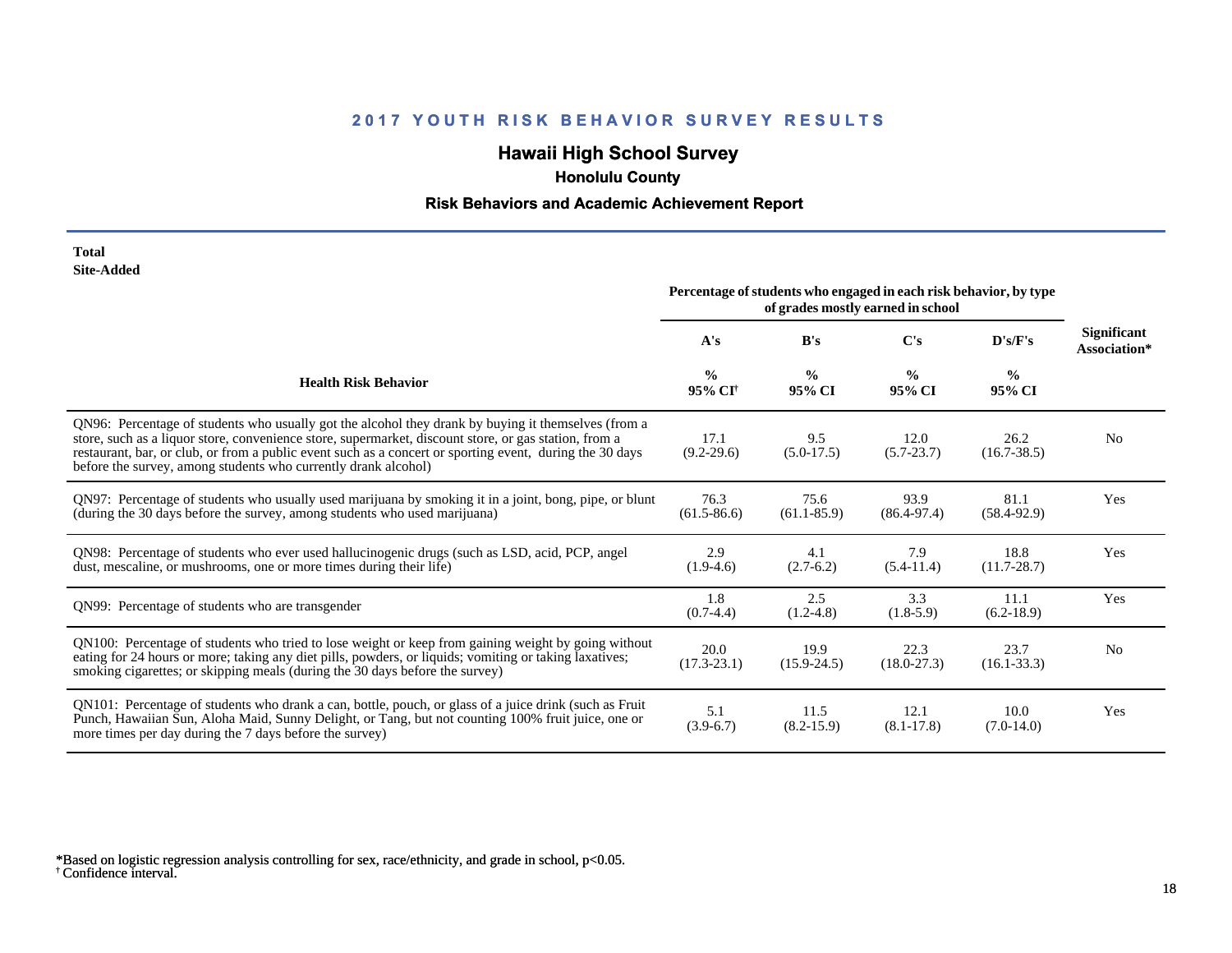# **Hawaii High School Survey**

 **Honolulu County**

# **Risk Behaviors and Academic Achievement Report**

| Total      |
|------------|
| Site-Added |

|                                                                                                      |                                      | Percentage of students who engaged in each risk behavior, by type | of grades mostly earned in school |                         |                             |
|------------------------------------------------------------------------------------------------------|--------------------------------------|-------------------------------------------------------------------|-----------------------------------|-------------------------|-----------------------------|
|                                                                                                      | A's                                  | B's                                                               | $\bf C's$                         | D's/F's                 | Significant<br>Association* |
| <b>Health Risk Behavior</b>                                                                          | $\frac{0}{0}$<br>95% CI <sup>+</sup> | $\frac{0}{0}$<br>95% CI                                           | $\frac{0}{0}$<br>95% CI           | $\frac{0}{0}$<br>95% CI |                             |
| QN102: Percentage of students who most of the time or always went hungry because there was not       | 4.2                                  | 5.1                                                               | 5.9                               | 15.4                    | Yes                         |
| enough food in their home (during the 30 days before the survey)                                     | $(2.7-6.4)$                          | $(3.6-7.3)$                                                       | $(3.3-10.4)$                      | $(9.0-25.1)$            |                             |
| QN103: Percentage of students who did exercises to strengthen or tone their muscles on three or more | 38.8                                 | 45.6                                                              | 49.4                              | 37.4                    | N <sub>0</sub>              |
| days (such as push-ups, sit-ups, or weight lifting, during the 7 days before the survey)             | $(34.0 - 43.8)$                      | $(39.1 - 52.3)$                                                   | $(41.4 - 57.3)$                   | $(30.2 - 45.1)$         |                             |
| QN104: Percentage of students who walk or ride their bike to or from school (one or more days during | 36.3                                 | 40.4                                                              | 48.2                              | 48.1                    | Yes                         |
| an average week when they are in school and weather allows them to do so)                            | $(31.3-41.6)$                        | $(33.8-47.4)$                                                     | $(41.9-54.6)$                     | $(39.2 - 57.2)$         |                             |
| QN105: Percentage of students who have been taught about AIDS or HIV infection in school             | 73.0<br>$(65.4 - 79.4)$              | 72.1<br>$(66.3 - 77.2)$                                           | 69.1<br>$(59.4 - 77.3)$           | 57.2<br>$(46.0 - 67.7)$ | Yes                         |
| QN106: Percentage of students who most of the time or always wear sunscreen (with an SPF of 15 or    | 14.8                                 | 10.5                                                              | 6.3                               | 13.4                    | Yes                         |
| higher when they are outside for more than one hour on a sunny day)                                  | $(10.3 - 20.8)$                      | $(7.2 - 14.9)$                                                    | $(3.9-10.1)$                      | $(7.4-23.1)$            |                             |
| QN107: Percentage of students who had a toothache (during the 12 months before the survey)           | 24.2<br>$(19.3-29.9)$                | 20.5<br>$(16.7 - 24.9)$                                           | 24.8<br>$(19.2 - 31.5)$           | 23.0<br>$(13.8 - 36.0)$ | N <sub>0</sub>              |
| QN108: Percentage of students who saw a doctor or nurse (for a check-up or physical exam when they   | 72.9                                 | 70.0                                                              | 64.6                              | 63.7                    | N <sub>0</sub>              |
| were not sick or injured during the 12 months before the survey)                                     | $(68.8 - 76.6)$                      | $(66.0 - 73.7)$                                                   | $(57.5 - 71.2)$                   | $(53.9 - 72.4)$         |                             |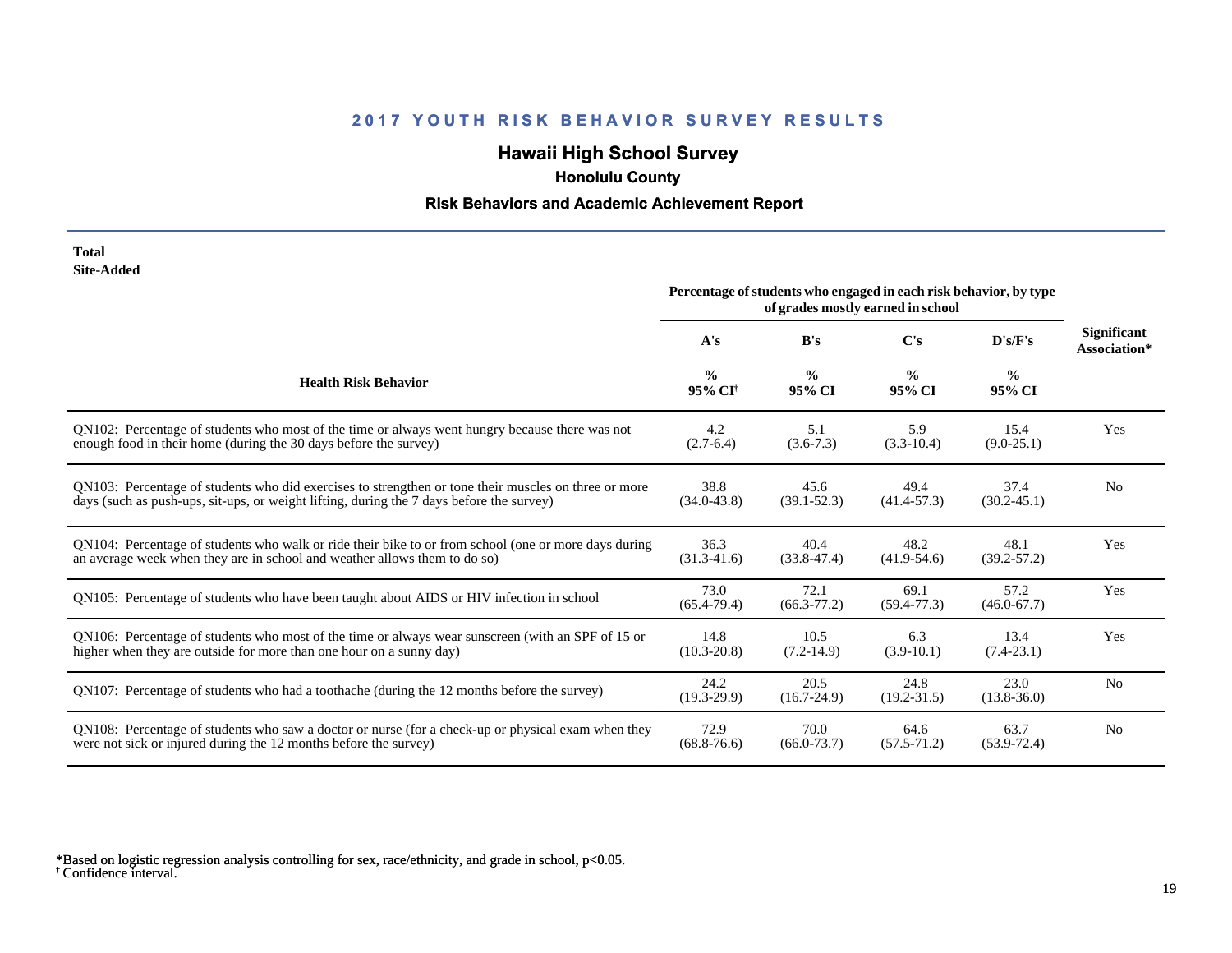# **Hawaii High School Survey**

 **Honolulu County**

# **Risk Behaviors and Academic Achievement Report**

| Total             |
|-------------------|
| <b>Site-Added</b> |

|                                                                                                                                                                                                                                             | Percentage of students who engaged in each risk behavior, by type<br>of grades mostly earned in school |                         |                         |                         |                                    |
|---------------------------------------------------------------------------------------------------------------------------------------------------------------------------------------------------------------------------------------------|--------------------------------------------------------------------------------------------------------|-------------------------|-------------------------|-------------------------|------------------------------------|
|                                                                                                                                                                                                                                             | A's                                                                                                    | B's                     | C's                     | D's/F's                 | <b>Significant</b><br>Association* |
| <b>Health Risk Behavior</b>                                                                                                                                                                                                                 | $\frac{0}{0}$<br>95% CI <sup>+</sup>                                                                   | $\frac{0}{0}$<br>95% CI | $\frac{0}{0}$<br>95% CI | $\frac{0}{0}$<br>95% CI |                                    |
| QN109: Percentage of students who had been told by a doctor or nurse that they had asthma and who                                                                                                                                           | 9.6                                                                                                    | 11.3                    | 12.6                    | 16.8                    | N <sub>0</sub>                     |
| still have asthma                                                                                                                                                                                                                           | $(7.7-11.9)$                                                                                           | $(8.4 - 15.0)$          | $(9.2 - 17.0)$          | $(7.4 - 33.9)$          |                                    |
| QN110: Percentage of students who did not go to school because they were sick (on one or more days                                                                                                                                          | 34.6                                                                                                   | 42.6                    | 53.2                    | 63.5                    | Yes                                |
| during the 30 days before the survey)                                                                                                                                                                                                       | $(30.4 - 39.1)$                                                                                        | $(34.6 - 51.0)$         | $(44.3 - 61.9)$         | $(54.8-71.3)$           |                                    |
| QN111: Percentage of students who usually slept in the home of a friend, family member, or other<br>person because they had to leave their home or their parent or guardian cannot afford housing (during<br>the 30 days before the survey) | 2.7<br>$(1.5-4.9)$                                                                                     | 2.1<br>$(1.3-3.6)$      | 5.8<br>$(3.6-9.4)$      | 10.6<br>$(5.4-19.6)$    | Yes                                |
| QN112: Percentage of students who probably or definitely will complete a post high school program                                                                                                                                           | 78.1                                                                                                   | 73.8                    | 57.7                    | 50.5                    | Yes                                |
| (such as a vocational training program, military service, community college, or 4-year college)                                                                                                                                             | $(73.1 - 82.4)$                                                                                        | $(68.0 - 78.8)$         | $(52.5 - 62.7)$         | $(38.7 - 62.2)$         |                                    |
| QN113: Percentage of students who most of the time or always get the kind of help they need (among                                                                                                                                          | 24.6                                                                                                   | 18.8                    | 17.3                    | 12.9                    | Yes                                |
| students who report having felt sad, empty, hopeless, angry, or anxious)                                                                                                                                                                    | $(20.3-29.4)$                                                                                          | $(15.1 - 23.1)$         | $(11.1 - 26.0)$         | $(7.5-21.1)$            |                                    |
| QN114: Percentage of students who reported there is at least one teacher or other adult in their school                                                                                                                                     | 67.7                                                                                                   | 57.4                    | 57.5                    | 50.5                    | Yes                                |
| that they can talk to if they have a problem                                                                                                                                                                                                | $(62.2 - 72.6)$                                                                                        | $(53.0 - 61.7)$         | $(49.4 - 65.2)$         | $(31.3-69.5)$           |                                    |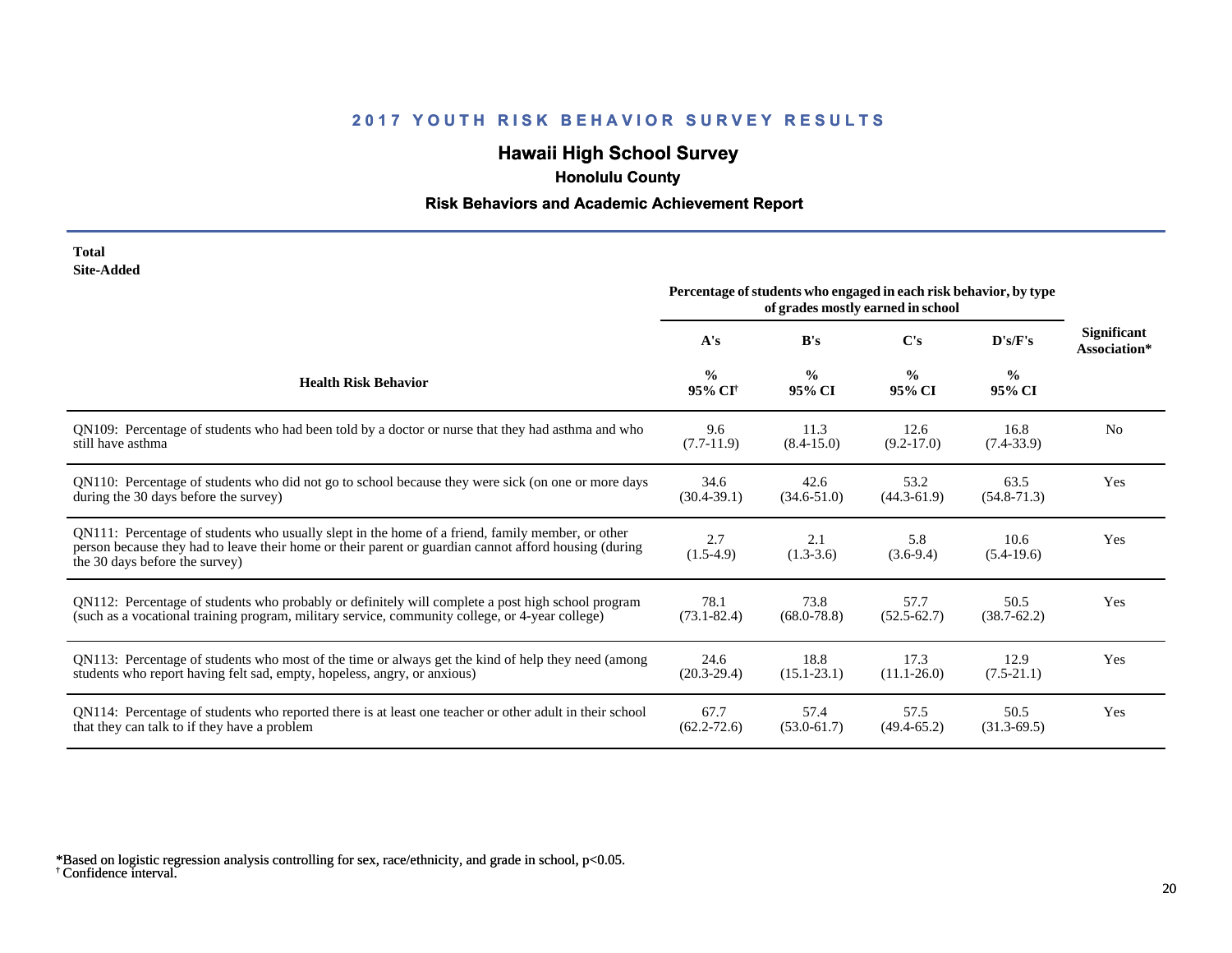# **Hawaii High School Survey**

 **Honolulu County**

# **Risk Behaviors and Academic Achievement Report**

| Total      |
|------------|
| Site-Added |

|                                                                                                        | Percentage of students who engaged in each risk behavior, by type<br>of grades mostly earned in school |                         |                         |                         |                                    |
|--------------------------------------------------------------------------------------------------------|--------------------------------------------------------------------------------------------------------|-------------------------|-------------------------|-------------------------|------------------------------------|
|                                                                                                        | A's                                                                                                    | B's                     | $\bf C's$               | D's/F's                 | <b>Significant</b><br>Association* |
| <b>Health Risk Behavior</b>                                                                            | $\frac{0}{0}$<br>95% CI <sup>+</sup>                                                                   | $\frac{6}{9}$<br>95% CI | $\frac{0}{0}$<br>95% CI | $\frac{6}{6}$<br>95% CI |                                    |
| QN115: Percentage of students who have an adult outside of school they can talk to about things that   | 77.5                                                                                                   | 71.6                    | 68.3                    | 50.1                    | Yes                                |
| are important to them                                                                                  | $(71.7 - 82.3)$                                                                                        | $(66.0 - 76.6)$         | $(62.8 - 73.4)$         | $(40.4 - 59.8)$         |                                    |
| QN116: Percentage of students who reported their parents or other adults in their family talked with   | 51.5                                                                                                   | 51.7                    | 51.0                    | 50.2                    | N <sub>o</sub>                     |
| them about what they expect them to do or not to do when it comes to sex                               | $(44.6 - 58.5)$                                                                                        | $(47.7 - 55.8)$         | $(44.1 - 57.8)$         | $(40.6 - 59.8)$         |                                    |
| QN117: Percentage of students who report their parents would feel it was a little bit wrong, wrong, or | 90.8                                                                                                   | 89.7                    | 84.9                    | 77.2                    | Yes                                |
| very wrong for them to drink beer, wine, or hard liquor regularly (such as rum, gin, vodka or whiskey) | $(87.1 - 93.6)$                                                                                        | $(85.4 - 92.8)$         | $(80.2 - 88.6)$         | $(68.1 - 84.2)$         |                                    |
| QN118: Percentage of students who have talked with one of their parents or another adult in their      | 45.7                                                                                                   | 46.7                    | 37.2                    | 37.7                    | N <sub>0</sub>                     |
| family about the dangers of tobacco, alcohol, or drug use (during the 12 months before the survey)     | $(40.6 - 51.0)$                                                                                        | $(42.4 - 51.2)$         | $(29.9 - 45.3)$         | $(25.8 - 51.3)$         |                                    |
| QN119: Percentage of students who have ridden in a car driven by someone, including the student,       | 15.9                                                                                                   | 19.8                    | 20.8                    | 30.0                    | Yes                                |
| who was "high" or had been using alcohol or drugs (during the 30 days before the survey)               | $(13.2 - 18.9)$                                                                                        | $(16.7 - 23.2)$         | $(14.8 - 28.5)$         | $(22.0 - 39.5)$         |                                    |
| QN120: Percentage of students who ever use alcohol or drugs to relax, feel better about themselves, or | 14.6                                                                                                   | 14.9                    | 27.3                    | 27.4                    | Yes                                |
| fit in                                                                                                 | $(11.5-18.5)$                                                                                          | $(11.6-19.0)$           | $(21.5 - 33.9)$         | $(20.8 - 35.3)$         |                                    |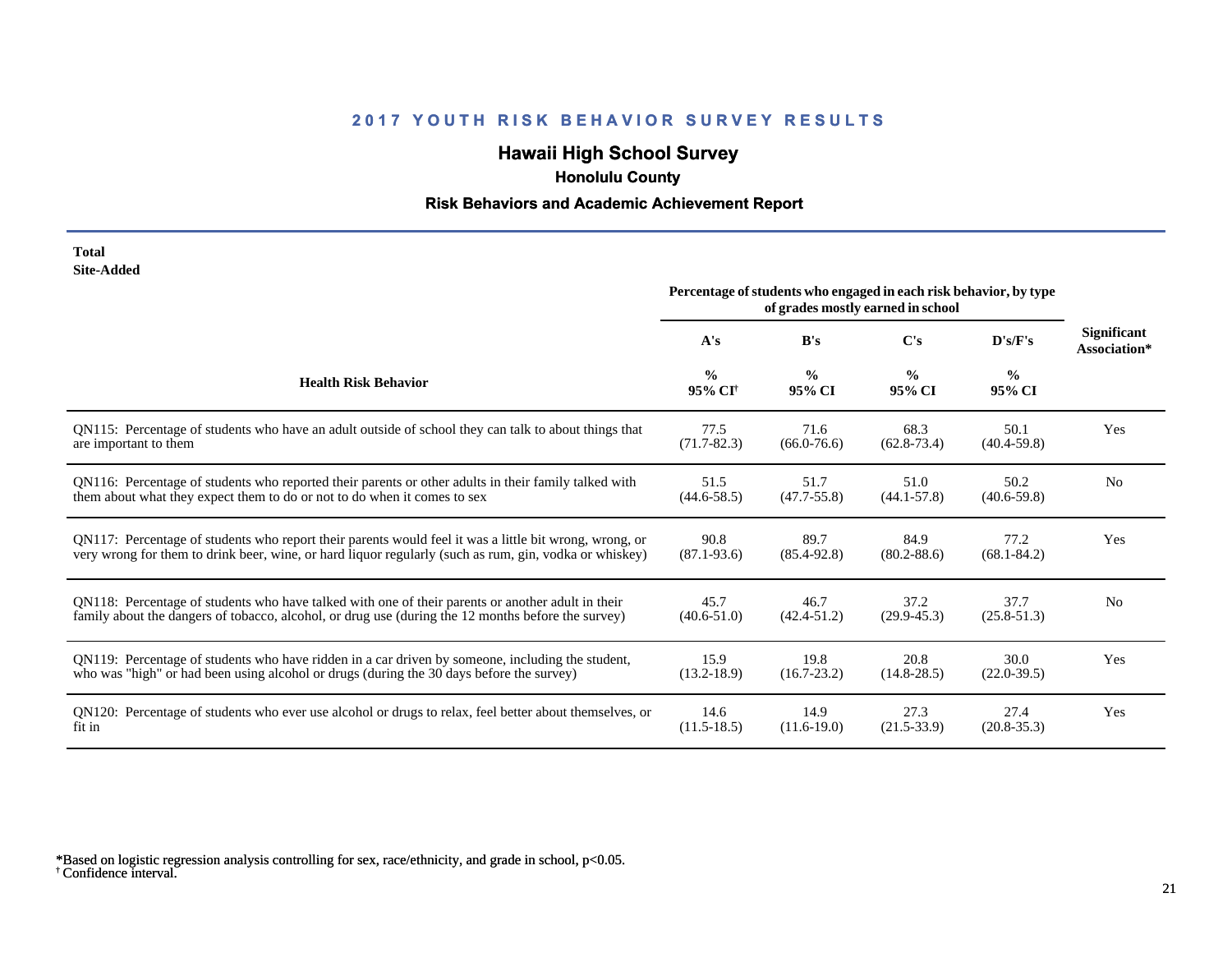# **Hawaii High School Survey**

 **Honolulu County**

# **Risk Behaviors and Academic Achievement Report**

**Total Site-Added**

|                                                                                                                                                              | Percentage of students who engaged in each risk behavior, by type<br>of grades mostly earned in school |                         |                         |                         |                             |
|--------------------------------------------------------------------------------------------------------------------------------------------------------------|--------------------------------------------------------------------------------------------------------|-------------------------|-------------------------|-------------------------|-----------------------------|
|                                                                                                                                                              | A's                                                                                                    | B's                     | C's                     | D's/F's                 | Significant<br>Association* |
| <b>Health Risk Behavior</b>                                                                                                                                  | $\frac{0}{0}$<br>95% CI <sup>†</sup>                                                                   | $\frac{0}{0}$<br>95% CI | $\frac{0}{0}$<br>95% CI | $\frac{0}{0}$<br>95% CI |                             |
| QN121: Percentage of students who ever use alcohol or drugs while they are alone                                                                             | 13.6<br>$(10.0-18.1)$                                                                                  | 13.0<br>$(10.4 - 16.1)$ | 20.5<br>$(15.4 - 26.7)$ | 30.9<br>$(21.7-42.0)$   | Yes                         |
| QN122: Percentage of students who ever forget things they did while using alcohol or drugs                                                                   | 12.1<br>$(9.5 - 15.4)$                                                                                 | 12.1<br>$(9.5-15.2)$    | 21.4<br>$(16.1 - 27.8)$ | 29.9<br>$(24.4 - 36.0)$ | Yes                         |
| QN123: Percentage of students who have ever gotten into trouble while they were using alcohol or<br>drugs                                                    | 10.8<br>$(7.7-14.8)$                                                                                   | 7.1<br>$(5.3-9.4)$      | 18.9<br>$(12.9 - 26.8)$ | 20.7<br>$(14.6-28.6)$   | Yes                         |
| QN124: Percentage of students who have attended school under the influence of alcohol, marijuana, or<br>other drugs (during the 12 months before the survey) | 13.6<br>$(11.0-16.7)$                                                                                  | 11.0<br>$(8.2 - 14.7)$  | 18.6<br>$(12.4 - 27.0)$ | 21.3<br>$(14.1 - 30.7)$ | N <sub>0</sub>              |
| QN125: Percentage of students who have family or friends that have told them that they should cut<br>down on their drinking or drug use                      | 10.5<br>$(7.5-14.5)$                                                                                   | 8.4<br>$(5.4-12.8)$     | 15.9<br>$(11.0 - 22.4)$ | 16.6<br>$(10.2 - 25.9)$ | N <sub>0</sub>              |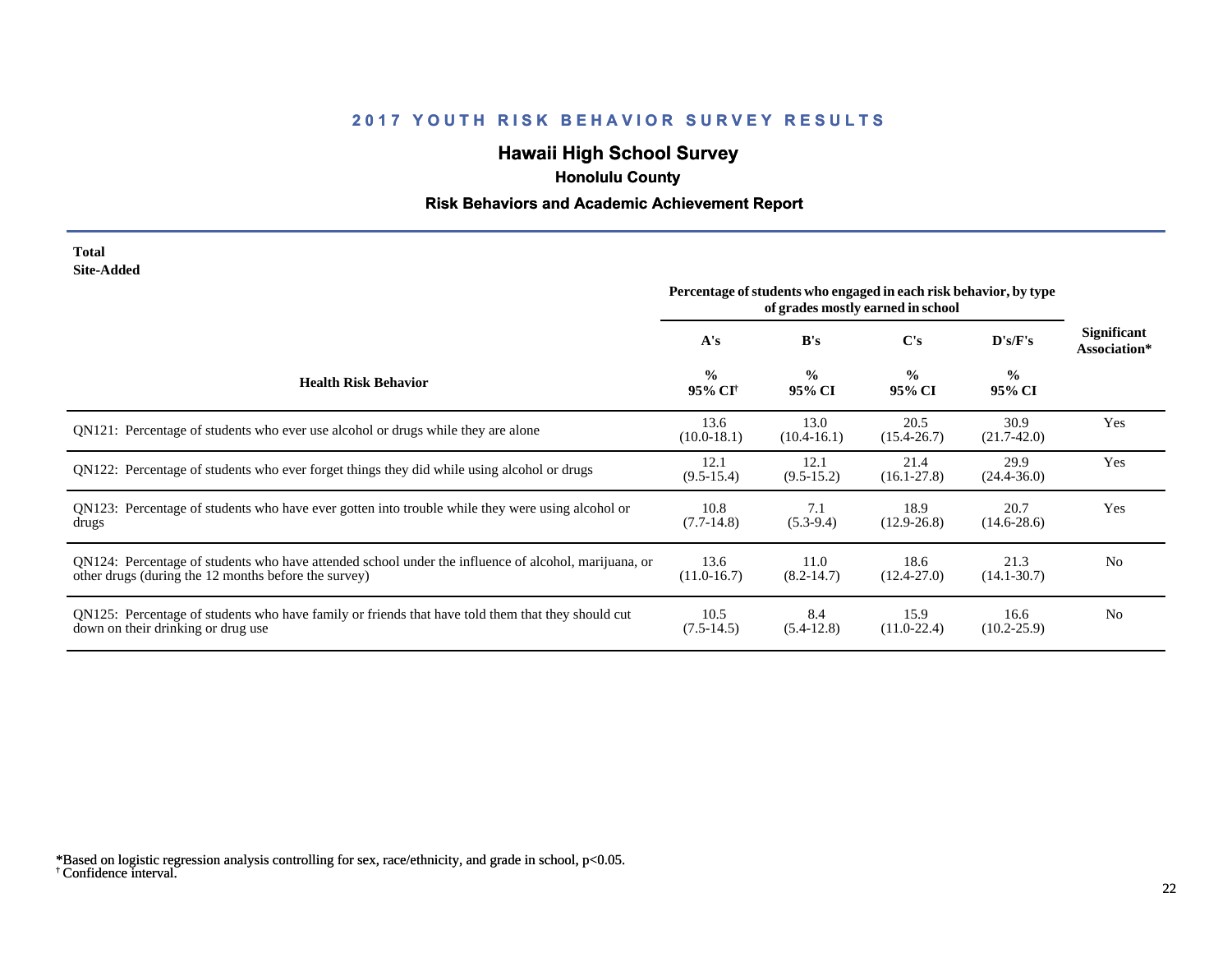# **Hawaii High School Survey**

 **Honolulu County**

#### **Risk Behaviors and Academic Achievement Report**

#### **Male Unintentional Injuries/Violence**

|                                                                                                                                                                                                                                                                                                        | Percentage of students who engaged in each risk behavior, by type |                         |                         |                         |                                    |
|--------------------------------------------------------------------------------------------------------------------------------------------------------------------------------------------------------------------------------------------------------------------------------------------------------|-------------------------------------------------------------------|-------------------------|-------------------------|-------------------------|------------------------------------|
|                                                                                                                                                                                                                                                                                                        | A's                                                               | B's                     | C's                     | D's/F's                 | <b>Significant</b><br>Association* |
| <b>Health Risk Behavior</b>                                                                                                                                                                                                                                                                            | $\frac{0}{0}$<br>95% CI†                                          | $\frac{0}{0}$<br>95% CI | $\frac{0}{0}$<br>95% CI | $\frac{0}{0}$<br>95% CI |                                    |
| QN11: Percentage of students who texted or e-mailed while driving a car or other vehicle (on at least 1)<br>day during the 30 days before the survey, among students who had driven a car or other vehicle during<br>the 30 days before the survey)                                                    | 35.1<br>$(26.7 - 44.5)$                                           | 34.7<br>$(25.1 - 45.8)$ | 39.8<br>$(28.0 - 53.0)$ | 33.8<br>$(16.3 - 57.4)$ | N <sub>0</sub>                     |
| QN12: Percentage of students who carried a weapon (such as a gun, knife, or club, on at least 1 day<br>during the 30 days before the survey)                                                                                                                                                           | 7.9<br>$(5.5-11.2)$                                               | 13.2<br>$(7.7 - 21.7)$  | 20.2<br>$(12.9 - 30.2)$ | 23.6<br>$(15.6 - 34.1)$ | Yes                                |
| QN15: Percentage of students who did not go to school because they felt unsafe at school or on their<br>way to or from school (on at least 1 day during the 30 days before the survey)                                                                                                                 | 6.4<br>$(3.2-12.7)$                                               | 7.1<br>$(4.3-11.6)$     | 12.0<br>$(8.0-17.6)$    | 14.9<br>$(6.8-29.6)$    | N <sub>0</sub>                     |
| QN17: Percentage of students who were in a physical fight (one or more times during the 12 months<br>before the survey)                                                                                                                                                                                | 12.1<br>$(8.1 - 17.7)$                                            | 15.5<br>$(10.5 - 22.4)$ | 27.2<br>$(20.5 - 35.1)$ | 35.4<br>$(22.5 - 50.8)$ | Yes                                |
| QN19: Percentage of students who were ever physically forced to have sexual intercourse (when they<br>did not want to)                                                                                                                                                                                 | 3.3<br>$(1.7-6.3)$                                                | 3.5<br>$(1.5-7.6)$      | 8.6<br>$(5.2 - 13.8)$   | 10.2<br>$(4.4 - 21.9)$  | N <sub>0</sub>                     |
| QN20: Percentage of students who experienced sexual violence (being forced by anyone to do sexual<br>things [counting such things as kissing, touching, or being physically forced to have sexual intercourse]<br>that they did not want to, one or more times during the 12 months before the survey) | 3.2<br>$(1.9-5.4)$                                                | 6.6<br>$(3.6-11.8)$     | 7.2<br>$(4.1 - 12.3)$   | 5.9<br>$(3.2 - 10.5)$   | N <sub>0</sub>                     |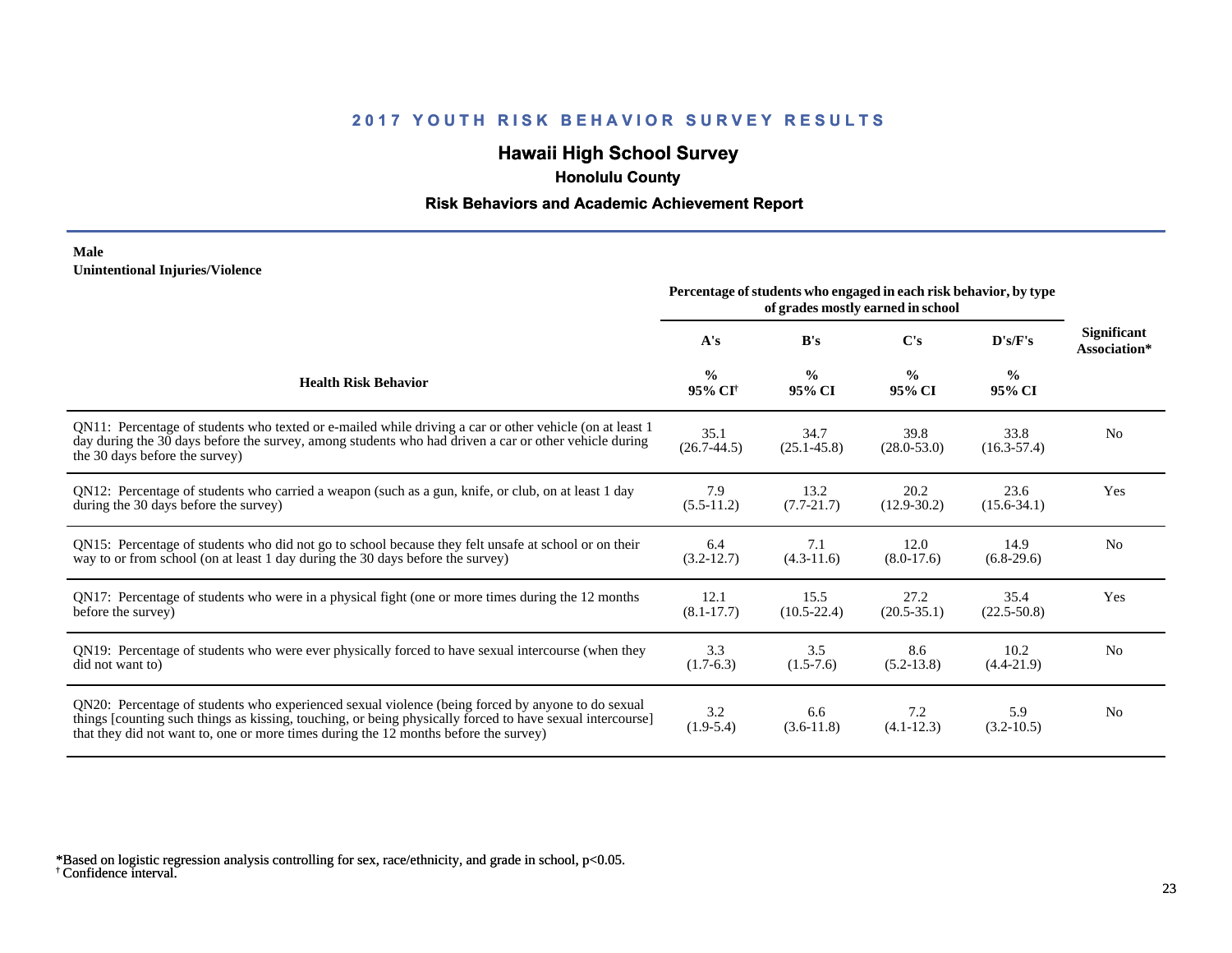# **Hawaii High School Survey**

 **Honolulu County**

#### **Risk Behaviors and Academic Achievement Report**

#### **Male Unintentional Injuries/Violence**

|                                                                                                                                                                                                                                                                                                                                                                                                                        | Percentage of students who engaged in each risk behavior, by type<br>of grades mostly earned in school |                         |                         |                         |                                    |
|------------------------------------------------------------------------------------------------------------------------------------------------------------------------------------------------------------------------------------------------------------------------------------------------------------------------------------------------------------------------------------------------------------------------|--------------------------------------------------------------------------------------------------------|-------------------------|-------------------------|-------------------------|------------------------------------|
|                                                                                                                                                                                                                                                                                                                                                                                                                        | A's                                                                                                    | B's                     | C's                     | D's/F's                 | <b>Significant</b><br>Association* |
| <b>Health Risk Behavior</b>                                                                                                                                                                                                                                                                                                                                                                                            | $\frac{0}{0}$<br>95% CI <sup>†</sup>                                                                   | $\frac{0}{0}$<br>95% CI | $\frac{0}{0}$<br>95% CI | $\frac{0}{0}$<br>95% CI |                                    |
| ON22: Percentage of students who experienced physical dating violence (being physically hurt on<br>purpose by someone they were dating or going out with [counting such things as being hit, slammed<br>into something, or injured with an object or weapon] one or more times during the 12 months before<br>the survey, among students who dated or went out with someone during the 12 months before the<br>survey) | 14.9<br>$(7.5-27.2)$                                                                                   | 15.2<br>$(7.2 - 29.3)$  | 10.8<br>$(4.6-23.5)$    | 17.7<br>$(7.0-38.1)$    | N <sub>0</sub>                     |
| ON23: Percentage of students who were bullied on school property (ever during the 12 months before                                                                                                                                                                                                                                                                                                                     | 17.3                                                                                                   | 15.1                    | 24.2                    | 19.0                    | N <sub>0</sub>                     |
| the survey)                                                                                                                                                                                                                                                                                                                                                                                                            | $(13.0 - 22.6)$                                                                                        | $(11.9-18.9)$           | $(15.9 - 35.1)$         | $(10.3 - 32.5)$         |                                    |
| QN24: Percentage of students who were electronically bullied (counting being bullied through texting,                                                                                                                                                                                                                                                                                                                  | 11.5                                                                                                   | 8.9                     | 14.8                    | 14.4                    | N <sub>0</sub>                     |
| Instagram, Facebook, or other social media, ever during the 12 months before the survey)                                                                                                                                                                                                                                                                                                                               | $(8.1 - 16.0)$                                                                                         | $(6.1-12.8)$            | $(8.6-24.3)$            | $(7.2 - 26.8)$          |                                    |
| ON25: Percentage of students who felt sad or hopeless (almost every day for $>=$ 2 weeks in a row so                                                                                                                                                                                                                                                                                                                   | 16.1                                                                                                   | 20.6                    | 28.8                    | 34.8                    | Yes                                |
| that they stopped doing some usual activities, ever during the 12 months before the survey)                                                                                                                                                                                                                                                                                                                            | $(11.1 - 22.9)$                                                                                        | $(15.4 - 27.1)$         | $(19.3 - 40.6)$         | $(22.9 - 48.9)$         |                                    |
| QN26: Percentage of students who seriously considered attempting suicide (ever during the 12 months                                                                                                                                                                                                                                                                                                                    | 7.8                                                                                                    | 10.8                    | 13.6                    | 21.5                    | Yes                                |
| before the survey)                                                                                                                                                                                                                                                                                                                                                                                                     | $(5.2-11.5)$                                                                                           | $(6.5-17.4)$            | $(8.0-22.3)$            | $(13.4 - 32.5)$         |                                    |
| QN27: Percentage of students who made a plan about how they would attempt suicide (during the 12                                                                                                                                                                                                                                                                                                                       | 8.4                                                                                                    | 9.0                     | 14.6                    | 25.1                    | Yes                                |
| months before the survey)                                                                                                                                                                                                                                                                                                                                                                                              | $(5.2-13.3)$                                                                                           | $(5.4-14.6)$            | $(10.0 - 21.0)$         | $(16.5 - 36.3)$         |                                    |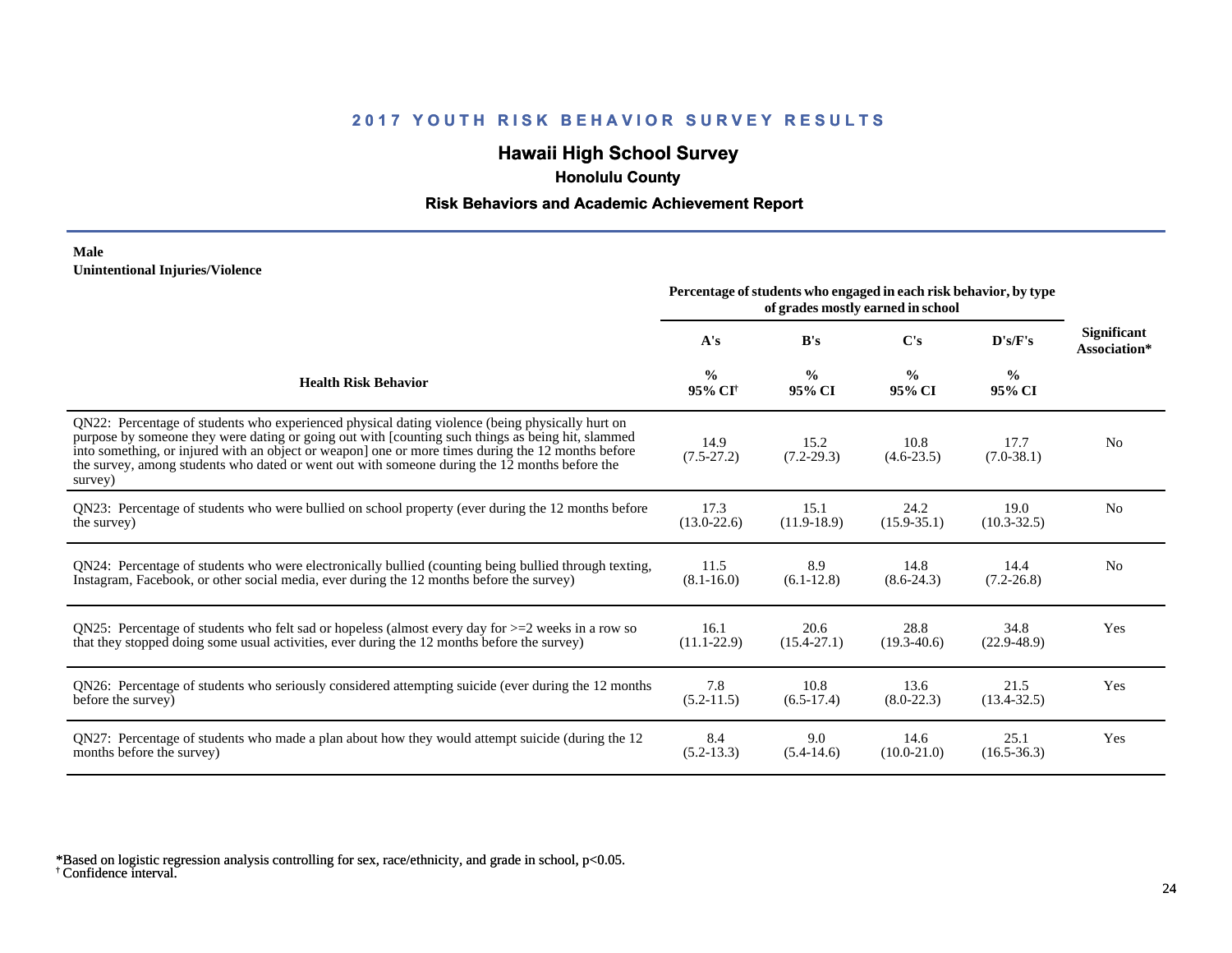# **Hawaii High School Survey**

 **Honolulu County**

#### **Risk Behaviors and Academic Achievement Report**

#### **Male Unintentional Injuries/Violence**

|                                                                                                                                                                                                   | Percentage of students who engaged in each risk behavior, by type<br>of grades mostly earned in school |                         |                         |                         |                                    |
|---------------------------------------------------------------------------------------------------------------------------------------------------------------------------------------------------|--------------------------------------------------------------------------------------------------------|-------------------------|-------------------------|-------------------------|------------------------------------|
|                                                                                                                                                                                                   | A's                                                                                                    | B's                     | $\bf C's$               | $\bf{D's/F's}$          | <b>Significant</b><br>Association* |
| <b>Health Risk Behavior</b>                                                                                                                                                                       | $\frac{0}{0}$<br>95% CI†                                                                               | $\frac{0}{0}$<br>95% CI | $\frac{0}{0}$<br>95% CI | $\frac{0}{0}$<br>95% CI |                                    |
| ON28: Percentage of students who attempted suicide (one or more times during the 12 months before<br>the survey)                                                                                  | 4.4<br>$(2.1-9.0)$                                                                                     | 5.8<br>$(2.8-11.6)$     | 8.5<br>$(4.5-15.3)$     | 16.6<br>$(9.9-26.4)$    | Yes                                |
| QN29: Percentage of students who had a suicide attempt that resulted in an injury, poisoning, or<br>overdose that had to be treated by a doctor or nurse (during the 12 months before the survey) | 1.9<br>$(0.7-5.1)$                                                                                     | 0.1<br>$(0.0-1.0)$      | 3.5<br>$(1.3-9.0)$      | 1.4<br>$(0.4 - 4.6)$    | Yes                                |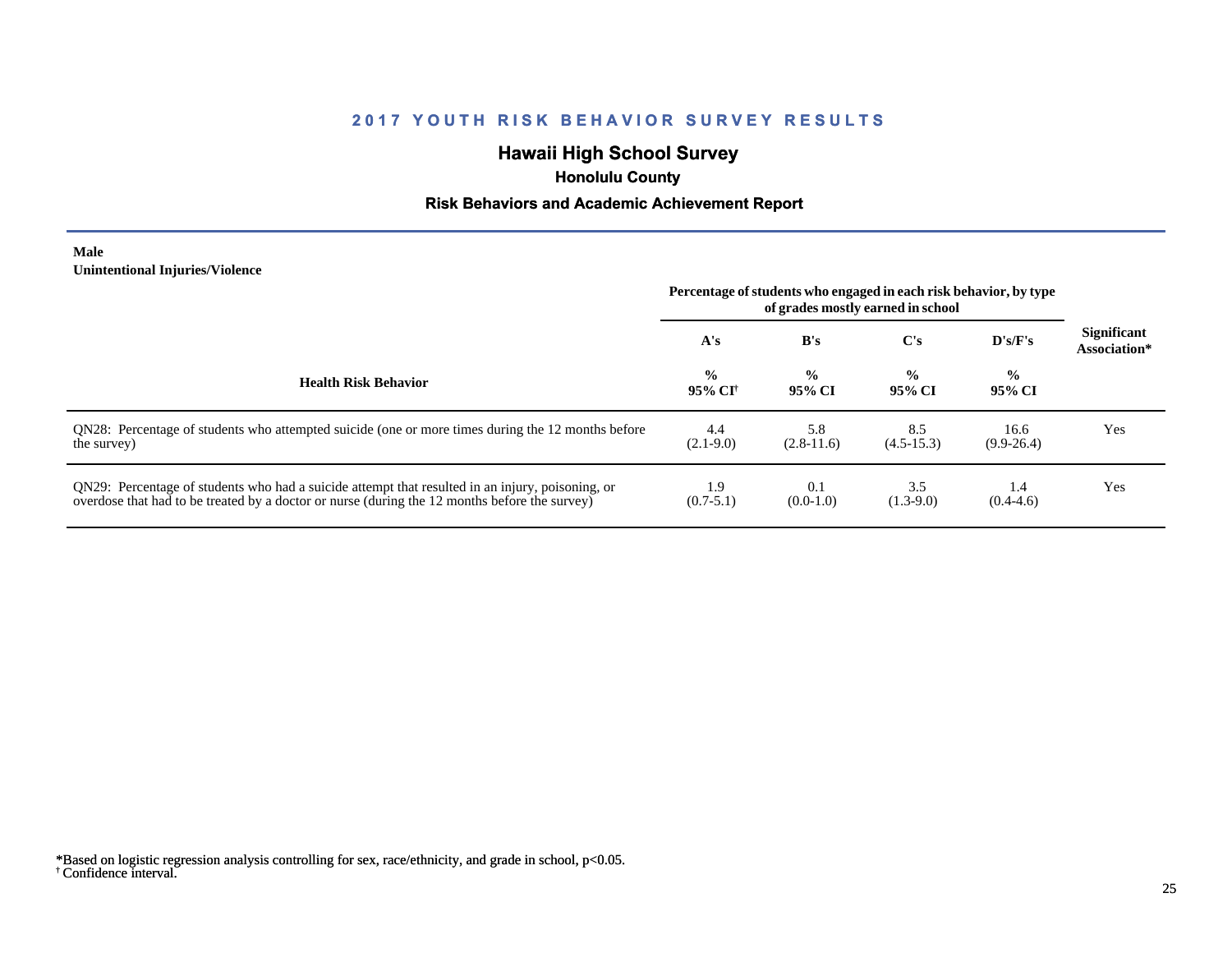# **Hawaii High School Survey**

 **Honolulu County**

# **Risk Behaviors and Academic Achievement Report**

| Male               |  |
|--------------------|--|
| <b>Tobacco Use</b> |  |

|                                                                                                                                                                                                                                                                                                                | Percentage of students who engaged in each risk behavior, by type<br>of grades mostly earned in school |                         |                         |                         |                                    |
|----------------------------------------------------------------------------------------------------------------------------------------------------------------------------------------------------------------------------------------------------------------------------------------------------------------|--------------------------------------------------------------------------------------------------------|-------------------------|-------------------------|-------------------------|------------------------------------|
|                                                                                                                                                                                                                                                                                                                | A's                                                                                                    | B's                     | $\bf C's$               | D's/F's                 | <b>Significant</b><br>Association* |
| <b>Health Risk Behavior</b>                                                                                                                                                                                                                                                                                    | $\frac{0}{0}$<br>95% CI <sup>+</sup>                                                                   | $\frac{0}{0}$<br>95% CI | $\frac{0}{0}$<br>95% CI | $\frac{0}{0}$<br>95% CI |                                    |
| QN31: Percentage of students who first tried cigarette smoking before age 13 years (even one or two<br>puffs)                                                                                                                                                                                                  | 7.0<br>$(3.8-12.5)$                                                                                    | 8.8<br>$(5.3-14.2)$     | 10.2<br>$(6.0-16.9)$    | 23.3<br>$(13.6 - 37.1)$ | Yes                                |
| QN32: Percentage of students who currently smoked cigarettes (on at least 1 day during the 30 days<br>before the survey)                                                                                                                                                                                       | 4.1<br>$(2.0-8.1)$                                                                                     | 4.5<br>$(2.2-9.3)$      | 11.3<br>$(6.3-19.5)$    | 21.5<br>$(12.4 - 34.7)$ | Yes                                |
| QNFRCIG: Percentage of students who currently smoked cigarettes frequently (on 20 or more days<br>during the 30 days before the survey)                                                                                                                                                                        | 0.6<br>$(0.2-1.8)$                                                                                     | 1.8<br>$(0.5-6.2)$      | 0.0                     | 3.8<br>$(1.1-12.5)$     | Yes                                |
| QNDAYCIG: Percentage of students who currently smoked cigarettes daily (on all 30 days during the<br>30 days before the survey)                                                                                                                                                                                | 0.6<br>$(0.2-1.8)$                                                                                     | 1.4<br>$(0.3-5.2)$      | 0.0                     | 2.8<br>$(0.6-12.6)$     | Yes                                |
| QN35: Percentage of students who currently used an electronic vapor product (including e-cigarettes,<br>e-cigars, e-pipes, vape pipes, vaping pens, e-hookahs, and hookah pens [such as blu, NJOY, Vuse,<br>MarkTen, Logic, Vapin Plus, eGo, and Halo, on at least 1 day during the 30 days before the survey) | 12.3<br>$(8.9-16.7)$                                                                                   | 24.5<br>$(18.0 - 32.6)$ | 35.5<br>$(27.8-44.1)$   | 44.8<br>$(30.2 - 60.3)$ | Yes                                |

<sup>†</sup> Confidence interval. \*Based on logistic regression analysis controlling for sex, race/ethnicity, and grade in school, p<0.05.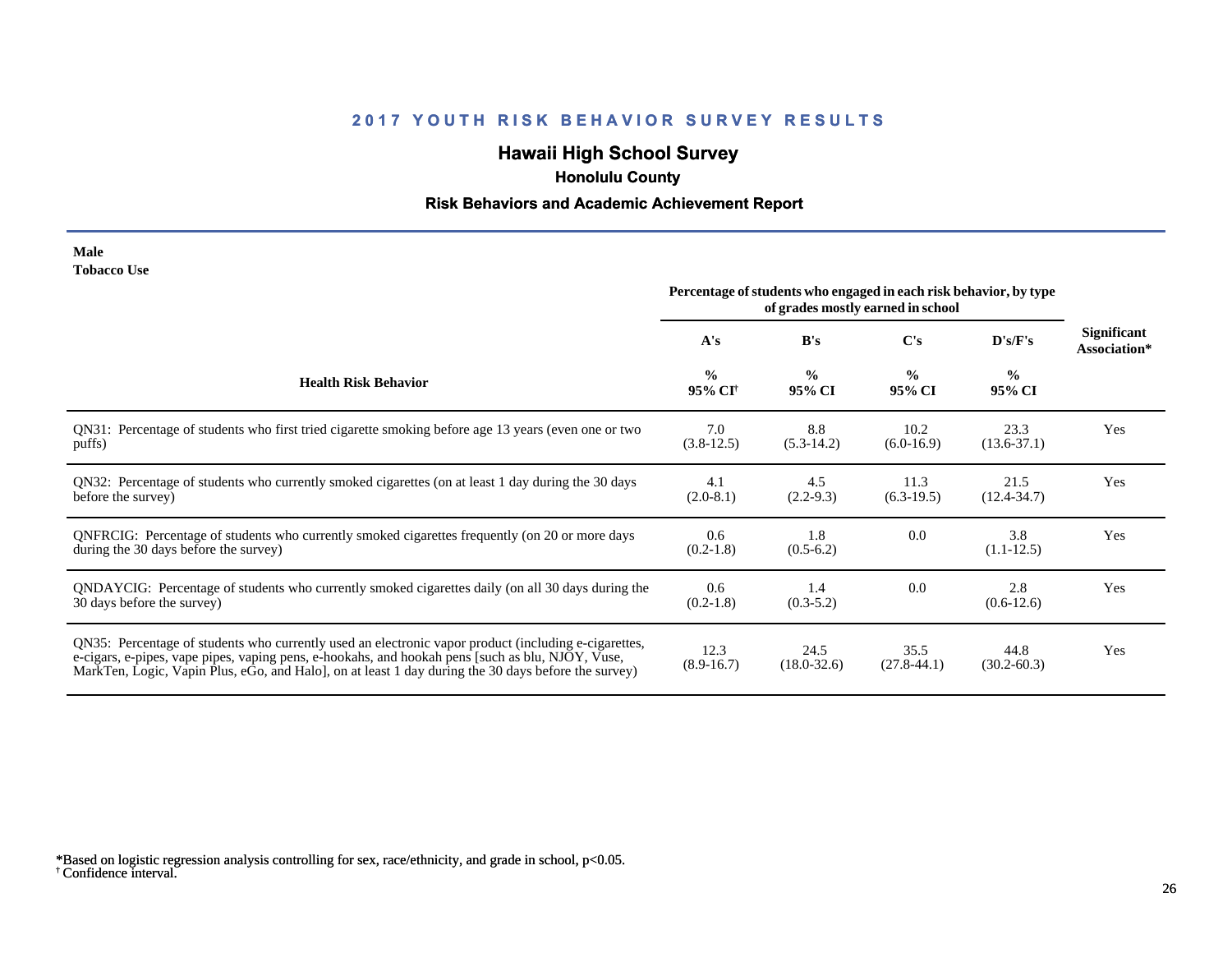# **Hawaii High School Survey**

 **Honolulu County**

#### **Risk Behaviors and Academic Achievement Report**

#### **Male Alcohol/Other Drug Use**

|                                                                                                                                                                                                                                                                                       | Percentage of students who engaged in each risk behavior, by type<br>of grades mostly earned in school |                         |                         |                         |                                    |
|---------------------------------------------------------------------------------------------------------------------------------------------------------------------------------------------------------------------------------------------------------------------------------------|--------------------------------------------------------------------------------------------------------|-------------------------|-------------------------|-------------------------|------------------------------------|
|                                                                                                                                                                                                                                                                                       | A's                                                                                                    | B's                     | C's                     | D's/F's                 | <b>Significant</b><br>Association* |
| <b>Health Risk Behavior</b>                                                                                                                                                                                                                                                           | $\frac{0}{0}$<br>95% CI <sup>+</sup>                                                                   | $\frac{0}{0}$<br>95% CI | $\frac{0}{0}$<br>95% CI | $\frac{0}{0}$<br>95% CI |                                    |
| QN41: Percentage of students who had their first drink of alcohol before age 13 years (other than a few                                                                                                                                                                               | 10.5                                                                                                   | 16.0                    | 19.3                    | 31.1                    | Yes                                |
| sips)                                                                                                                                                                                                                                                                                 | $(6.5-16.7)$                                                                                           | $(11.0 - 22.7)$         | $(12.6 - 28.5)$         | $(21.2 - 43.1)$         |                                    |
| QN42: Percentage of students who currently drank alcohol (at least one drink of alcohol, on at least 1                                                                                                                                                                                | 10.2                                                                                                   | 14.5                    | 30.8                    | 37.4                    | Yes                                |
| day during the 30 days before the survey)                                                                                                                                                                                                                                             | $(7.1 - 14.4)$                                                                                         | $(9.1 - 22.1)$          | $(23.3 - 39.5)$         | $(27.9 - 48.0)$         |                                    |
| QN44: Percentage of students who currently were binge drinking (had four or more drinks of alcohol<br>in a row for female students or five or more drinks of alcohol in a row for male students, within a<br>couple of hours, on at least 1 day during the 30 days before the survey) | 5.6<br>$(3.1 - 10.1)$                                                                                  | 6.9<br>$(3.5-13.2)$     | 15.1<br>$(10.7 - 20.9)$ | 25.1<br>$(15.1 - 38.5)$ | Yes                                |
| QN47: Percentage of students who tried marijuana for the first time before age 13 years                                                                                                                                                                                               | 5.0<br>$(3.0-8.2)$                                                                                     | 6.4<br>$(3.5-11.6)$     | 11.1<br>$(6.5-18.2)$    | 11.4<br>$(6.2 - 20.1)$  | Yes                                |
| QN48: Percentage of students who currently used marijuana (one or more times during the 30 days                                                                                                                                                                                       | 10.1                                                                                                   | 12.2                    | 26.1                    | 32.5                    | Yes                                |
| before the survey)                                                                                                                                                                                                                                                                    | $(6.3-15.6)$                                                                                           | $(8.0-18.2)$            | $(19.8 - 33.5)$         | $(20.9 - 46.7)$         |                                    |
| QN49: Percentage of students who ever used cocaine (any form of cocaine, including powder, crack,                                                                                                                                                                                     | 6.4                                                                                                    | 7.7                     | 6.8                     | 14.9                    | N <sub>0</sub>                     |
| or freebase, one or more times during their life)                                                                                                                                                                                                                                     | $(2.9-13.5)$                                                                                           | $(4.4-13.1)$            | $(3.2 - 14.0)$          | $(8.4 - 25.0)$          |                                    |
| ON51: Percentage of students who ever used heroin (also called "smack," "junk," or "China White,"                                                                                                                                                                                     | 5.4                                                                                                    | 3.4                     | 3.3                     | 13.0                    | Yes                                |
| one or more times during their life)                                                                                                                                                                                                                                                  | $(2.3-12.2)$                                                                                           | $(1.4 - 8.4)$           | $(1.3-8.0)$             | $(5.0-29.7)$            |                                    |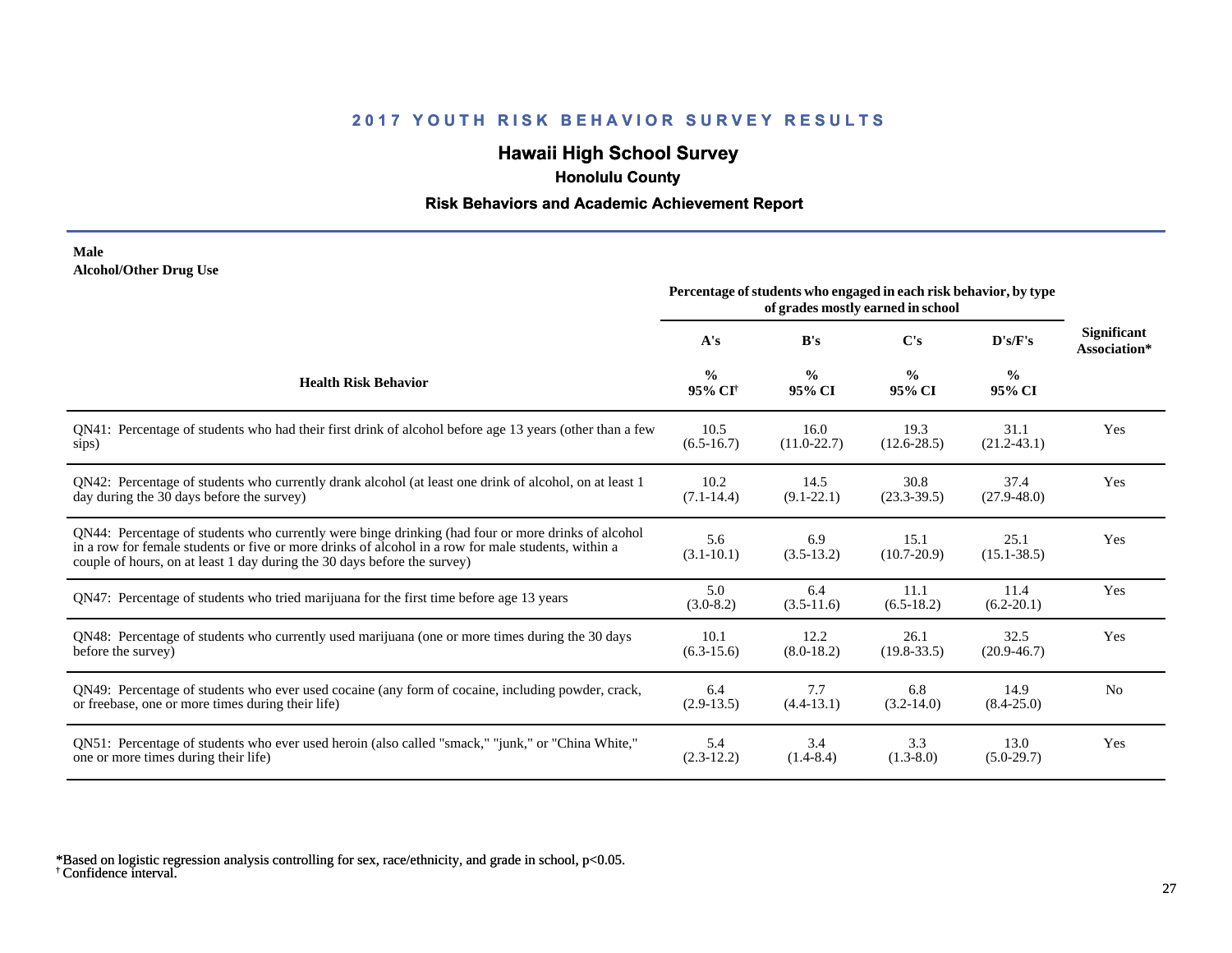# **Hawaii High School Survey**

 **Honolulu County**

#### **Risk Behaviors and Academic Achievement Report**

#### **Male Alcohol/Other Drug Use**

|                                                                                                                                                                                                                                                                                       | Percentage of students who engaged in each risk behavior, by type |                         |                         |                         |                                    |
|---------------------------------------------------------------------------------------------------------------------------------------------------------------------------------------------------------------------------------------------------------------------------------------|-------------------------------------------------------------------|-------------------------|-------------------------|-------------------------|------------------------------------|
|                                                                                                                                                                                                                                                                                       | A's                                                               | B's                     | C's                     | D's/F's                 | <b>Significant</b><br>Association* |
| <b>Health Risk Behavior</b>                                                                                                                                                                                                                                                           | $\frac{0}{0}$<br>95% CI <sup>+</sup>                              | $\frac{0}{0}$<br>95% CI | $\frac{0}{0}$<br>95% CI | $\frac{0}{0}$<br>95% CI |                                    |
| ON52: Percentage of students who ever used methamphetamines (also called "speed," "crystal,"                                                                                                                                                                                          | 3.9                                                               | 3.3                     | 5.2                     | 12.9                    | Yes                                |
| "crank," or "ice," one or more times during their life)                                                                                                                                                                                                                               | $(1.9-8.1)$                                                       | $(1.2-8.5)$             | $(2.3-11.1)$            | $(4.6 - 31.1)$          |                                    |
| QN53: Percentage of students who ever used ecstasy (also called "MDMA," one or more times during                                                                                                                                                                                      | 4.1                                                               | 3.8                     | 5.6                     | 15.1                    | N <sub>0</sub>                     |
| their life)                                                                                                                                                                                                                                                                           | $(2.0-8.5)$                                                       | $(1.9-7.8)$             | $(2.4-12.4)$            | $(6.9-30.1)$            |                                    |
| QN54: Percentage of students who ever used synthetic marijuana (also called "K2," "Spice," "fake                                                                                                                                                                                      | 4.9                                                               | 2.5                     | 10.6                    | 13.6                    | Yes                                |
| weed," "King Kong," "Yucatan Fire," "Skunk," or "Moon Rocks," one or more times during their life)                                                                                                                                                                                    | $(2.4-9.8)$                                                       | $(0.9-6.4)$             | $(6.1 - 17.8)$          | $(5.7-29.1)$            |                                    |
| QN56: Percentage of students who ever took prescription pain medicine without a doctor's<br>prescription or differently than how a doctor told them to use it (counting drugs such as codeine,<br>Vicodin, OxyContin, Hydrocodone, and Percocet, one or more times during their life) | 8.7<br>$(5.3-13.9)$                                               | 9.3<br>$(5.7-14.8)$     | 14.5<br>$(8.8-22.7)$    | 19.3<br>$(10.9 - 31.9)$ | N <sub>0</sub>                     |
| QN57: Percentage of students who ever injected any illegal drug (used a needle to inject any illegal                                                                                                                                                                                  | 0.9                                                               | 3.5                     | 2.1                     | 8.9                     | Yes                                |
| drug into their body, one or more times during their life)                                                                                                                                                                                                                            | $(0.4-2.1)$                                                       | $(1.6-7.4)$             | $(0.6-6.6)$             | $(3.6-20.4)$            |                                    |

<sup>†</sup> Confidence interval. \*Based on logistic regression analysis controlling for sex, race/ethnicity, and grade in school, p<0.05.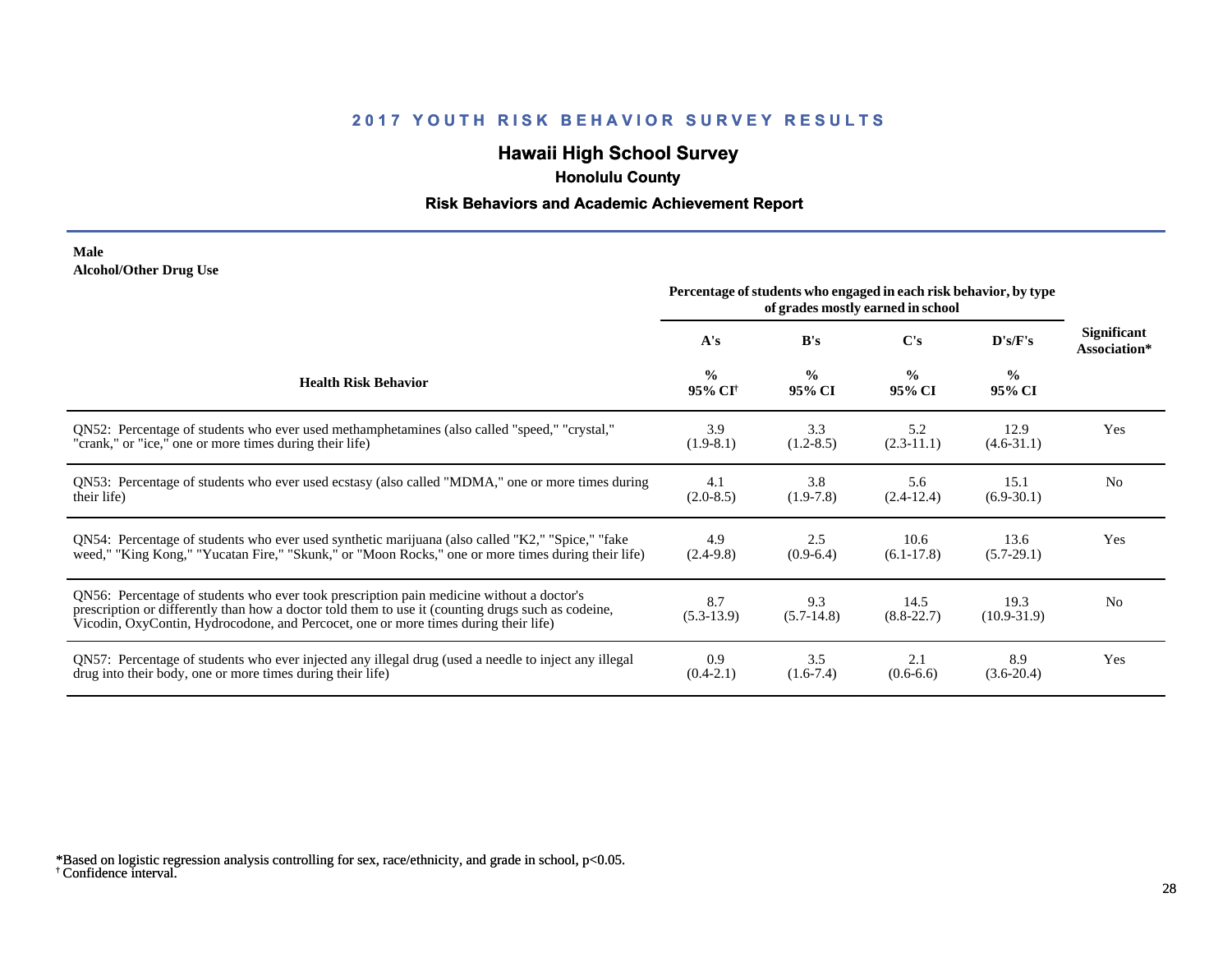# **Hawaii High School Survey**

 **Honolulu County**

#### **Risk Behaviors and Academic Achievement Report**

#### **Male Sexual Behaviors**

|                                                                                                                                                                       | Percentage of students who engaged in each risk behavior, by type<br>of grades mostly earned in school |                         |                         |                         |                                    |
|-----------------------------------------------------------------------------------------------------------------------------------------------------------------------|--------------------------------------------------------------------------------------------------------|-------------------------|-------------------------|-------------------------|------------------------------------|
|                                                                                                                                                                       | A's                                                                                                    | B's                     | C's                     | D's/F's                 | <b>Significant</b><br>Association* |
| <b>Health Risk Behavior</b>                                                                                                                                           | $\frac{0}{0}$<br>95% CI <sup>+</sup>                                                                   | $\frac{0}{0}$<br>95% CI | $\frac{0}{0}$<br>95% CI | $\frac{0}{0}$<br>95% CI |                                    |
| QN60: Percentage of students who had sexual intercourse for the first time before age 13 years                                                                        | 2.3<br>$(0.9-5.9)$                                                                                     | 3.1<br>$(1.4-6.7)$      | 2.1<br>$(0.8-5.6)$      | 6.2<br>$(2.0-17.8)$     | N <sub>0</sub>                     |
| QN61: Percentage of students who had sexual intercourse with four or more persons during their life                                                                   | 3.6<br>$(1.8-6.8)$                                                                                     | 5.3<br>$(2.8-9.8)$      | 6.9<br>$(3.6-12.6)$     | 5.1<br>$(0.9-23.6)$     | N <sub>0</sub>                     |
| QN62: Percentage of students who were currently sexually active (had sexual intercourse with at least<br>one person, during the 3 months before the survey)           | 8.1<br>$(4.6-13.9)$                                                                                    | 13.0<br>$(8.2-19.9)$    | 17.5<br>$(12.1 - 24.6)$ | 33.6<br>$(21.7-48.1)$   | Yes                                |
| QN63: Percentage of students who drank alcohol or used drugs before last sexual intercourse (among<br>students who were currently sexually active)                    | 12.9<br>$(5.9-26.1)$                                                                                   | 34.1<br>$(17.0 - 56.7)$ | 24.3<br>$(11.6-44.1)$   |                         |                                    |
| QN64: Percentage of students who used a condom during last sexual intercourse (among students who<br>were currently sexually active)                                  | 28.4<br>$(14.4 - 48.3)$                                                                                |                         | 42.1<br>$(26.3 - 59.8)$ |                         |                                    |
| QN65: Percentage of students who used birth control pills before last sexual intercourse (to prevent<br>pregnancy, among students who were currently sexually active) | 16.4<br>$(5.3-40.7)$                                                                                   | 12.4<br>$(4.0-32.4)$    | 11.5<br>$(3.0-35.4)$    |                         |                                    |

\*Based on logistic regression analysis controlling for sex, race/ethnicity, and grade in school, p<0.05.

† Confidence interval.

 $-$  = Fewer than 30 students in this subgroup.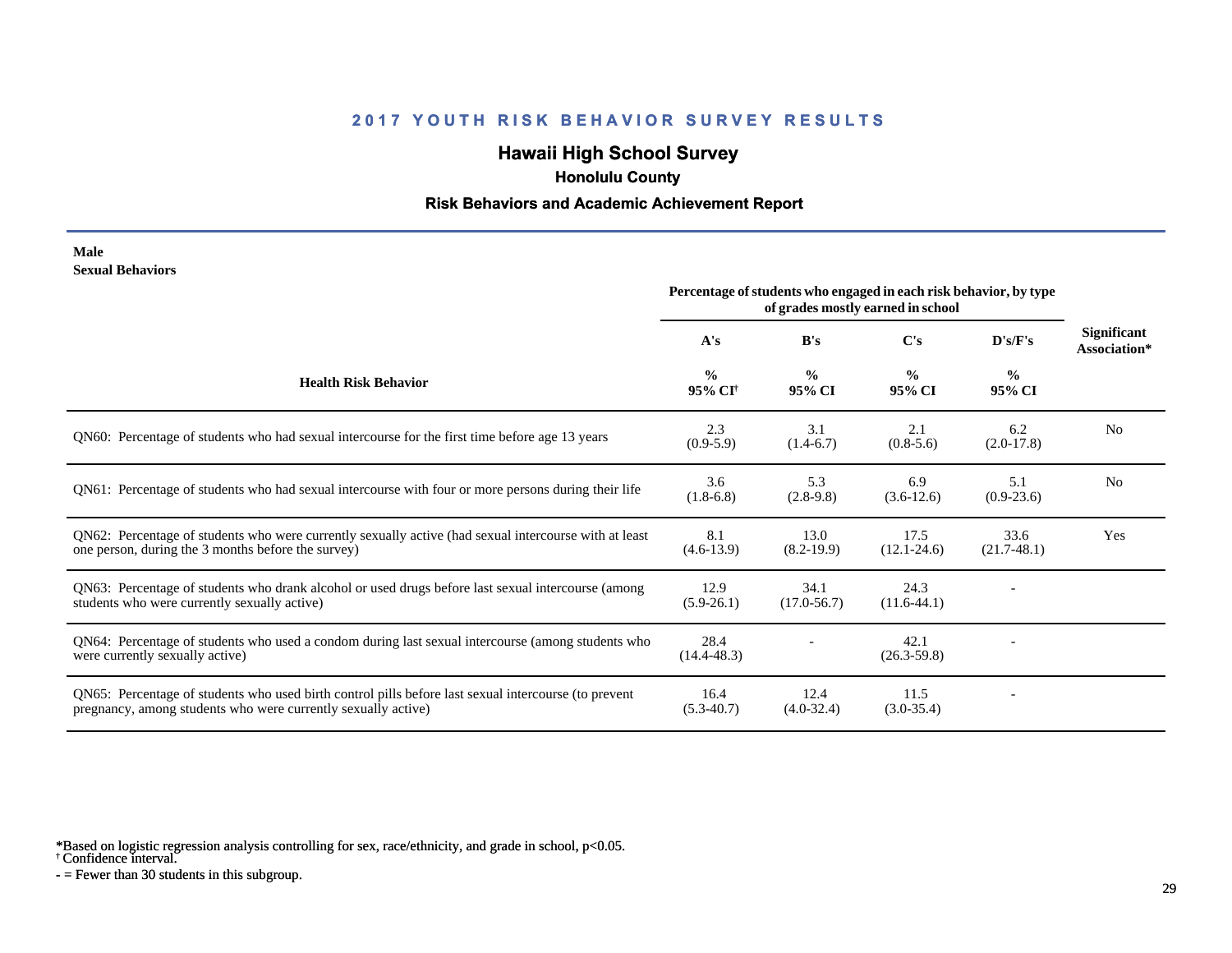# **Hawaii High School Survey**

 **Honolulu County**

#### **Risk Behaviors and Academic Achievement Report**

#### **Male Sexual Behaviors**

|                                                                                                                                                                                                                                                                                                                                                                                                                            | Percentage of students who engaged in each risk behavior, by type<br>of grades mostly earned in school |                         |                         |                         |                                    |
|----------------------------------------------------------------------------------------------------------------------------------------------------------------------------------------------------------------------------------------------------------------------------------------------------------------------------------------------------------------------------------------------------------------------------|--------------------------------------------------------------------------------------------------------|-------------------------|-------------------------|-------------------------|------------------------------------|
|                                                                                                                                                                                                                                                                                                                                                                                                                            | A's                                                                                                    | B's                     | C's                     | D's/F's                 | <b>Significant</b><br>Association* |
| <b>Health Risk Behavior</b>                                                                                                                                                                                                                                                                                                                                                                                                | $\frac{0}{0}$<br>95% CI <sup>+</sup>                                                                   | $\frac{0}{0}$<br>95% CI | $\frac{0}{0}$<br>95% CI | $\frac{0}{0}$<br>95% CI |                                    |
| QNIUDIMP: Percentage of students who used an IUD (such as Mirena or ParaGard) or implant (such<br>as Implanon or Nexplanon) before last sexual intercourse (to prevent pregnancy, among students who<br>were currently sexually active)                                                                                                                                                                                    | 18.9<br>$(7.4 - 40.3)$                                                                                 | 5.1<br>$(0.9-23.0)$     | 1.7<br>$(0.2 - 10.7)$   |                         |                                    |
| QNSHPARG: Percentage of students who used a shot (such as Depo-Provera), patch (such as<br>OrthoEvra), or birth control ring (such as NuvaRing) before last sexual intercourse (to prevent<br>pregnancy, among students who were currently sexually active))                                                                                                                                                               | 1.9<br>$(0.2 - 13.0)$                                                                                  | 11.4<br>$(3.1 - 33.8)$  | 7.5<br>$(1.6-29.4)$     |                         |                                    |
| QNOTHHPL: Percentage of students who used birth control pills; an IUD (such as Mirena or<br>ParaGard) or implant (such as Implanon or Nexplanon); or a shot (such as Depo-Provera), patch (such<br>as OrthoEvra), or birth control ring (such as NuvaRing) before last sexual intercourse (to prevent<br>pregnancy, among students who were currently sexually active)                                                     | 37.1<br>$(20.3 - 57.9)$                                                                                | 28.9<br>$(15.2 - 47.9)$ | 20.7<br>$(8.3 - 43.0)$  |                         |                                    |
| QNDUALBC: Percentage of students who used both a condom during last sexual intercourse and birth<br>control pills; an IUD (such as Mirena or ParaGard) or implant (such as Implanon or Nexplanon); or a<br>shot (such as Depo-Provera), patch (such as OrthoEvra), or birth control ring (such as NuvaRing)<br>before last sexual intercourse (to prevent pregnancy, among students who were currently sexually<br>active) | 6.9<br>$(1.5-26.8)$                                                                                    |                         | 7.3<br>$(2.1 - 22.5)$   |                         |                                    |
| QNBCNONE: Percentage of students who did not use any method to prevent pregnancy during last<br>sexual intercourse (among students who were currently sexually active)                                                                                                                                                                                                                                                     | 20.1<br>$(10.4 - 35.3)$                                                                                | 9.8<br>$(2.3-33.8)$     | 13.8<br>$(5.0-32.9)$    |                         |                                    |

\*Based on logistic regression analysis controlling for sex, race/ethnicity, and grade in school, p<0.05.

† Confidence interval.

 $-$  = Fewer than 30 students in this subgroup.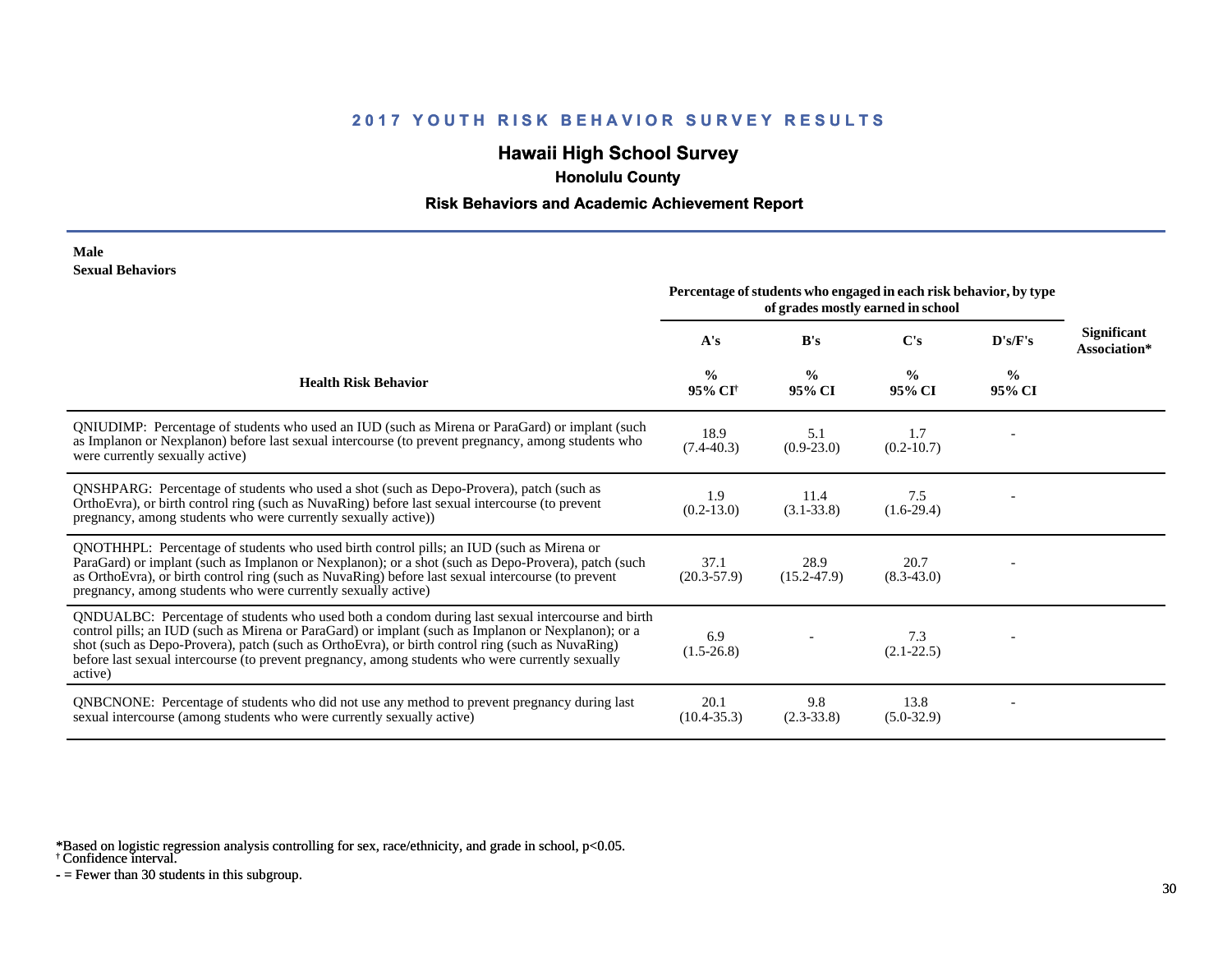# **Hawaii High School Survey**

 **Honolulu County**

#### **Risk Behaviors and Academic Achievement Report**

#### **Male Dietary Behaviors**

|                                                                                                              | Percentage of students who engaged in each risk behavior, by type<br>of grades mostly earned in school |                         |                         |                         |                                    |
|--------------------------------------------------------------------------------------------------------------|--------------------------------------------------------------------------------------------------------|-------------------------|-------------------------|-------------------------|------------------------------------|
|                                                                                                              | A's                                                                                                    | B's                     | $\bf C's$               | D's/F's                 | <b>Significant</b><br>Association* |
| <b>Health Risk Behavior</b>                                                                                  | $\frac{0}{0}$<br>95% CI <sup>†</sup>                                                                   | $\frac{0}{0}$<br>95% CI | $\frac{0}{0}$<br>95% CI | $\frac{0}{0}$<br>95% CI |                                    |
| QNOBESE: Percentage of students who had obesity $(>= 95$ th percentile for body mass index, based on         | 12.6                                                                                                   | 16.3                    | 22.8                    | 12.2                    | N <sub>o</sub>                     |
| sex- and age-specific reference data from the 2000 CDC growth charts) <sup>§</sup>                           | $(9.3 - 16.9)$                                                                                         | $(11.8-22.1)$           | $(15.3 - 32.4)$         | $(5.1 - 26.5)$          |                                    |
| QNOWT: Percentage of students who were overweight $(>= 85$ th percentile but $\leq$ 95th percentile for      | 11.9                                                                                                   | 10.7                    | 13.5                    | 14.7                    | N <sub>0</sub>                     |
| body mass index, based on sex- and age-specific reference data from the 2000 CDC growth charts) <sup>§</sup> | $(7.8-17.7)$                                                                                           | $(7.6-14.8)$            | $(7.7 - 22.7)$          | $(8.8-23.6)$            |                                    |
| QN68: Percentage of students who described themselves as slightly or very overweight                         | 22.0<br>$(17.2 - 27.7)$                                                                                | 26.2<br>$(20.2 - 33.3)$ | 28.4<br>$(22.6 - 35.0)$ | 31.1<br>$(18.9 - 46.6)$ | N <sub>o</sub>                     |
| QN70: Percentage of students who did not drink fruit juice (100% fruit juices one or more times              | 33.7                                                                                                   | 36.0                    | 29.4                    | 29.3                    | N <sub>0</sub>                     |
| during the 7 days before the survey)                                                                         | $(27.0 - 41.1)$                                                                                        | $(28.2 - 44.6)$         | $(21.8 - 38.5)$         | $(18.5 - 43.1)$         |                                    |
| QN71: Percentage of students who did not eat fruit (one or more times during the 7 days before the           | 12.6                                                                                                   | 13.8                    | 16.0                    | 12.0                    | N <sub>o</sub>                     |
| survey)                                                                                                      | $(8.2 - 18.7)$                                                                                         | $(10.1 - 18.7)$         | $(11.5 - 21.8)$         | $(4.9-26.3)$            |                                    |
| QNFR0: Percentage of students who did not eat fruit or drink 100% fruit juices (such as orange juice,        | 7.2                                                                                                    | 7.5                     | 8.7                     | 9.0                     | N <sub>0</sub>                     |
| apple juice, or grape juice, during the 7 days before the survey)                                            | $(4.8 - 10.7)$                                                                                         | $(4.3-12.8)$            | $(5.1 - 14.4)$          | $(3.1 - 23.5)$          |                                    |
| QNFR1: Percentage of students who ate fruit or drank 100% fruit juices one or more times per day             | 53.3                                                                                                   | 50.3                    | 46.3                    | 48.9                    | N <sub>0</sub>                     |
| (such as orange juice, apple juice, or grape juice, during the 7 days before the survey)                     | $(43.5 - 62.9)$                                                                                        | $(43.4 - 57.1)$         | $(39.0 - 53.7)$         | $(35.6 - 62.5)$         |                                    |

\*Based on logistic regression analysis controlling for sex, race/ethnicity, and grade in school, p<0.05.

† Confidence interval.

§ Based on reference data from the 2000 CDC Growth Charts. In 2017, new, slightly different ranges were used to calculate biologically implausible responses to height and weight questions.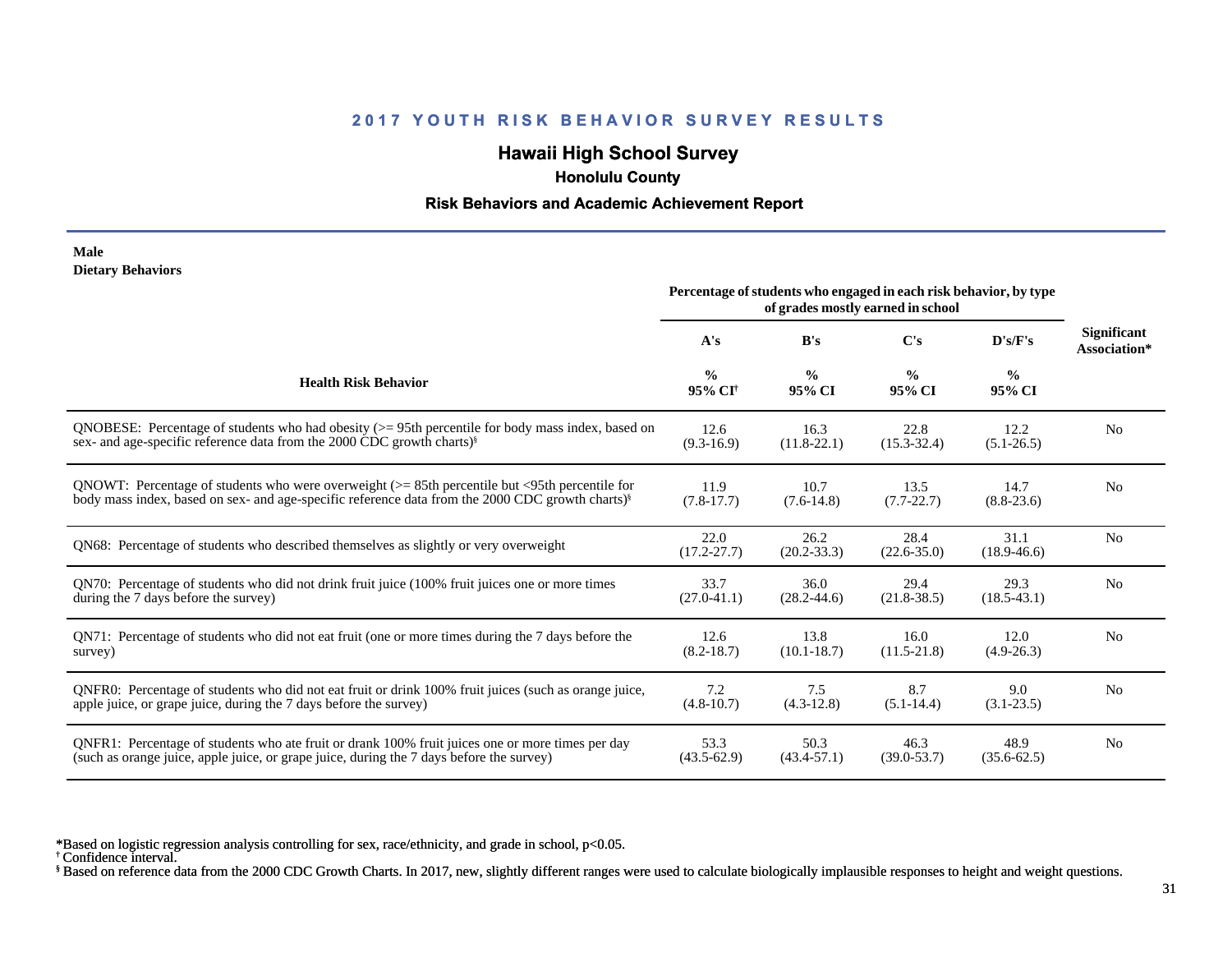# **Hawaii High School Survey**

 **Honolulu County**

#### **Risk Behaviors and Academic Achievement Report**

#### **Male Dietary Behaviors**

|                                                                                                       | Percentage of students who engaged in each risk behavior, by type<br>of grades mostly earned in school |                         |                         |                         |                                    |
|-------------------------------------------------------------------------------------------------------|--------------------------------------------------------------------------------------------------------|-------------------------|-------------------------|-------------------------|------------------------------------|
|                                                                                                       | A's                                                                                                    | B's                     | C's                     | D's/F's                 | <b>Significant</b><br>Association* |
| <b>Health Risk Behavior</b>                                                                           | $\frac{0}{0}$<br>95% CI <sup>+</sup>                                                                   | $\frac{0}{0}$<br>95% CI | $\frac{0}{0}$<br>95% CI | $\frac{0}{0}$<br>95% CI |                                    |
| ONFR2: Percentage of students who ate fruit or drank 100% fruit juices two or more times per day      | 22.4                                                                                                   | 21.8                    | 15.0                    | 15.6                    | N <sub>0</sub>                     |
| (such as orange juice, apple juice, or grape juice, during the 7 days before the survey)              | $(16.3-29.9)$                                                                                          | $(16.3 - 28.6)$         | $(9.1 - 23.7)$          | $(6.7-32.2)$            |                                    |
| QNFR3: Percentage of students who ate fruit or drank 100% fruit juices three or more times per day    | 12.1                                                                                                   | 15.9                    | 10.4                    | 9.7                     | N <sub>0</sub>                     |
| (such as orange juice, apple juice, or grape juice, during the 7 days before the survey)              | $(7.4-19.2)$                                                                                           | $(11.6-21.4)$           | $(5.9-17.8)$            | $(3.3-25.5)$            |                                    |
| QN72: Percentage of students who did not eat green salad (one or more times during the 7 days before  | 41.0                                                                                                   | 49.3                    | 45.4                    | 52.1                    | N <sub>0</sub>                     |
| the survey)                                                                                           | $(35.8 - 46.4)$                                                                                        | $(42.9 - 55.6)$         | $(35.5 - 55.6)$         | $(39.4-64.7)$           |                                    |
| QN73: Percentage of students who did not eat potatoes (one or more times during the 7 days before the | 43.9                                                                                                   | 47.2                    | 42.8                    | 34.9                    | N <sub>0</sub>                     |
| survey)                                                                                               | $(37.2 - 50.8)$                                                                                        | $(41.6 - 52.8)$         | $(34.9 - 51.2)$         | $(25.5 - 45.7)$         |                                    |
| QN74: Percentage of students who did not eat carrots (one or more times during the 7 days before the  | 45.3                                                                                                   | 46.6                    | 45.2                    | 37.4                    | N <sub>0</sub>                     |
| survey)                                                                                               | $(38.3 - 52.4)$                                                                                        | $(39.2 - 54.2)$         | $(36.7 - 54.0)$         | $(26.3-49.9)$           |                                    |
| QN75: Percentage of students who did not eat other vegetables (one or more times during the 7 days    | 19.4                                                                                                   | 23.5                    | 24.4                    | 24.4                    | N <sub>0</sub>                     |
| before the survey)                                                                                    | $(13.4 - 27.1)$                                                                                        | $(17.6 - 30.7)$         | $(16.9 - 33.9)$         | $(13.4 - 40.4)$         |                                    |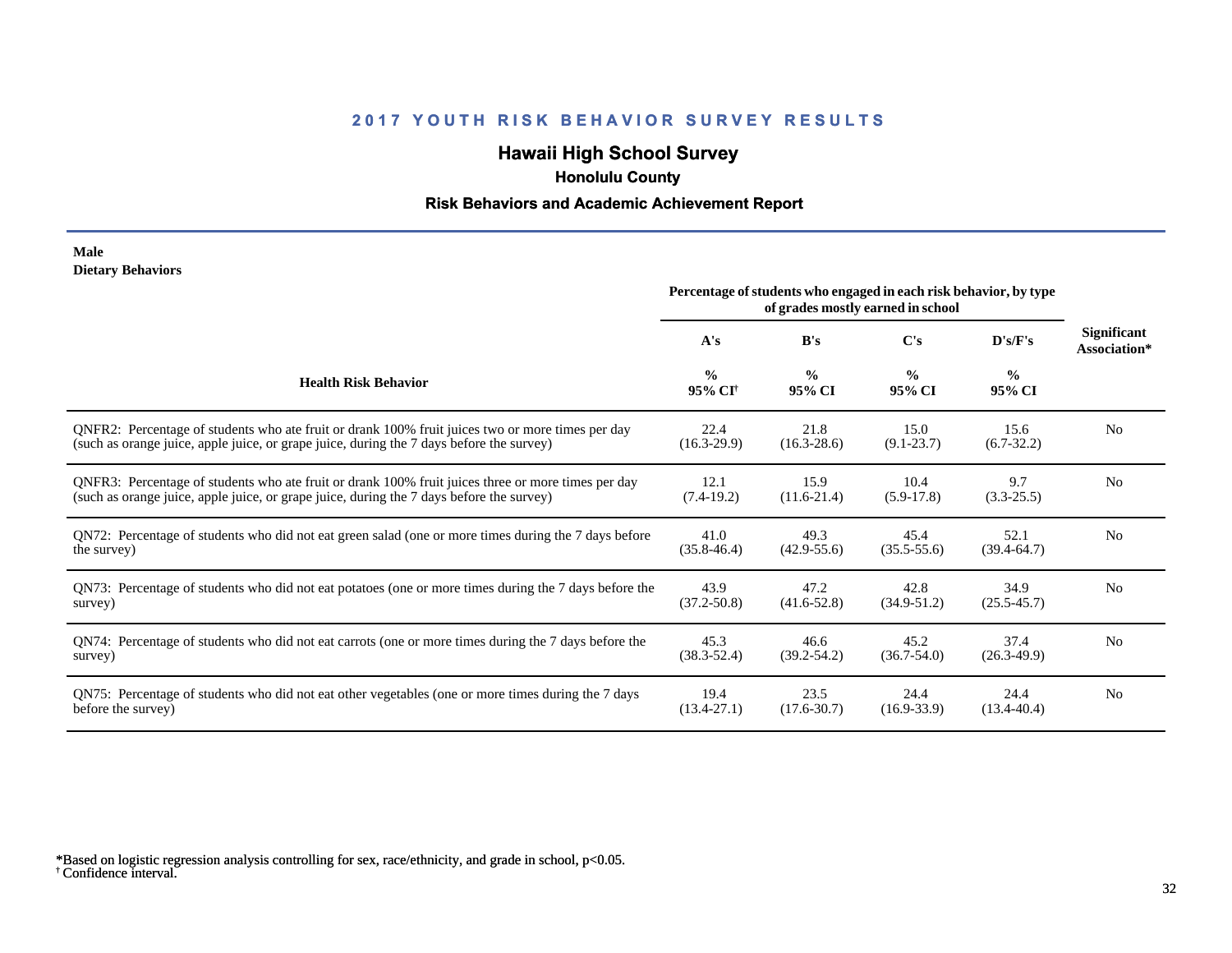# **Hawaii High School Survey**

 **Honolulu County**

#### **Risk Behaviors and Academic Achievement Report**

#### **Male Dietary Behaviors**

|                                                                                                                                                                                                                                          | Percentage of students who engaged in each risk behavior, by type<br>of grades mostly earned in school |                         |                         |                         |                                    |
|------------------------------------------------------------------------------------------------------------------------------------------------------------------------------------------------------------------------------------------|--------------------------------------------------------------------------------------------------------|-------------------------|-------------------------|-------------------------|------------------------------------|
|                                                                                                                                                                                                                                          | A's                                                                                                    | B's                     | C's                     | D's/F's                 | <b>Significant</b><br>Association* |
| <b>Health Risk Behavior</b>                                                                                                                                                                                                              | $\frac{0}{0}$<br>95% CI <sup>+</sup>                                                                   | $\frac{0}{0}$<br>95% CI | $\frac{0}{0}$<br>95% CI | $\frac{6}{6}$<br>95% CI |                                    |
| QNVEG0: Percentage of students who did not eat vegetables (green salad, potatoes [excluding French<br>fries, fried potatoes, or potato chips], carrots, or other vegetables, during the 7 days before the survey)                        | 9.2<br>$(5.3-15.4)$                                                                                    | 12.5<br>$(7.5-20.1)$    | 9.1<br>$(5.0-15.9)$     | 5.3<br>$(2.2-12.2)$     | N <sub>0</sub>                     |
| QNVEG1: Percentage of students who ate vegetables one or more times per day (green salad, potatoes<br>[excluding French fries, fried potatoes, or potato chips], carrots, or other vegetables, during the 7 days<br>before the survey)   | 58.4<br>$(51.1 - 65.4)$                                                                                | 53.9<br>$(47.5 - 60.1)$ | 54.7<br>$(43.4 - 65.6)$ | 61.6<br>$(50.1 - 72.0)$ | N <sub>0</sub>                     |
| QNVEG2: Percentage of students who ate vegetables two or more times per day (green salad, potatoes<br>[excluding French fries, fried potatoes, or potato chips], carrots, or other vegetables, during the 7 days<br>before the survey)   | 23.8<br>$(18.0 - 30.8)$                                                                                | 22.7<br>$(15.7 - 31.7)$ | 18.5<br>$(10.8-29.8)$   | 26.5<br>$(16.0 - 40.5)$ | N <sub>0</sub>                     |
| QNVEG3: Percentage of students who ate vegetables three or more times per day (green salad,<br>potatoes [excluding French fries, fried potatoes, or potato chips], carrots, or other vegetables, during the<br>7 days before the survey) | 10.6<br>$(6.2-17.6)$                                                                                   | 10.8<br>$(6.3-17.7)$    | 9.4<br>$(4.7 - 17.7)$   | 21.0<br>$(12.6 - 33.0)$ | N <sub>0</sub>                     |
| QN76: Percentage of students who did not drink a can, bottle, or glass of soda or pop (such as Coke,<br>Pepsi, or Sprite, not counting diet soda or diet pop, during the 7 days before the survey)                                       | 41.0<br>$(36.0 - 46.2)$                                                                                | 33.2<br>$(25.3 - 42.2)$ | 25.0<br>$(19.4 - 31.4)$ | 17.8<br>$(10.0-29.9)$   | Yes                                |
| QNSODA1: Percentage of students who drank a can, bottle, or glass of soda or pop one or more times<br>per day (such as Coke, Pepsi, or Sprite, not counting diet soda or diet pop, during the 7 days before the<br>survey)               | 6.8<br>$(4.4 - 10.4)$                                                                                  | 14.4<br>$(10.1 - 20.2)$ | 12.6<br>$(7.7 - 20.1)$  | 25.8<br>$(15.8 - 39.2)$ | Yes                                |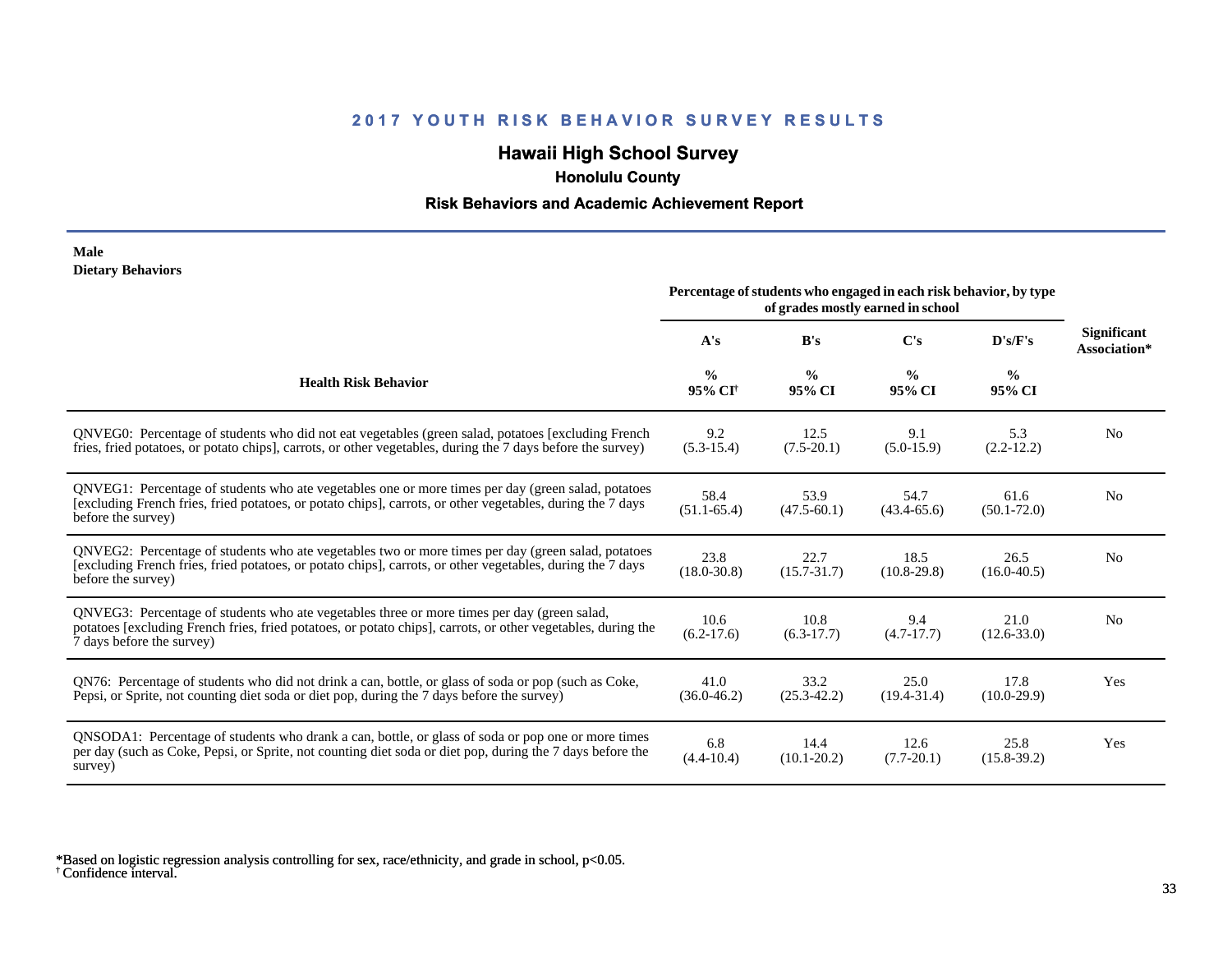# **Hawaii High School Survey**

 **Honolulu County**

#### **Risk Behaviors and Academic Achievement Report**

#### **Male Dietary Behaviors**

|                                                                                                                                                                                                                                                                                      | Percentage of students who engaged in each risk behavior, by type<br>of grades mostly earned in school |                         |                         |                         |                                    |
|--------------------------------------------------------------------------------------------------------------------------------------------------------------------------------------------------------------------------------------------------------------------------------------|--------------------------------------------------------------------------------------------------------|-------------------------|-------------------------|-------------------------|------------------------------------|
|                                                                                                                                                                                                                                                                                      | A's                                                                                                    | B's                     | $\bf C's$               | D's/F's                 | <b>Significant</b><br>Association* |
| <b>Health Risk Behavior</b>                                                                                                                                                                                                                                                          | $\frac{0}{0}$<br>95% CI <sup>+</sup>                                                                   | $\frac{0}{0}$<br>95% CI | $\frac{6}{9}$<br>95% CI | $\frac{0}{0}$<br>95% CI |                                    |
| QNSODA2: Percentage of students who drank a can, bottle, or glass of soda or pop two or more times<br>per day (such as Coke, Pepsi, or Sprite, not counting diet soda or diet pop, during the 7 days before the<br>survey)                                                           | 3.8<br>$(1.6-8.8)$                                                                                     | 11.3<br>$(7.4-16.9)$    | 6.3<br>$(3.2 - 11.8)$   | 15.4<br>$(7.9-27.9)$    | Yes                                |
| QNSODA3: Percentage of students who drank a can, bottle, or glass of soda or pop three or more<br>times per day (such as Coke, Pepsi, or Sprite, not counting diet soda or diet pop, during the 7 days<br>before the survey)                                                         | 1.5<br>$(0.5-4.8)$                                                                                     | 4.7<br>$(2.9-7.6)$      | 2.6<br>$(1.1-5.9)$      | 8.2<br>$(3.4-18.4)$     | N <sub>0</sub>                     |
| QN77: Percentage of students who did not drink milk (during the 7 days before the survey)                                                                                                                                                                                            | 31.5<br>$(24.5-39.5)$                                                                                  | 29.9<br>$(20.4 - 41.6)$ | 30.7<br>$(22.0-41.1)$   | 30.2<br>$(21.1 - 41.3)$ | N <sub>0</sub>                     |
| QNMILK1: Percentage of students who drank one or more glasses per day of milk (counting the milk<br>they drank in a glass or cup, from a carton, or with cereal and counting the half pint of milk served at<br>school as equal to one glass, during the 7 days before the survey)   | 28.5<br>$(20.4 - 38.3)$                                                                                | 24.3<br>$(18.4 - 31.3)$ | 21.1<br>$(15.2 - 28.6)$ | 24.6<br>$(13.7-39.9)$   | N <sub>0</sub>                     |
| QNMILK2: Percentage of students who drank two or more glasses per day of milk (counting the milk<br>they drank in a glass or cup, from a carton, or with cereal and counting the half pint of milk served at<br>school as equal to one glass, during the 7 days before the survey)   | 16.0<br>$(10.8-22.9)$                                                                                  | 13.4<br>$(9.4 - 18.7)$  | 12.7<br>$(8.4 - 18.8)$  | 22.1<br>$(12.1 - 36.9)$ | N <sub>0</sub>                     |
| QNMILK3: Percentage of students who drank three or more glasses per day of milk (counting the milk<br>they drank in a glass or cup, from a carton, or with cereal and counting the half pint of milk served at<br>school as equal to one glass, during the 7 days before the survey) | 6.0<br>$(3.1 - 11.3)$                                                                                  | 7.8<br>$(4.8-12.2)$     | 5.8<br>$(3.0-10.7)$     | 9.3<br>$(4.3-18.9)$     | N <sub>0</sub>                     |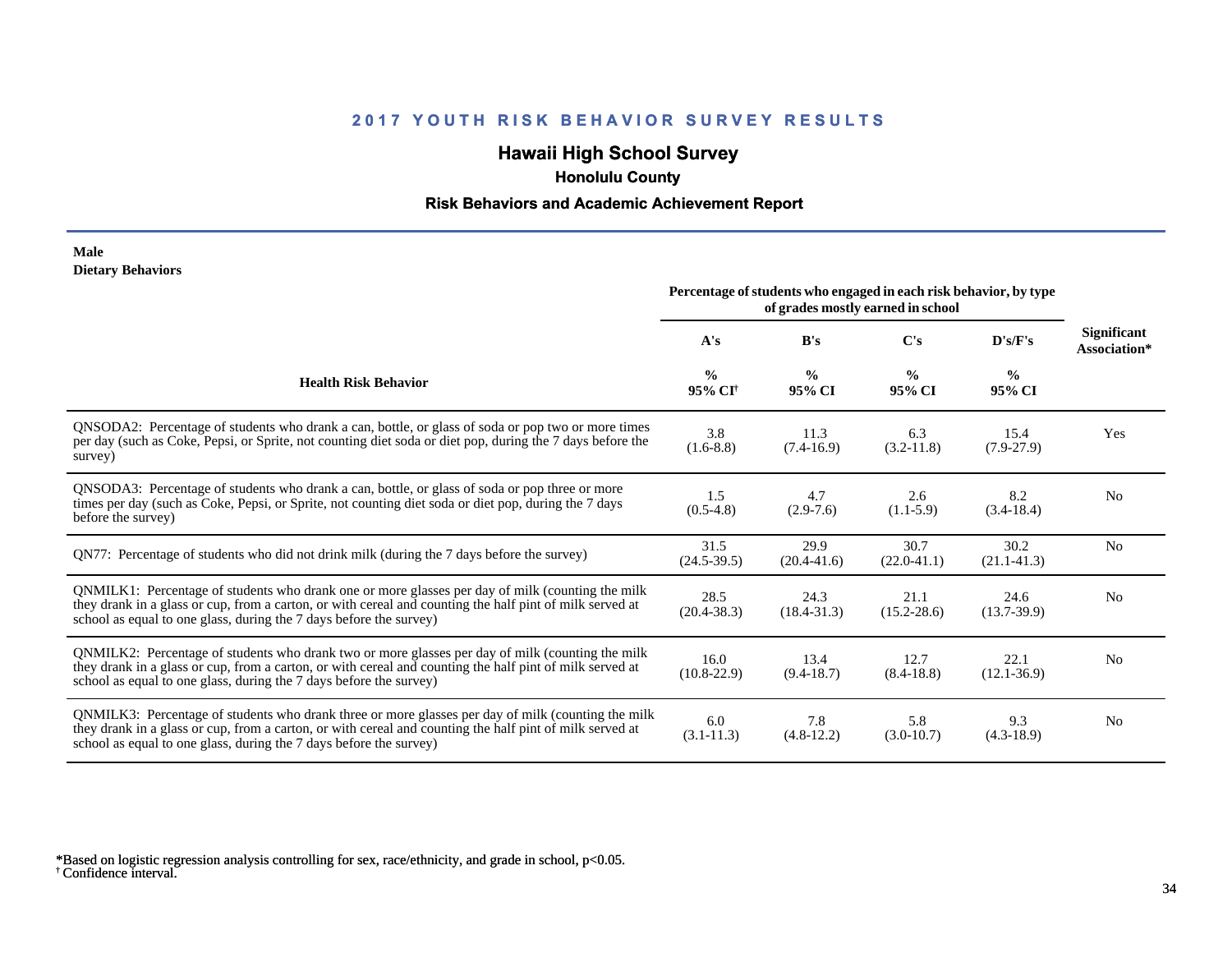# **Hawaii High School Survey**

 **Honolulu County**

#### **Risk Behaviors and Academic Achievement Report**

#### **Male Dietary Behaviors**

|                                                                                                           | Percentage of students who engaged in each risk behavior, by type<br>of grades mostly earned in school |                         |                         |                         |                                    |
|-----------------------------------------------------------------------------------------------------------|--------------------------------------------------------------------------------------------------------|-------------------------|-------------------------|-------------------------|------------------------------------|
|                                                                                                           | A's                                                                                                    | B's                     | C's                     | $\bf{D's/F's}$          | <b>Significant</b><br>Association* |
| <b>Health Risk Behavior</b>                                                                               | $\frac{0}{0}$<br>95% CI <sup>+</sup>                                                                   | $\frac{0}{0}$<br>95% CI | $\frac{6}{9}$<br>95% CI | $\frac{0}{0}$<br>95% CI |                                    |
| QN78: Percentage of students who did not eat breakfast (during the 7 days before the survey)              | 16.6<br>$(13.0 - 21.0)$                                                                                | 11.4<br>$(6.2-19.9)$    | 12.9<br>$(9.2-17.6)$    | 14.5<br>$(6.4-29.7)$    | N <sub>0</sub>                     |
| QNBK7DAY: Percentage of students who ate breakfast on all 7 days (during the 7 days before the<br>survey) | 52.1<br>$(46.0 - 58.1)$                                                                                | 45.2<br>$(36.7 - 53.9)$ | 32.2<br>$(23.9 - 41.8)$ | 22.0<br>$(12.3 - 36.3)$ | Yes                                |

<sup>†</sup> Confidence interval. \*Based on logistic regression analysis controlling for sex, race/ethnicity, and grade in school, p<0.05.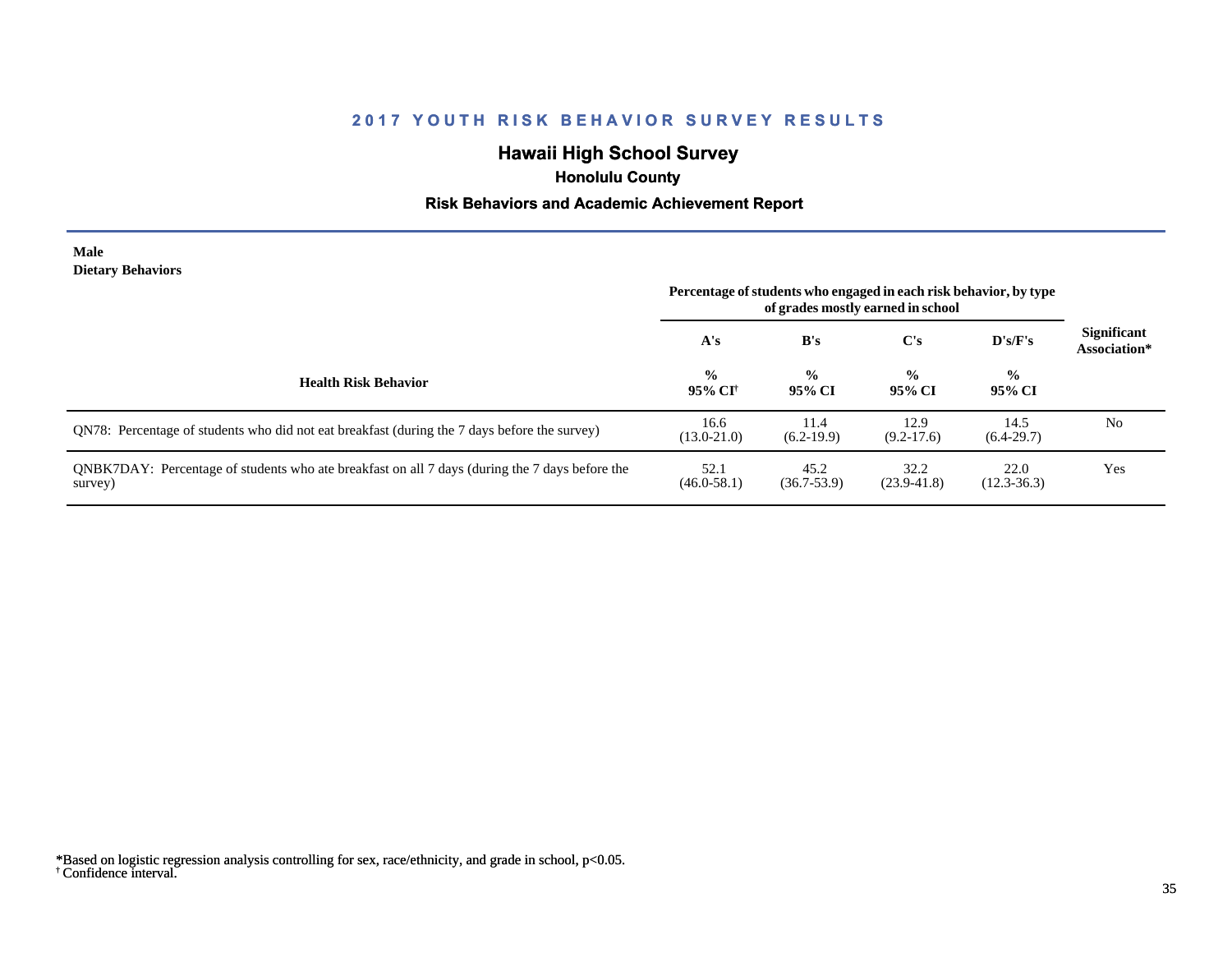# **Hawaii High School Survey**

 **Honolulu County**

#### **Risk Behaviors and Academic Achievement Report**

#### **Male Physical Activity**

|                                                                                                                                                                                                                                                                                                                                                      | Percentage of students who engaged in each risk behavior, by type<br>of grades mostly earned in school |                         |                         |                         |                                    |
|------------------------------------------------------------------------------------------------------------------------------------------------------------------------------------------------------------------------------------------------------------------------------------------------------------------------------------------------------|--------------------------------------------------------------------------------------------------------|-------------------------|-------------------------|-------------------------|------------------------------------|
|                                                                                                                                                                                                                                                                                                                                                      | A's                                                                                                    | B's                     | C's                     | D's/F's                 | <b>Significant</b><br>Association* |
| <b>Health Risk Behavior</b>                                                                                                                                                                                                                                                                                                                          | $\frac{0}{0}$<br>95% CI <sup>+</sup>                                                                   | $\frac{0}{0}$<br>95% CI | $\frac{0}{0}$<br>95% CI | $\frac{0}{0}$<br>95% CI |                                    |
| QN79: Percentage of students who were physically active at least 60 minutes per day on 5 or more<br>days (in any kind of physical activity that increased their heart rate and made them breathe hard some<br>of the time during the 7 days before the survey)                                                                                       | 44.0<br>$(38.0 - 50.3)$                                                                                | 50.0<br>$(42.4 - 57.6)$ | 39.1<br>$(30.6 - 48.4)$ | 36.3<br>$(19.2 - 57.7)$ | N <sub>0</sub>                     |
| QNPA0DAY: Percentage of students who did not participate in at least 60 minutes of physical activity<br>on at least 1 day (in any kind of physical activity that increased their heart rate and made them breathe<br>hard some of the time during the 7 days before the survey)                                                                      | 22.3<br>$(16.0 - 30.2)$                                                                                | 9.7<br>$(5.9-15.4)$     | 10.2<br>$(5.7-17.7)$    | 12.0<br>$(6.1-22.4)$    | Yes                                |
| ONPA7DAY: Percentage of students who were physically active at least 60 minutes per day on all 7<br>days (in any kind of physical activity that increased their heart rate and made them breathe hard some<br>of the time during the 7 days before the survey)                                                                                       | 24.3<br>$(15.7 - 35.6)$                                                                                | 29.9<br>$(21.4 - 40.2)$ | 18.0<br>$(11.5 - 27.1)$ | 17.1<br>$(9.4 - 28.9)$  | N <sub>0</sub>                     |
| QN80: Percentage of students who watched television 3 or more hours per day (on an average school<br>day)                                                                                                                                                                                                                                            | 11.5<br>$(7.9-16.4)$                                                                                   | 16.2<br>$(11.2 - 22.8)$ | 12.7<br>$(7.8-19.9)$    | 16.7<br>$(9.8-27.0)$    | No                                 |
| QN81: Percentage of students who played video or computer games or used a computer 3 or more<br>hours per day (counting time spent on things such as Xbox, PlayStation, an iPad or other tablet, a<br>smartphone, texting, YouTube, Instagram, Facebook, or other social media, for something that was not<br>school work, on an average school day) | 34.5<br>$(28.6 - 41.0)$                                                                                | 37.9<br>$(31.0 - 45.3)$ | 40.0<br>$(31.2 - 49.5)$ | 38.0<br>$(27.2 - 50.1)$ | N <sub>0</sub>                     |
| QN82: Percentage of students who attended physical education (PE) classes on 1 or more days (in an<br>average week when they were in school)                                                                                                                                                                                                         | 40.7<br>$(33.3 - 48.5)$                                                                                | 45.8<br>$(35.3 - 56.7)$ | 47.8<br>$(38.7 - 57.1)$ | 59.7<br>$(42.0 - 75.1)$ | N <sub>0</sub>                     |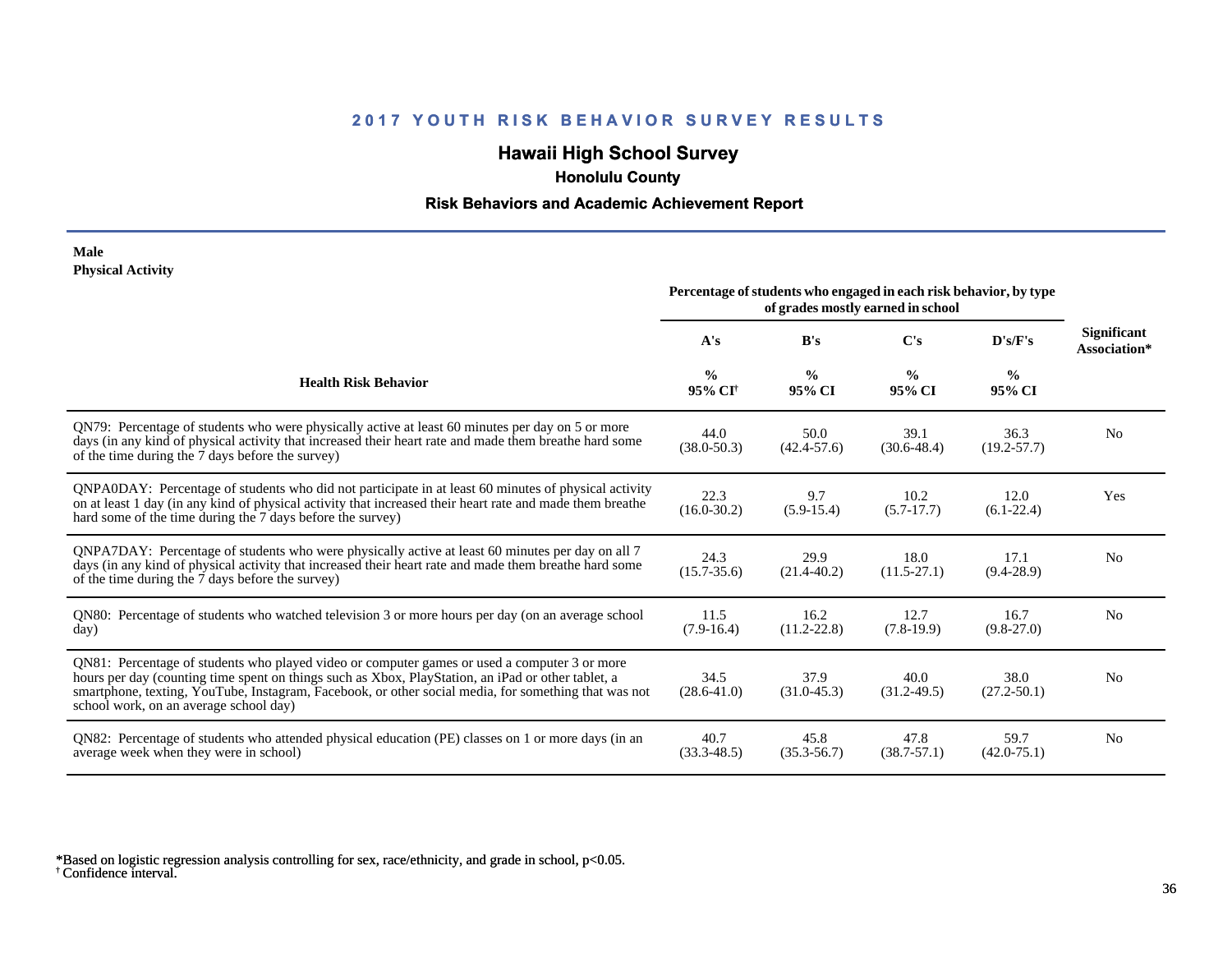## **Hawaii High School Survey**

 **Honolulu County**

### **Risk Behaviors and Academic Achievement Report**

#### **Male Physical Activity**

|                                                                                                                                                                             | Percentage of students who engaged in each risk behavior, by type<br>of grades mostly earned in school |                         |                         |                         |                                    |
|-----------------------------------------------------------------------------------------------------------------------------------------------------------------------------|--------------------------------------------------------------------------------------------------------|-------------------------|-------------------------|-------------------------|------------------------------------|
|                                                                                                                                                                             | A's                                                                                                    | B's                     | $\bf C's$               | $\bf{D's/F's}$          | <b>Significant</b><br>Association* |
| <b>Health Risk Behavior</b>                                                                                                                                                 | $\frac{0}{0}$<br>95% CI†                                                                               | $\frac{0}{0}$<br>95% CI | $\frac{0}{0}$<br>95% CI | $\frac{0}{0}$<br>95% CI |                                    |
| ONDLYPE: Percentage of students who attended physical education (PE) classes on all 5 days (in an<br>average week when they were in school)                                 | 6.2<br>$(2.9-12.5)$                                                                                    | 7.7<br>$(3.1 - 18.0)$   | 8.3<br>$(4.3-15.5)$     | 5.2<br>$(1.8-13.8)$     | N <sub>0</sub>                     |
| QN83: Percentage of students who played on at least one sports team (counting any teams run by their<br>school or community groups, during the 12 months before the survey) | 54.2<br>$(49.2 - 59.2)$                                                                                | 55.5<br>$(47.1 - 63.7)$ | 46.9<br>$(38.5 - 55.4)$ | 39.1<br>$(28.0 - 51.6)$ | N <sub>0</sub>                     |
| QN88: Percentage of students who got 8 or more hours of sleep (on an average school night)                                                                                  | 30.3<br>$(22.7-39.1)$                                                                                  | 27.6<br>$(21.1 - 35.2)$ | 17.2<br>$(12.1 - 23.8)$ | 18.0<br>$(11.0 - 28.0)$ | Yes                                |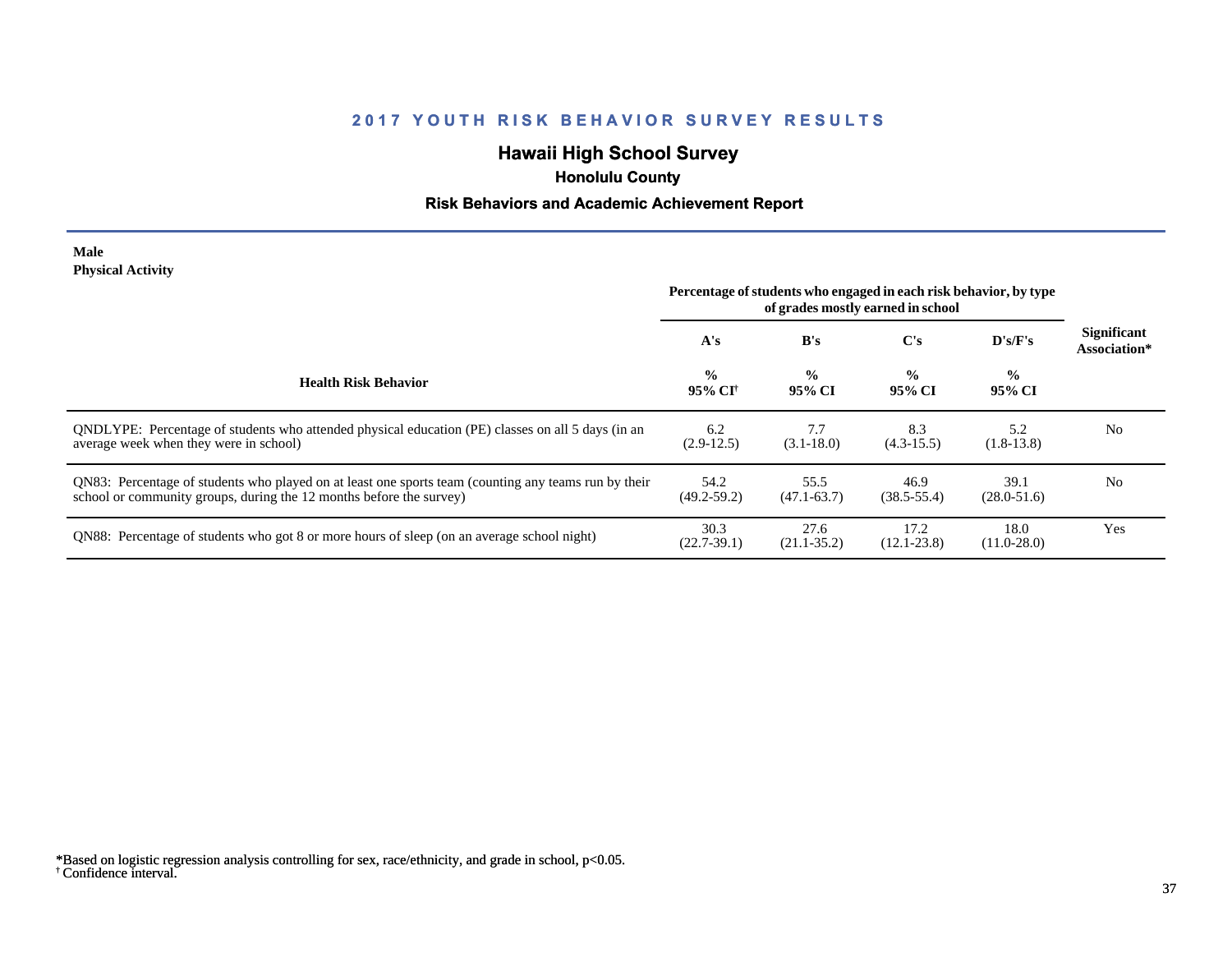## **Hawaii High School Survey**

# **Honolulu County**

## **Risk Behaviors and Academic Achievement Report**

| <b>Male</b><br><b>Other</b>                                                                                                                            |                                                                                                        |                         |                         |                         |                                    |
|--------------------------------------------------------------------------------------------------------------------------------------------------------|--------------------------------------------------------------------------------------------------------|-------------------------|-------------------------|-------------------------|------------------------------------|
|                                                                                                                                                        | Percentage of students who engaged in each risk behavior, by type<br>of grades mostly earned in school |                         |                         |                         |                                    |
|                                                                                                                                                        | A's                                                                                                    | B's                     | $\bf C's$               | D's/F's                 | <b>Significant</b><br>Association* |
| <b>Health Risk Behavior</b>                                                                                                                            | $\frac{0}{0}$<br>95% CI†                                                                               | $\frac{0}{0}$<br>95% CI | $\frac{0}{0}$<br>95% CI | $\frac{6}{6}$<br>95% CI |                                    |
| QN86: Percentage of students who saw a dentist (for a check-up, exam, teeth cleaning, or other dental<br>work, during the 12 months before the survey) | 82.8<br>$(78.0 - 86.8)$                                                                                | 79.5<br>$(74.4 - 83.9)$ | 75.2<br>$(64.0 - 83.8)$ | 57.1<br>$(45.3 - 68.1)$ | Yes                                |
| QNNODNT: Percentage of students who never saw a dentist (for a check-up, exam, teeth cleaning, or<br>other dental work)                                | 0.9<br>$(0.3-3.0)$                                                                                     | 0.4<br>$(0.1-1.7)$      | 2.2<br>$(0.8-6.1)$      | 1.0<br>$(0.2-4.1)$      | N <sub>0</sub>                     |
| QN87: Percentage of students who had ever been told by a doctor or nurse that they had asthma                                                          | 35.7<br>$(29.6 - 42.2)$                                                                                | 27.1<br>$(21.5 - 33.5)$ | 24.6<br>$(17.8 - 32.9)$ | 35.9<br>$(19.4 - 56.6)$ | N <sub>0</sub>                     |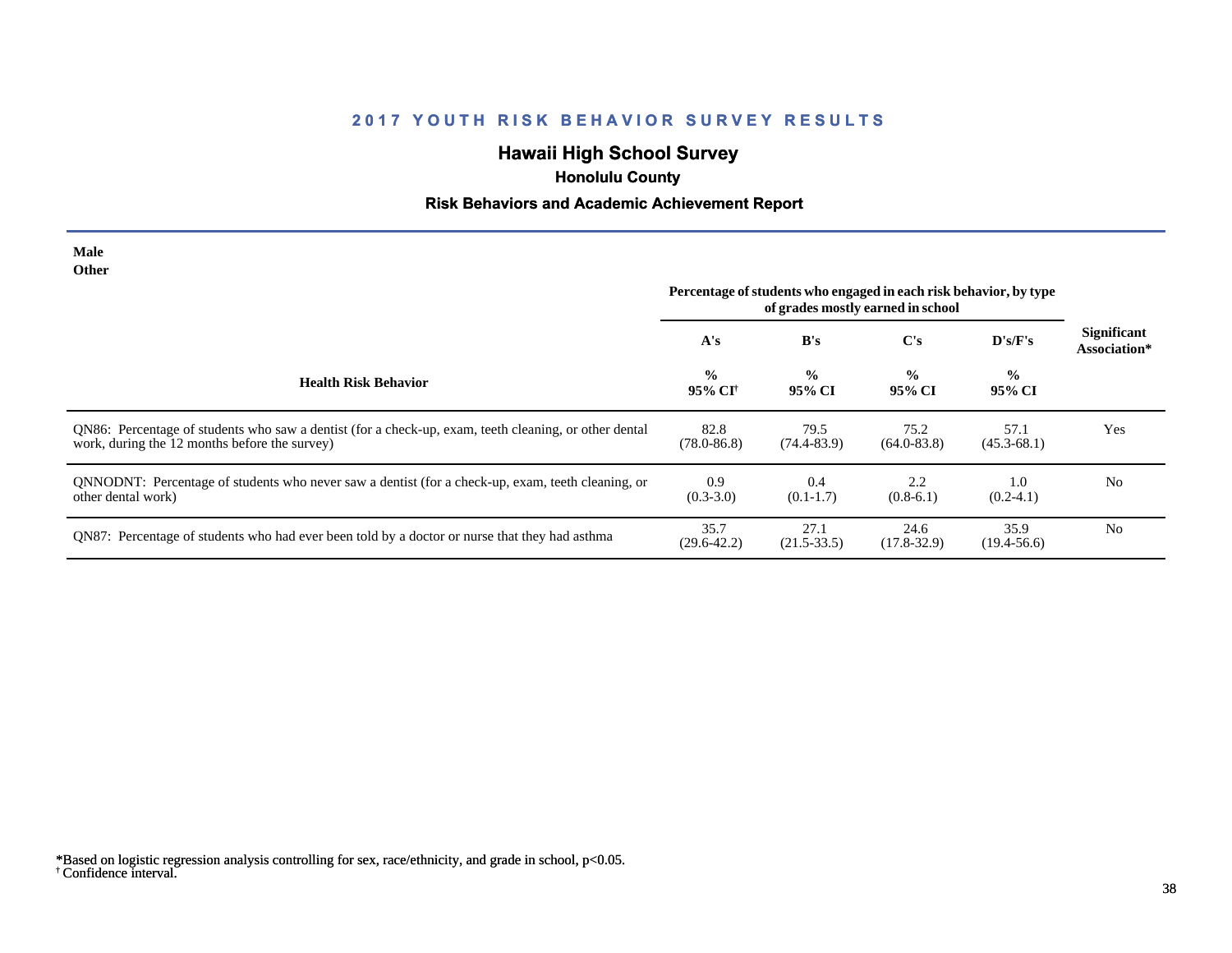## **Hawaii High School Survey**

 **Honolulu County**

## **Risk Behaviors and Academic Achievement Report**

| Male       |
|------------|
| Site-Added |

|                                                                                                                                                                                                                                                                                                                                                                                                                                                                                      | Percentage of students who engaged in each risk behavior, by type<br>of grades mostly earned in school |                         |                         |                         |                                    |
|--------------------------------------------------------------------------------------------------------------------------------------------------------------------------------------------------------------------------------------------------------------------------------------------------------------------------------------------------------------------------------------------------------------------------------------------------------------------------------------|--------------------------------------------------------------------------------------------------------|-------------------------|-------------------------|-------------------------|------------------------------------|
|                                                                                                                                                                                                                                                                                                                                                                                                                                                                                      | A's                                                                                                    | B's                     | C's                     | D's/F's                 | <b>Significant</b><br>Association* |
| <b>Health Risk Behavior</b>                                                                                                                                                                                                                                                                                                                                                                                                                                                          | $\frac{0}{0}$<br>95% CI <sup>†</sup>                                                                   | $\frac{0}{0}$<br>95% CI | $\frac{0}{0}$<br>95% CI | $\frac{6}{6}$<br>95% CI |                                    |
| QN90: Percentage of students who report they do not describe themselves as only one race or ethnicity                                                                                                                                                                                                                                                                                                                                                                                | 16.4<br>$(10.6 - 24.5)$                                                                                | 19.7<br>$(13.4 - 27.9)$ | 22.2<br>$(16.1 - 29.8)$ | 9.2<br>$(4.9-16.7)$     | Yes                                |
| QN91: Percentage of students who reported that either of their parents or other adults in their family<br>are serving on active duty in the military                                                                                                                                                                                                                                                                                                                                 | 19.8<br>$(11.0-33.1)$                                                                                  | 20.2<br>$(11.7-32.5)$   | 25.4<br>$(18.7 - 33.6)$ | 21.6<br>$(11.2 - 37.7)$ | N <sub>0</sub>                     |
| QN92: Percentage of students who reported someone they were dating or going out with purposely<br>tried to control them or emotionally hurt them one or more times (such things as being told who they<br>could and could not spend time with, being humiliated in front of others, or being threatened if they did<br>not do what they wanted, during the 12 months before the survey, among students who dated or went<br>out with someone during the 12 months before the survey) | 22.9<br>$(13.7 - 35.7)$                                                                                | 19.9<br>$(12.8-29.8)$   | 28.1<br>$(18.9 - 39.6)$ | 34.8<br>$(19.1 - 54.7)$ | N <sub>0</sub>                     |
| QN93: Percentage of students who disagree or strongly disagree that harassment and bullying by other<br>students is a problem at their school                                                                                                                                                                                                                                                                                                                                        | 28.1<br>$(21.9 - 35.3)$                                                                                | 25.4<br>$(20.1 - 31.4)$ | 27.9<br>$(21.2 - 35.6)$ | 27.3<br>$(17.5-40.1)$   | N <sub>o</sub>                     |
| QN94: Percentage of students who did something to purposely hurt themselves without wanting to die<br>(such as cutting or burning themselves on purpose one or more times during the 12 months before the<br>survey)                                                                                                                                                                                                                                                                 | 9.1<br>$(4.7-17.2)$                                                                                    | 10.9<br>$(8.0-14.6)$    | 13.7<br>$(8.7 - 21.0)$  | 21.9<br>$(10.5-40.2)$   | Yes                                |
| QN95: Percentage of students who first tried using an electronic vapor product before age 13 years                                                                                                                                                                                                                                                                                                                                                                                   | 4.5<br>$(2.6 - 7.9)$                                                                                   | 5.2<br>$(3.2 - 8.1)$    | 11.6<br>$(8.0-16.5)$    | 24.5<br>$(16.1 - 35.4)$ | Yes                                |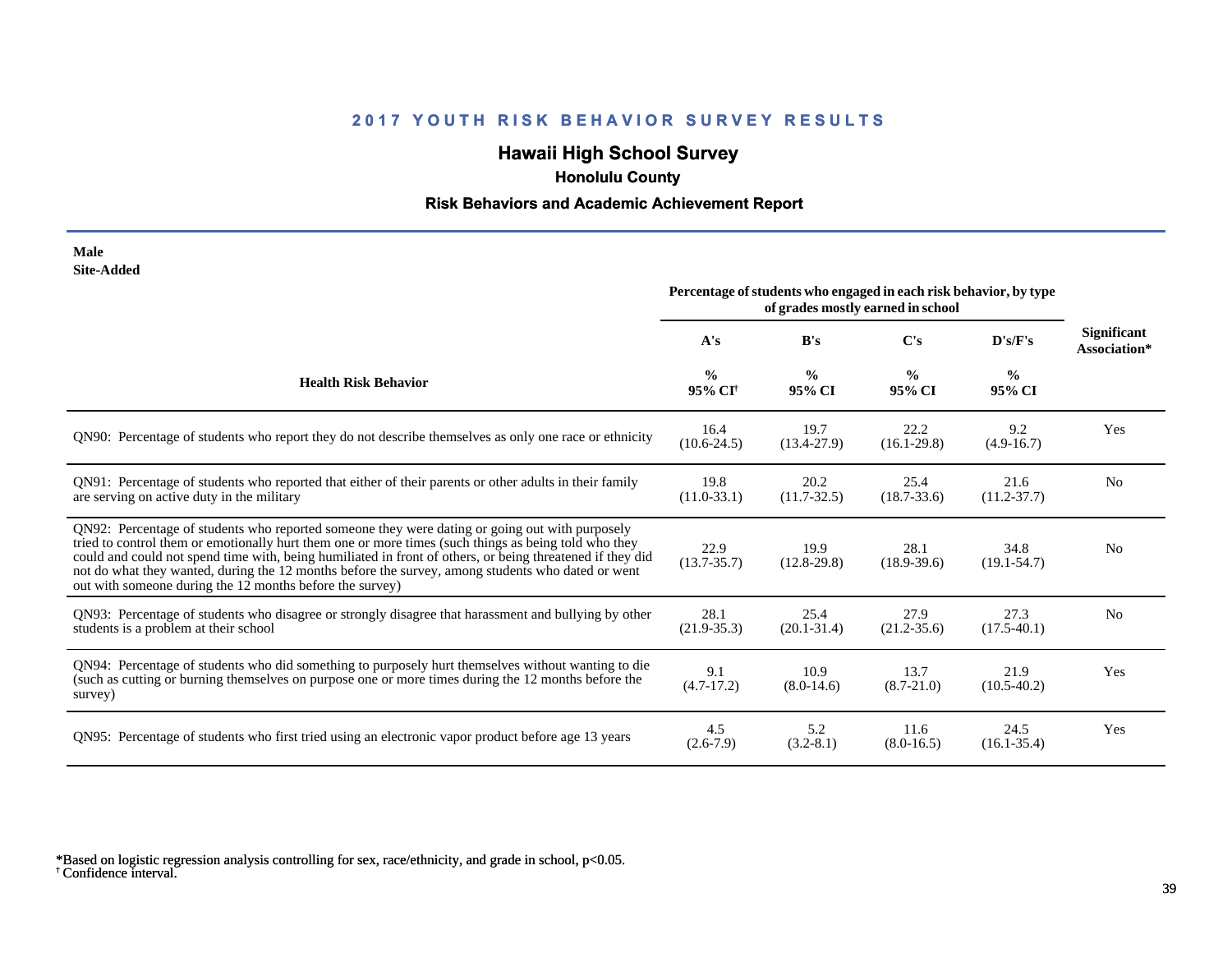## **Hawaii High School Survey**

 **Honolulu County**

### **Risk Behaviors and Academic Achievement Report**

| Male              |
|-------------------|
| <b>Site-Added</b> |

|                                                                                                                                                                                                                                                                                                                                                                                            | Percentage of students who engaged in each risk behavior, by type<br>of grades mostly earned in school |                         |                         |                         |                                    |
|--------------------------------------------------------------------------------------------------------------------------------------------------------------------------------------------------------------------------------------------------------------------------------------------------------------------------------------------------------------------------------------------|--------------------------------------------------------------------------------------------------------|-------------------------|-------------------------|-------------------------|------------------------------------|
|                                                                                                                                                                                                                                                                                                                                                                                            | A's                                                                                                    | B's                     | C's                     | D's/F's                 | <b>Significant</b><br>Association* |
| <b>Health Risk Behavior</b>                                                                                                                                                                                                                                                                                                                                                                | $\frac{0}{0}$<br>95% CI <sup>+</sup>                                                                   | $\frac{6}{9}$<br>95% CI | $\frac{0}{0}$<br>95% CI | $\frac{6}{6}$<br>95% CI |                                    |
| QN96: Percentage of students who usually got the alcohol they drank by buying it themselves (from a<br>store, such as a liquor store, convenience store, supermarket, discount store, or gas station, from a<br>restaurant, bar, or club, or from a public event such as a concert or sporting event, during the 30 days<br>before the survey, among students who currently drank alcohol) | 28.3<br>$(12.2 - 52.9)$                                                                                | 13.6<br>$(6.1-27.5)$    | 11.3<br>$(4.7 - 24.7)$  | 22.8<br>$(10.9-41.6)$   | N <sub>0</sub>                     |
| QN97: Percentage of students who usually used marijuana by smoking it in a joint, bong, pipe, or blunt<br>(during the 30 days before the survey, among students who used marijuana)                                                                                                                                                                                                        | 74.2<br>$(52.6 - 88.2)$                                                                                | 69.2<br>$(50.2 - 83.4)$ | 96.5<br>$(85.0 - 99.3)$ |                         |                                    |
| QN98: Percentage of students who ever used hallucinogenic drugs (such as LSD, acid, PCP, angel<br>dust, mescaline, or mushrooms, one or more times during their life)                                                                                                                                                                                                                      | 4.5<br>$(2.4-8.1)$                                                                                     | 4.8<br>$(2.8-7.9)$      | 8.5<br>$(5.0-14.0)$     | 23.1<br>$(12.2 - 39.3)$ | Yes                                |
| QN99: Percentage of students who are transgender                                                                                                                                                                                                                                                                                                                                           | 3.4<br>$(1.3-8.7)$                                                                                     | 2.4<br>$(1.0-5.7)$      | 4.2<br>$(1.9-8.9)$      | 8.9<br>$(3.4-21.4)$     | N <sub>0</sub>                     |
| QN100: Percentage of students who tried to lose weight or keep from gaining weight by going without<br>eating for 24 hours or more; taking any diet pills, powders, or liquids; vomiting or taking laxatives;<br>smoking cigarettes; or skipping meals (during the 30 days before the survey)                                                                                              | 17.7<br>$(13.5 - 22.9)$                                                                                | 11.8<br>$(7.9-17.3)$    | 16.9<br>$(12.5 - 22.3)$ | 15.5<br>$(8.9 - 25.7)$  | N <sub>0</sub>                     |
| QN101: Percentage of students who drank a can, bottle, pouch, or glass of a juice drink (such as Fruit<br>Punch, Hawaiian Sun, Aloha Maid, Sunny Delight, or Tang, but not counting 100% fruit juice, one or<br>more times per day during the 7 days before the survey)                                                                                                                    | 5.9<br>$(3.6-9.5)$                                                                                     | 12.3<br>$(7.8-18.8)$    | 12.8<br>$(7.5-20.9)$    | 8.8<br>$(4.1 - 17.6)$   | N <sub>0</sub>                     |

\*Based on logistic regression analysis controlling for sex, race/ethnicity, and grade in school, p<0.05.

† Confidence interval.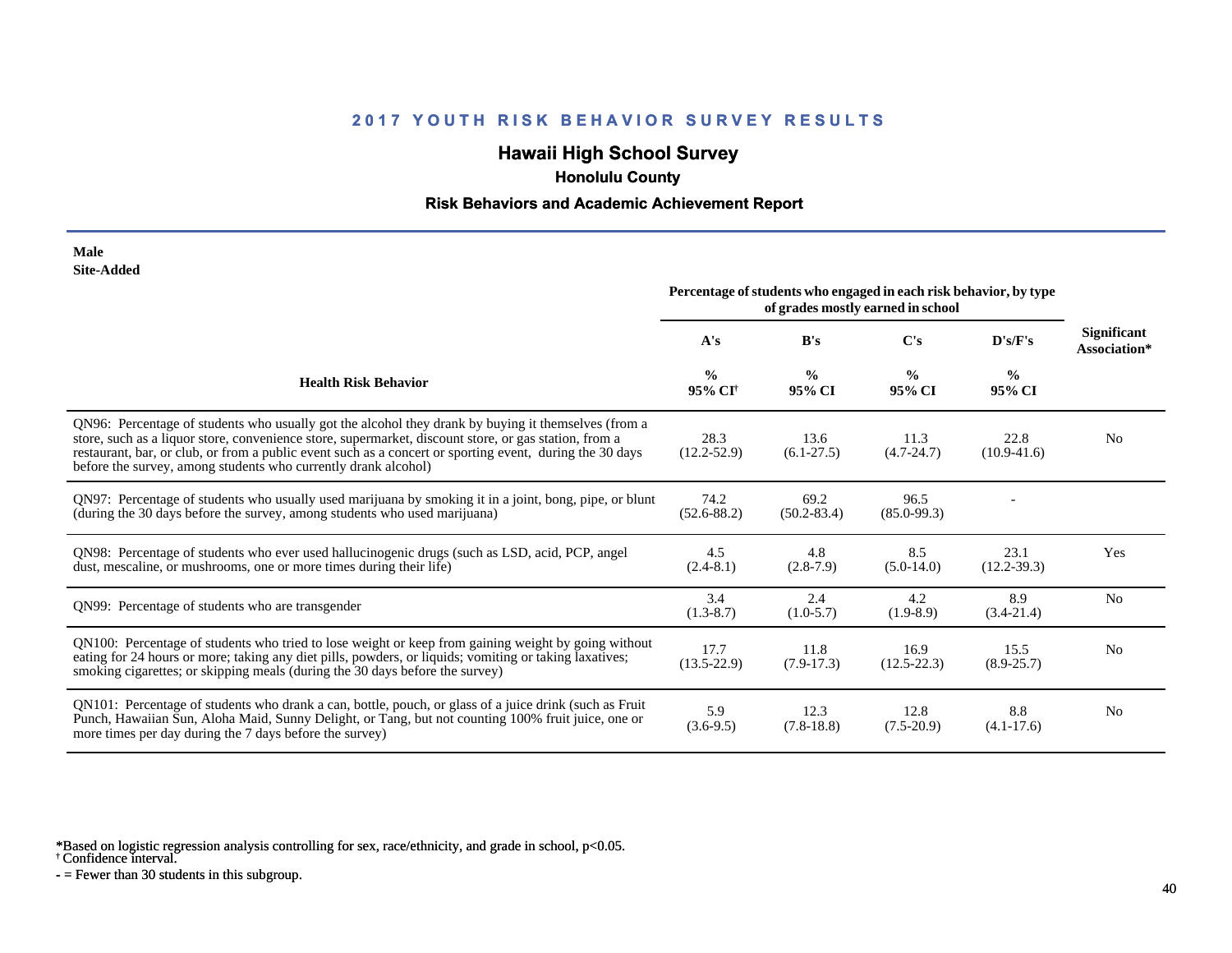## **Hawaii High School Survey**

 **Honolulu County**

## **Risk Behaviors and Academic Achievement Report**

| Male       |
|------------|
| Site-Added |

|                                                                                                      | Percentage of students who engaged in each risk behavior, by type<br>of grades mostly earned in school |                         |                         |                         |                                    |
|------------------------------------------------------------------------------------------------------|--------------------------------------------------------------------------------------------------------|-------------------------|-------------------------|-------------------------|------------------------------------|
|                                                                                                      | A's                                                                                                    | B's                     | $\bf C's$               | D's/F's                 | <b>Significant</b><br>Association* |
| <b>Health Risk Behavior</b>                                                                          | $\frac{0}{0}$<br>95% CI <sup>+</sup>                                                                   | $\frac{0}{0}$<br>95% CI | $\frac{0}{0}$<br>95% CI | $\frac{0}{0}$<br>95% CI |                                    |
| QN102: Percentage of students who most of the time or always went hungry because there was not       | 3.7                                                                                                    | 5.1                     | 4.4                     | 13.4                    | Yes                                |
| enough food in their home (during the 30 days before the survey)                                     | $(2.0-6.8)$                                                                                            | $(2.7-9.2)$             | $(1.8-10.5)$            | $(6.5-25.7)$            |                                    |
| ON103: Percentage of students who did exercises to strengthen or tone their muscles on three or more | 47.9                                                                                                   | 54.2                    | 54.5                    | 44.0                    | N <sub>0</sub>                     |
| days (such as push-ups, sit-ups, or weight lifting, during the 7 days before the survey)             | $(39.7 - 56.2)$                                                                                        | $(45.2 - 62.9)$         | $(45.1 - 63.5)$         | $(31.3 - 57.6)$         |                                    |
| QN104: Percentage of students who walk or ride their bike to or from school (one or more days during | 36.9                                                                                                   | 41.9                    | 48.2                    | 46.9                    | N <sub>0</sub>                     |
| an average week when they are in school and weather allows them to do so)                            | $(30.5-43.9)$                                                                                          | $(33.1 - 51.3)$         | $(39.0 - 57.5)$         | $(33.3 - 61.0)$         |                                    |
| QN105: Percentage of students who have been taught about AIDS or HIV infection in school             | 76.9<br>$(68.9 - 83.3)$                                                                                | 72.7<br>$(65.4 - 79.0)$ | 66.3<br>$(56.0 - 75.3)$ | 54.3<br>$(39.9-67.9)$   | Yes                                |
| QN106: Percentage of students who most of the time or always wear sunscreen (with an SPF of 15 or    | 13.5                                                                                                   | 9.6                     | 4.6                     | 6.7                     | Yes                                |
| higher when they are outside for more than one hour on a sunny day)                                  | $(9.1-19.6)$                                                                                           | $(6.0-14.9)$            | $(2.1-9.6)$             | $(2.0-20.5)$            |                                    |
| QN107: Percentage of students who had a toothache (during the 12 months before the survey)           | 21.5<br>$(14.9 - 30.0)$                                                                                | 17.2<br>$(11.6-24.9)$   | 22.1<br>$(15.8 - 30.1)$ | 16.2<br>$(8.5 - 28.7)$  | N <sub>0</sub>                     |
| QN108: Percentage of students who saw a doctor or nurse (for a check-up or physical exam when they   | 74.3                                                                                                   | 72.6                    | 63.4                    | 70.3                    | N <sub>0</sub>                     |
| were not sick or injured during the 12 months before the survey)                                     | $(66.6 - 80.8)$                                                                                        | $(68.4 - 76.4)$         | $(53.7 - 72.2)$         | $(58.7 - 79.8)$         |                                    |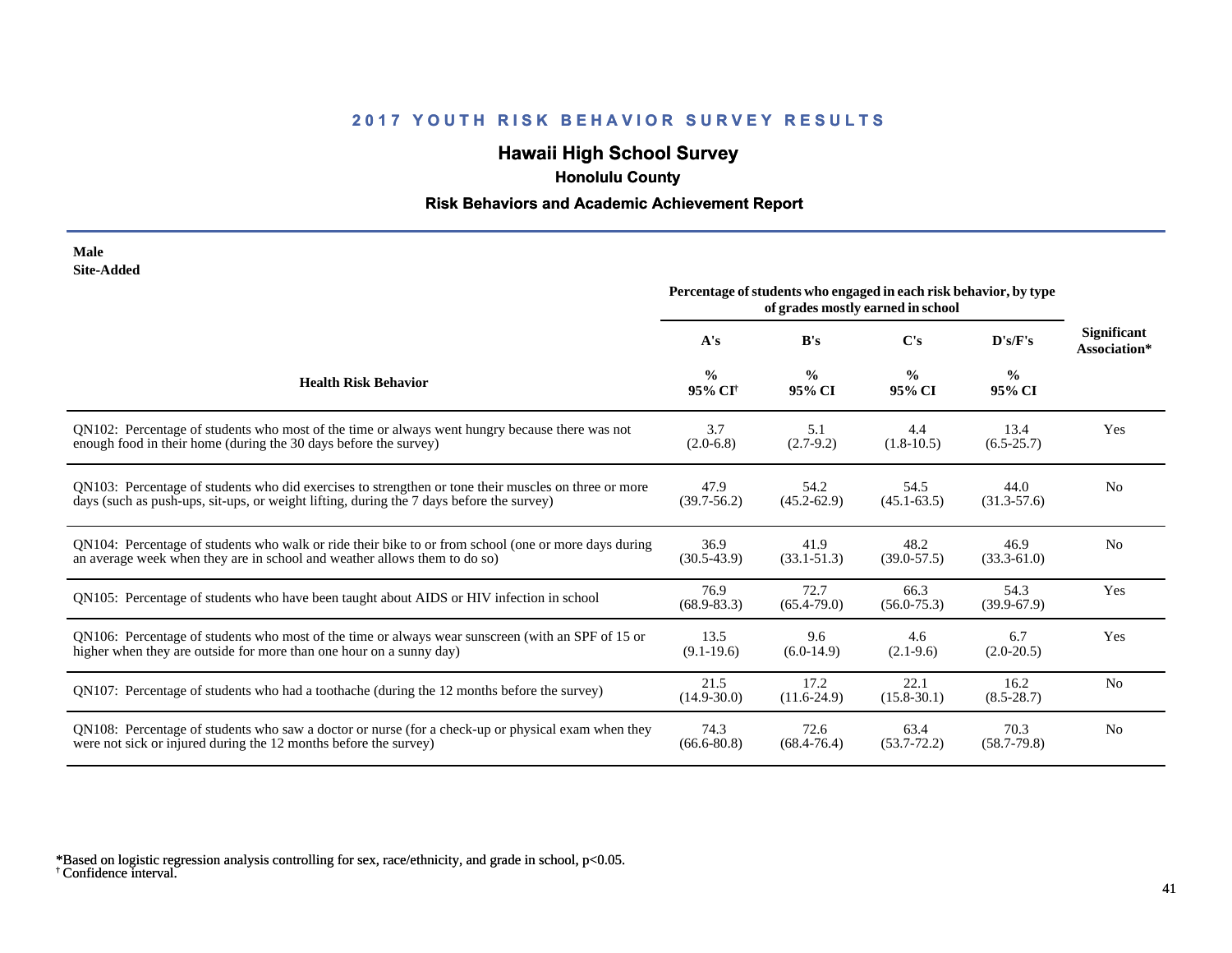## **Hawaii High School Survey**

 **Honolulu County**

## **Risk Behaviors and Academic Achievement Report**

| Male       |
|------------|
| Site-Added |

|                                                                                                                                                                                                                                             | Percentage of students who engaged in each risk behavior, by type<br>of grades mostly earned in school |                         |                         |                         |                                    |
|---------------------------------------------------------------------------------------------------------------------------------------------------------------------------------------------------------------------------------------------|--------------------------------------------------------------------------------------------------------|-------------------------|-------------------------|-------------------------|------------------------------------|
|                                                                                                                                                                                                                                             | A's                                                                                                    | B's                     | C's                     | D's/F's                 | <b>Significant</b><br>Association* |
| <b>Health Risk Behavior</b>                                                                                                                                                                                                                 | $\frac{0}{0}$<br>95% CI <sup>+</sup>                                                                   | $\frac{0}{0}$<br>95% CI | $\frac{0}{0}$<br>95% CI | $\frac{0}{0}$<br>95% CI |                                    |
| QN109: Percentage of students who had been told by a doctor or nurse that they had asthma and who                                                                                                                                           | 10.0                                                                                                   | 8.9                     | 14.4                    | 13.4                    | N <sub>0</sub>                     |
| still have asthma                                                                                                                                                                                                                           | $(8.1 - 12.4)$                                                                                         | $(6.0-12.9)$            | $(9.9-20.4)$            | $(7.0-24.2)$            |                                    |
| QN110: Percentage of students who did not go to school because they were sick (on one or more days                                                                                                                                          | 30.5                                                                                                   | 35.3                    | 49.3                    | 56.1                    | Yes                                |
| during the 30 days before the survey)                                                                                                                                                                                                       | $(25.1 - 36.4)$                                                                                        | $(25.8-46.1)$           | $(40.5 - 58.2)$         | $(42.6 - 68.7)$         |                                    |
| QN111: Percentage of students who usually slept in the home of a friend, family member, or other<br>person because they had to leave their home or their parent or guardian cannot afford housing (during<br>the 30 days before the survey) | 5.3<br>$(2.8-10.1)$                                                                                    | 2.8<br>$(1.3-6.0)$      | 7.2<br>$(3.9-13.0)$     | 11.1<br>$(3.7-29.1)$    | N <sub>0</sub>                     |
| QN112: Percentage of students who probably or definitely will complete a post high school program                                                                                                                                           | 71.8                                                                                                   | 70.8                    | 58.6                    | 60.3                    | Yes                                |
| (such as a vocational training program, military service, community college, or 4-year college)                                                                                                                                             | $(65.9 - 77.0)$                                                                                        | $(63.8-76.9)$           | $(50.7-66.2)$           | $(47.8 - 71.6)$         |                                    |
| QN113: Percentage of students who most of the time or always get the kind of help they need (among                                                                                                                                          | 23.4                                                                                                   | 14.4                    | 20.0                    | 13.3                    | N <sub>0</sub>                     |
| students who report having felt sad, empty, hopeless, angry, or anxious)                                                                                                                                                                    | $(16.3 - 32.4)$                                                                                        | $(8.6-23.1)$            | $(12.0-31.4)$           | $(6.4-25.4)$            |                                    |
| QN114: Percentage of students who reported there is at least one teacher or other adult in their school                                                                                                                                     | 70.1                                                                                                   | 60.9                    | 59.2                    | 52.7                    | N <sub>0</sub>                     |
| that they can talk to if they have a problem                                                                                                                                                                                                | $(58.8 - 79.4)$                                                                                        | $(53.5-67.8)$           | $(50.3 - 67.5)$         | $(33.1 - 71.5)$         |                                    |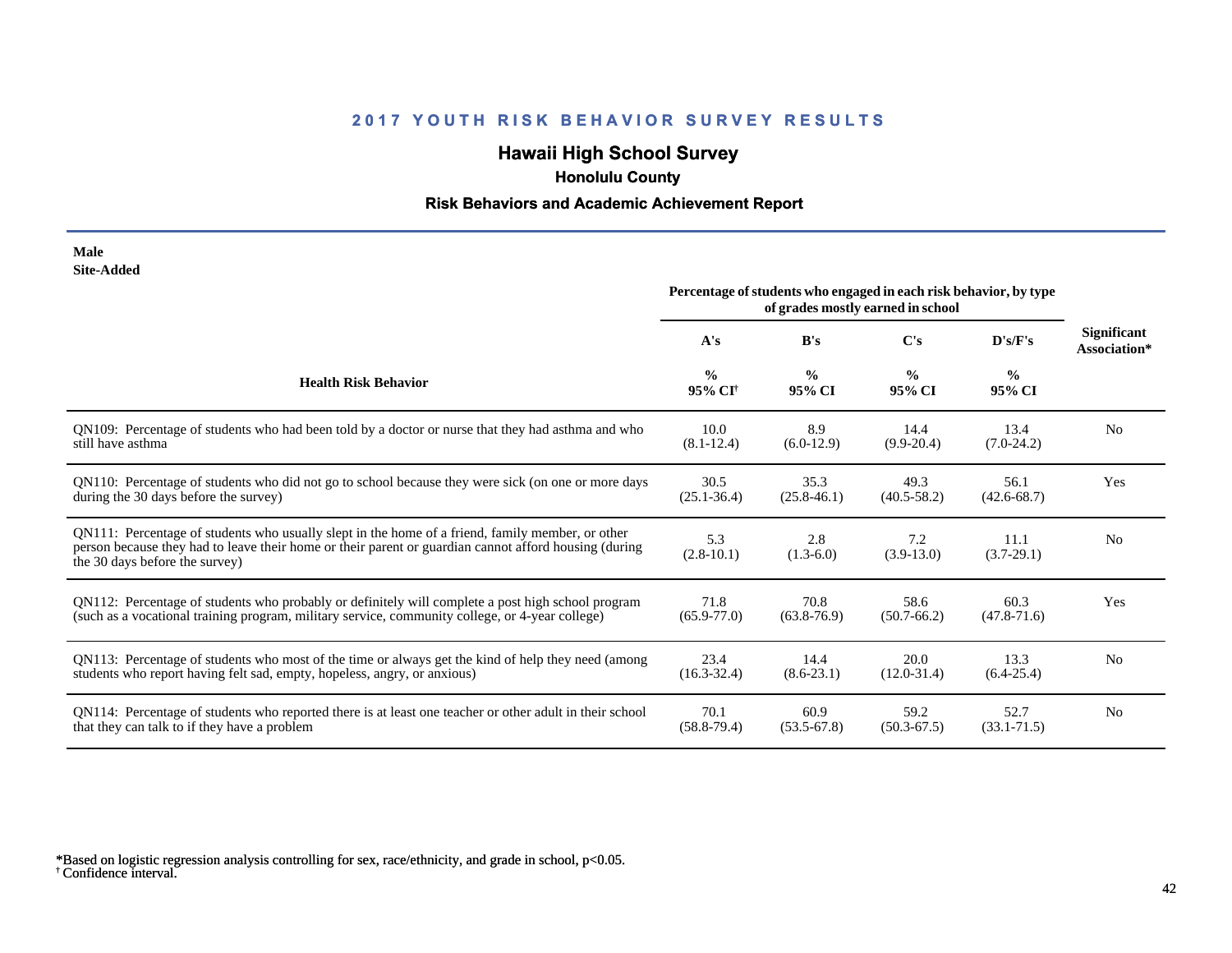## **Hawaii High School Survey**

 **Honolulu County**

## **Risk Behaviors and Academic Achievement Report**

| Male       |
|------------|
| Site-Added |

|                                                                                                        | Percentage of students who engaged in each risk behavior, by type<br>of grades mostly earned in school |                         |                         |                         |                                    |
|--------------------------------------------------------------------------------------------------------|--------------------------------------------------------------------------------------------------------|-------------------------|-------------------------|-------------------------|------------------------------------|
|                                                                                                        | A's                                                                                                    | B's                     | $\bf C's$               | D's/F's                 | <b>Significant</b><br>Association* |
| <b>Health Risk Behavior</b>                                                                            | $\frac{0}{0}$<br>95% CI <sup>+</sup>                                                                   | $\frac{0}{0}$<br>95% CI | $\frac{0}{0}$<br>95% CI | $\frac{0}{0}$<br>95% CI |                                    |
| QN115: Percentage of students who have an adult outside of school they can talk to about things that   | 81.3                                                                                                   | 76.8                    | 70.3                    | 47.5                    | Yes                                |
| are important to them                                                                                  | $(71.2 - 88.4)$                                                                                        | $(70.0 - 82.5)$         | $(62.2 - 77.2)$         | $(38.8 - 56.3)$         |                                    |
| QN116: Percentage of students who reported their parents or other adults in their family talked with   | 51.3                                                                                                   | 51.2                    | 47.5                    | 42.7                    | N <sub>o</sub>                     |
| them about what they expect them to do or not to do when it comes to sex                               | $(43.2 - 59.4)$                                                                                        | $(45.1 - 57.1)$         | $(37.0 - 58.3)$         | $(30.9 - 55.3)$         |                                    |
| QN117: Percentage of students who report their parents would feel it was a little bit wrong, wrong, or | 89.9                                                                                                   | 89.7                    | 81.2                    | 69.9                    | Yes                                |
| very wrong for them to drink beer, wine, or hard liquor regularly (such as rum, gin, vodka or whiskey) | $(83.5 - 94.0)$                                                                                        | $(83.5 - 93.8)$         | $(74.4 - 86.6)$         | $(56.9 - 80.3)$         |                                    |
| QN118: Percentage of students who have talked with one of their parents or another adult in their      | 49.4                                                                                                   | 50.4                    | 41.2                    | 39.4                    | N <sub>0</sub>                     |
| family about the dangers of tobacco, alcohol, or drug use (during the 12 months before the survey)     | $(40.8 - 58.0)$                                                                                        | $(42.8 - 57.9)$         | $(34.0 - 48.9)$         | $(23.6 - 57.8)$         |                                    |
| QN119: Percentage of students who have ridden in a car driven by someone, including the student,       | 19.8                                                                                                   | 20.5                    | 16.1                    | 28.1                    | N <sub>0</sub>                     |
| who was "high" or had been using alcohol or drugs (during the 30 days before the survey)               | $(13.6 - 28.0)$                                                                                        | $(14.7 - 27.7)$         | $(9.9 - 25.1)$          | $(16.6 - 43.4)$         |                                    |
| QN120: Percentage of students who ever use alcohol or drugs to relax, feel better about themselves, or | 17.9                                                                                                   | 10.9                    | 22.2                    | 27.4                    | Yes                                |
| fit in                                                                                                 | $(14.6 - 21.8)$                                                                                        | $(6.9-16.7)$            | $(15.7 - 30.5)$         | $(16.3 - 42.3)$         |                                    |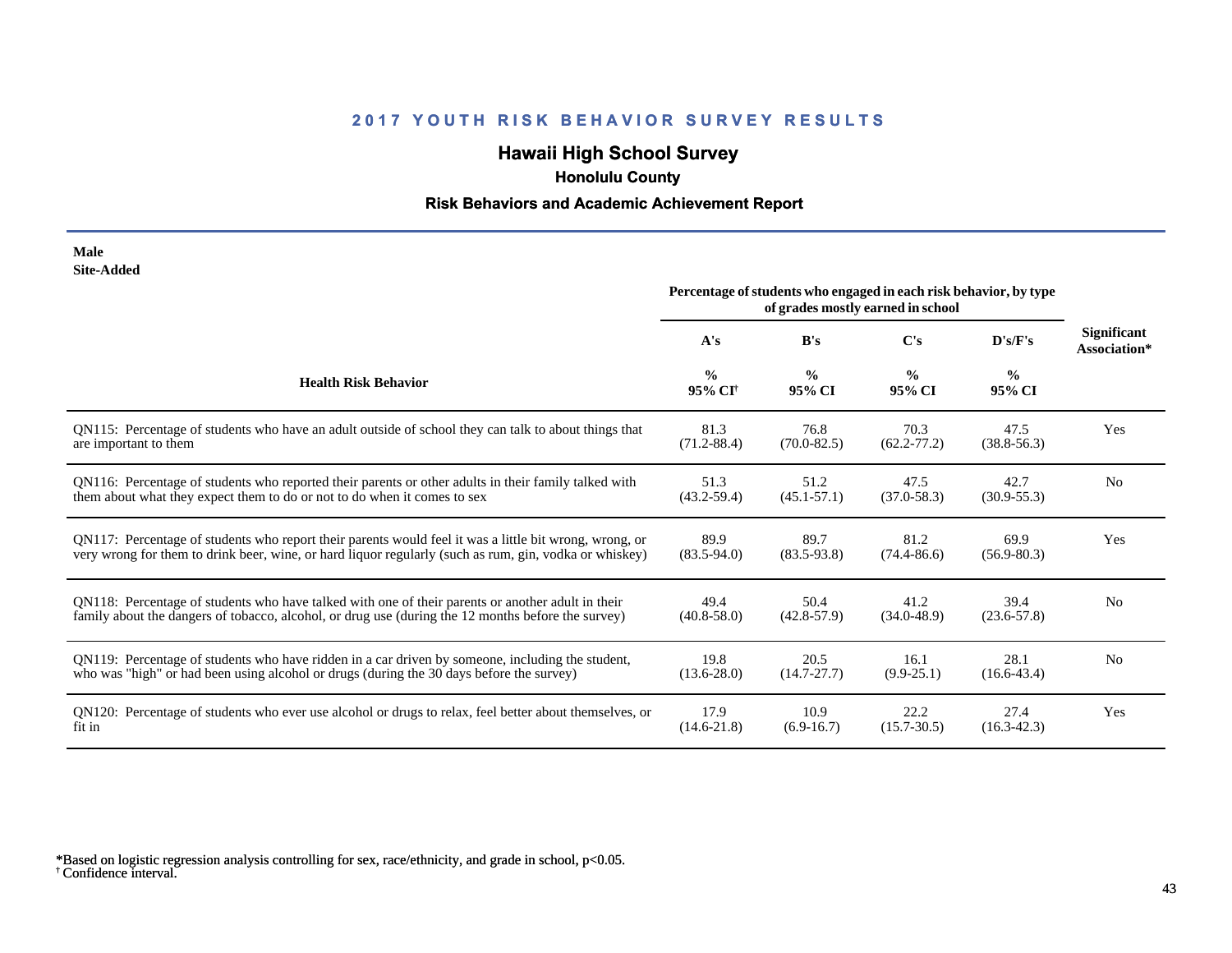# **Hawaii High School Survey**

 **Honolulu County**

## **Risk Behaviors and Academic Achievement Report**

| Male       |  |
|------------|--|
| Site-Added |  |

|                                                                                                                                                              | Percentage of students who engaged in each risk behavior, by type<br>of grades mostly earned in school |                         |                         |                         |                                    |
|--------------------------------------------------------------------------------------------------------------------------------------------------------------|--------------------------------------------------------------------------------------------------------|-------------------------|-------------------------|-------------------------|------------------------------------|
|                                                                                                                                                              | A's                                                                                                    | B's                     | C's                     | D's/F's                 | <b>Significant</b><br>Association* |
| <b>Health Risk Behavior</b>                                                                                                                                  | $\frac{0}{0}$<br>95% CI <sup>+</sup>                                                                   | $\frac{6}{6}$<br>95% CI | $\frac{0}{0}$<br>95% CI | $\frac{0}{0}$<br>95% CI |                                    |
| QN121: Percentage of students who ever use alcohol or drugs while they are alone                                                                             | 17.0<br>$(13.1 - 21.8)$                                                                                | 9.0<br>$(6.3-12.8)$     | 23.0<br>$(16.6 - 31.0)$ | 28.8<br>$(17.3 - 43.9)$ | Yes                                |
| QN122: Percentage of students who ever forget things they did while using alcohol or drugs                                                                   | 16.2<br>$(12.1 - 21.3)$                                                                                | 11.0<br>$(6.8-17.3)$    | 18.8<br>$(13.3 - 26.0)$ | 30.5<br>$(22.0 - 40.7)$ | Yes                                |
| QN123: Percentage of students who have ever gotten into trouble while they were using alcohol or<br>drugs                                                    | 14.6<br>$(10.2 - 20.3)$                                                                                | 5.5<br>$(3.6-8.3)$      | 19.2<br>$(12.6 - 28.0)$ | 19.1<br>$(11.0 - 30.8)$ | Yes                                |
| QN124: Percentage of students who have attended school under the influence of alcohol, marijuana, or<br>other drugs (during the 12 months before the survey) | 20.0<br>$(15.2 - 25.7)$                                                                                | 8.6<br>$(4.7-15.5)$     | 16.9<br>$(10.0-27.1)$   | 23.1<br>$(12.4 - 38.9)$ | Yes                                |
| QN125: Percentage of students who have family or friends that have told them that they should cut<br>down on their drinking or drug use                      | 16.3<br>$(10.7 - 24.0)$                                                                                | 6.3<br>$(3.4-11.2)$     | 13.0<br>$(8.1 - 20.3)$  | 18.0<br>$(9.3 - 32.0)$  | Yes                                |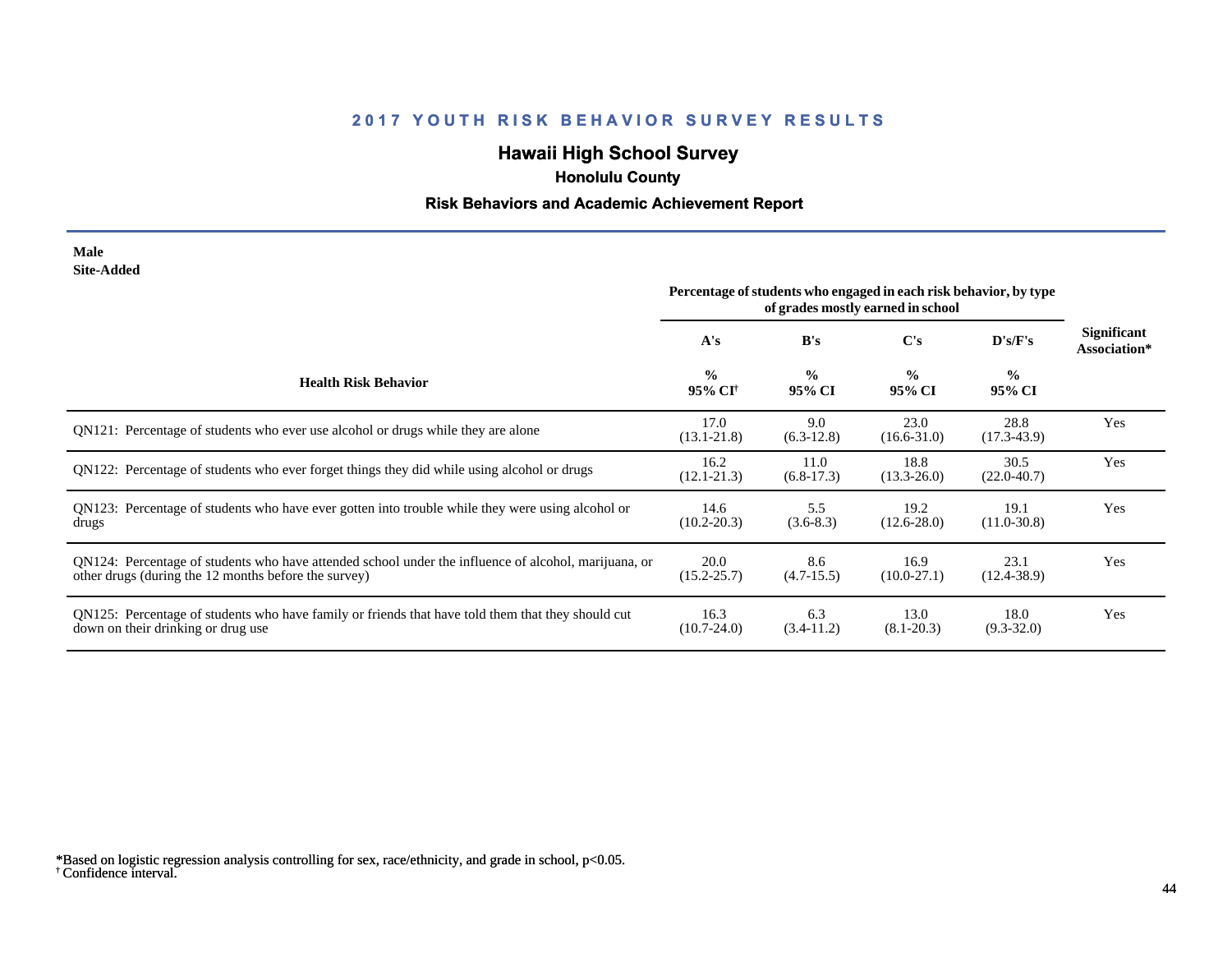## **Hawaii High School Survey**

 **Honolulu County**

#### **Risk Behaviors and Academic Achievement Report**

#### **Female Unintentional Injuries/Violence**

|                                                                                                                                                                                                                                                                                                        | Percentage of students who engaged in each risk behavior, by type<br>of grades mostly earned in school |                         |                         |                         |                                    |
|--------------------------------------------------------------------------------------------------------------------------------------------------------------------------------------------------------------------------------------------------------------------------------------------------------|--------------------------------------------------------------------------------------------------------|-------------------------|-------------------------|-------------------------|------------------------------------|
|                                                                                                                                                                                                                                                                                                        | A's                                                                                                    | B's                     | C's                     | D's/F's                 | <b>Significant</b><br>Association* |
| <b>Health Risk Behavior</b>                                                                                                                                                                                                                                                                            | $\frac{0}{0}$<br>95% CI <sup>+</sup>                                                                   | $\frac{0}{0}$<br>95% CI | $\frac{0}{0}$<br>95% CI | $\frac{0}{0}$<br>95% CI |                                    |
| QN11: Percentage of students who texted or e-mailed while driving a car or other vehicle (on at least 1)<br>day during the 30 days before the survey, among students who had driven a car or other vehicle during<br>the 30 days before the survey)                                                    | 31.8<br>$(21.2 - 44.6)$                                                                                | 26.5<br>$(17.0 - 38.8)$ | 45.0<br>$(29.0 - 62.2)$ |                         |                                    |
| QN12: Percentage of students who carried a weapon (such as a gun, knife, or club, on at least 1 day<br>during the 30 days before the survey)                                                                                                                                                           | 3.2<br>$(2.0-5.3)$                                                                                     | 7.4<br>$(3.9-13.4)$     | 6.8<br>$(2.6 - 16.4)$   | 4.5<br>$(1.4-13.5)$     | Yes                                |
| QN15: Percentage of students who did not go to school because they felt unsafe at school or on their<br>way to or from school (on at least 1 day during the 30 days before the survey)                                                                                                                 | 3.3<br>$(1.8-5.9)$                                                                                     | 9.1<br>$(4.9-16.4)$     | 13.9<br>$(5.8-29.7)$    | 9.6<br>$(4.8-18.2)$     | Yes                                |
| QN17: Percentage of students who were in a physical fight (one or more times during the 12 months<br>before the survey)                                                                                                                                                                                | 5.6<br>$(3.9-8.1)$                                                                                     | 9.8<br>$(6.3-14.8)$     | 20.1<br>$(11.6 - 32.4)$ | 25.0<br>$(15.0 - 38.7)$ | Yes                                |
| QN19: Percentage of students who were ever physically forced to have sexual intercourse (when they<br>did not want to)                                                                                                                                                                                 | 10.6<br>$(6.5-16.8)$                                                                                   | 10.3<br>$(6.3-16.4)$    | 16.4<br>$(11.0 - 23.7)$ | 9.2<br>$(3.9-20.1)$     | N <sub>o</sub>                     |
| ON20: Percentage of students who experienced sexual violence (being forced by anyone to do sexual<br>things [counting such things as kissing, touching, or being physically forced to have sexual intercourse]<br>that they did not want to, one or more times during the 12 months before the survey) | 12.9<br>$(10.1 - 16.4)$                                                                                | 19.0<br>$(11.7-29.4)$   | 17.8<br>$(10.8 - 27.8)$ | 19.3<br>$(10.8 - 32.1)$ | N <sub>0</sub>                     |

\*Based on logistic regression analysis controlling for sex, race/ethnicity, and grade in school, p<0.05.

† Confidence interval.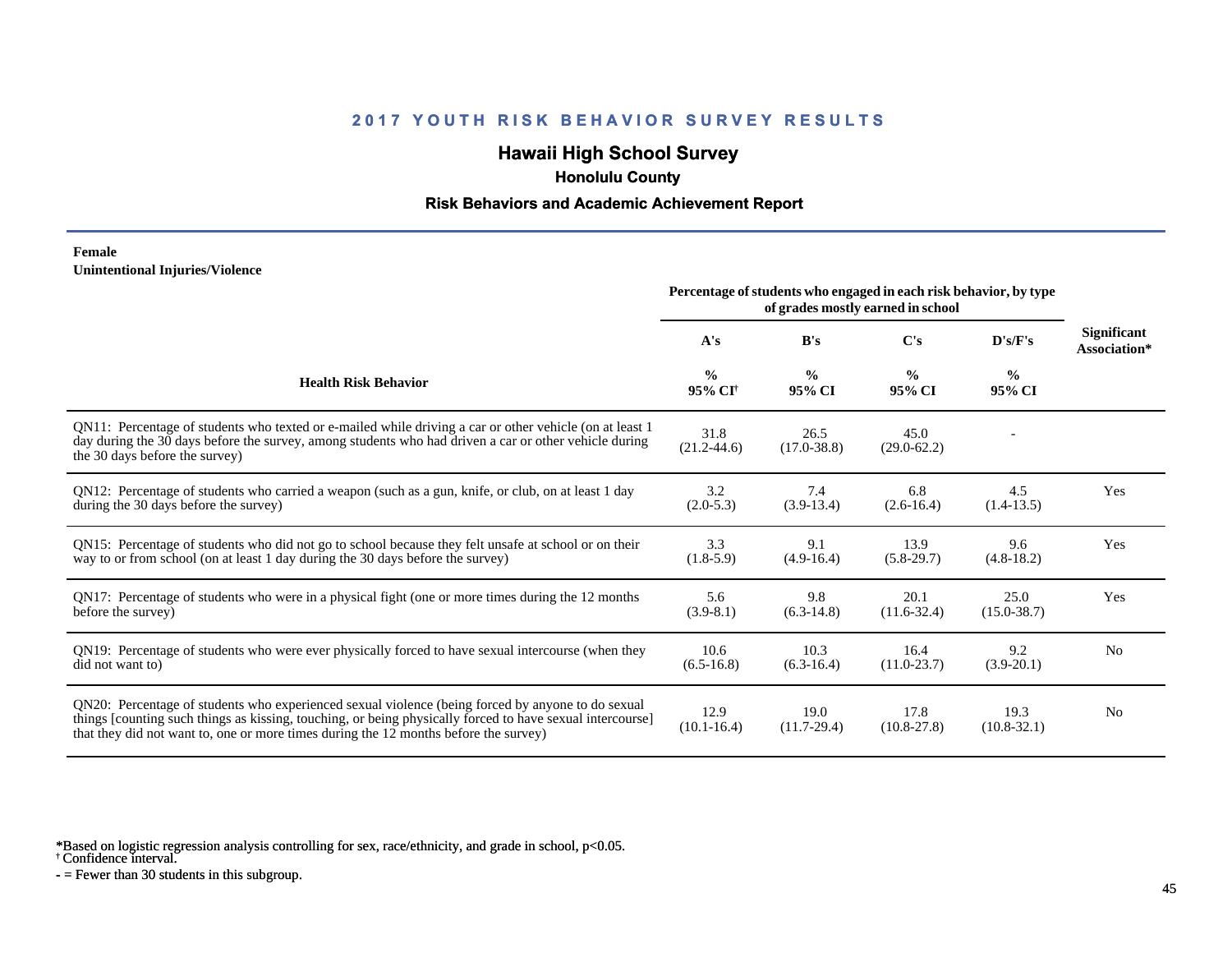## **Hawaii High School Survey**

 **Honolulu County**

### **Risk Behaviors and Academic Achievement Report**

#### **Female Unintentional Injuries/Violence**

|                                                                                                                                                                                                                                                                                                                                                                                                                        | Percentage of students who engaged in each risk behavior, by type<br>of grades mostly earned in school |                         |                         |                         |                             |
|------------------------------------------------------------------------------------------------------------------------------------------------------------------------------------------------------------------------------------------------------------------------------------------------------------------------------------------------------------------------------------------------------------------------|--------------------------------------------------------------------------------------------------------|-------------------------|-------------------------|-------------------------|-----------------------------|
|                                                                                                                                                                                                                                                                                                                                                                                                                        | A's                                                                                                    | B's                     | $\bf C's$               | D's/F's                 | Significant<br>Association* |
| <b>Health Risk Behavior</b>                                                                                                                                                                                                                                                                                                                                                                                            | $\frac{0}{0}$<br>95% CI <sup>+</sup>                                                                   | $\frac{0}{0}$<br>95% CI | $\frac{0}{0}$<br>95% CI | $\frac{6}{6}$<br>95% CI |                             |
| QN22: Percentage of students who experienced physical dating violence (being physically hurt on<br>purpose by someone they were dating or going out with [counting such things as being hit, slammed<br>into something, or injured with an object or weapon] one or more times during the 12 months before<br>the survey, among students who dated or went out with someone during the 12 months before the<br>survey) | 6.9<br>$(3.7-12.6)$                                                                                    | 11.5<br>$(6.3 - 20.3)$  | 14.1<br>$(6.8-27.1)$    | 6.8<br>$(1.8-22.4)$     | N <sub>0</sub>              |
| QN23: Percentage of students who were bullied on school property (ever during the 12 months before                                                                                                                                                                                                                                                                                                                     | 11.7                                                                                                   | 15.8                    | 23.2                    | 22.0                    | Yes                         |
| the survey)                                                                                                                                                                                                                                                                                                                                                                                                            | $(8.8-15.2)$                                                                                           | $(11.7-20.9)$           | $(15.0 - 34.1)$         | $(11.9-36.9)$           |                             |
| QN24: Percentage of students who were electronically bullied (counting being bullied through texting,                                                                                                                                                                                                                                                                                                                  | 12.1                                                                                                   | 17.7                    | 22.6                    | 24.3                    | Yes                         |
| Instagram, Facebook, or other social media, ever during the 12 months before the survey)                                                                                                                                                                                                                                                                                                                               | $(9.8-14.9)$                                                                                           | $(14.0 - 22.1)$         | $(14.2 - 34.2)$         | $(12.3 - 42.4)$         |                             |
| ON25: Percentage of students who felt sad or hopeless (almost every day for $>=$ 2 weeks in a row so                                                                                                                                                                                                                                                                                                                   | 25.3                                                                                                   | 38.9                    | 46.3                    | 50.2                    | Yes                         |
| that they stopped doing some usual activities, ever during the 12 months before the survey)                                                                                                                                                                                                                                                                                                                            | $(20.8 - 30.5)$                                                                                        | $(32.4 - 45.7)$         | $(36.5 - 56.4)$         | $(35.5-64.8)$           |                             |
| QN26: Percentage of students who seriously considered attempting suicide (ever during the 12 months                                                                                                                                                                                                                                                                                                                    | 14.8                                                                                                   | 17.2                    | 29.9                    | 24.8                    | No                          |
| before the survey)                                                                                                                                                                                                                                                                                                                                                                                                     | $(10.6 - 20.1)$                                                                                        | $(13.6 - 21.5)$         | $(20.4 - 41.6)$         | $(11.3-45.9)$           |                             |
| QN27: Percentage of students who made a plan about how they would attempt suicide (during the 12                                                                                                                                                                                                                                                                                                                       | 11.7                                                                                                   | 13.7                    | 22.0                    | 29.5                    | Yes                         |
| months before the survey)                                                                                                                                                                                                                                                                                                                                                                                              | $(8.8-15.4)$                                                                                           | $(9.8-18.9)$            | $(13.8 - 33.1)$         | $(15.6 - 48.5)$         |                             |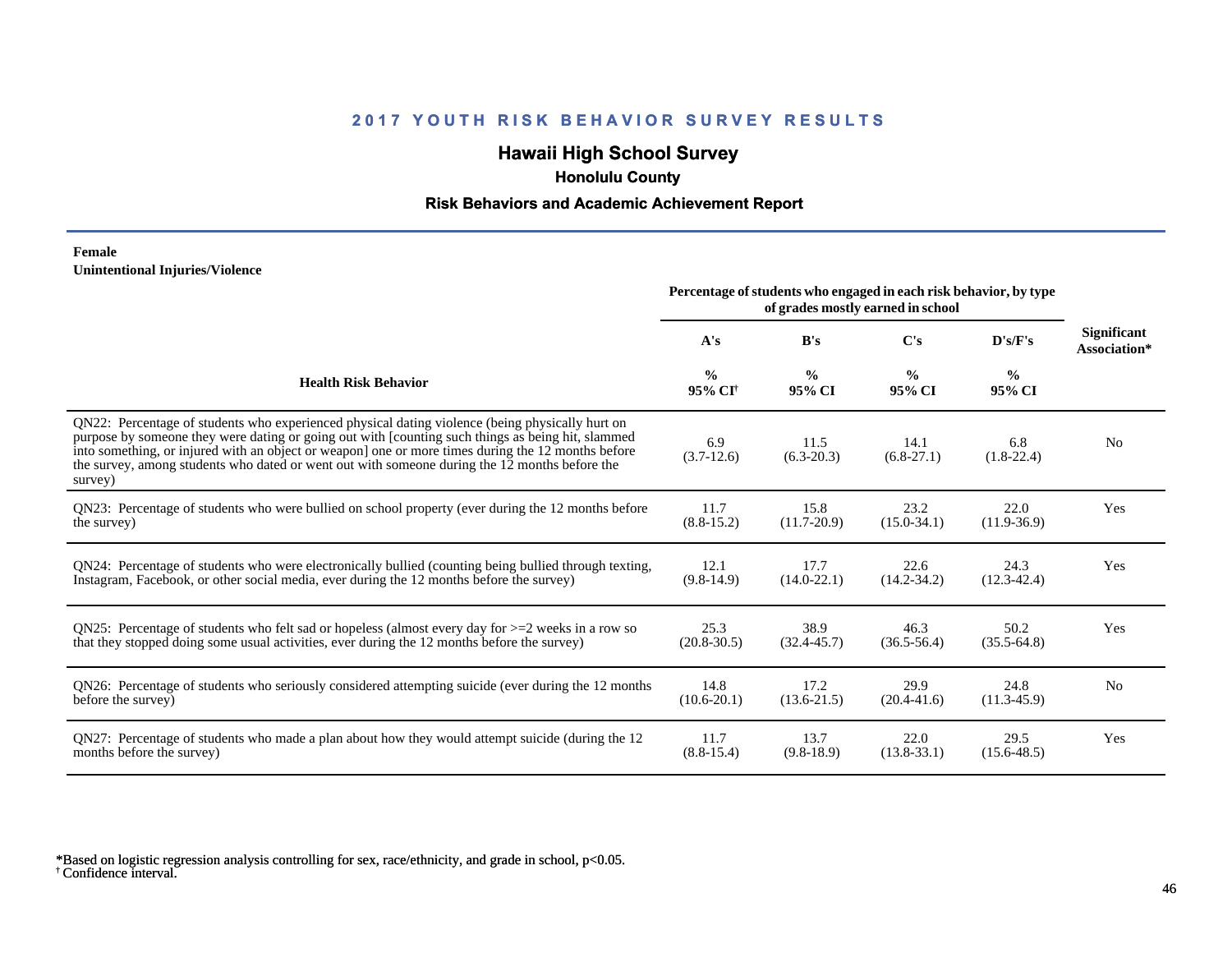## **Hawaii High School Survey**

 **Honolulu County**

### **Risk Behaviors and Academic Achievement Report**

**Female Unintentional Injuries/Violence**

 $\overline{\phantom{0}}$ 

 $\overline{\phantom{a}}$ 

|                                                                                                                                                                                                   | Percentage of students who engaged in each risk behavior, by type<br>of grades mostly earned in school |                         |                         |                         |                                    |
|---------------------------------------------------------------------------------------------------------------------------------------------------------------------------------------------------|--------------------------------------------------------------------------------------------------------|-------------------------|-------------------------|-------------------------|------------------------------------|
|                                                                                                                                                                                                   | A's                                                                                                    | B's                     | C's                     | $\bf{D's/F's}$          | <b>Significant</b><br>Association* |
| <b>Health Risk Behavior</b>                                                                                                                                                                       | $\frac{0}{0}$<br>95% CI†                                                                               | $\frac{0}{0}$<br>95% CI | $\frac{0}{0}$<br>95% CI | $\frac{0}{0}$<br>95% CI |                                    |
| QN28: Percentage of students who attempted suicide (one or more times during the 12 months before<br>the survey)                                                                                  | 4.7<br>$(3.4-6.5)$                                                                                     | 10.7<br>$(6.5-17.2)$    | 18.2<br>$(8.8 - 34.0)$  | 13.1<br>$(7.1 - 22.7)$  | Yes                                |
| QN29: Percentage of students who had a suicide attempt that resulted in an injury, poisoning, or<br>overdose that had to be treated by a doctor or nurse (during the 12 months before the survey) | 1.2<br>$(0.7-2.0)$                                                                                     | 2.2<br>$(0.9-5.3)$      | 3.7<br>$(1.0-13.3)$     | 4.4<br>$(1.2 - 15.3)$   | Yes                                |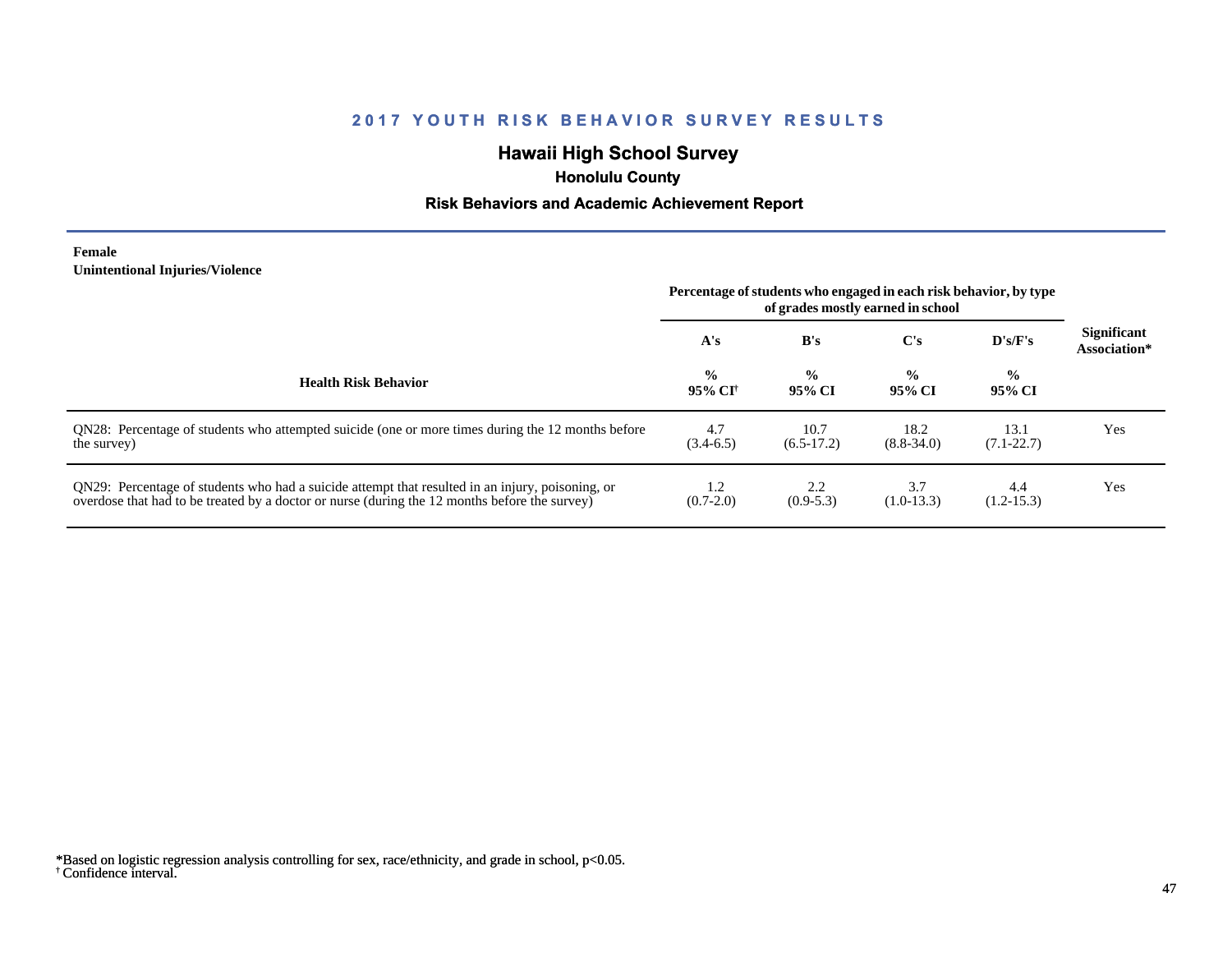## **Hawaii High School Survey**

 **Honolulu County**

## **Risk Behaviors and Academic Achievement Report**

| Female             |  |
|--------------------|--|
| <b>Tobacco Use</b> |  |

|                                                                                                                                                                                                                                                                                                                | Percentage of students who engaged in each risk behavior, by type<br>of grades mostly earned in school |                         |                         |                         |                                    |
|----------------------------------------------------------------------------------------------------------------------------------------------------------------------------------------------------------------------------------------------------------------------------------------------------------------|--------------------------------------------------------------------------------------------------------|-------------------------|-------------------------|-------------------------|------------------------------------|
|                                                                                                                                                                                                                                                                                                                | A's                                                                                                    | B's                     | C's                     | D's/F's                 | <b>Significant</b><br>Association* |
| <b>Health Risk Behavior</b>                                                                                                                                                                                                                                                                                    | $\frac{0}{0}$<br>95% CI <sup>+</sup>                                                                   | $\frac{0}{0}$<br>95% CI | $\frac{0}{0}$<br>95% CI | $\frac{0}{0}$<br>95% CI |                                    |
| QN31: Percentage of students who first tried cigarette smoking before age 13 years (even one or two<br>puffs)                                                                                                                                                                                                  | 3.2<br>$(2.2-4.6)$                                                                                     | 8.5<br>$(4.9-14.4)$     | 7.3<br>$(3.7-13.7)$     | 26.4<br>$(15.6-40.9)$   | Yes                                |
| QN32: Percentage of students who currently smoked cigarettes (on at least 1 day during the 30 days<br>before the survey)                                                                                                                                                                                       | 2.1<br>$(1.1-4.0)$                                                                                     | 3.6<br>$(2.0-6.2)$      | 6.4<br>$(2.8-14.1)$     | 8.1<br>$(4.1 - 15.3)$   | N <sub>0</sub>                     |
| QNFRCIG: Percentage of students who currently smoked cigarettes frequently (on 20 or more days<br>during the 30 days before the survey)                                                                                                                                                                        | 0.0                                                                                                    | 1.2<br>$(0.5-3.1)$      | 2.9<br>$(0.7-11.6)$     | 0.0                     | Yes                                |
| QNDAYCIG: Percentage of students who currently smoked cigarettes daily (on all 30 days during the<br>30 days before the survey)                                                                                                                                                                                | 0.0                                                                                                    | 1.0<br>$(0.3-3.2)$      | 1.0<br>$(0.1-6.8)$      | 0.0                     | Yes                                |
| QN35: Percentage of students who currently used an electronic vapor product (including e-cigarettes,<br>e-cigars, e-pipes, vape pipes, vaping pens, e-hookahs, and hookah pens [such as blu, NJOY, Vuse,<br>MarkTen, Logic, Vapin Plus, eGo, and Halo, on at least 1 day during the 30 days before the survey) | 12.7<br>$(8.8-18.1)$                                                                                   | 20.3<br>$(15.9 - 25.6)$ | 25.4<br>$(18.6 - 33.7)$ | 29.6<br>$(17.6 - 45.3)$ | Yes                                |

<sup>†</sup> Confidence interval. \*Based on logistic regression analysis controlling for sex, race/ethnicity, and grade in school, p<0.05.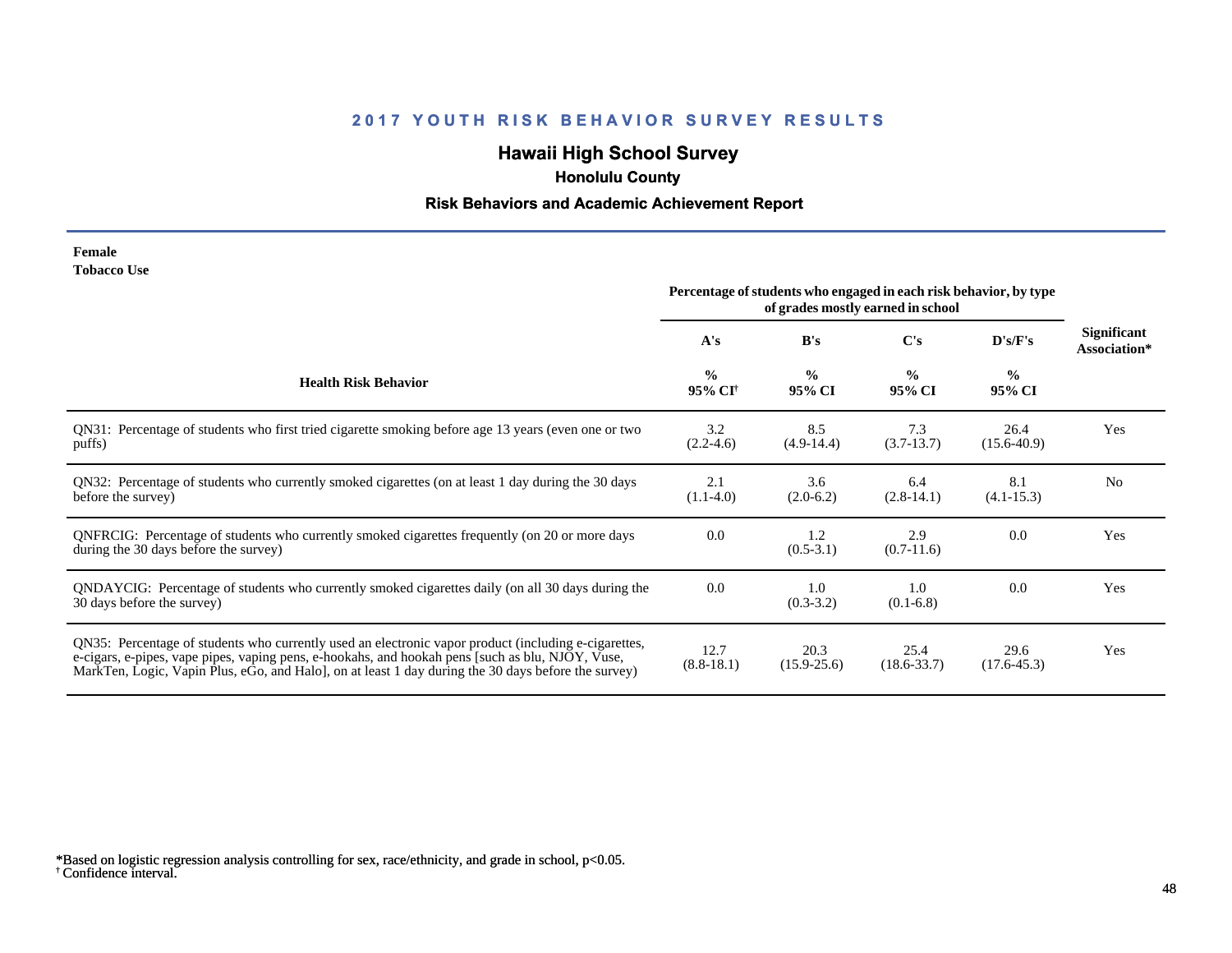## **Hawaii High School Survey**

 **Honolulu County**

### **Risk Behaviors and Academic Achievement Report**

#### **Female Alcohol/Other Drug Use**

|                                                                                                                                                                                                                                                                                       | Percentage of students who engaged in each risk behavior, by type<br>of grades mostly earned in school |                         |                         |                         |                                    |
|---------------------------------------------------------------------------------------------------------------------------------------------------------------------------------------------------------------------------------------------------------------------------------------|--------------------------------------------------------------------------------------------------------|-------------------------|-------------------------|-------------------------|------------------------------------|
|                                                                                                                                                                                                                                                                                       | A's                                                                                                    | B's                     | C's                     | D's/F's                 | <b>Significant</b><br>Association* |
| <b>Health Risk Behavior</b>                                                                                                                                                                                                                                                           | $\frac{0}{0}$<br>95% CI <sup>+</sup>                                                                   | $\frac{0}{0}$<br>95% CI | $\frac{0}{0}$<br>95% CI | $\frac{6}{6}$<br>95% CI |                                    |
| QN41: Percentage of students who had their first drink of alcohol before age 13 years (other than a few                                                                                                                                                                               | 7.7                                                                                                    | 13.4                    | 23.2                    | 31.9                    | Yes                                |
| sips)                                                                                                                                                                                                                                                                                 | $(4.8-12.2)$                                                                                           | $(8.7 - 20.0)$          | $(15.0 - 34.1)$         | $(21.6-44.3)$           |                                    |
| QN42: Percentage of students who currently drank alcohol (at least one drink of alcohol, on at least 1                                                                                                                                                                                | 16.1                                                                                                   | 23.2                    | 41.6                    | 28.4                    | Yes                                |
| day during the 30 days before the survey)                                                                                                                                                                                                                                             | $(10.6 - 23.6)$                                                                                        | $(16.7 - 31.3)$         | $(31.3 - 52.7)$         | $(17.6 - 42.3)$         |                                    |
| QN44: Percentage of students who currently were binge drinking (had four or more drinks of alcohol<br>in a row for female students or five or more drinks of alcohol in a row for male students, within a<br>couple of hours, on at least 1 day during the 30 days before the survey) | 5.1<br>$(3.5 - 7.2)$                                                                                   | 8.8<br>$(5.0-15.0)$     | 23.5<br>$(16.0 - 33.2)$ | 20.0<br>$(10.1 - 35.9)$ | Yes                                |
| QN47: Percentage of students who tried marijuana for the first time before age 13 years                                                                                                                                                                                               | 3.7<br>$(1.8-7.4)$                                                                                     | 5.5<br>$(3.4 - 8.8)$    | 7.8<br>$(4.1 - 14.4)$   | 13.1<br>$(5.7 - 27.1)$  | N <sub>0</sub>                     |
| QN48: Percentage of students who currently used marijuana (one or more times during the 30 days                                                                                                                                                                                       | 7.6                                                                                                    | 15.7                    | 24.9                    | 24.6                    | Yes                                |
| before the survey)                                                                                                                                                                                                                                                                    | $(4.7-12.2)$                                                                                           | $(10.1 - 23.7)$         | $(15.8 - 37.0)$         | $(16.0 - 35.8)$         |                                    |
| QN49: Percentage of students who ever used cocaine (any form of cocaine, including powder, crack,                                                                                                                                                                                     | 2.0                                                                                                    | 3.2                     | 10.9                    | 6.3                     | Yes                                |
| or freebase, one or more times during their life)                                                                                                                                                                                                                                     | $(0.9-4.2)$                                                                                            | $(1.8-5.5)$             | $(5.1 - 21.7)$          | $(2.6-14.2)$            |                                    |
| QN51: Percentage of students who ever used heroin (also called "smack," "junk," or "China White,"                                                                                                                                                                                     | 1.1                                                                                                    | 0.4                     | 1.5                     | 6.9                     | N <sub>0</sub>                     |
| one or more times during their life)                                                                                                                                                                                                                                                  | $(0.4-3.2)$                                                                                            | $(0.1-1.5)$             | $(0.4-5.2)$             | $(1.8-22.8)$            |                                    |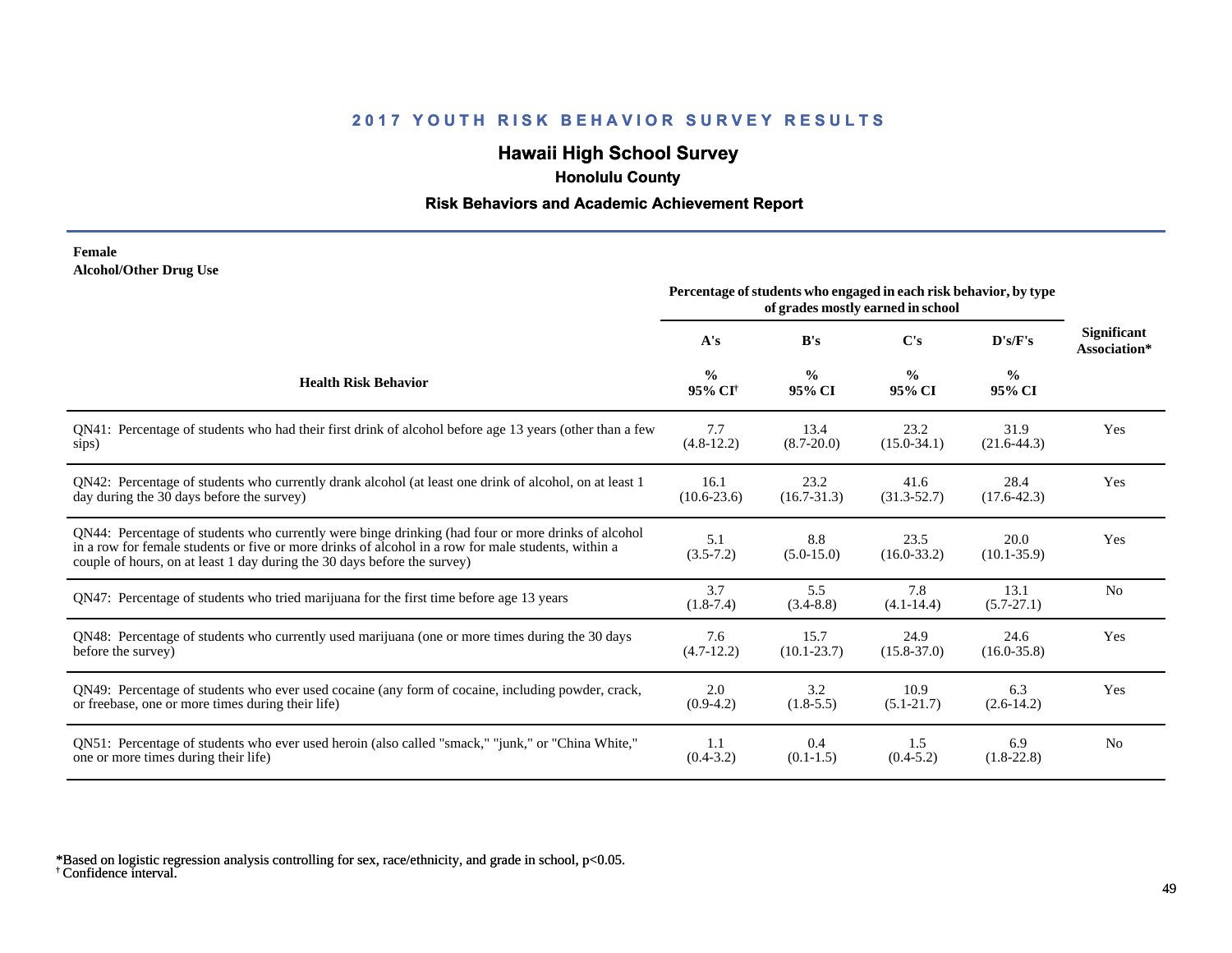## **Hawaii High School Survey**

 **Honolulu County**

### **Risk Behaviors and Academic Achievement Report**

#### **Female Alcohol/Other Drug Use**

|                                                                                                                                                                                                                                                                                       | Percentage of students who engaged in each risk behavior, by type<br>of grades mostly earned in school |                         |                         |                          |                                    |
|---------------------------------------------------------------------------------------------------------------------------------------------------------------------------------------------------------------------------------------------------------------------------------------|--------------------------------------------------------------------------------------------------------|-------------------------|-------------------------|--------------------------|------------------------------------|
|                                                                                                                                                                                                                                                                                       | A's                                                                                                    | B's                     | C's                     | $\bf{D}$ 's/ $\bf{F}$ 's | <b>Significant</b><br>Association* |
| <b>Health Risk Behavior</b>                                                                                                                                                                                                                                                           | $\frac{0}{0}$<br>95% CI <sup>†</sup>                                                                   | $\frac{0}{0}$<br>95% CI | $\frac{0}{0}$<br>95% CI | $\frac{0}{0}$<br>95% CI  |                                    |
| QN52: Percentage of students who ever used methamphetamines (also called "speed," "crystal,"                                                                                                                                                                                          | 0.8                                                                                                    | 1.7                     | 4.6                     | 5.6                      | N <sub>0</sub>                     |
| "crank," or "ice," one or more times during their life)                                                                                                                                                                                                                               | $(0.2 - 2.9)$                                                                                          | $(0.6-4.9)$             | $(0.9-19.6)$            | $(0.7 - 33.3)$           |                                    |
| QN53: Percentage of students who ever used ecstasy (also called "MDMA," one or more times during                                                                                                                                                                                      | 2.1                                                                                                    | 2.7                     | 15.4                    | 6.0                      | Yes                                |
| their life)                                                                                                                                                                                                                                                                           | $(1.2 - 3.8)$                                                                                          | $(1.2 - 5.8)$           | $(12.2 - 19.3)$         | $(2.5-13.6)$             |                                    |
| QN54: Percentage of students who ever used synthetic marijuana (also called "K2," "Spice," "fake                                                                                                                                                                                      | 1.3                                                                                                    | 3.9                     | 4.3                     | 6.3                      | N <sub>0</sub>                     |
| weed," "King Kong," "Yucatan Fire," "Skunk," or "Moon Rocks," one or more times during their life)                                                                                                                                                                                    | $(0.6-3.1)$                                                                                            | $(1.9-7.9)$             | $(1.8-10.1)$            | $(3.0-12.6)$             |                                    |
| QN56: Percentage of students who ever took prescription pain medicine without a doctor's<br>prescription or differently than how a doctor told them to use it (counting drugs such as codeine,<br>Vicodin, OxyContin, Hydrocodone, and Percocet, one or more times during their life) | 5.8<br>$(3.9 - 8.5)$                                                                                   | 9.6<br>$(6.3-14.3)$     | 15.8<br>$(9.7 - 24.7)$  | 26.2<br>$(15.6 - 40.5)$  | Yes                                |
| QN57: Percentage of students who ever injected any illegal drug (used a needle to inject any illegal                                                                                                                                                                                  | 0.8                                                                                                    | 0.6                     | 1.3                     | 3.4                      | N <sub>0</sub>                     |
| drug into their body, one or more times during their life)                                                                                                                                                                                                                            | $(0.2 - 2.8)$                                                                                          | $(0.1 - 3.0)$           | $(0.5-3.3)$             | $(0.9-12.0)$             |                                    |

<sup>†</sup> Confidence interval. \*Based on logistic regression analysis controlling for sex, race/ethnicity, and grade in school, p<0.05.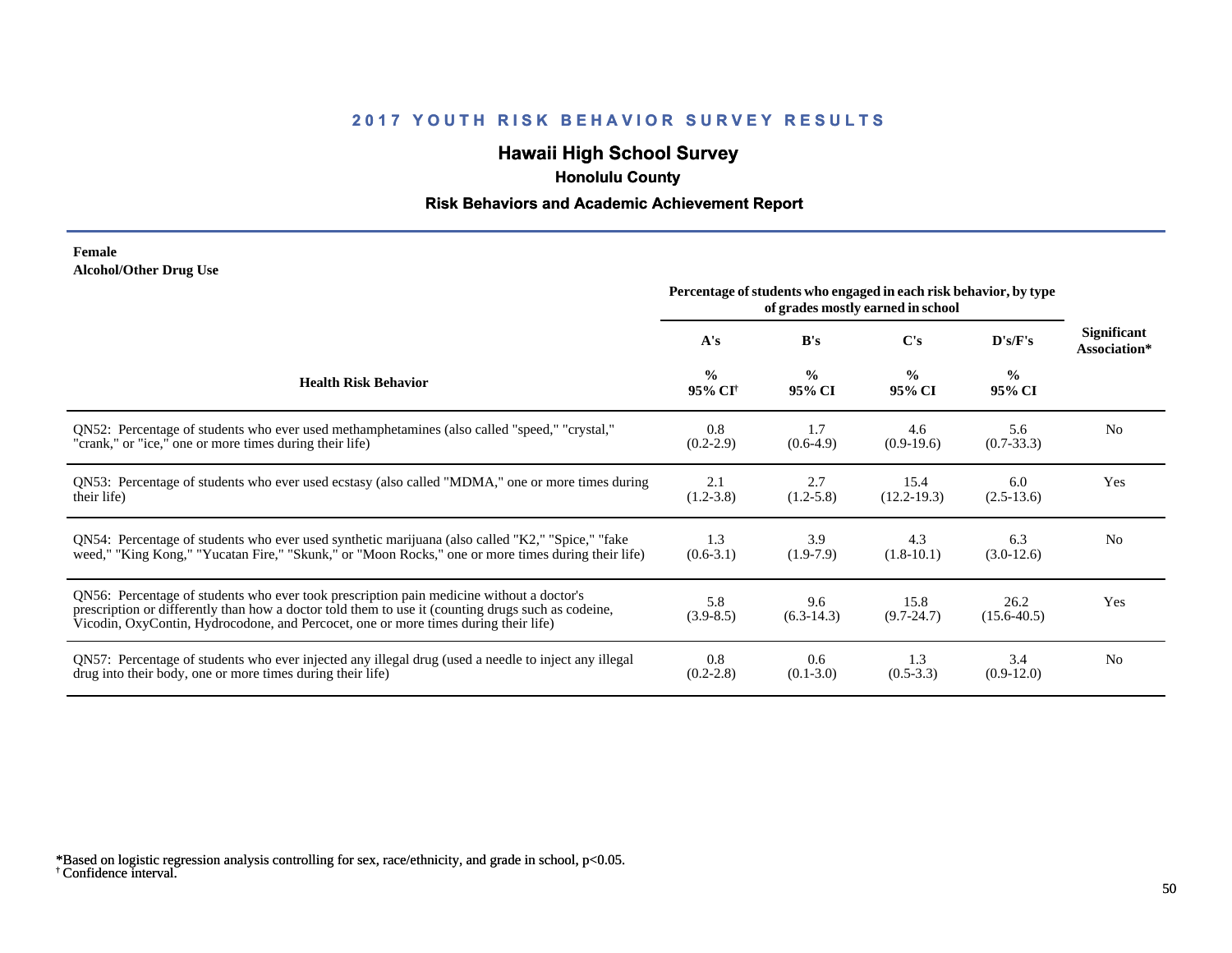## **Hawaii High School Survey**

 **Honolulu County**

#### **Risk Behaviors and Academic Achievement Report**

**Female Sexual Behaviors**

|                                                                                                                                                                       | Percentage of students who engaged in each risk behavior, by type<br>of grades mostly earned in school |                         |                         |                         |                                    |
|-----------------------------------------------------------------------------------------------------------------------------------------------------------------------|--------------------------------------------------------------------------------------------------------|-------------------------|-------------------------|-------------------------|------------------------------------|
|                                                                                                                                                                       | A's                                                                                                    | B's                     | C's                     | D's/F's                 | <b>Significant</b><br>Association* |
| <b>Health Risk Behavior</b>                                                                                                                                           | $\frac{0}{0}$<br>95% CI <sup>†</sup>                                                                   | $\frac{0}{0}$<br>95% CI | $\frac{0}{0}$<br>95% CI | $\frac{0}{0}$<br>95% CI |                                    |
| QN60: Percentage of students who had sexual intercourse for the first time before age 13 years                                                                        | 0.9<br>$(0.3-2.5)$                                                                                     | 3.0<br>$(1.3-7.0)$      | 1.2<br>$(0.2 - 8.1)$    | 6.7<br>$(1.6-23.3)$     | N <sub>0</sub>                     |
| QN61: Percentage of students who had sexual intercourse with four or more persons during their life                                                                   | 2.8<br>$(1.6-5.0)$                                                                                     | 3.1<br>$(1.8-5.3)$      | 8.0<br>$(4.0-15.5)$     | 5.6<br>$(2.5-12.0)$     | Yes                                |
| QN62: Percentage of students who were currently sexually active (had sexual intercourse with at least<br>one person, during the 3 months before the survey)           | 16.6<br>$(11.8-22.7)$                                                                                  | 21.4<br>$(16.5 - 27.3)$ | 31.1<br>$(20.6-44.0)$   | 24.1<br>$(13.5-39.3)$   | Yes                                |
| QN63: Percentage of students who drank alcohol or used drugs before last sexual intercourse (among<br>students who were currently sexually active)                    | 13.1<br>$(6.5-24.7)$                                                                                   | 19.0<br>$(10.7 - 31.4)$ |                         |                         |                                    |
| QN64: Percentage of students who used a condom during last sexual intercourse (among students who<br>were currently sexually active)                                  | 42.2<br>$(25.6 - 60.9)$                                                                                | 43.4<br>$(29.3 - 58.6)$ |                         |                         |                                    |
| QN65: Percentage of students who used birth control pills before last sexual intercourse (to prevent<br>pregnancy, among students who were currently sexually active) | 18.5<br>$(8.3 - 36.3)$                                                                                 | 16.3<br>$(8.1 - 30.1)$  |                         |                         |                                    |

\*Based on logistic regression analysis controlling for sex, race/ethnicity, and grade in school, p<0.05.

† Confidence interval.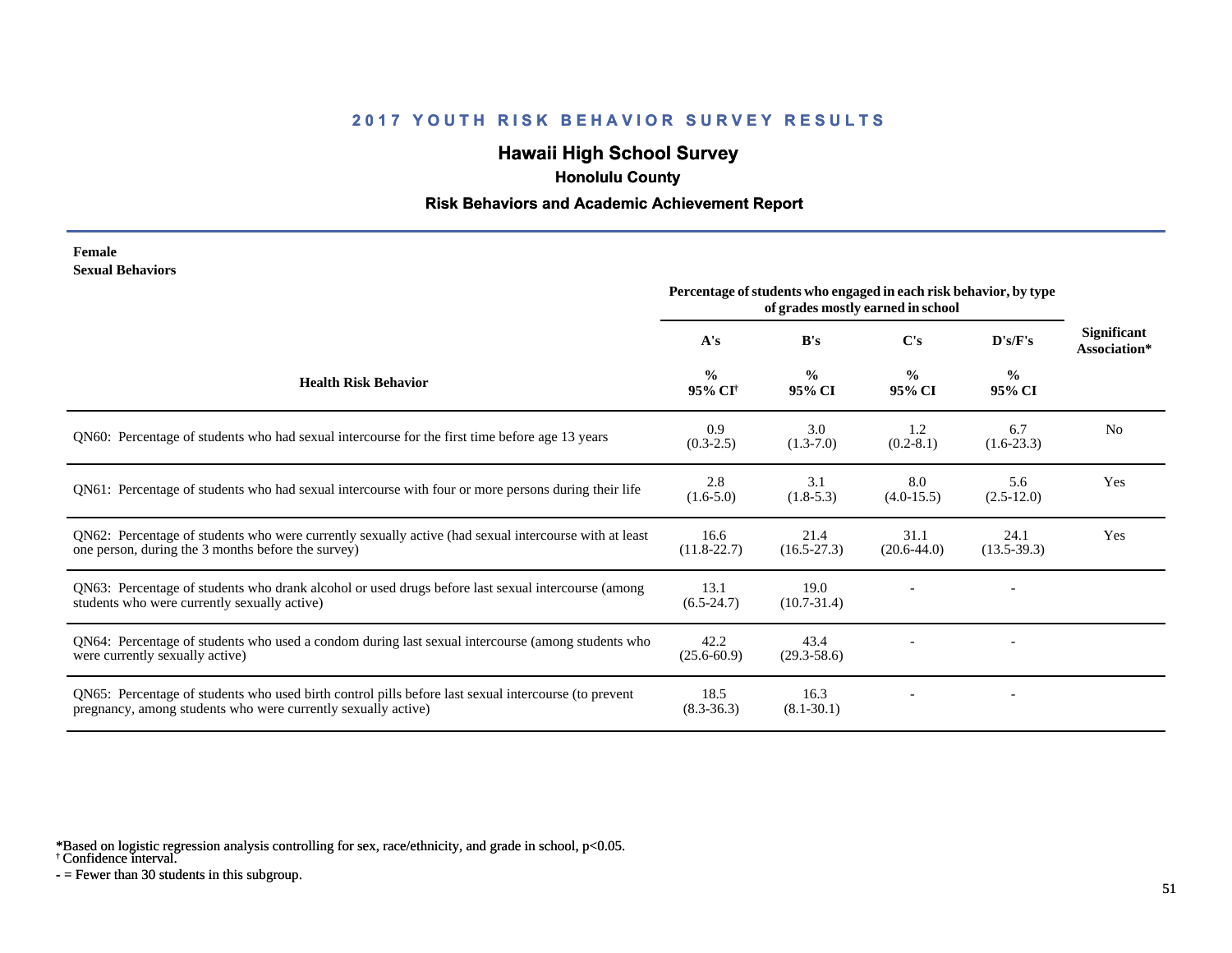## **Hawaii High School Survey**

 **Honolulu County**

#### **Risk Behaviors and Academic Achievement Report**

#### **Female Sexual Behaviors**

|                                                                                                                                                                                                                                                                                                                                                                                                                            | Percentage of students who engaged in each risk behavior, by type<br>of grades mostly earned in school |                         |                         |                         |                                    |
|----------------------------------------------------------------------------------------------------------------------------------------------------------------------------------------------------------------------------------------------------------------------------------------------------------------------------------------------------------------------------------------------------------------------------|--------------------------------------------------------------------------------------------------------|-------------------------|-------------------------|-------------------------|------------------------------------|
|                                                                                                                                                                                                                                                                                                                                                                                                                            | A's                                                                                                    | B's                     | C's                     | D's/F's                 | <b>Significant</b><br>Association* |
| <b>Health Risk Behavior</b>                                                                                                                                                                                                                                                                                                                                                                                                | $\frac{0}{0}$<br>95% CI <sup>†</sup>                                                                   | $\frac{0}{0}$<br>95% CI | $\frac{0}{0}$<br>95% CI | $\frac{6}{6}$<br>95% CI |                                    |
| QNIUDIMP: Percentage of students who used an IUD (such as Mirena or ParaGard) or implant (such<br>as Implanon or Nexplanon) before last sexual intercourse (to prevent pregnancy, among students who<br>were currently sexually active)                                                                                                                                                                                    | 5.2<br>$(1.7-14.5)$                                                                                    | 15.2<br>$(6.4-32.2)$    |                         |                         |                                    |
| <b>QNSHPARG:</b> Percentage of students who used a shot (such as Depo-Provera), patch (such as<br>OrthoEvra), or birth control ring (such as NuvaRing) before last sexual intercourse (to prevent<br>pregnancy, among students who were currently sexually active))                                                                                                                                                        | 1.8<br>$(0.2-12.2)$                                                                                    | 0.0                     |                         |                         |                                    |
| QNOTHHPL: Percentage of students who used birth control pills; an IUD (such as Mirena or<br>ParaGard) or implant (such as Implanon or Nexplanon); or a shot (such as Depo-Provera), patch (such<br>as OrthoEvra), or birth control ring (such as NuvaRing) before last sexual intercourse (to prevent<br>pregnancy, among students who were currently sexually active)                                                     | 25.5<br>$(13.7-42.3)$                                                                                  | 31.5<br>$(17.1 - 50.6)$ |                         |                         |                                    |
| QNDUALBC: Percentage of students who used both a condom during last sexual intercourse and birth<br>control pills; an IUD (such as Mirena or ParaGard) or implant (such as Implanon or Nexplanon); or a<br>shot (such as Depo-Provera), patch (such as OrthoEvra), or birth control ring (such as NuvaRing)<br>before last sexual intercourse (to prevent pregnancy, among students who were currently sexually<br>active) | 0.0                                                                                                    | 10.7<br>$(4.2 - 25.0)$  |                         |                         |                                    |
| QNBCNONE: Percentage of students who did not use any method to prevent pregnancy during last<br>sexual intercourse (among students who were currently sexually active)                                                                                                                                                                                                                                                     | 10.2<br>$(3.9-24.0)$                                                                                   | 19.9<br>$(7.9-41.6)$    |                         |                         |                                    |

\*Based on logistic regression analysis controlling for sex, race/ethnicity, and grade in school, p<0.05.

† Confidence interval.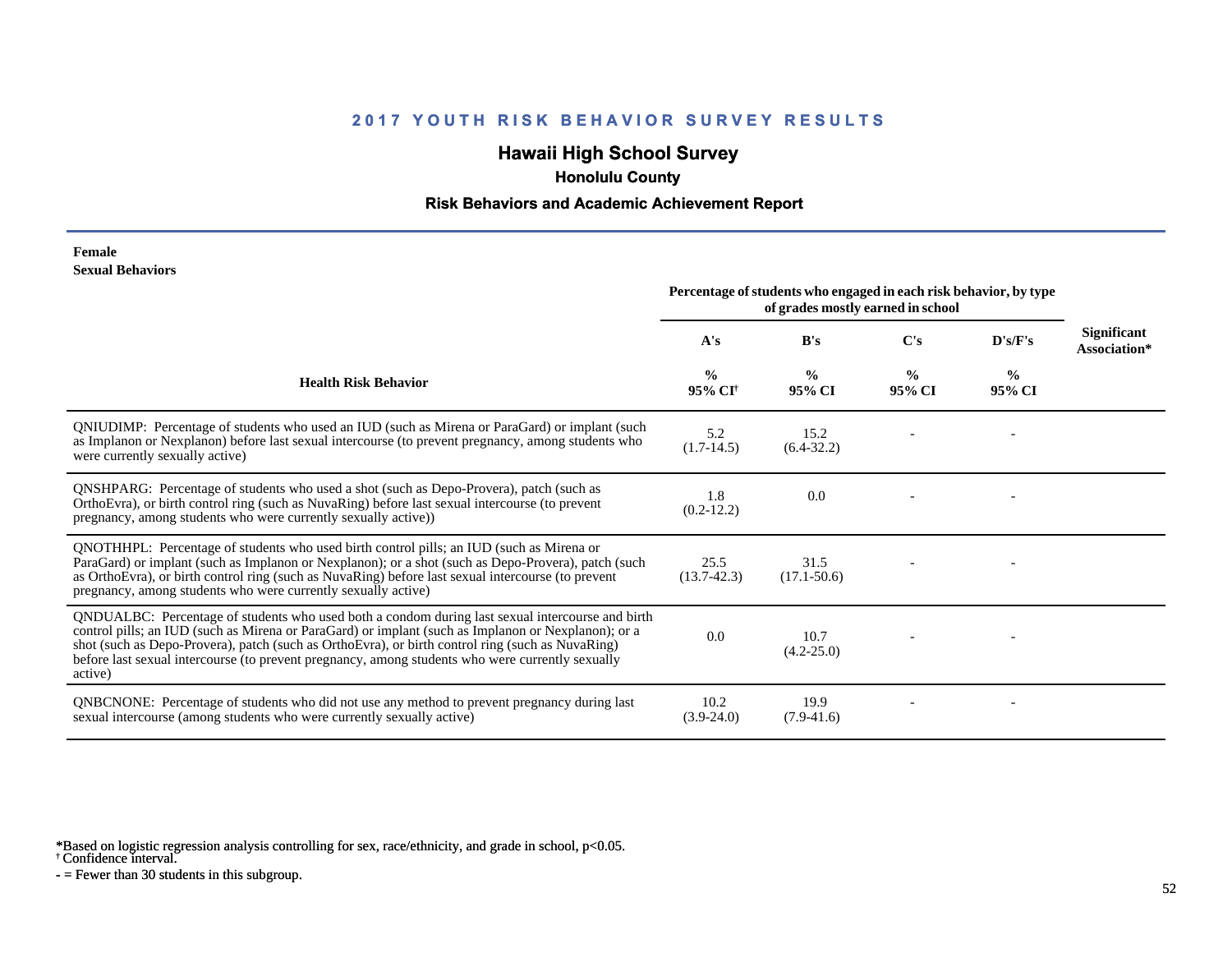## **Hawaii High School Survey**

 **Honolulu County**

#### **Risk Behaviors and Academic Achievement Report**

#### **Female Dietary Behaviors**

|                                                                                                              | Percentage of students who engaged in each risk behavior, by type<br>of grades mostly earned in school |                         |                         |                         |                                    |
|--------------------------------------------------------------------------------------------------------------|--------------------------------------------------------------------------------------------------------|-------------------------|-------------------------|-------------------------|------------------------------------|
|                                                                                                              | A's                                                                                                    | B's                     | $\bf C's$               | D's/F's                 | <b>Significant</b><br>Association* |
| <b>Health Risk Behavior</b>                                                                                  | $\frac{0}{0}$<br>95% CI <sup>†</sup>                                                                   | $\frac{0}{0}$<br>95% CI | $\frac{0}{0}$<br>95% CI | $\frac{6}{6}$<br>95% CI |                                    |
| ONOBESE: Percentage of students who had obesity $(>= 95$ th percentile for body mass index, based on         | 8.0                                                                                                    | 10.9                    | 12.9                    | 15.8                    | Yes                                |
| sex- and age-specific reference data from the 2000 CDC growth charts) <sup>§</sup>                           | $(5.6-11.1)$                                                                                           | $(6.8-17.0)$            | $(7.7 - 21.0)$          | $(8.8-26.6)$            |                                    |
| QNOWT: Percentage of students who were overweight $(>= 85$ th percentile but $\leq$ 95th percentile for      | 15.2                                                                                                   | 12.2                    | 24.5                    | 14.5                    | N <sub>o</sub>                     |
| body mass index, based on sex- and age-specific reference data from the 2000 CDC growth charts) <sup>§</sup> | $(11.6-19.6)$                                                                                          | $(8.0-18.3)$            | $(15.2 - 37.2)$         | $(8.0-24.8)$            |                                    |
| QN68: Percentage of students who described themselves as slightly or very overweight                         | 35.7<br>$(30.2 - 41.7)$                                                                                | 37.1<br>$(28.9 - 46.0)$ | 35.1<br>$(25.6 - 45.9)$ | 37.1<br>$(24.5 - 51.9)$ | N <sub>o</sub>                     |
| QN70: Percentage of students who did not drink fruit juice (100% fruit juices one or more times              | 40.5                                                                                                   | 33.0                    | 40.3                    | 26.9                    | N <sub>o</sub>                     |
| during the 7 days before the survey)                                                                         | $(35.3 - 46.0)$                                                                                        | $(26.4 - 40.4)$         | $(28.0 - 53.8)$         | $(16.4 - 40.9)$         |                                    |
| QN71: Percentage of students who did not eat fruit (one or more times during the 7 days before the           | 11.3                                                                                                   | 12.8                    | 7.0                     | 9.9                     | N <sub>0</sub>                     |
| survey)                                                                                                      | $(8.0-15.9)$                                                                                           | $(8.0-19.8)$            | $(3.7-12.8)$            | $(4.5-20.4)$            |                                    |
| ONFR0: Percentage of students who did not eat fruit or drink 100% fruit juices (such as orange juice,        | 6.0                                                                                                    | 5.6                     | 7.1                     | 6.1                     | N <sub>0</sub>                     |
| apple juice, or grape juice, during the 7 days before the survey)                                            | $(3.7-9.5)$                                                                                            | $(3.0-10.1)$            | $(3.7-13.0)$            | $(1.9-18.2)$            |                                    |
| QNFR1: Percentage of students who ate fruit or drank 100% fruit juices one or more times per day             | 44.5                                                                                                   | 45.5                    | 42.5                    | 57.3                    | N <sub>o</sub>                     |
| (such as orange juice, apple juice, or grape juice, during the 7 days before the survey)                     | $(39.3 - 49.8)$                                                                                        | $(37.4 - 54.0)$         | $(29.9 - 56.0)$         | $(41.3 - 71.8)$         |                                    |

\*Based on logistic regression analysis controlling for sex, race/ethnicity, and grade in school, p<0.05.

† Confidence interval.

§ Based on reference data from the 2000 CDC Growth Charts. In 2017, new, slightly different ranges were used to calculate biologically implausible responses to height and weight questions.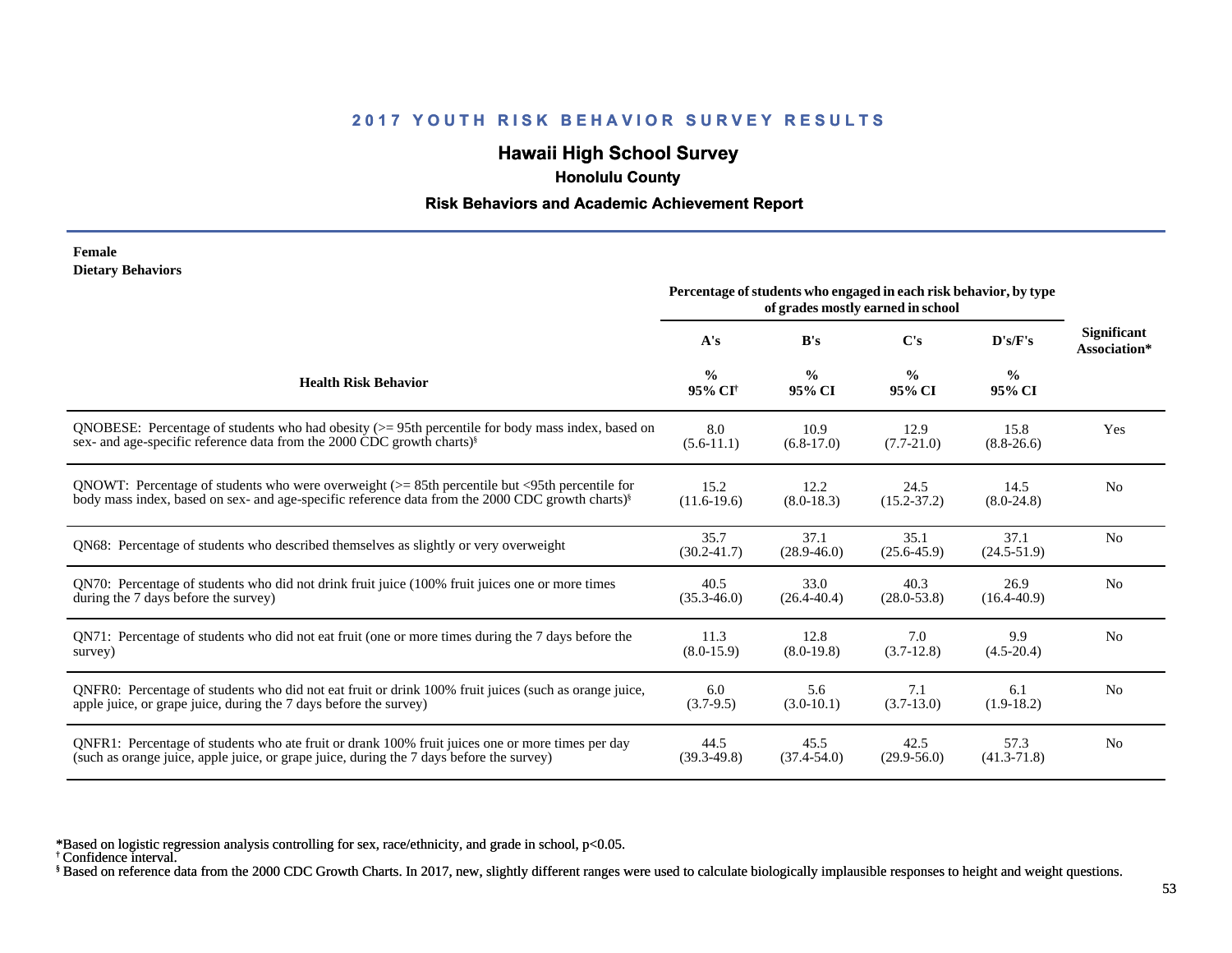## **Hawaii High School Survey**

 **Honolulu County**

### **Risk Behaviors and Academic Achievement Report**

#### **Female Dietary Behaviors**

|                                                                                                       |                                      | Percentage of students who engaged in each risk behavior, by type | of grades mostly earned in school |                         |                             |
|-------------------------------------------------------------------------------------------------------|--------------------------------------|-------------------------------------------------------------------|-----------------------------------|-------------------------|-----------------------------|
|                                                                                                       | A's                                  | B's                                                               | C's                               | D's/F's                 | Significant<br>Association* |
| <b>Health Risk Behavior</b>                                                                           | $\frac{0}{0}$<br>95% CI <sup>+</sup> | $\frac{0}{0}$<br>95% CI                                           | $\frac{0}{0}$<br>95% CI           | $\frac{0}{0}$<br>95% CI |                             |
| ONFR2: Percentage of students who ate fruit or drank 100% fruit juices two or more times per day      | 17.5                                 | 20.3                                                              | 19.4                              | 19.6                    | N <sub>0</sub>              |
| (such as orange juice, apple juice, or grape juice, during the 7 days before the survey)              | $(13.8-21.9)$                        | $(14.7 - 27.3)$                                                   | $(12.9 - 28.0)$                   | $(12.1 - 30.1)$         |                             |
| QNFR3: Percentage of students who ate fruit or drank 100% fruit juices three or more times per day    | 9.8                                  | 10.8                                                              | 14.8                              | 15.0                    | N <sub>0</sub>              |
| (such as orange juice, apple juice, or grape juice, during the 7 days before the survey)              | $(7.2-13.2)$                         | $(6.9-16.7)$                                                      | $(9.1 - 23.1)$                    | $(8.1 - 26.1)$          |                             |
| QN72: Percentage of students who did not eat green salad (one or more times during the 7 days before  | 34.8                                 | 38.1                                                              | 41.8                              | 37.1                    | N <sub>0</sub>              |
| the survey)                                                                                           | $(29.6 - 40.3)$                      | $(28.2 - 49.1)$                                                   | $(30.8 - 53.6)$                   | $(23.4 - 53.3)$         |                             |
| QN73: Percentage of students who did not eat potatoes (one or more times during the 7 days before the | 47.3                                 | 46.6                                                              | 39.4                              | 54.0                    | N <sub>0</sub>              |
| survey)                                                                                               | $(39.8 - 54.8)$                      | $(40.2 - 53.1)$                                                   | $(29.2 - 50.8)$                   | $(41.0 - 66.5)$         |                             |
| QN74: Percentage of students who did not eat carrots (one or more times during the 7 days before the  | 50.3                                 | 53.6                                                              | 55.7                              | 47.1                    | N <sub>0</sub>              |
| survey)                                                                                               | $(44.2 - 56.5)$                      | $(47.1 - 59.9)$                                                   | $(45.0 - 66.0)$                   | $(34.7-59.9)$           |                             |
| QN75: Percentage of students who did not eat other vegetables (one or more times during the 7 days    | 17.8                                 | 20.8                                                              | 21.4                              | 14.9                    | N <sub>0</sub>              |
| before the survey)                                                                                    | $(14.2 - 22.1)$                      | $(15.2 - 27.6)$                                                   | $(12.7 - 33.5)$                   | $(6.8-29.4)$            |                             |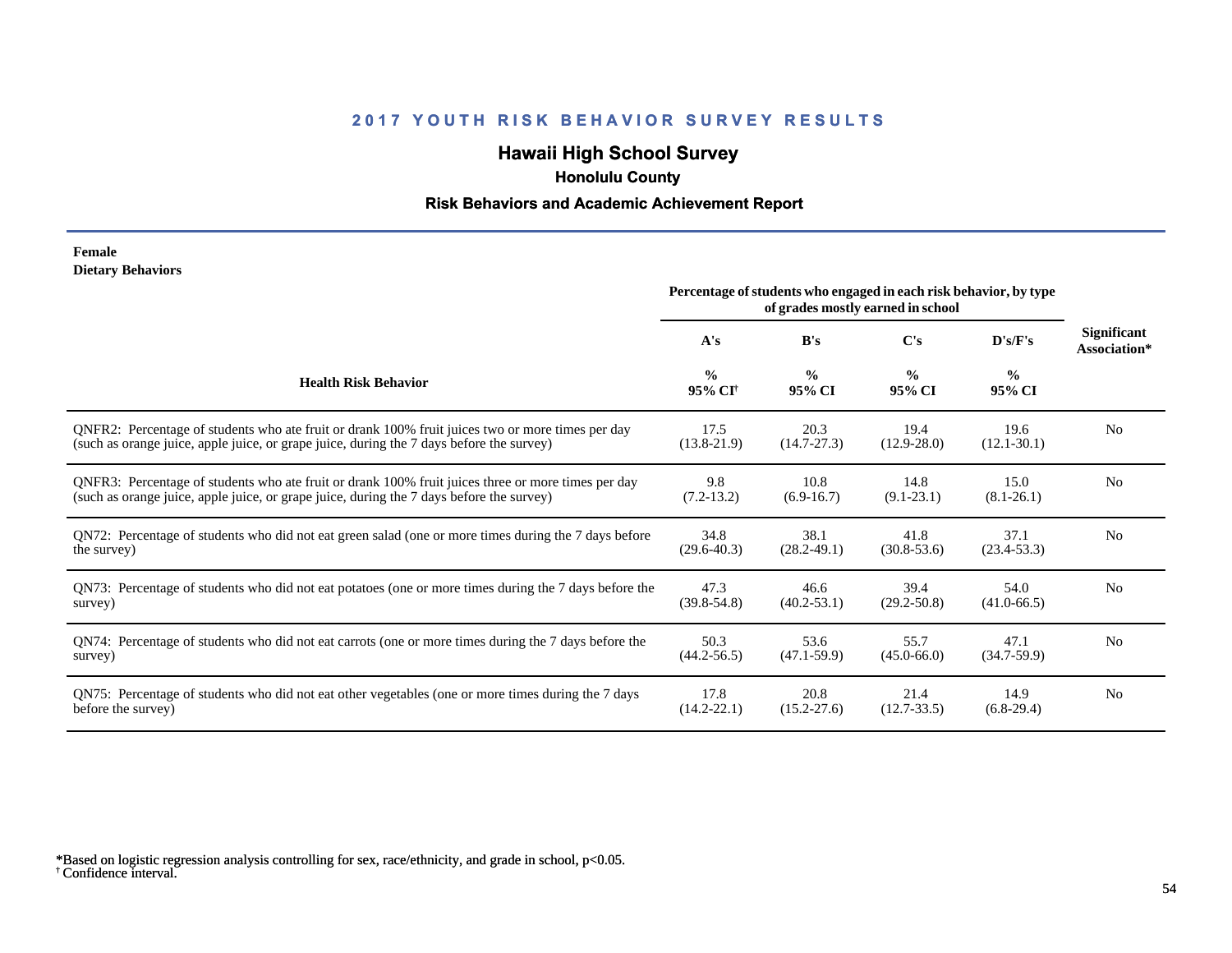## **Hawaii High School Survey**

 **Honolulu County**

### **Risk Behaviors and Academic Achievement Report**

#### **Female Dietary Behaviors**

|                                                                                                                                                                                                                                          |                                      |                         | Percentage of students who engaged in each risk behavior, by type<br>of grades mostly earned in school |                         |                                    |
|------------------------------------------------------------------------------------------------------------------------------------------------------------------------------------------------------------------------------------------|--------------------------------------|-------------------------|--------------------------------------------------------------------------------------------------------|-------------------------|------------------------------------|
|                                                                                                                                                                                                                                          | A's                                  | B's                     | C's                                                                                                    | D's/F's                 | <b>Significant</b><br>Association* |
| <b>Health Risk Behavior</b>                                                                                                                                                                                                              | $\frac{0}{0}$<br>95% CI <sup>+</sup> | $\frac{0}{0}$<br>95% CI | $\frac{0}{0}$<br>95% CI                                                                                | $\frac{0}{0}$<br>95% CI |                                    |
| QNVEG0: Percentage of students who did not eat vegetables (green salad, potatoes [excluding French<br>fries, fried potatoes, or potato chips], carrots, or other vegetables, during the 7 days before the survey)                        | 4.8<br>$(3.0 - 7.5)$                 | 7.3<br>$(4.0-13.0)$     | 8.8<br>$(4.2-17.4)$                                                                                    | 7.1<br>$(2.4-19.3)$     | N <sub>0</sub>                     |
| QNVEG1: Percentage of students who ate vegetables one or more times per day (green salad, potatoes<br>[excluding French fries, fried potatoes, or potato chips], carrots, or other vegetables, during the 7 days<br>before the survey)   | 59.1<br>$(52.6 - 65.4)$              | 52.3<br>$(46.4 - 58.1)$ | 52.2<br>$(39.5-64.6)$                                                                                  | 66.8<br>$(58.2 - 74.4)$ | Yes                                |
| QNVEG2: Percentage of students who ate vegetables two or more times per day (green salad, potatoes<br>[excluding French fries, fried potatoes, or potato chips], carrots, or other vegetables, during the 7 days<br>before the survey)   | 19.8<br>$(16.3 - 23.7)$              | 20.0<br>$(14.7 - 26.5)$ | 23.4<br>$(17.2 - 31.1)$                                                                                | 28.7<br>$(19.2 - 40.5)$ | N <sub>0</sub>                     |
| QNVEG3: Percentage of students who ate vegetables three or more times per day (green salad,<br>potatoes [excluding French fries, fried potatoes, or potato chips], carrots, or other vegetables, during the<br>7 days before the survey) | 10.2<br>$(8.4-12.4)$                 | 9.3<br>$(5.3 - 15.8)$   | 9.0<br>$(4.4 - 17.5)$                                                                                  | 17.2<br>$(9.5-29.1)$    | N <sub>0</sub>                     |
| QN76: Percentage of students who did not drink a can, bottle, or glass of soda or pop (such as Coke,<br>Pepsi, or Sprite, not counting diet soda or diet pop, during the 7 days before the survey)                                       | 50.2<br>$(43.9 - 56.5)$              | 44.6<br>$(38.3 - 51.1)$ | 30.2<br>$(19.7-43.3)$                                                                                  | 36.3<br>$(19.6 - 57.1)$ | Yes                                |
| QNSODA1: Percentage of students who drank a can, bottle, or glass of soda or pop one or more times<br>per day (such as Coke, Pepsi, or Sprite, not counting diet soda or diet pop, during the 7 days before the<br>survey)               | 4.6<br>$(2.8-7.4)$                   | 6.3<br>$(3.6-10.8)$     | 10.8<br>$(5.7-19.7)$                                                                                   | 13.1<br>$(6.3-25.3)$    | Yes                                |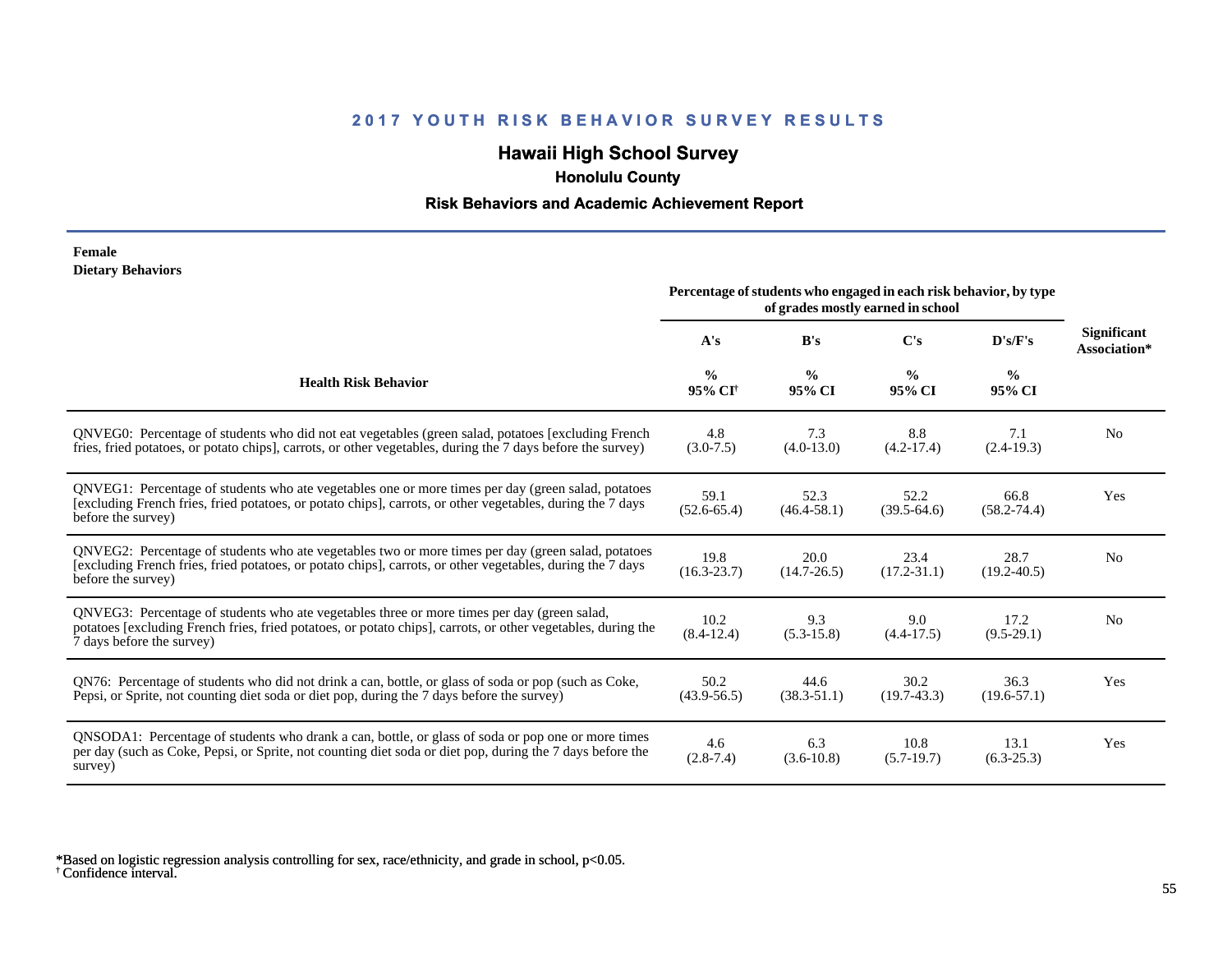## **Hawaii High School Survey**

 **Honolulu County**

### **Risk Behaviors and Academic Achievement Report**

#### **Female Dietary Behaviors**

|                                                                                                                                                                                                                                                                                      | Percentage of students who engaged in each risk behavior, by type<br>of grades mostly earned in school |                         |                         |                         |                                    |
|--------------------------------------------------------------------------------------------------------------------------------------------------------------------------------------------------------------------------------------------------------------------------------------|--------------------------------------------------------------------------------------------------------|-------------------------|-------------------------|-------------------------|------------------------------------|
|                                                                                                                                                                                                                                                                                      | A's                                                                                                    | B's                     | $\bf C's$               | D's/F's                 | <b>Significant</b><br>Association* |
| <b>Health Risk Behavior</b>                                                                                                                                                                                                                                                          | $\frac{0}{0}$<br>95% CI <sup>†</sup>                                                                   | $\frac{0}{0}$<br>95% CI | $\frac{6}{9}$<br>95% CI | $\frac{0}{0}$<br>95% CI |                                    |
| QNSODA2: Percentage of students who drank a can, bottle, or glass of soda or pop two or more times<br>per day (such as Coke, Pepsi, or Sprite, not counting diet soda or diet pop, during the 7 days before the<br>survey)                                                           | 1.8<br>$(1.1-2.9)$                                                                                     | 2.6<br>$(1.2 - 5.4)$    | 9.4<br>$(4.7-18.0)$     | 9.4<br>$(4.1 - 20.2)$   | Yes                                |
| ONSODA3: Percentage of students who drank a can, bottle, or glass of soda or pop three or more<br>times per day (such as Coke, Pepsi, or Sprite, not counting diet soda or diet pop, during the 7 days<br>before the survey)                                                         | 0.2<br>$(0.0-1.1)$                                                                                     | 2.1<br>$(0.9-4.7)$      | 2.8<br>$(0.8-8.9)$      | 7.1<br>$(2.2 - 20.7)$   | Yes                                |
| QN77: Percentage of students who did not drink milk (during the 7 days before the survey)                                                                                                                                                                                            | 38.9<br>$(34.5 - 43.5)$                                                                                | 38.7<br>$(29.4 - 48.8)$ | 33.7<br>$(22.6 - 46.9)$ | 44.1<br>$(26.6 - 63.2)$ | N <sub>0</sub>                     |
| QNMILK1: Percentage of students who drank one or more glasses per day of milk (counting the milk<br>they drank in a glass or cup, from a carton, or with cereal and counting the half pint of milk served at<br>school as equal to one glass, during the 7 days before the survey)   | 16.2<br>$(11.3-22.6)$                                                                                  | 14.6<br>$(8.6-23.9)$    | 11.6<br>$(6.3-20.3)$    | 13.9<br>$(8.0-23.2)$    | N <sub>0</sub>                     |
| QNMILK2: Percentage of students who drank two or more glasses per day of milk (counting the milk<br>they drank in a glass or cup, from a carton, or with cereal and counting the half pint of milk served at<br>school as equal to one glass, during the 7 days before the survey)   | 7.2<br>$(4.2 - 11.9)$                                                                                  | 7.6<br>$(3.4-16.2)$     | 5.7<br>$(2.5-12.6)$     | 6.8<br>$(2.2-19.2)$     | N <sub>0</sub>                     |
| QNMILK3: Percentage of students who drank three or more glasses per day of milk (counting the milk<br>they drank in a glass or cup, from a carton, or with cereal and counting the half pint of milk served at<br>school as equal to one glass, during the 7 days before the survey) | 1.8<br>$(0.6-5.4)$                                                                                     | 2.8<br>$(1.4-5.4)$      | 1.9<br>$(0.8-4.7)$      | 2.4<br>$(0.6-9.7)$      | N <sub>0</sub>                     |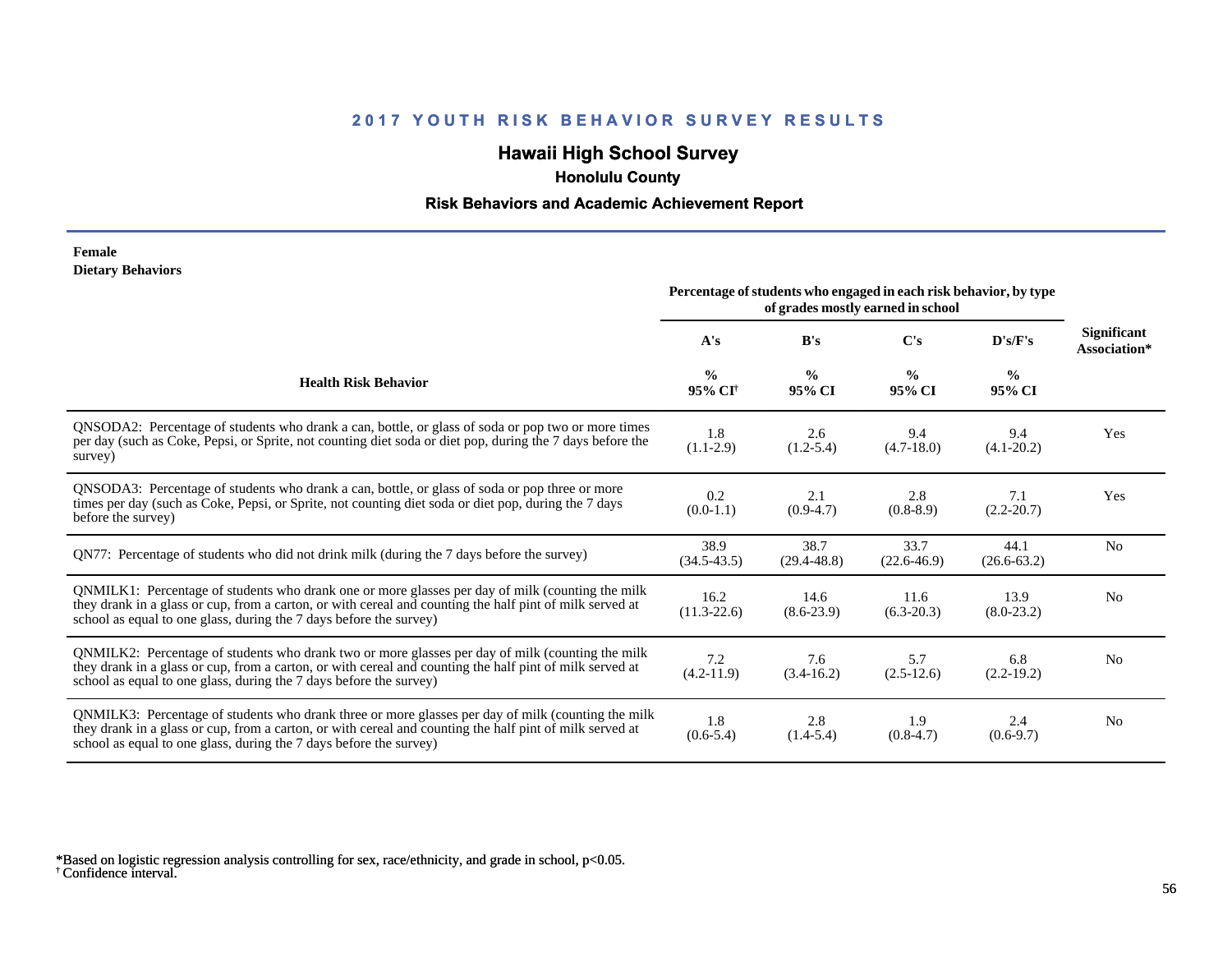## **Hawaii High School Survey**

 **Honolulu County**

### **Risk Behaviors and Academic Achievement Report**

#### **Female Dietary Behaviors**

|                                                                                                           | Percentage of students who engaged in each risk behavior, by type<br>of grades mostly earned in school |                         |                         |                         |                                    |
|-----------------------------------------------------------------------------------------------------------|--------------------------------------------------------------------------------------------------------|-------------------------|-------------------------|-------------------------|------------------------------------|
|                                                                                                           | A's                                                                                                    | B's                     | C's                     | D's/F's                 | <b>Significant</b><br>Association* |
| <b>Health Risk Behavior</b>                                                                               | $\frac{0}{0}$<br>95% CI†                                                                               | $\frac{0}{0}$<br>95% CI | $\frac{6}{9}$<br>95% CI | $\frac{6}{9}$<br>95% CI |                                    |
| QN78: Percentage of students who did not eat breakfast (during the 7 days before the survey)              | 8.7<br>$(5.4-13.7)$                                                                                    | 15.0<br>$(9.0-24.1)$    | 19.2<br>$(12.0 - 29.3)$ | 23.0<br>$(10.6-43.0)$   | No                                 |
| ONBK7DAY: Percentage of students who ate breakfast on all 7 days (during the 7 days before the<br>survey) | 39.0<br>$(32.1 - 46.4)$                                                                                | 31.7<br>$(24.5-39.9)$   | 17.4<br>$(11.3 - 25.8)$ | 19.5<br>$(10.6 - 33.1)$ | Yes                                |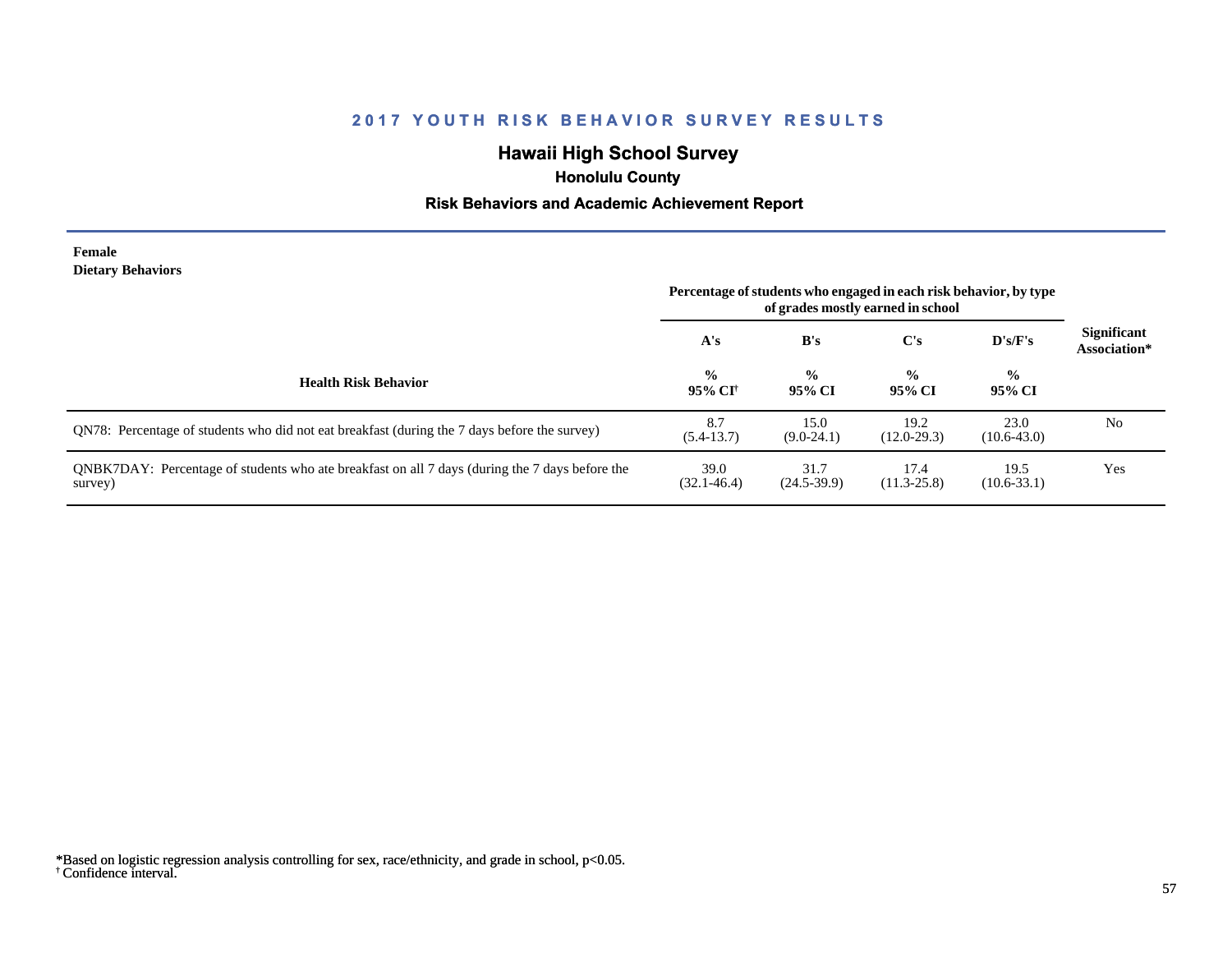## **Hawaii High School Survey**

 **Honolulu County**

### **Risk Behaviors and Academic Achievement Report**

#### **Female Physical Activity**

|                                                                                                                                                                                                                                                                                                                                                      |                                      |                         | Percentage of students who engaged in each risk behavior, by type<br>of grades mostly earned in school |                         |                                    |
|------------------------------------------------------------------------------------------------------------------------------------------------------------------------------------------------------------------------------------------------------------------------------------------------------------------------------------------------------|--------------------------------------|-------------------------|--------------------------------------------------------------------------------------------------------|-------------------------|------------------------------------|
|                                                                                                                                                                                                                                                                                                                                                      | A's                                  | B's                     | C's                                                                                                    | D's/F's                 | <b>Significant</b><br>Association* |
| <b>Health Risk Behavior</b>                                                                                                                                                                                                                                                                                                                          | $\frac{0}{0}$<br>95% CI <sup>+</sup> | $\frac{0}{0}$<br>95% CI | $\frac{0}{0}$<br>95% CI                                                                                | $\frac{0}{0}$<br>95% CI |                                    |
| QN79: Percentage of students who were physically active at least 60 minutes per day on 5 or more<br>days (in any kind of physical activity that increased their heart rate and made them breathe hard some<br>of the time during the 7 days before the survey)                                                                                       | 30.5<br>$(26.0 - 35.5)$              | 29.6<br>$(21.9 - 38.7)$ | 29.4<br>$(21.2 - 39.2)$                                                                                | 12.5<br>$(7.4 - 20.2)$  | Yes                                |
| QNPA0DAY: Percentage of students who did not participate in at least 60 minutes of physical activity<br>on at least 1 day (in any kind of physical activity that increased their heart rate and made them breathe<br>hard some of the time during the 7 days before the survey)                                                                      | 22.9<br>$(18.4 - 28.1)$              | 16.4<br>$(11.6 - 22.6)$ | 25.4<br>$(15.2 - 39.1)$                                                                                | 38.0<br>$(28.3 - 48.8)$ | Yes                                |
| QNPA7DAY: Percentage of students who were physically active at least 60 minutes per day on all 7<br>days (in any kind of physical activity that increased their heart rate and made them breathe hard some<br>of the time during the 7 days before the survey)                                                                                       | 15.5<br>$(11.4 - 20.6)$              | 15.8<br>$(11.1 - 22.1)$ | 14.9<br>$(9.5-22.5)$                                                                                   | 5.3<br>$(1.4-17.8)$     | N <sub>0</sub>                     |
| QN80: Percentage of students who watched television 3 or more hours per day (on an average school<br>day)                                                                                                                                                                                                                                            | 20.2<br>$(15.4 - 26.0)$              | 21.6<br>$(16.8 - 27.3)$ | 27.9<br>$(16.6 - 42.9)$                                                                                | 18.8<br>$(7.4 - 40.2)$  | No                                 |
| QN81: Percentage of students who played video or computer games or used a computer 3 or more<br>hours per day (counting time spent on things such as Xbox, PlayStation, an iPad or other tablet, a<br>smartphone, texting, YouTube, Instagram, Facebook, or other social media, for something that was not<br>school work, on an average school day) | 44.7<br>$(36.7 - 52.9)$              | 40.5<br>$(32.0 - 49.7)$ | 52.8<br>$(40.9 - 64.3)$                                                                                | 49.5<br>$(35.7 - 63.4)$ | N <sub>0</sub>                     |
| QN82: Percentage of students who attended physical education (PE) classes on 1 or more days (in an<br>average week when they were in school)                                                                                                                                                                                                         | 20.6<br>$(16.0 - 26.0)$              | 27.4<br>$(20.5 - 35.7)$ | 32.1<br>$(22.2 - 44.0)$                                                                                | 37.5<br>$(25.5 - 51.2)$ | Yes                                |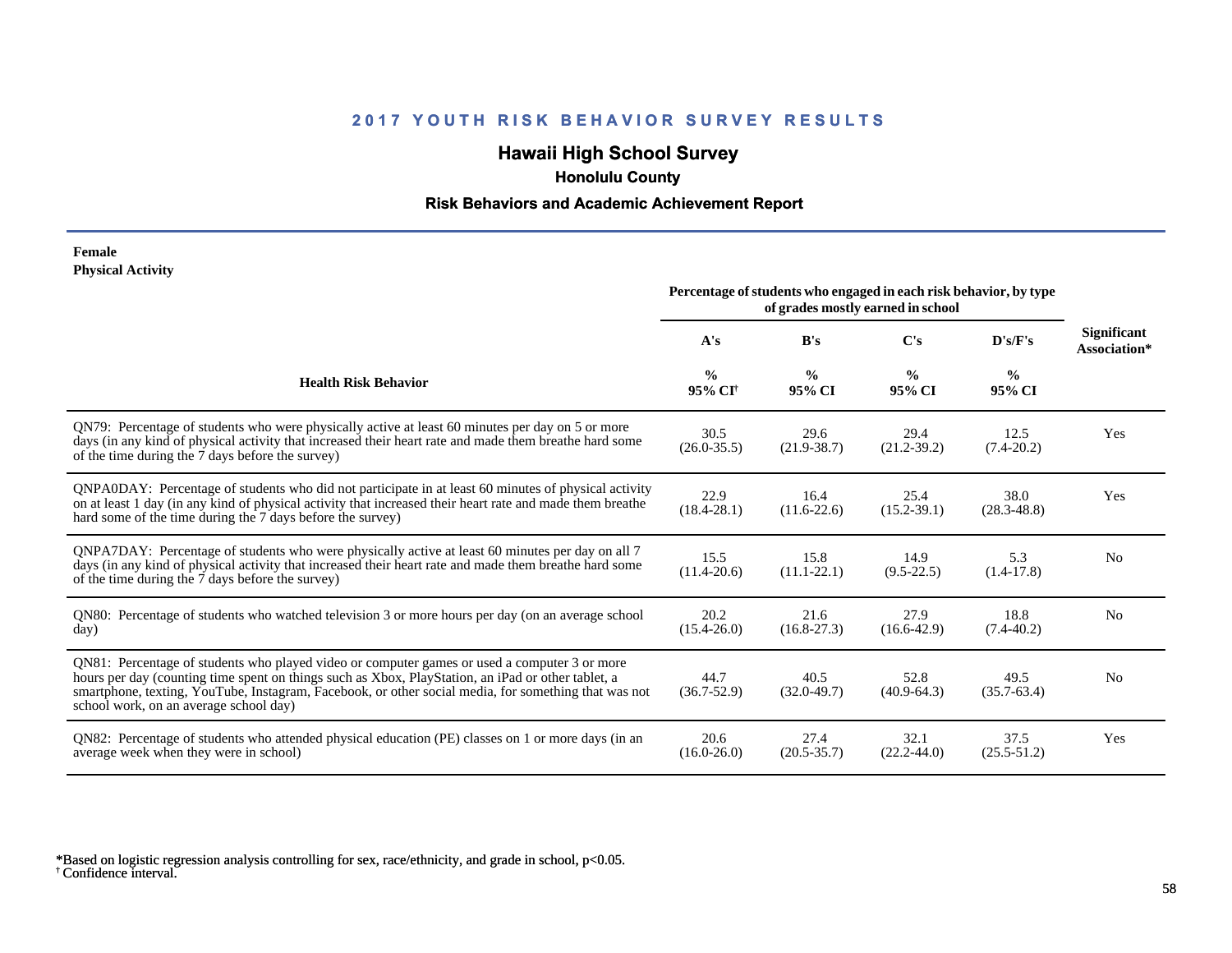## **Hawaii High School Survey**

 **Honolulu County**

### **Risk Behaviors and Academic Achievement Report**

#### **Female Physical Activity**

|                                                                                                                                                                             | Percentage of students who engaged in each risk behavior, by type<br>of grades mostly earned in school |                         |                         |                         |                                    |
|-----------------------------------------------------------------------------------------------------------------------------------------------------------------------------|--------------------------------------------------------------------------------------------------------|-------------------------|-------------------------|-------------------------|------------------------------------|
|                                                                                                                                                                             | A's                                                                                                    | B's                     | $\bf C's$               | $\bf{D's/F's}$          | <b>Significant</b><br>Association* |
| <b>Health Risk Behavior</b>                                                                                                                                                 | $\frac{0}{0}$<br>95% CI†                                                                               | $\frac{0}{0}$<br>95% CI | $\frac{0}{0}$<br>95% CI | $\frac{0}{0}$<br>95% CI |                                    |
| ONDLYPE: Percentage of students who attended physical education (PE) classes on all 5 days (in an<br>average week when they were in school)                                 | 2.1<br>$(1.0-4.3)$                                                                                     | 4.9<br>$(2.5-9.3)$      | 6.0<br>$(2.7-12.8)$     | 3.3<br>$(1.0-10.1)$     | N <sub>0</sub>                     |
| QN83: Percentage of students who played on at least one sports team (counting any teams run by their<br>school or community groups, during the 12 months before the survey) | 51.9<br>$(44.5 - 59.3)$                                                                                | 45.2<br>$(37.7 - 52.9)$ | 36.5<br>$(26.5 - 47.8)$ | 41.9<br>$(24.5 - 61.6)$ | N <sub>0</sub>                     |
| QN88: Percentage of students who got 8 or more hours of sleep (on an average school night)                                                                                  | 20.3<br>$(15.2 - 26.7)$                                                                                | 20.0<br>$(15.5 - 25.5)$ | 12.8<br>$(7.4 - 21.4)$  | 8.4<br>$(3.3-19.7)$     | N <sub>0</sub>                     |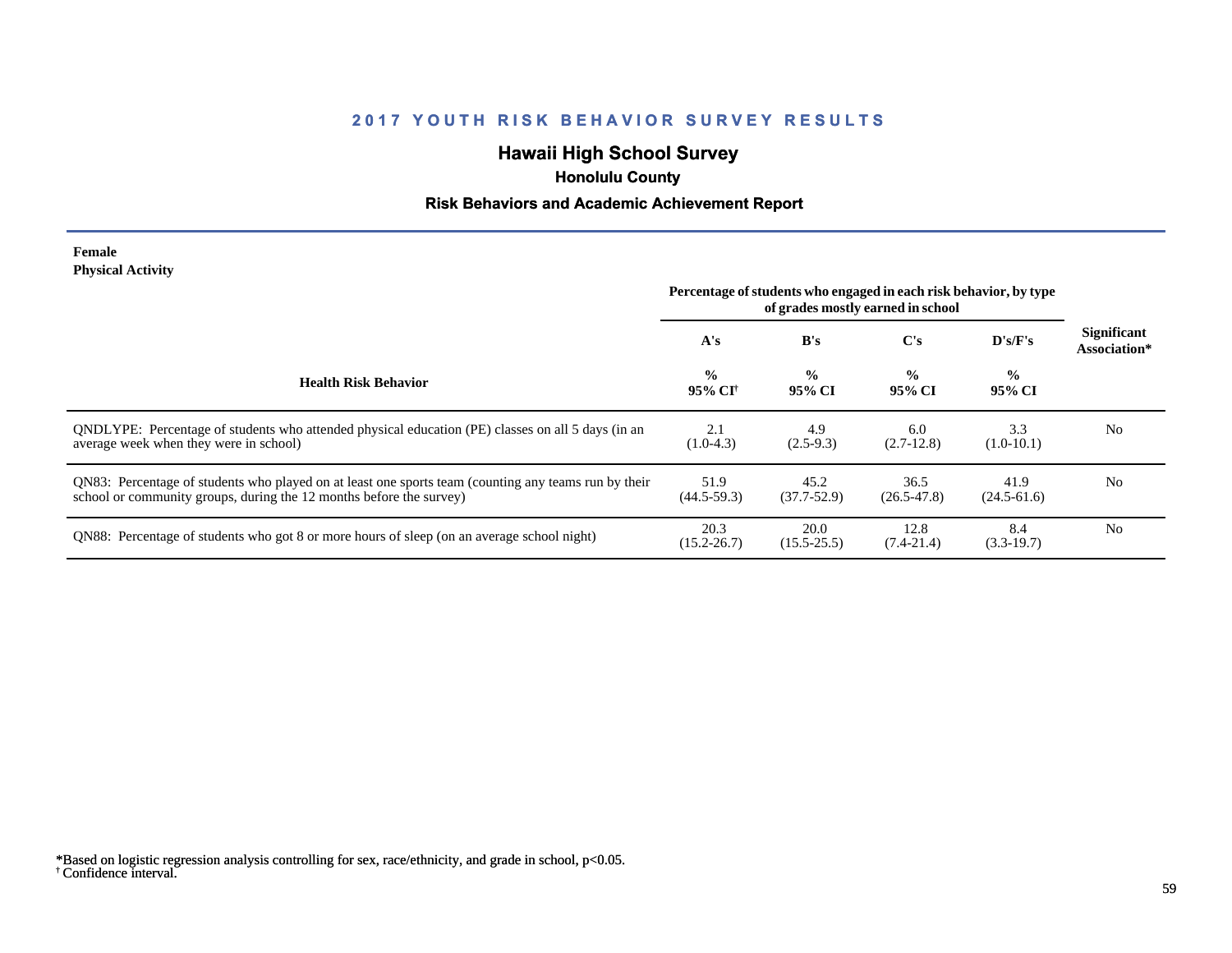## **Hawaii High School Survey**

# **Honolulu County**

## **Risk Behaviors and Academic Achievement Report**

| Female<br>Other                                                                                                                                        |                          |                         | Percentage of students who engaged in each risk behavior, by type<br>of grades mostly earned in school |                         |                                    |
|--------------------------------------------------------------------------------------------------------------------------------------------------------|--------------------------|-------------------------|--------------------------------------------------------------------------------------------------------|-------------------------|------------------------------------|
|                                                                                                                                                        | A's                      | B's                     | $\bf C's$                                                                                              | D's/F's                 | <b>Significant</b><br>Association* |
| <b>Health Risk Behavior</b>                                                                                                                            | $\frac{0}{0}$<br>95% CI† | $\frac{0}{0}$<br>95% CI | $\frac{0}{0}$<br>95% CI                                                                                | $\frac{0}{0}$<br>95% CI |                                    |
| QN86: Percentage of students who saw a dentist (for a check-up, exam, teeth cleaning, or other dental<br>work, during the 12 months before the survey) | 83.8<br>$(77.5 - 88.6)$  | 75.1<br>$(69.8-79.7)$   | 79.4<br>$(70.2 - 86.2)$                                                                                | 58.2<br>$(46.8 - 68.7)$ | Yes                                |
| QNNODNT: Percentage of students who never saw a dentist (for a check-up, exam, teeth cleaning, or<br>other dental work)                                | 0.5<br>$(0.1-2.6)$       | 2.0<br>$(0.9-4.6)$      | 0.5<br>$(0.1 - 3.6)$                                                                                   | 0.0                     | Yes                                |
| QN87: Percentage of students who had ever been told by a doctor or nurse that they had asthma                                                          | 25.0<br>$(21.0-29.5)$    | 26.0<br>$(21.4 - 31.2)$ | 36.0<br>$(25.7 - 47.9)$                                                                                | 32.3<br>$(13.5-59.4)$   | N <sub>0</sub>                     |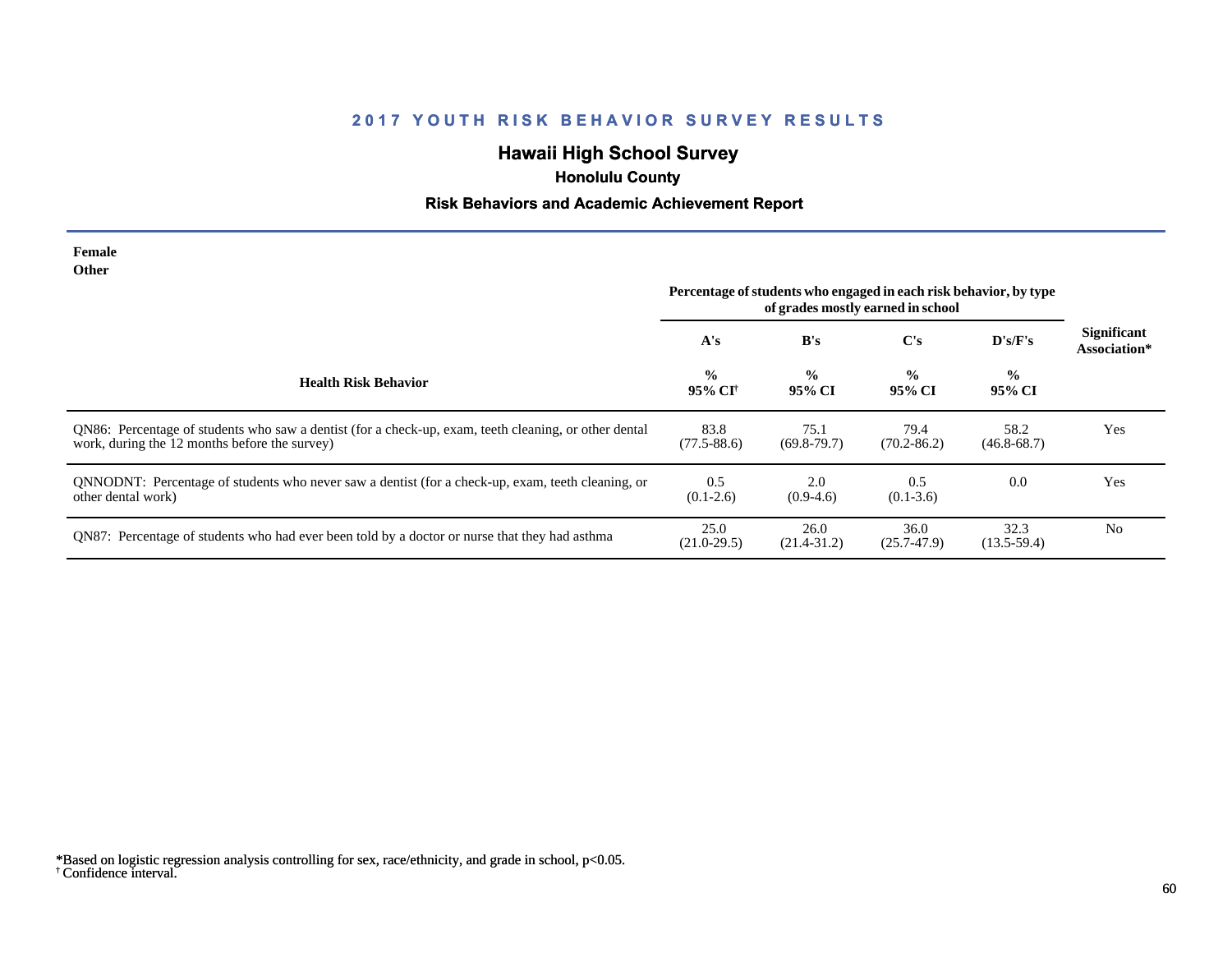## **Hawaii High School Survey**

 **Honolulu County**

## **Risk Behaviors and Academic Achievement Report**

| Female            |
|-------------------|
| <b>Site-Added</b> |

| one Auucu                                                                                                                                                                                                                                                                                                                                                                                                                                                                            | Percentage of students who engaged in each risk behavior, by type<br>of grades mostly earned in school |                         |                         |                         |                                    |
|--------------------------------------------------------------------------------------------------------------------------------------------------------------------------------------------------------------------------------------------------------------------------------------------------------------------------------------------------------------------------------------------------------------------------------------------------------------------------------------|--------------------------------------------------------------------------------------------------------|-------------------------|-------------------------|-------------------------|------------------------------------|
|                                                                                                                                                                                                                                                                                                                                                                                                                                                                                      | A's                                                                                                    | B's                     | $\bf C's$               | D's/F's                 | <b>Significant</b><br>Association* |
| <b>Health Risk Behavior</b>                                                                                                                                                                                                                                                                                                                                                                                                                                                          | $\frac{0}{0}$<br>95% CI <sup>+</sup>                                                                   | $\frac{0}{0}$<br>95% CI | $\frac{0}{0}$<br>95% CI | $\frac{0}{0}$<br>95% CI |                                    |
| QN90: Percentage of students who report they do not describe themselves as only one race or ethnicity                                                                                                                                                                                                                                                                                                                                                                                | 15.0<br>$(11.8-18.8)$                                                                                  | 17.5<br>$(13.8-21.9)$   | 25.8<br>$(18.4 - 34.8)$ | 23.8<br>$(14.5 - 36.6)$ | Yes                                |
| QN91: Percentage of students who reported that either of their parents or other adults in their family<br>are serving on active duty in the military                                                                                                                                                                                                                                                                                                                                 | 23.7<br>$(13.6 - 38.0)$                                                                                | 17.0<br>$(9.5 - 28.7)$  | 19.0<br>$(11.3 - 30.0)$ | 28.6<br>$(11.1 - 56.2)$ | N <sub>o</sub>                     |
| QN92: Percentage of students who reported someone they were dating or going out with purposely<br>tried to control them or emotionally hurt them one or more times (such things as being told who they<br>could and could not spend time with, being humiliated in front of others, or being threatened if they did<br>not do what they wanted, during the 12 months before the survey, among students who dated or went<br>out with someone during the 12 months before the survey) | 28.3<br>$(20.9 - 37.2)$                                                                                | 34.6<br>$(26.0 - 44.4)$ | 48.0<br>$(37.3 - 58.9)$ | 30.4<br>$(14.8 - 52.4)$ | N <sub>0</sub>                     |
| QN93: Percentage of students who disagree or strongly disagree that harassment and bullying by other<br>students is a problem at their school                                                                                                                                                                                                                                                                                                                                        | 28.5<br>$(22.6 - 35.1)$                                                                                | 19.1<br>$(12.9 - 27.5)$ | 17.8<br>$(12.0 - 25.6)$ | 19.4<br>$(13.1 - 27.8)$ | Yes                                |
| QN94: Percentage of students who did something to purposely hurt themselves without wanting to die<br>(such as cutting or burning themselves on purpose one or more times during the 12 months before the<br>survey)                                                                                                                                                                                                                                                                 | 18.5<br>$(14.3 - 23.6)$                                                                                | 25.4<br>$(19.8-31.9)$   | 26.6<br>$(18.6 - 36.4)$ | 29.8<br>$(13.4 - 53.9)$ | N <sub>0</sub>                     |
| QN95: Percentage of students who first tried using an electronic vapor product before age 13 years                                                                                                                                                                                                                                                                                                                                                                                   | 2.9<br>$(1.3-6.2)$                                                                                     | 6.3<br>$(4.0-9.8)$      | 8.9<br>$(3.5-20.6)$     | 19.8<br>$(8.6 - 39.3)$  | Yes                                |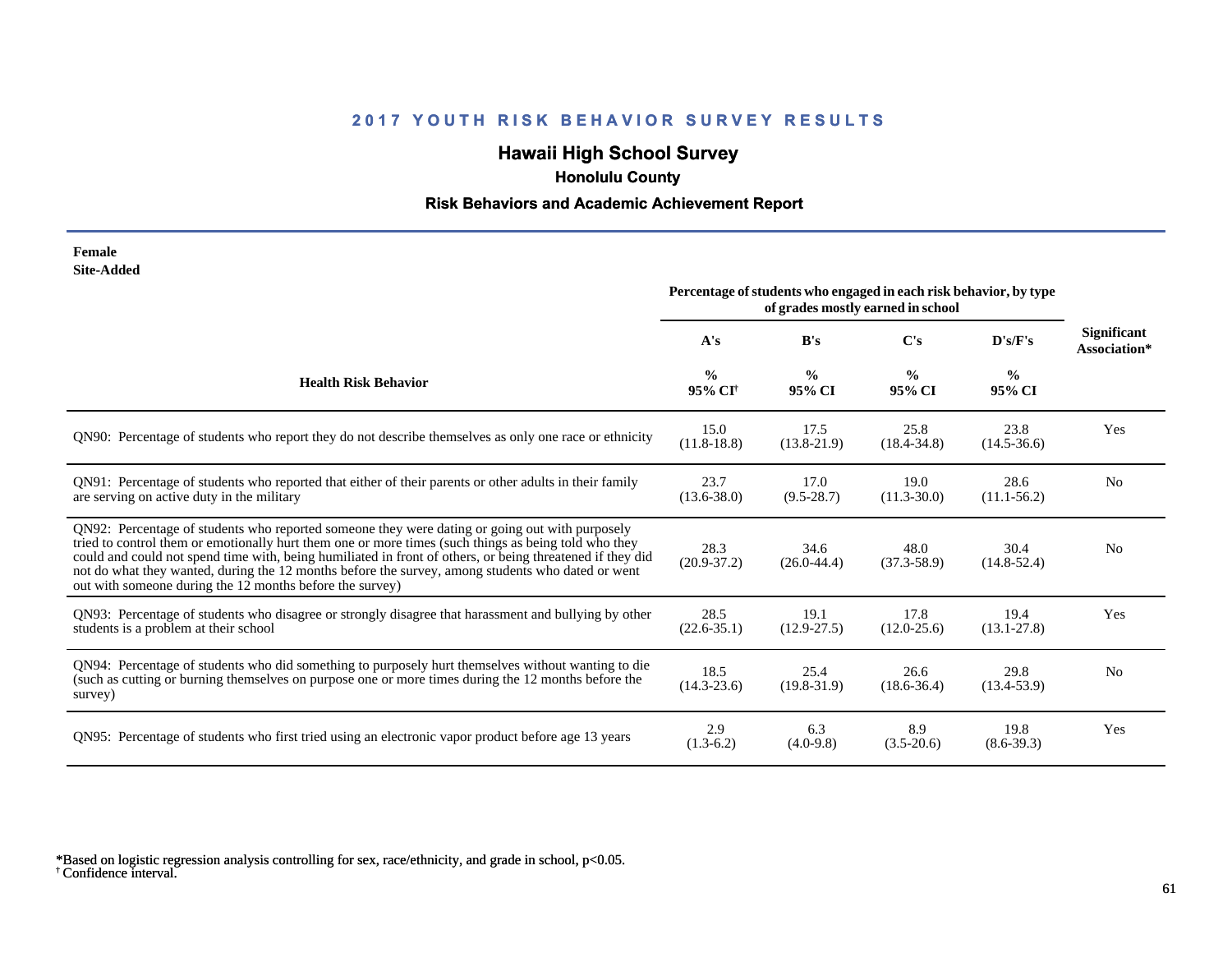## **Hawaii High School Survey**

 **Honolulu County**

### **Risk Behaviors and Academic Achievement Report**

| Female            |
|-------------------|
| <b>Site-Added</b> |

|                                                                                                                                                                                                                                                                                                                                                                                            | Percentage of students who engaged in each risk behavior, by type<br>of grades mostly earned in school |                         |                         |                         |                                    |
|--------------------------------------------------------------------------------------------------------------------------------------------------------------------------------------------------------------------------------------------------------------------------------------------------------------------------------------------------------------------------------------------|--------------------------------------------------------------------------------------------------------|-------------------------|-------------------------|-------------------------|------------------------------------|
|                                                                                                                                                                                                                                                                                                                                                                                            | A's                                                                                                    | B's                     | C's                     | D's/F's                 | <b>Significant</b><br>Association* |
| <b>Health Risk Behavior</b>                                                                                                                                                                                                                                                                                                                                                                | $\frac{0}{0}$<br>95% CI <sup>+</sup>                                                                   | $\frac{6}{9}$<br>95% CI | $\frac{0}{0}$<br>95% CI | $\frac{6}{6}$<br>95% CI |                                    |
| QN96: Percentage of students who usually got the alcohol they drank by buying it themselves (from a<br>store, such as a liquor store, convenience store, supermarket, discount store, or gas station, from a<br>restaurant, bar, or club, or from a public event such as a concert or sporting event, during the 30 days<br>before the survey, among students who currently drank alcohol) | 10.9<br>$(5.2 - 21.5)$                                                                                 | 5.5<br>$(1.8-15.4)$     | 12.9<br>$(3.5-37.3)$    |                         |                                    |
| QN97: Percentage of students who usually used marijuana by smoking it in a joint, bong, pipe, or blunt<br>(during the 30 days before the survey, among students who used marijuana)                                                                                                                                                                                                        | 76.9<br>$(57.8 - 89.0)$                                                                                | 79.0<br>$(60.9-90.1)$   |                         |                         |                                    |
| QN98: Percentage of students who ever used hallucinogenic drugs (such as LSD, acid, PCP, angel<br>dust, mescaline, or mushrooms, one or more times during their life)                                                                                                                                                                                                                      | 1.9<br>$(1.2 - 3.2)$                                                                                   | 3.0<br>$(1.5-6.2)$      | 7.1<br>$(3.8-12.8)$     | 10.1<br>$(3.5 - 25.3)$  | Yes                                |
| QN99: Percentage of students who are transgender                                                                                                                                                                                                                                                                                                                                           | 0.6<br>$(0.1-2.8)$                                                                                     | 2.3<br>$(0.9-6.1)$      | 0.9<br>$(0.2 - 3.7)$    | 14.5<br>$(8.2 - 24.5)$  | Yes                                |
| QN100: Percentage of students who tried to lose weight or keep from gaining weight by going without<br>eating for 24 hours or more; taking any diet pills, powders, or liquids; vomiting or taking laxatives;<br>smoking cigarettes; or skipping meals (during the 30 days before the survey)                                                                                              | 21.6<br>$(17.9 - 25.8)$                                                                                | 28.1<br>$(22.4 - 34.7)$ | 31.2<br>$(20.8 - 44.0)$ | 35.3<br>$(20.4 - 53.8)$ | Yes                                |
| QN101: Percentage of students who drank a can, bottle, pouch, or glass of a juice drink (such as Fruit<br>Punch, Hawaiian Sun, Aloha Maid, Sunny Delight, or Tang, but not counting 100% fruit juice, one or<br>more times per day during the 7 days before the survey)                                                                                                                    | 4.3<br>$(2.9-6.2)$                                                                                     | 10.2<br>$(6.9-14.9)$    | 11.2<br>$(6.1-19.7)$    | 10.6<br>$(6.4-17.0)$    | Yes                                |

\*Based on logistic regression analysis controlling for sex, race/ethnicity, and grade in school, p<0.05.

† Confidence interval.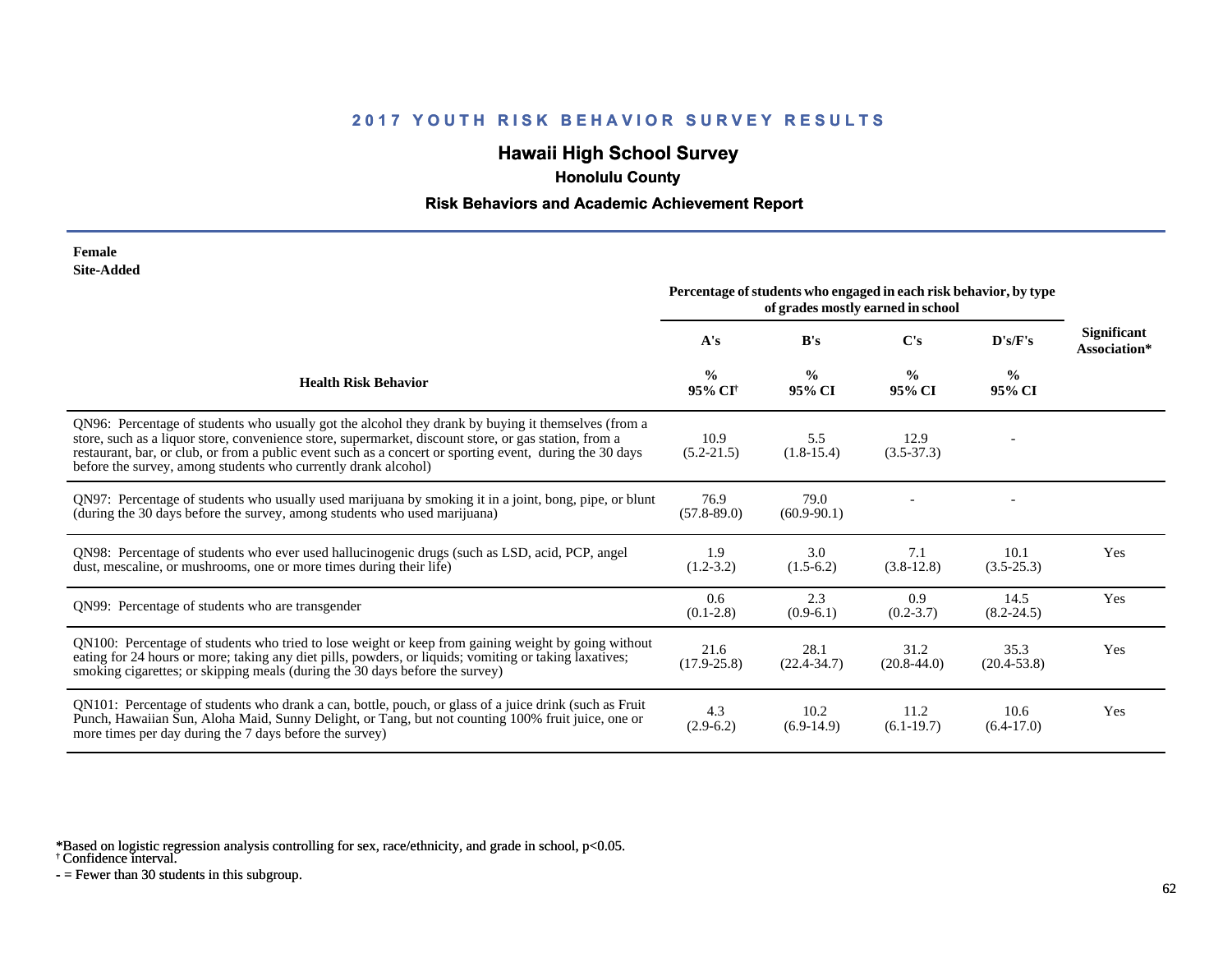## **Hawaii High School Survey**

 **Honolulu County**

## **Risk Behaviors and Academic Achievement Report**

| Female     |
|------------|
| Site-Added |

|                                                                                                      | Percentage of students who engaged in each risk behavior, by type |                         |                         |                         |                                    |
|------------------------------------------------------------------------------------------------------|-------------------------------------------------------------------|-------------------------|-------------------------|-------------------------|------------------------------------|
|                                                                                                      | A's                                                               | B's                     | C's                     | D's/F's                 | <b>Significant</b><br>Association* |
| <b>Health Risk Behavior</b>                                                                          | $\frac{0}{0}$<br>95% CI <sup>+</sup>                              | $\frac{0}{0}$<br>95% CI | $\frac{0}{0}$<br>95% CI | $\frac{6}{6}$<br>95% CI |                                    |
| QN102: Percentage of students who most of the time or always went hungry because there was not       | 4.6                                                               | 5.4                     | 8.5                     | 18.8                    | N <sub>0</sub>                     |
| enough food in their home (during the 30 days before the survey)                                     | $(2.4 - 8.4)$                                                     | $(3.0-9.4)$             | $(4.4 - 15.7)$          | $(8.3 - 37.2)$          |                                    |
| QN103: Percentage of students who did exercises to strengthen or tone their muscles on three or more | 32.6                                                              | 37.6                    | 41.6                    | 28.3                    | N <sub>0</sub>                     |
| days (such as push-ups, sit-ups, or weight lifting, during the 7 days before the survey)             | $(27.3 - 38.5)$                                                   | $(30.9-44.9)$           | $(30.6 - 53.4)$         | $(20.1 - 38.4)$         |                                    |
| QN104: Percentage of students who walk or ride their bike to or from school (one or more days during | 36.0                                                              | 38.4                    | 47.9                    | 49.9                    | N <sub>0</sub>                     |
| an average week when they are in school and weather allows them to do so)                            | $(29.0 - 43.5)$                                                   | $(31.8-45.4)$           | $(37.4 - 58.5)$         | $(36.5 - 63.3)$         |                                    |
| QN105: Percentage of students who have been taught about AIDS or HIV infection in school             | 70.7<br>$(61.1 - 78.8)$                                           | 71.1<br>$(61.0-79.5)$   | 73.2<br>$(60.3 - 83.2)$ | 63.1<br>$(42.2 - 80.0)$ | N <sub>o</sub>                     |
| QN106: Percentage of students who most of the time or always wear sunscreen (with an SPF of 15 or    | 15.9                                                              | 10.8                    | 9.2                     | 22.1                    | N <sub>0</sub>                     |
| higher when they are outside for more than one hour on a sunny day)                                  | $(10.3 - 23.7)$                                                   | $(6.5-17.6)$            | $(5.2 - 15.7)$          | $(11.5 - 38.3)$         |                                    |
| QN107: Percentage of students who had a toothache (during the 12 months before the survey)           | 25.8<br>$(18.6 - 34.6)$                                           | 23.8<br>$(18.8-29.6)$   | 29.5<br>$(21.8 - 38.7)$ | 32.8<br>$(14.7 - 57.9)$ | N <sub>0</sub>                     |
| QN108: Percentage of students who saw a doctor or nurse (for a check-up or physical exam when they   | 72.4                                                              | 68.0                    | 66.3                    | 54.6                    | Yes                                |
| were not sick or injured during the 12 months before the survey)                                     | $(66.3 - 77.7)$                                                   | $(61.5 - 73.9)$         | $(57.8 - 73.9)$         | $(40.7 - 67.9)$         |                                    |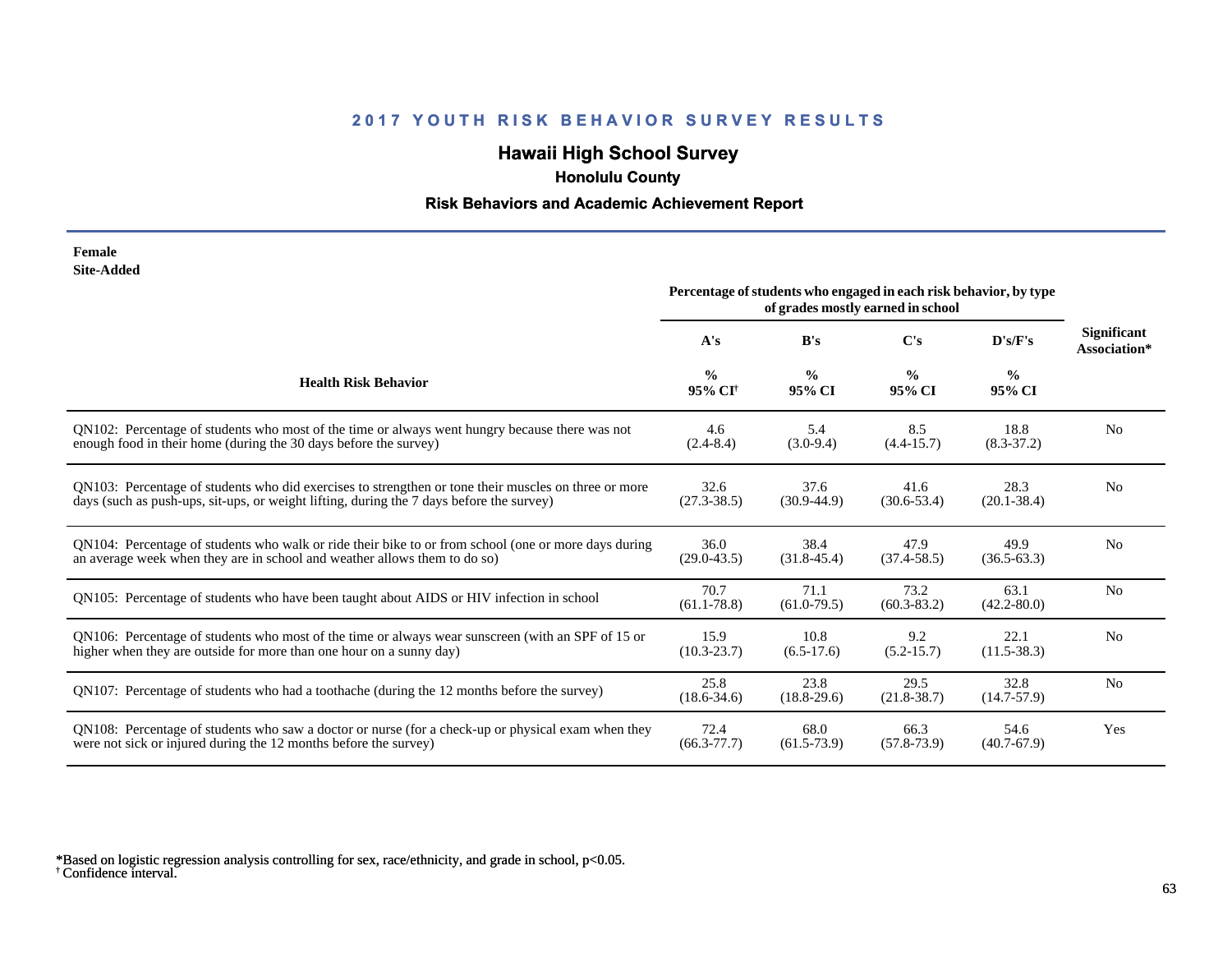## **Hawaii High School Survey**

 **Honolulu County**

## **Risk Behaviors and Academic Achievement Report**

| Female     |
|------------|
| Site-Added |

| www.nuu                                                                                                                                                                                                                                     | Percentage of students who engaged in each risk behavior, by type<br>of grades mostly earned in school |                         |                         |                         |                             |
|---------------------------------------------------------------------------------------------------------------------------------------------------------------------------------------------------------------------------------------------|--------------------------------------------------------------------------------------------------------|-------------------------|-------------------------|-------------------------|-----------------------------|
|                                                                                                                                                                                                                                             | A's                                                                                                    | B's                     | C's                     | D's/F's                 | Significant<br>Association* |
| <b>Health Risk Behavior</b>                                                                                                                                                                                                                 | $\frac{0}{0}$<br>95% CI <sup>+</sup>                                                                   | $\frac{0}{0}$<br>95% CI | $\frac{0}{0}$<br>95% CI | $\frac{0}{0}$<br>95% CI |                             |
| QN109: Percentage of students who had been told by a doctor or nurse that they had asthma and who                                                                                                                                           | 9.5                                                                                                    | 13.4                    | 9.8                     | 21.6                    | N <sub>0</sub>              |
| still have asthma                                                                                                                                                                                                                           | $(6.9-12.9)$                                                                                           | $(9.4-18.6)$            | $(5.0-18.2)$            | $(7.0-50.1)$            |                             |
| QN110: Percentage of students who did not go to school because they were sick (on one or more days                                                                                                                                          | 38.0                                                                                                   | 49.5                    | 60.1                    | 73.1                    | Yes                         |
| during the 30 days before the survey)                                                                                                                                                                                                       | $(32.6 - 43.6)$                                                                                        | $(39.2 - 59.7)$         | $(45.4 - 73.2)$         | $(61.6 - 82.2)$         |                             |
| QN111: Percentage of students who usually slept in the home of a friend, family member, or other<br>person because they had to leave their home or their parent or guardian cannot afford housing (during<br>the 30 days before the survey) | 0.8<br>$(0.3-2.8)$                                                                                     | 1.4<br>$(0.6-3.6)$      | 3.6<br>$(1.5-8.7)$      | 8.8<br>$(2.4-27.2)$     | Yes                         |
| QN112: Percentage of students who probably or definitely will complete a post high school program                                                                                                                                           | 83.4                                                                                                   | 77.2                    | 56.7                    | 37.1                    | Yes                         |
| (such as a vocational training program, military service, community college, or 4-year college)                                                                                                                                             | $(77.4 - 88.1)$                                                                                        | $(69.5 - 83.5)$         | $(46.4 - 66.4)$         | $(22.6 - 54.4)$         |                             |
| QN113: Percentage of students who most of the time or always get the kind of help they need (among                                                                                                                                          | 25.5                                                                                                   | 22.2                    | 14.0                    | 12.8                    | N <sub>0</sub>              |
| students who report having felt sad, empty, hopeless, angry, or anxious)                                                                                                                                                                    | $(20.8 - 30.8)$                                                                                        | $(16.5-29.2)$           | $(6.5-27.8)$            | $(6.1-24.8)$            |                             |
| QN114: Percentage of students who reported there is at least one teacher or other adult in their school                                                                                                                                     | 66.2                                                                                                   | 54.4                    | 55.3                    | 48.1                    | Yes                         |
| that they can talk to if they have a problem                                                                                                                                                                                                | $(59.8 - 72.0)$                                                                                        | $(47.8 - 60.9)$         | $(41.0 - 68.7)$         | $(23.1 - 74.0)$         |                             |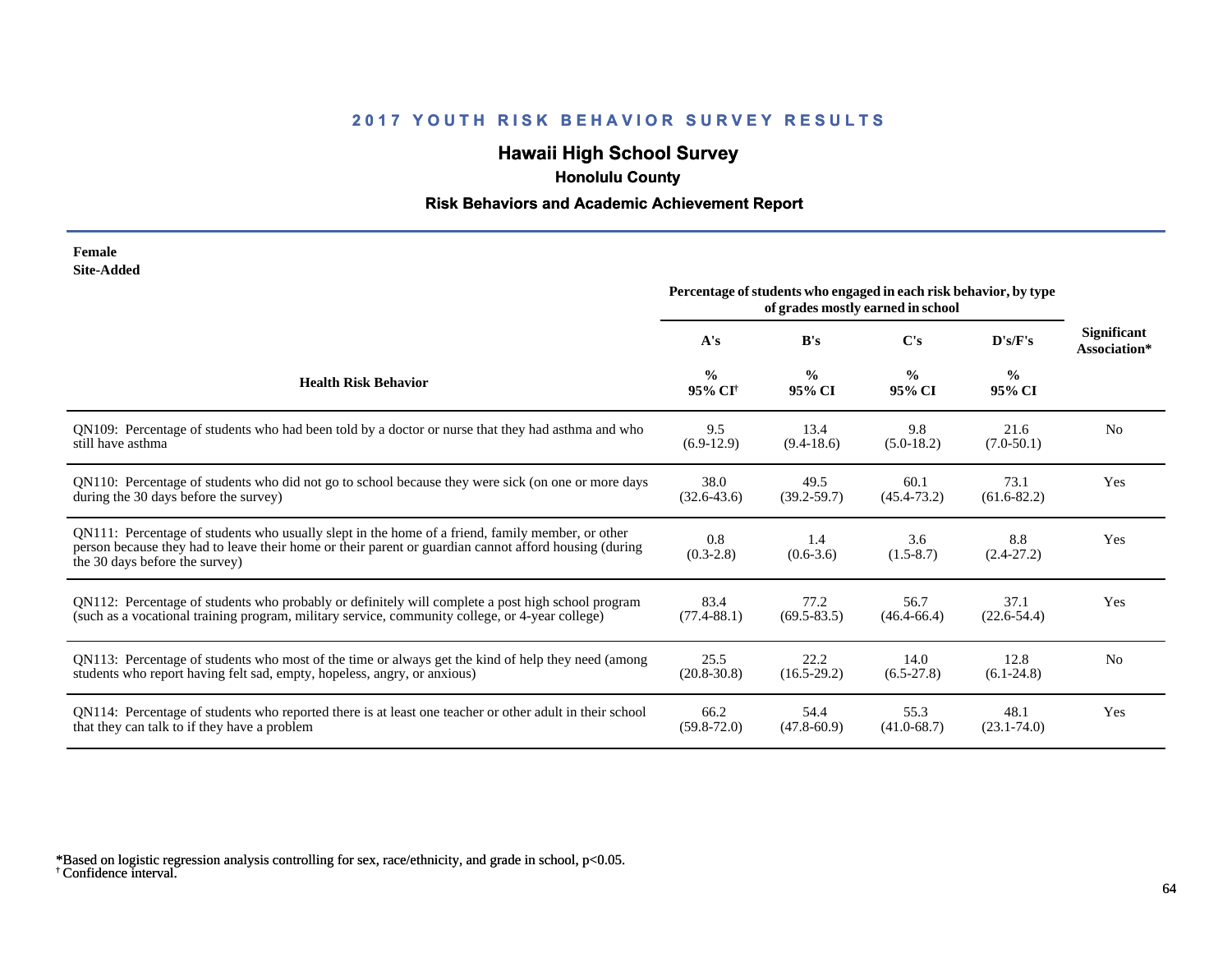## **Hawaii High School Survey**

 **Honolulu County**

## **Risk Behaviors and Academic Achievement Report**

| Female            |
|-------------------|
| <b>Site-Added</b> |

|                                                                                                        | Percentage of students who engaged in each risk behavior, by type<br>of grades mostly earned in school |                         |                         |                         |                             |
|--------------------------------------------------------------------------------------------------------|--------------------------------------------------------------------------------------------------------|-------------------------|-------------------------|-------------------------|-----------------------------|
|                                                                                                        | A's                                                                                                    | B's                     | $\bf C's$               | D's/F's                 | Significant<br>Association* |
| <b>Health Risk Behavior</b>                                                                            | $\frac{0}{0}$<br>95% CI <sup>+</sup>                                                                   | $\frac{0}{0}$<br>95% CI | $\frac{0}{0}$<br>95% CI | $\frac{6}{6}$<br>95% CI |                             |
| QN115: Percentage of students who have an adult outside of school they can talk to about things that   | 75.2                                                                                                   | 66.6                    | 65.9                    | 52.8                    | Yes                         |
| are important to them                                                                                  | $(70.1 - 79.7)$                                                                                        | $(59.5 - 73.0)$         | $(53.8 - 76.3)$         | $(35.8-69.2)$           |                             |
| QN116: Percentage of students who reported their parents or other adults in their family talked with   | 51.9                                                                                                   | 53.1                    | 56.9                    | 61.6                    | N <sub>0</sub>              |
| them about what they expect them to do or not to do when it comes to sex                               | $(44.8 - 59.0)$                                                                                        | $(48.0 - 58.2)$         | $(44.6 - 68.5)$         | $(47.4 - 74.0)$         |                             |
| QN117: Percentage of students who report their parents would feel it was a little bit wrong, wrong, or | 91.3                                                                                                   | 90.2                    | 90.6                    | 88.5                    | N <sub>0</sub>              |
| very wrong for them to drink beer, wine, or hard liquor regularly (such as rum, gin, vodka or whiskey) | $(87.2 - 94.1)$                                                                                        | $(82.6 - 94.7)$         | $(86.8-93.4)$           | $(78.4 - 94.2)$         |                             |
| QN118: Percentage of students who have talked with one of their parents or another adult in their      | 43.0                                                                                                   | 42.8                    | 31.1                    | 35.0                    | N <sub>0</sub>              |
| family about the dangers of tobacco, alcohol, or drug use (during the 12 months before the survey)     | $(37.7 - 48.5)$                                                                                        | $(37.3 - 48.6)$         | $(19.4 - 45.8)$         | $(21.5 - 51.4)$         |                             |
| QN119: Percentage of students who have ridden in a car driven by someone, including the student,       | 12.7                                                                                                   | 19.2                    | 28.5                    | 31.6                    | Yes                         |
| who was "high" or had been using alcohol or drugs (during the 30 days before the survey)               | $(9.2 - 17.3)$                                                                                         | $(14.0 - 25.7)$         | $(20.3 - 38.4)$         | $(18.0 - 49.4)$         |                             |
| QN120: Percentage of students who ever use alcohol or drugs to relax, feel better about themselves, or | 11.8                                                                                                   | 17.8                    | 36.0                    | 25.2                    | Yes                         |
| fit in                                                                                                 | $(7.6 - 18.0)$                                                                                         | $(13.1 - 23.8)$         | $(26.4 - 46.9)$         | $(13.7 - 41.7)$         |                             |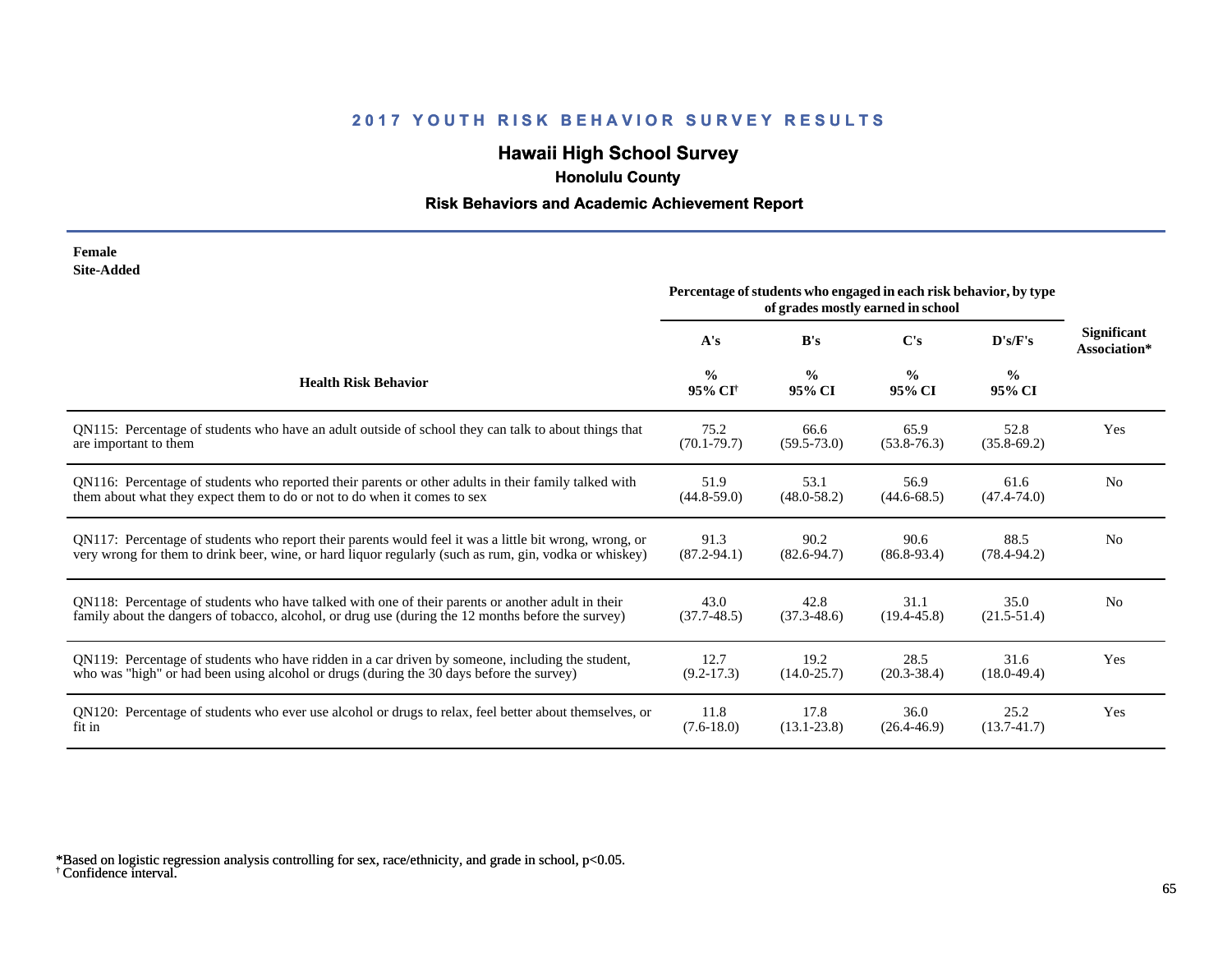## **Hawaii High School Survey**

 **Honolulu County**

## **Risk Behaviors and Academic Achievement Report**

#### **Female Site-Added**

|                                                                                                                                                              | Percentage of students who engaged in each risk behavior, by type<br>of grades mostly earned in school |                         |                         |                          |                                    |
|--------------------------------------------------------------------------------------------------------------------------------------------------------------|--------------------------------------------------------------------------------------------------------|-------------------------|-------------------------|--------------------------|------------------------------------|
|                                                                                                                                                              | A's                                                                                                    | B's                     | C's                     | $\bf{D}$ 's/ $\bf{F}$ 's | <b>Significant</b><br>Association* |
| <b>Health Risk Behavior</b>                                                                                                                                  | $\frac{0}{0}$<br>95% CI <sup>†</sup>                                                                   | $\frac{0}{0}$<br>95% CI | $\frac{0}{0}$<br>95% CI | $\frac{0}{0}$<br>95% CI  |                                    |
| QN121: Percentage of students who ever use alcohol or drugs while they are alone                                                                             | 10.6<br>$(6.2-17.6)$                                                                                   | 16.8<br>$(12.2 - 22.6)$ | 16.7<br>$(9.7 - 27.2)$  | 34.6<br>$(23.4 - 47.9)$  | Yes                                |
| QN122: Percentage of students who ever forget things they did while using alcohol or drugs                                                                   | 8.9<br>$(6.0-13.0)$                                                                                    | 12.6<br>$(8.4 - 18.5)$  | 25.7<br>$(17.2 - 36.6)$ | 28.9<br>$(19.8 - 40.3)$  | Yes                                |
| QN123: Percentage of students who have ever gotten into trouble while they were using alcohol or<br>drugs                                                    | 7.6<br>$(4.0-13.9)$                                                                                    | 7.7<br>$(4.9-12.0)$     | 18.6<br>$(11.3-29.1)$   | 21.9<br>$(13.6 - 33.4)$  | Yes                                |
| QN124: Percentage of students who have attended school under the influence of alcohol, marijuana, or<br>other drugs (during the 12 months before the survey) | 8.6<br>$(5.5-13.2)$                                                                                    | 13.2<br>$(9.2 - 18.5)$  | 21.6<br>$(13.7 - 32.2)$ | 17.5<br>$(8.4 - 32.8)$   | N <sub>0</sub>                     |
| QN125: Percentage of students who have family or friends that have told them that they should cut<br>down on their drinking or drug use                      | 5.7<br>$(3.4-9.4)$                                                                                     | 9.3<br>$(6.0-14.2)$     | 20.6<br>$(11.2 - 34.6)$ | 14.7<br>$(8.6-23.9)$     | Yes                                |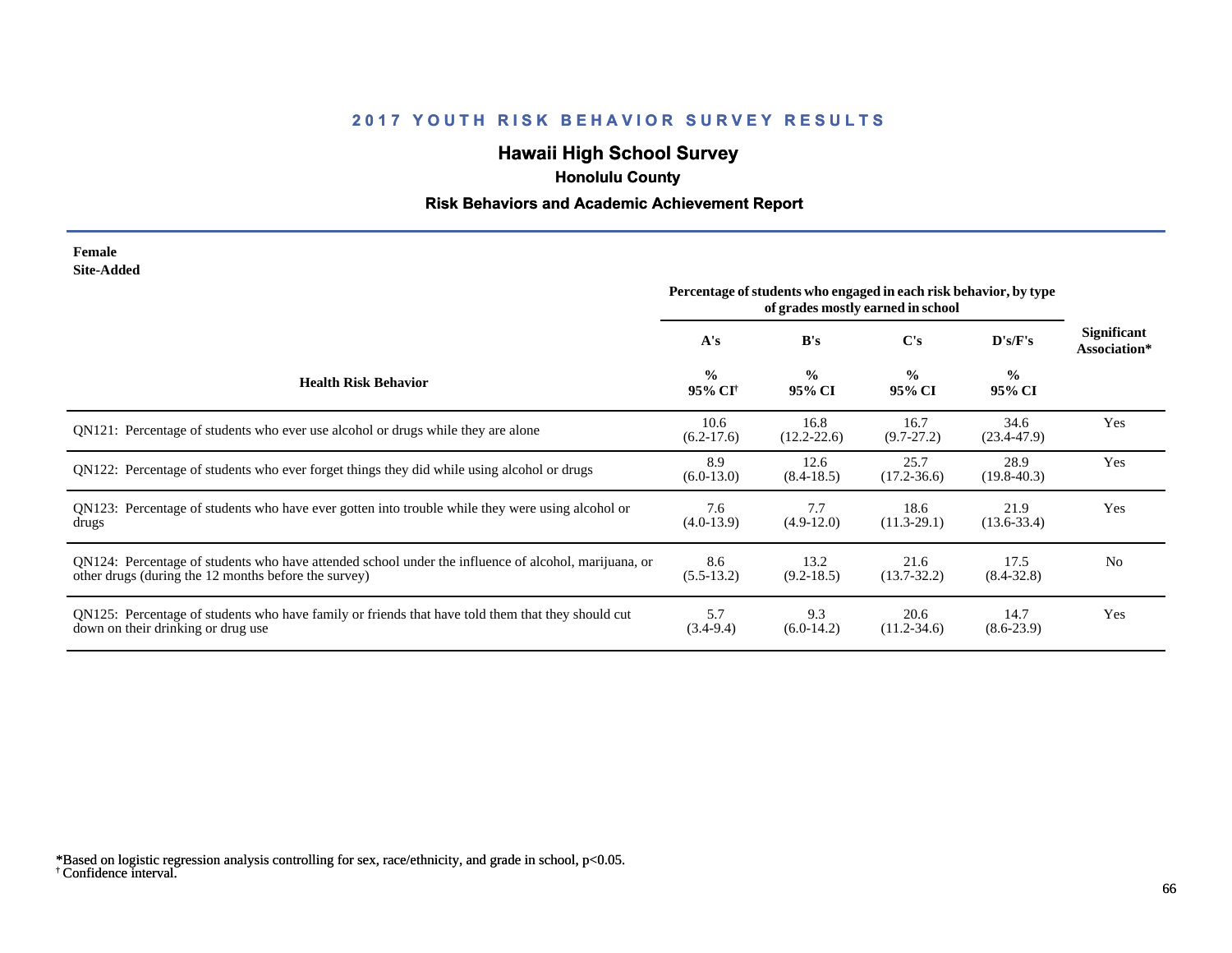## **Hawaii High School Survey**

 **Honolulu County**

#### **Risk Behaviors and Academic Achievement Report**

#### **Hispanic/Latino Unintentional Injuries/Violence**

|                                                                                                                                                                                                                                                                                                        | Percentage of students who engaged in each risk behavior, by type<br>of grades mostly earned in school |                         |                         |                         |                                    |
|--------------------------------------------------------------------------------------------------------------------------------------------------------------------------------------------------------------------------------------------------------------------------------------------------------|--------------------------------------------------------------------------------------------------------|-------------------------|-------------------------|-------------------------|------------------------------------|
|                                                                                                                                                                                                                                                                                                        | A's                                                                                                    | B's                     | $\bf C's$               | D's/F's                 | <b>Significant</b><br>Association* |
| <b>Health Risk Behavior</b>                                                                                                                                                                                                                                                                            | $\frac{0}{0}$<br>95% CI <sup>+</sup>                                                                   | $\frac{0}{0}$<br>95% CI | $\frac{6}{9}$<br>95% CI | $\frac{0}{0}$<br>95% CI |                                    |
| QN11: Percentage of students who texted or e-mailed while driving a car or other vehicle (on at least 1<br>day during the 30 days before the survey, among students who had driven a car or other vehicle during<br>the 30 days before the survey)                                                     | 44.1<br>$(29.5 - 59.7)$                                                                                | 41.1<br>$(27.1 - 56.7)$ |                         |                         |                                    |
| QN12: Percentage of students who carried a weapon (such as a gun, knife, or club, on at least 1 day<br>during the 30 days before the survey)                                                                                                                                                           | 4.6<br>$(1.7-12.1)$                                                                                    | 9.6<br>$(5.3-16.7)$     | 13.6<br>$(5.1 - 31.4)$  | 3.0<br>$(0.4-20.1)$     | N <sub>0</sub>                     |
| QN15: Percentage of students who did not go to school because they felt unsafe at school or on their<br>way to or from school (on at least 1 day during the 30 days before the survey)                                                                                                                 | 4.2<br>$(1.7-10.3)$                                                                                    | 9.3<br>$(3.5-22.8)$     | 13.4<br>$(5.5-29.1)$    | 18.4<br>$(7.5-38.6)$    | N <sub>0</sub>                     |
| QN17: Percentage of students who were in a physical fight (one or more times during the 12 months<br>before the survey)                                                                                                                                                                                | 10.0<br>$(5.0-18.8)$                                                                                   | 18.8<br>$(10.0 - 32.5)$ | 24.5<br>$(13.2 - 40.8)$ | 27.0<br>$(17.5-39.3)$   | Yes                                |
| ON19: Percentage of students who were ever physically forced to have sexual intercourse (when they<br>did not want to)                                                                                                                                                                                 | 9.9<br>$(4.9-18.9)$                                                                                    | 10.0<br>$(5.1 - 18.6)$  | 12.1<br>$(7.4-19.3)$    | 14.1<br>$(4.0-39.1)$    | N <sub>0</sub>                     |
| QN20: Percentage of students who experienced sexual violence (being forced by anyone to do sexual<br>things [counting such things as kissing, touching, or being physically forced to have sexual intercourse]<br>that they did not want to, one or more times during the 12 months before the survey) | 13.1<br>$(8.5-19.6)$                                                                                   | 14.1<br>$(8.9-21.6)$    | 15.8<br>$(8.9 - 26.5)$  | 25.9<br>$(14.4 - 42.0)$ | N <sub>0</sub>                     |

\*Based on logistic regression analysis controlling for sex, race/ethnicity, and grade in school, p<0.05.

† Confidence interval.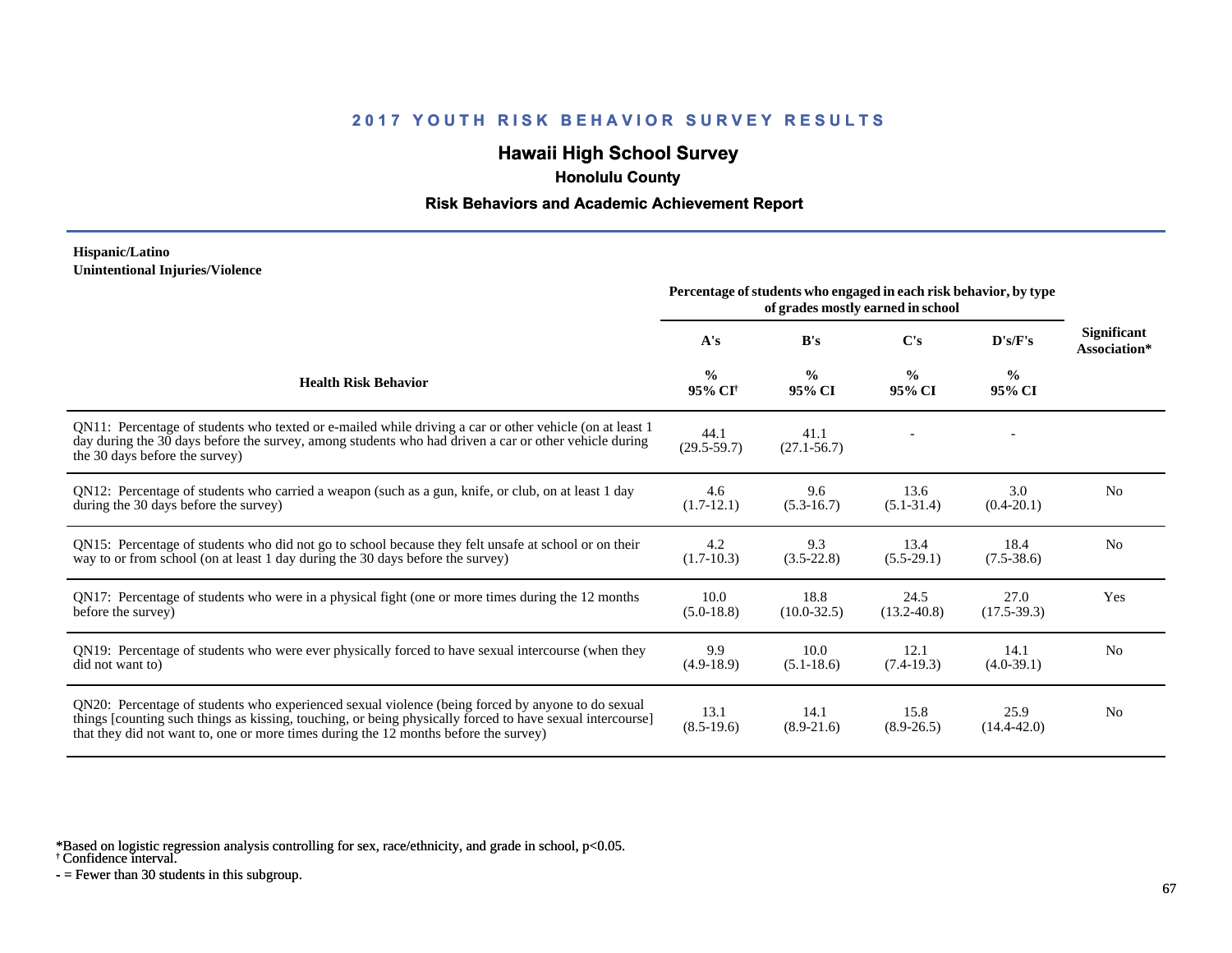## **Hawaii High School Survey**

 **Honolulu County**

#### **Risk Behaviors and Academic Achievement Report**

#### **Hispanic/Latino Unintentional Injuries/Violence**

|                                                                                                                                                                                                                                                                                                                                                                                                                        | Percentage of students who engaged in each risk behavior, by type<br>of grades mostly earned in school |                         |                         |                         |                             |
|------------------------------------------------------------------------------------------------------------------------------------------------------------------------------------------------------------------------------------------------------------------------------------------------------------------------------------------------------------------------------------------------------------------------|--------------------------------------------------------------------------------------------------------|-------------------------|-------------------------|-------------------------|-----------------------------|
|                                                                                                                                                                                                                                                                                                                                                                                                                        | A's                                                                                                    | B's                     | $\bf C's$               | D's/F's                 | Significant<br>Association* |
| <b>Health Risk Behavior</b>                                                                                                                                                                                                                                                                                                                                                                                            | $\frac{0}{0}$<br>95% CI <sup>†</sup>                                                                   | $\frac{0}{0}$<br>95% CI | $\frac{0}{0}$<br>95% CI | $\frac{0}{0}$<br>95% CI |                             |
| QN22: Percentage of students who experienced physical dating violence (being physically hurt on<br>purpose by someone they were dating or going out with [counting such things as being hit, slammed<br>into something, or injured with an object or weapon] one or more times during the 12 months before<br>the survey, among students who dated or went out with someone during the 12 months before the<br>survey) | 6.6<br>$(1.9-21.2)$                                                                                    | 6.8<br>$(1.7-24.0)$     | 10.4<br>$(2.8-31.6)$    |                         |                             |
| QN23: Percentage of students who were bullied on school property (ever during the 12 months before<br>the survey)                                                                                                                                                                                                                                                                                                      | 21.5<br>$(13.7 - 32.1)$                                                                                | 21.3<br>$(14.4 - 30.3)$ | 21.9<br>$(15.1 - 30.7)$ |                         |                             |
| QN24: Percentage of students who were electronically bullied (counting being bullied through texting,<br>Instagram, Facebook, or other social media, ever during the 12 months before the survey)                                                                                                                                                                                                                      | 20.8<br>$(12.3 - 33.1)$                                                                                | 18.5<br>$(10.3 - 31.2)$ | 13.4<br>$(8.4 - 20.6)$  |                         |                             |
| ON25: Percentage of students who felt sad or hopeless (almost every day for $>=$ 2 weeks in a row so<br>that they stopped doing some usual activities, ever during the 12 months before the survey)                                                                                                                                                                                                                    | 37.3<br>$(29.1 - 46.2)$                                                                                | 27.2<br>$(21.6 - 33.6)$ | 38.4<br>$(27.3 - 51.0)$ |                         |                             |
| QN26: Percentage of students who seriously considered attempting suicide (ever during the 12 months<br>before the survey)                                                                                                                                                                                                                                                                                              | 21.0<br>$(13.6 - 31.0)$                                                                                | 11.6<br>$(6.5-19.9)$    | 19.3<br>$(13.1 - 27.6)$ | 19.4<br>$(9.0 - 36.9)$  | N <sub>0</sub>              |
| QN27: Percentage of students who made a plan about how they would attempt suicide (during the 12<br>months before the survey)                                                                                                                                                                                                                                                                                          | 24.1<br>$(14.4 - 37.4)$                                                                                | 11.3<br>$(6.4-19.2)$    | 19.8<br>$(12.6-29.7)$   | 19.1<br>$(8.0 - 39.0)$  | Yes                         |

\*Based on logistic regression analysis controlling for sex, race/ethnicity, and grade in school, p<0.05.

† Confidence interval.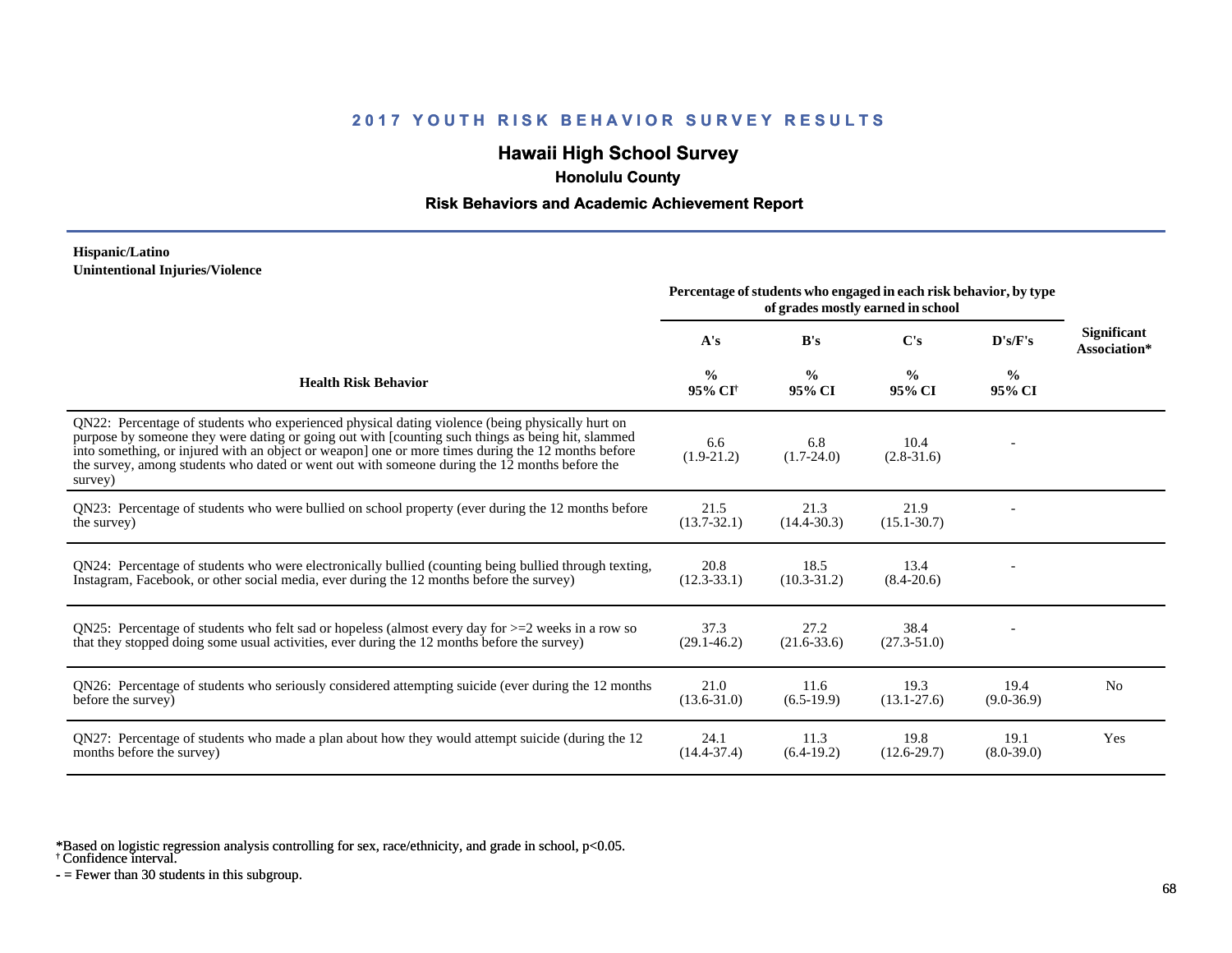## **Hawaii High School Survey**

 **Honolulu County**

#### **Risk Behaviors and Academic Achievement Report**

#### **Hispanic/Latino Unintentional Injuries/Violence**

|                                                                                                                                                                                                   | Percentage of students who engaged in each risk behavior, by type<br>of grades mostly earned in school |                         |                         |                         |                                    |
|---------------------------------------------------------------------------------------------------------------------------------------------------------------------------------------------------|--------------------------------------------------------------------------------------------------------|-------------------------|-------------------------|-------------------------|------------------------------------|
|                                                                                                                                                                                                   | A's                                                                                                    | B's                     | $\bf C's$               | D's/F's                 | <b>Significant</b><br>Association* |
| <b>Health Risk Behavior</b>                                                                                                                                                                       | $\frac{0}{0}$<br>95% CI†                                                                               | $\frac{0}{0}$<br>95% CI | $\frac{0}{0}$<br>95% CI | $\frac{0}{0}$<br>95% CI |                                    |
| QN28: Percentage of students who attempted suicide (one or more times during the 12 months before<br>the survey)                                                                                  | 3.5<br>$(1.2-9.8)$                                                                                     | 6.0<br>$(2.7-12.6)$     | 13.8<br>$(6.1-28.1)$    |                         |                                    |
| QN29: Percentage of students who had a suicide attempt that resulted in an injury, poisoning, or<br>overdose that had to be treated by a doctor or nurse (during the 12 months before the survey) | 1.4<br>$(0.2 - 8.4)$                                                                                   | 1.0<br>$(0.1 - 7.2)$    | 1.2<br>$(0.2 - 8.3)$    |                         |                                    |

\*Based on logistic regression analysis controlling for sex, race/ethnicity, and grade in school, p<0.05.

† Confidence interval.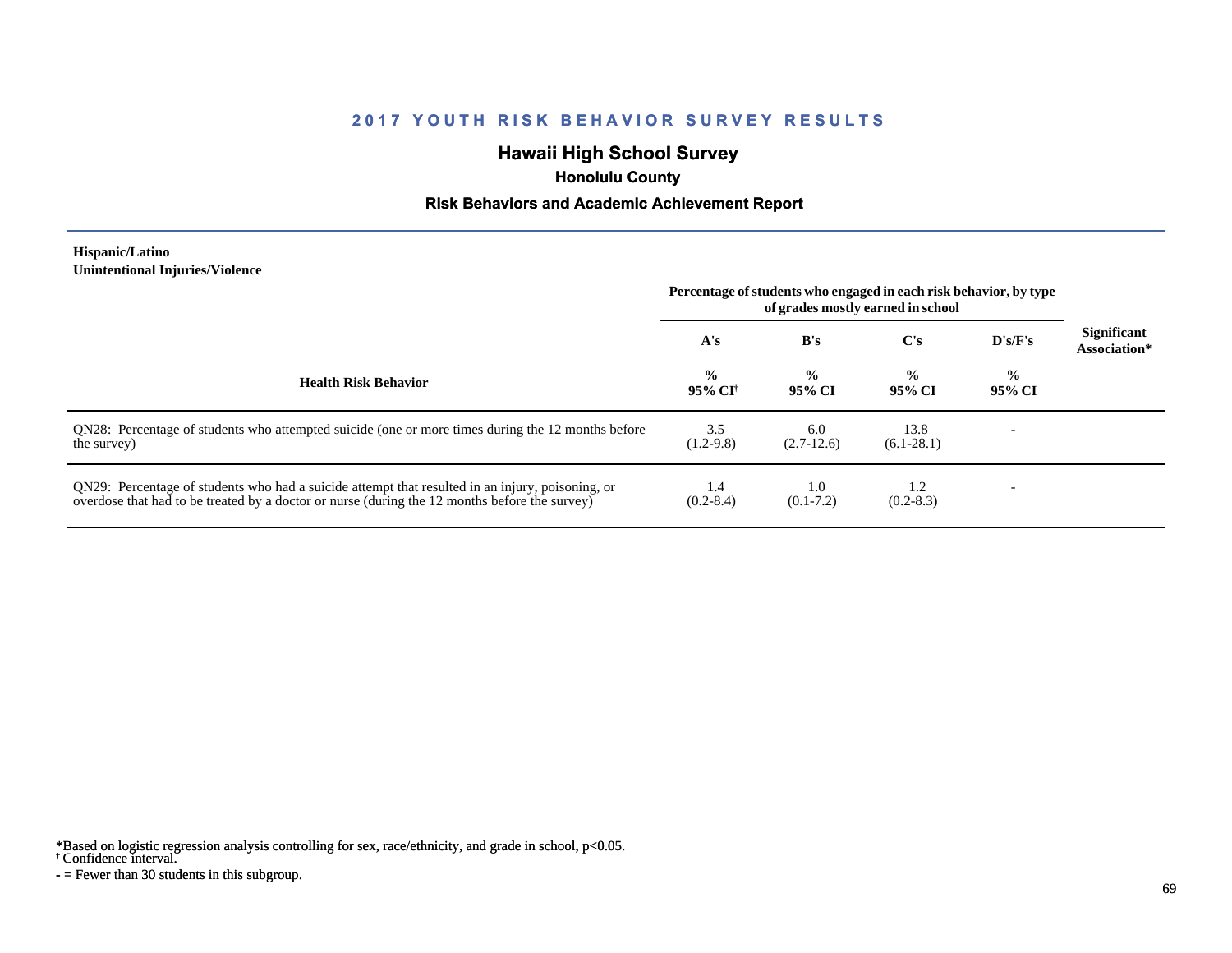## **Hawaii High School Survey**

 **Honolulu County**

### **Risk Behaviors and Academic Achievement Report**

#### **Hispanic/Latino Tobacco Use**

|                                                                                                                                                                                                                                                                                                                 | Percentage of students who engaged in each risk behavior, by type |                         |                         |                         |                                    |
|-----------------------------------------------------------------------------------------------------------------------------------------------------------------------------------------------------------------------------------------------------------------------------------------------------------------|-------------------------------------------------------------------|-------------------------|-------------------------|-------------------------|------------------------------------|
|                                                                                                                                                                                                                                                                                                                 | A's                                                               | B's                     | $\bf C's$               | D's/F's                 | <b>Significant</b><br>Association* |
| <b>Health Risk Behavior</b>                                                                                                                                                                                                                                                                                     | $\frac{0}{0}$<br>95% CI <sup>†</sup>                              | $\frac{0}{0}$<br>95% CI | $\frac{0}{0}$<br>95% CI | $\frac{0}{0}$<br>95% CI |                                    |
| QN31: Percentage of students who first tried cigarette smoking before age 13 years (even one or two<br>puffs)                                                                                                                                                                                                   | 9.6<br>$(4.9-17.9)$                                               | 13.0<br>$(6.5-24.4)$    | 11.1<br>$(4.7-23.9)$    | 29.6<br>$(16.0 - 48.3)$ | N <sub>0</sub>                     |
| QN32: Percentage of students who currently smoked cigarettes (on at least 1 day during the 30 days<br>before the survey)                                                                                                                                                                                        | 2.5<br>$(0.5-10.5)$                                               | 8.2<br>$(4.2 - 15.3)$   | 8.0<br>$(2.3-23.8)$     | 11.9<br>$(4.5-28.2)$    | No                                 |
| QNFRCIG: Percentage of students who currently smoked cigarettes frequently (on 20 or more days<br>during the 30 days before the survey)                                                                                                                                                                         | 0.0                                                               | 1.2<br>$(0.2 - 8.4)$    | 0.0                     | 0.0                     | Yes                                |
| QNDAYCIG: Percentage of students who currently smoked cigarettes daily (on all 30 days during the<br>30 days before the survey)                                                                                                                                                                                 | 0.0                                                               | 0.0                     | 0.0                     | 0.0                     |                                    |
| QN35: Percentage of students who currently used an electronic vapor product (including e-cigarettes,<br>e-cigars, e-pipes, vape pipes, vaping pens, e-hookahs, and hookah pens [such as blu, NJOY, Vuse,<br>MarkTen, Logic, Vapin Plus, eGo, and Halo], on at least 1 day during the 30 days before the survey) | 11.5<br>$(6.5-19.7)$                                              | 21.0<br>$(14.1 - 30.2)$ | 27.5<br>$(15.7-43.4)$   | 41.1<br>$(25.0 - 59.2)$ | Yes                                |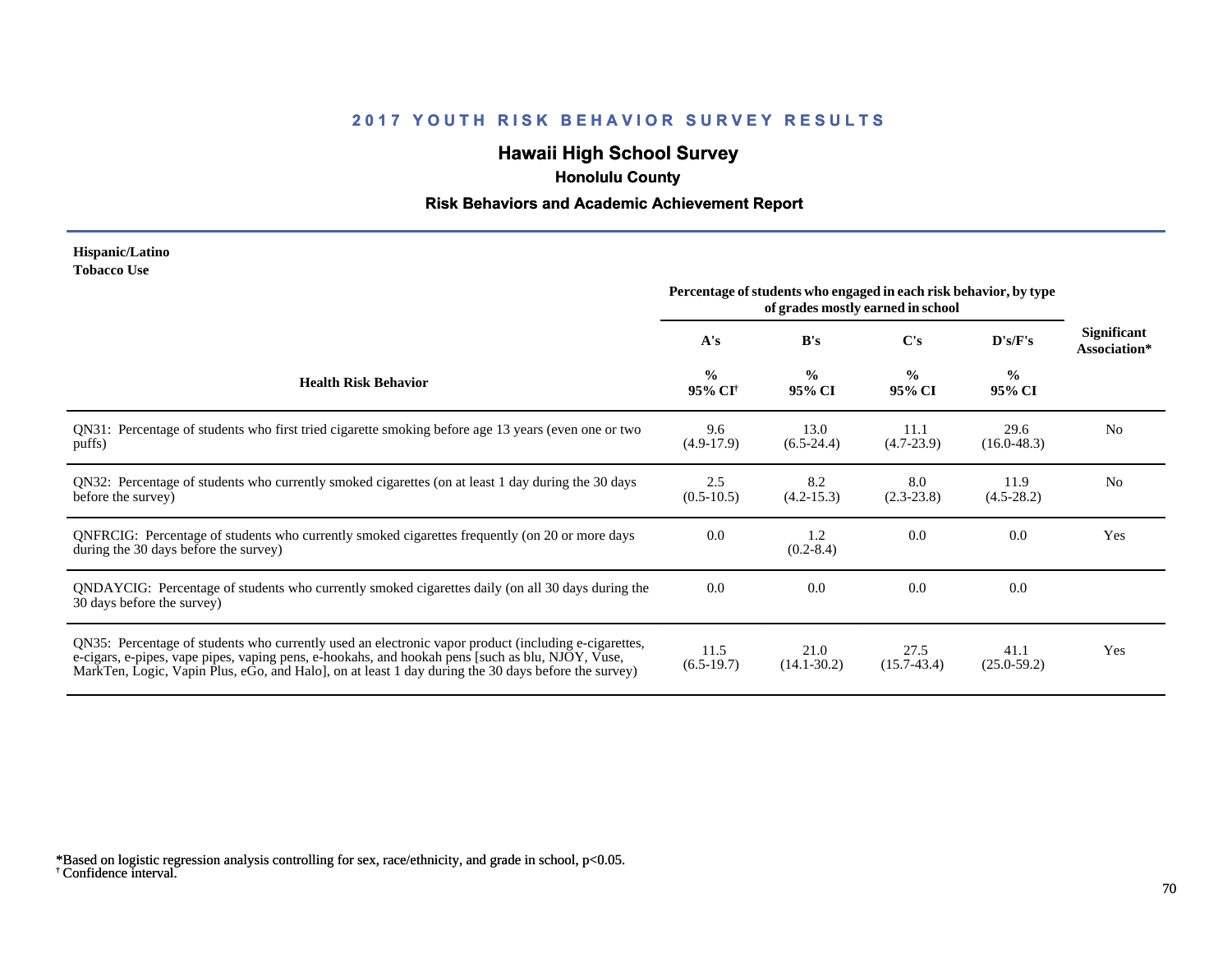## **Hawaii High School Survey**

 **Honolulu County**

#### **Risk Behaviors and Academic Achievement Report**

#### **Hispanic/Latino Alcohol/Other Drug Use**

|                                                                                                                                                                                                                                                                                       | Percentage of students who engaged in each risk behavior, by type |                         |                         |                         |                                    |
|---------------------------------------------------------------------------------------------------------------------------------------------------------------------------------------------------------------------------------------------------------------------------------------|-------------------------------------------------------------------|-------------------------|-------------------------|-------------------------|------------------------------------|
|                                                                                                                                                                                                                                                                                       | A's                                                               | B's                     | C's                     | D's/F's                 | <b>Significant</b><br>Association* |
| <b>Health Risk Behavior</b>                                                                                                                                                                                                                                                           | $\frac{0}{0}$<br>95% CI <sup>+</sup>                              | $\frac{0}{0}$<br>95% CI | $\frac{0}{0}$<br>95% CI | $\frac{0}{0}$<br>95% CI |                                    |
| QN41: Percentage of students who had their first drink of alcohol before age 13 years (other than a few<br>sips)                                                                                                                                                                      | 10.6<br>$(6.0-18.1)$                                              | 12.2<br>$(7.5-19.1)$    | 31.3<br>$(22.3-41.9)$   | 32.1<br>$(18.3 - 50.0)$ | Yes                                |
| QN42: Percentage of students who currently drank alcohol (at least one drink of alcohol, on at least 1<br>day during the 30 days before the survey)                                                                                                                                   | 12.6<br>$(6.6-22.9)$                                              | 21.3<br>$(14.3 - 30.6)$ | 25.2<br>$(14.2 - 40.6)$ |                         |                                    |
| QN44: Percentage of students who currently were binge drinking (had four or more drinks of alcohol<br>in a row for female students or five or more drinks of alcohol in a row for male students, within a<br>couple of hours, on at least 1 day during the 30 days before the survey) | 6.0<br>$(2.7-12.7)$                                               | 7.7<br>$(5.2 - 11.3)$   | 13.0<br>$(6.4-24.6)$    |                         |                                    |
| QN47: Percentage of students who tried marijuana for the first time before age 13 years                                                                                                                                                                                               | 3.7<br>$(0.9-13.5)$                                               | 4.3<br>$(2.0-9.1)$      | 14.1<br>$(7.2 - 25.7)$  |                         |                                    |
| QN48: Percentage of students who currently used marijuana (one or more times during the 30 days<br>before the survey)                                                                                                                                                                 | 5.8<br>$(2.2-14.2)$                                               | 19.5<br>$(12.8 - 28.5)$ | 28.7<br>$(17.9 - 42.7)$ | 29.9<br>$(16.0 - 48.9)$ | Yes                                |
| QN49: Percentage of students who ever used cocaine (any form of cocaine, including powder, crack,<br>or freebase, one or more times during their life)                                                                                                                                | 8.1<br>$(3.2-19.0)$                                               | 8.0<br>$(4.3-14.3)$     | 8.6<br>$(3.4 - 20.4)$   | 9.0<br>$(2.5-27.6)$     | N <sub>0</sub>                     |
| QN51: Percentage of students who ever used heroin (also called "smack," "junk," or "China White,"<br>one or more times during their life)                                                                                                                                             | 1.9<br>$(0.4 - 8.7)$                                              | 3.1<br>$(1.0-9.3)$      | 5.6<br>$(1.7-16.5)$     | 4.4<br>$(0.5-28.2)$     | N <sub>0</sub>                     |

\*Based on logistic regression analysis controlling for sex, race/ethnicity, and grade in school, p<0.05.

† Confidence interval.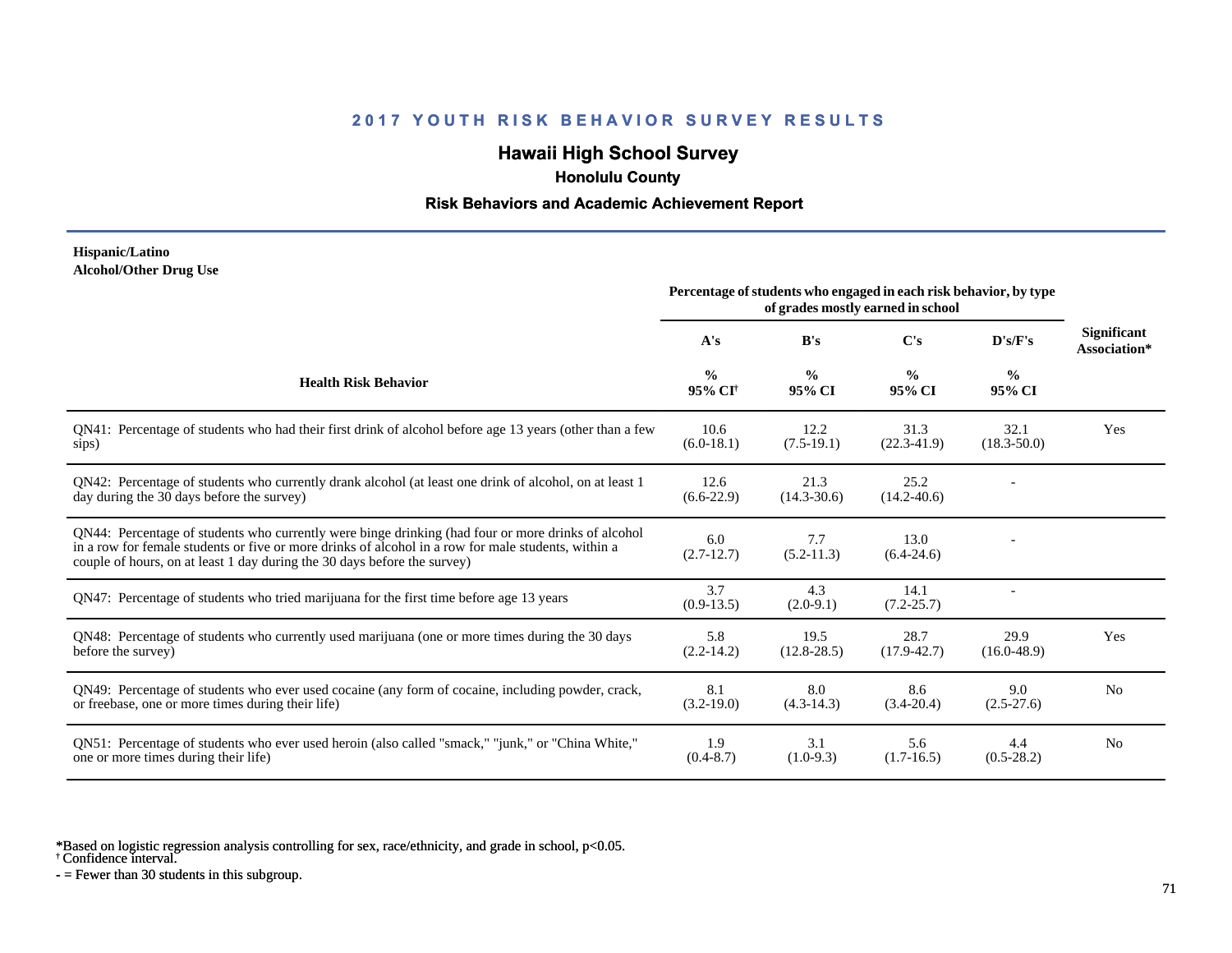## **Hawaii High School Survey**

 **Honolulu County**

### **Risk Behaviors and Academic Achievement Report**

#### **Hispanic/Latino Alcohol/Other Drug Use**

|                                                                                                                                                                                                                                                                                       | Percentage of students who engaged in each risk behavior, by type |                         |                         |                         |                                    |
|---------------------------------------------------------------------------------------------------------------------------------------------------------------------------------------------------------------------------------------------------------------------------------------|-------------------------------------------------------------------|-------------------------|-------------------------|-------------------------|------------------------------------|
|                                                                                                                                                                                                                                                                                       | A's                                                               | B's                     | C's                     | D's/F's                 | <b>Significant</b><br>Association* |
| <b>Health Risk Behavior</b>                                                                                                                                                                                                                                                           | $\frac{0}{0}$<br>95% CI <sup>†</sup>                              | $\frac{0}{0}$<br>95% CI | $\frac{0}{0}$<br>95% CI | $\frac{0}{0}$<br>95% CI |                                    |
| ON52: Percentage of students who ever used methamphetamines (also called "speed," "crystal,"                                                                                                                                                                                          | 0.6                                                               | 1.9                     | 6.0                     | 4.2                     | N <sub>0</sub>                     |
| "crank," or "ice," one or more times during their life)                                                                                                                                                                                                                               | $(0.1-4.5)$                                                       | $(0.5-7.3)$             | $(1.8-18.5)$            | $(0.5-27.4)$            |                                    |
| QN53: Percentage of students who ever used ecstasy (also called "MDMA," one or more times during                                                                                                                                                                                      | 5.8                                                               | 7.1                     | 8.3                     | 8.6                     | N <sub>0</sub>                     |
| their life)                                                                                                                                                                                                                                                                           | $(2.7-12.0)$                                                      | $(3.6-13.4)$            | $(4.9-13.7)$            | $(2.3-27.2)$            |                                    |
| QN54: Percentage of students who ever used synthetic marijuana (also called "K2," "Spice," "fake                                                                                                                                                                                      | 4.9                                                               | 7.0                     | 14.1                    | 10.8                    | N <sub>0</sub>                     |
| weed," "King Kong," "Yucatan Fire," "Skunk," or "Moon Rocks," one or more times during their life)                                                                                                                                                                                    | $(2.1 - 10.7)$                                                    | $(3.4-13.8)$            | $(7.5 - 25.0)$          | $(3.5-28.9)$            |                                    |
| QN56: Percentage of students who ever took prescription pain medicine without a doctor's<br>prescription or differently than how a doctor told them to use it (counting drugs such as codeine,<br>Vicodin, OxyContin, Hydrocodone, and Percocet, one or more times during their life) | 6.6<br>$(3.1 - 13.6)$                                             | 13.8<br>$(8.1 - 22.6)$  | 25.6<br>$(16.0 - 38.3)$ | 25.1<br>$(13.4 - 42.0)$ | Yes                                |
| QN57: Percentage of students who ever injected any illegal drug (used a needle to inject any illegal                                                                                                                                                                                  | 1.6                                                               | 2.2                     | 3.6                     | 4.4                     | N <sub>0</sub>                     |
| drug into their body, one or more times during their life)                                                                                                                                                                                                                            | $(0.2 - 10.0)$                                                    | $(0.6-8.2)$             | $(1.1 - 11.2)$          | $(0.5-28.2)$            |                                    |

<sup>†</sup> Confidence interval. \*Based on logistic regression analysis controlling for sex, race/ethnicity, and grade in school, p<0.05.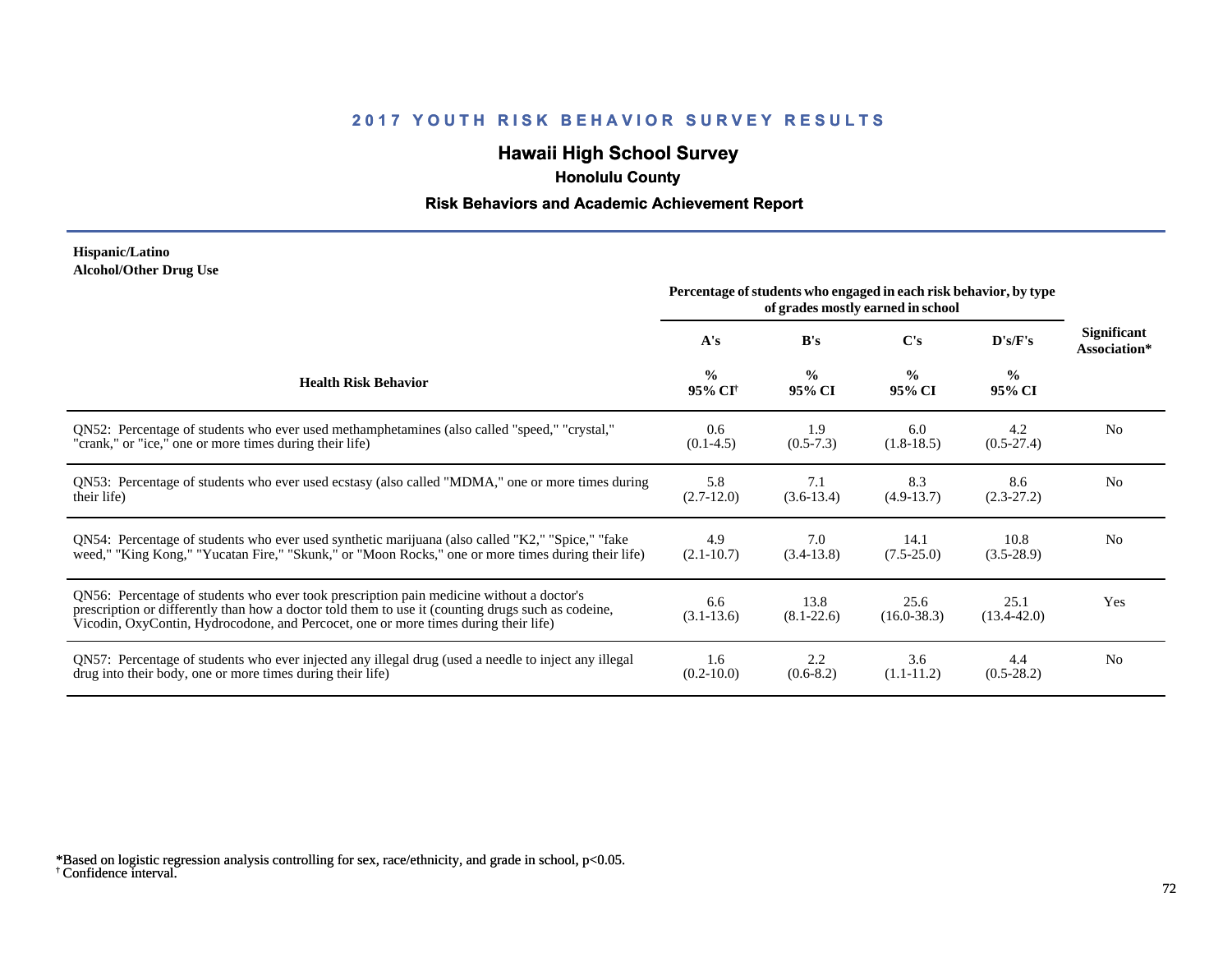# **Hawaii High School Survey**

 **Honolulu County**

#### **Risk Behaviors and Academic Achievement Report**

#### **Hispanic/Latino Sexual Behaviors**

|                                                                                                                                                                       | Percentage of students who engaged in each risk behavior, by type<br>of grades mostly earned in school |                         |                         |                          |                                    |
|-----------------------------------------------------------------------------------------------------------------------------------------------------------------------|--------------------------------------------------------------------------------------------------------|-------------------------|-------------------------|--------------------------|------------------------------------|
|                                                                                                                                                                       | A's                                                                                                    | B's                     | C's                     | $\bf{D's/F's}$           | <b>Significant</b><br>Association* |
| <b>Health Risk Behavior</b>                                                                                                                                           | $\frac{0}{0}$<br>95% CI <sup>+</sup>                                                                   | $\frac{0}{0}$<br>95% CI | $\frac{0}{0}$<br>95% CI | $\frac{0}{0}$<br>95% CI  |                                    |
| QN60: Percentage of students who had sexual intercourse for the first time before age 13 years                                                                        | 0.0                                                                                                    | 3.3<br>$(1.6-7.0)$      | 1.4<br>$(0.2 - 8.8)$    |                          |                                    |
| QN61: Percentage of students who had sexual intercourse with four or more persons during their life                                                                   | 1.0<br>$(0.1 - 7.1)$                                                                                   | 9.6<br>$(4.6-19.0)$     | 6.7<br>$(2.3-18.1)$     |                          |                                    |
| QN62: Percentage of students who were currently sexually active (had sexual intercourse with at least<br>one person, during the 3 months before the survey)           | 9.8<br>$(3.9-22.2)$                                                                                    | 21.2<br>$(14.5-29.9)$   | 28.5<br>$(18.9 - 40.5)$ |                          |                                    |
| QN63: Percentage of students who drank alcohol or used drugs before last sexual intercourse (among<br>students who were currently sexually active)                    |                                                                                                        |                         |                         | $\overline{\phantom{a}}$ |                                    |
| QN64: Percentage of students who used a condom during last sexual intercourse (among students who<br>were currently sexually active)                                  |                                                                                                        |                         |                         |                          |                                    |
| QN65: Percentage of students who used birth control pills before last sexual intercourse (to prevent<br>pregnancy, among students who were currently sexually active) |                                                                                                        |                         |                         | $\overline{\phantom{a}}$ |                                    |

\*Based on logistic regression analysis controlling for sex, race/ethnicity, and grade in school, p<0.05.

† Confidence interval.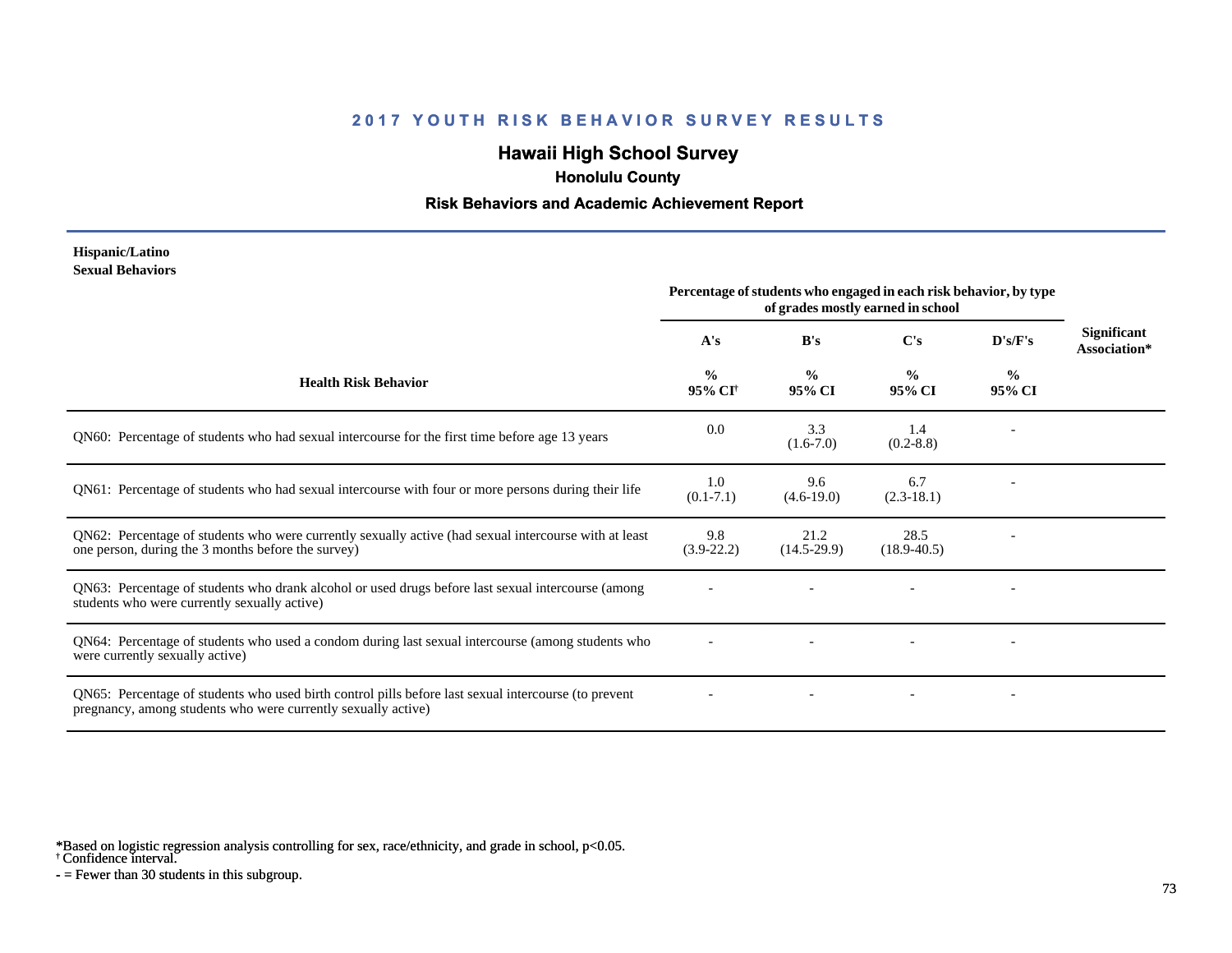# **Hawaii High School Survey**

 **Honolulu County**

#### **Risk Behaviors and Academic Achievement Report**

#### **Hispanic/Latino Sexual Behaviors**

|                                                                                                                                                                                                                                                                                                                                                                                                                            | Percentage of students who engaged in each risk behavior, by type<br>of grades mostly earned in school |                         |                         |                         |                             |
|----------------------------------------------------------------------------------------------------------------------------------------------------------------------------------------------------------------------------------------------------------------------------------------------------------------------------------------------------------------------------------------------------------------------------|--------------------------------------------------------------------------------------------------------|-------------------------|-------------------------|-------------------------|-----------------------------|
|                                                                                                                                                                                                                                                                                                                                                                                                                            | A's                                                                                                    | B's                     | C's                     | D's/F's                 | Significant<br>Association* |
| <b>Health Risk Behavior</b>                                                                                                                                                                                                                                                                                                                                                                                                | $\frac{0}{0}$<br>95% CI                                                                                | $\frac{0}{0}$<br>95% CI | $\frac{0}{0}$<br>95% CI | $\frac{0}{0}$<br>95% CI |                             |
| QNIUDIMP: Percentage of students who used an IUD (such as Mirena or ParaGard) or implant (such<br>as Implanon or Nexplanon) before last sexual intercourse (to prevent pregnancy, among students who<br>were currently sexually active)                                                                                                                                                                                    |                                                                                                        |                         |                         |                         |                             |
| QNSHPARG: Percentage of students who used a shot (such as Depo-Provera), patch (such as<br>OrthoEvra), or birth control ring (such as NuvaRing) before last sexual intercourse (to prevent<br>pregnancy, among students who were currently sexually active))                                                                                                                                                               |                                                                                                        |                         |                         |                         |                             |
| QNOTHHPL: Percentage of students who used birth control pills; an IUD (such as Mirena or<br>ParaGard) or implant (such as Implanon or Nexplanon); or a shot (such as Depo-Provera), patch (such<br>as OrthoEvra), or birth control ring (such as NuvaRing) before last sexual intercourse (to prevent<br>pregnancy, among students who were currently sexually active)                                                     |                                                                                                        |                         |                         |                         |                             |
| QNDUALBC: Percentage of students who used both a condom during last sexual intercourse and birth<br>control pills; an IUD (such as Mirena or ParaGard) or implant (such as Implanon or Nexplanon); or a<br>shot (such as Depo-Provera), patch (such as OrthoEvra), or birth control ring (such as NuvaRing)<br>before last sexual intercourse (to prevent pregnancy, among students who were currently sexually<br>active) |                                                                                                        |                         |                         |                         |                             |
| QNBCNONE: Percentage of students who did not use any method to prevent pregnancy during last<br>sexual intercourse (among students who were currently sexually active)                                                                                                                                                                                                                                                     |                                                                                                        |                         |                         |                         |                             |

\*Based on logistic regression analysis controlling for sex, race/ethnicity, and grade in school, p<0.05.

† Confidence interval.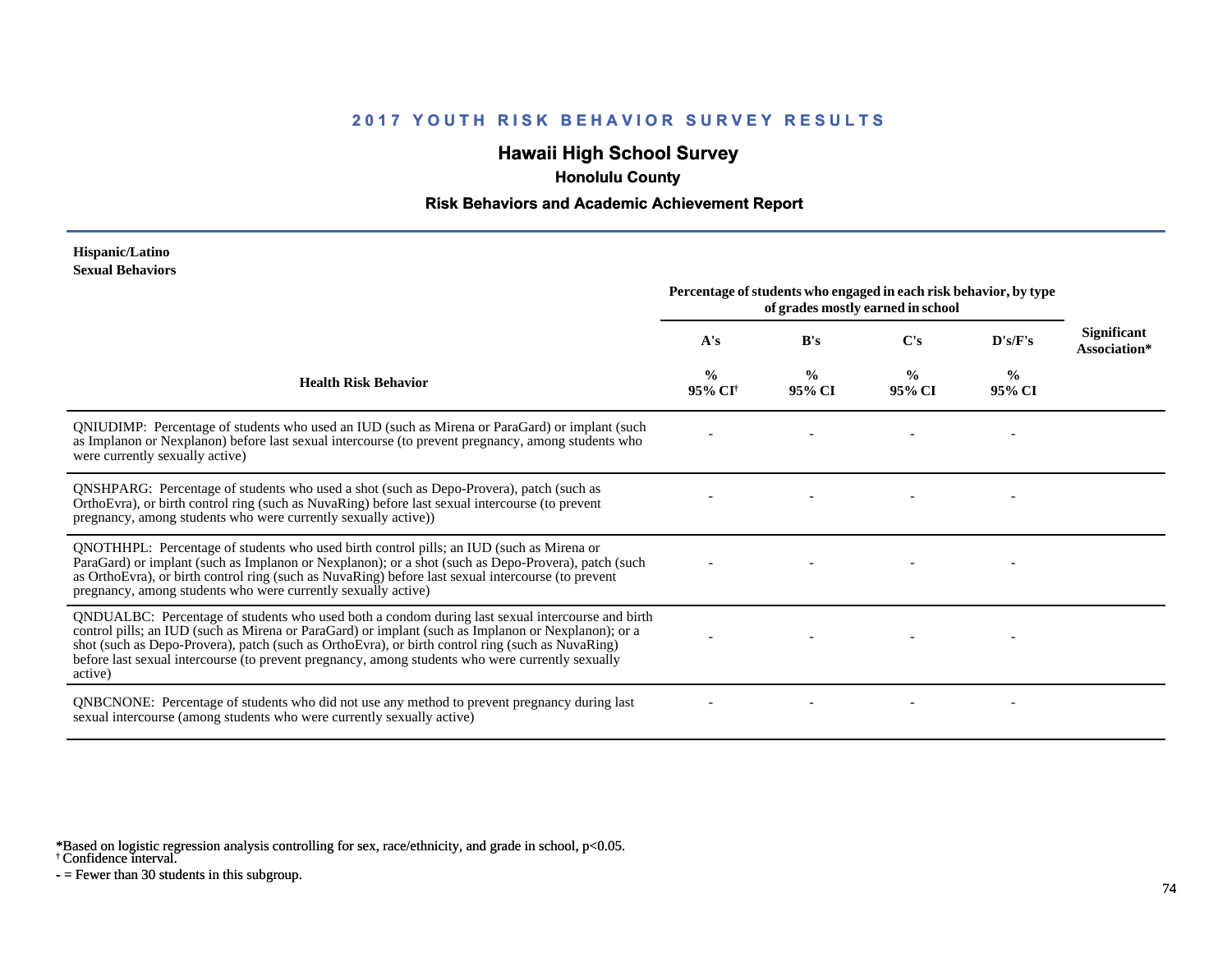# **Hawaii High School Survey**

 **Honolulu County**

#### **Risk Behaviors and Academic Achievement Report**

#### **Hispanic/Latino Dietary Behaviors**

|                                                                                                                                                                                                                   | Percentage of students who engaged in each risk behavior, by type<br>of grades mostly earned in school |                         |                         |                         |                                    |
|-------------------------------------------------------------------------------------------------------------------------------------------------------------------------------------------------------------------|--------------------------------------------------------------------------------------------------------|-------------------------|-------------------------|-------------------------|------------------------------------|
|                                                                                                                                                                                                                   | A's                                                                                                    | B's                     | $\bf C's$               | D's/F's                 | <b>Significant</b><br>Association* |
| <b>Health Risk Behavior</b>                                                                                                                                                                                       | $\frac{0}{0}$<br>95% CI <sup>†</sup>                                                                   | $\frac{6}{9}$<br>95% CI | $\frac{0}{0}$<br>95% CI | $\frac{6}{9}$<br>95% CI |                                    |
| QNOBESE: Percentage of students who had obesity $(>= 95$ th percentile for body mass index, based on<br>sex- and age-specific reference data from the 2000 CDC growth charts) <sup>§</sup>                        | 6.1<br>$(3.1 - 11.7)$                                                                                  | 9.6<br>$(4.8-18.4)$     | 21.2<br>$(12.2 - 34.3)$ |                         |                                    |
| QNOWT: Percentage of students who were overweight $(>= 85$ th percentile but <95th percentile for<br>body mass index, based on sex- and age-specific reference data from the 2000 CDC growth charts) <sup>§</sup> | 22.7<br>$(15.2 - 32.6)$                                                                                | 13.7<br>$(8.4 - 21.3)$  | 16.1<br>$(10.0 - 24.8)$ |                         |                                    |
| QN68: Percentage of students who described themselves as slightly or very overweight                                                                                                                              | 24.1<br>$(18.2 - 31.2)$                                                                                | 38.0<br>$(31.4 - 45.0)$ | 31.4<br>$(20.9 - 44.3)$ |                         |                                    |
| QN70: Percentage of students who did not drink fruit juice (100% fruit juices one or more times<br>during the 7 days before the survey)                                                                           | 39.1<br>$(27.6 - 52.0)$                                                                                | 24.9<br>$(14.7 - 38.8)$ | 23.3<br>$(15.3 - 33.8)$ | 14.4<br>$(5.5 - 32.8)$  | N <sub>0</sub>                     |
| QN71: Percentage of students who did not eat fruit (one or more times during the 7 days before the<br>survey)                                                                                                     | 13.1<br>$(4.7 - 31.5)$                                                                                 | 9.9<br>$(4.8-19.3)$     | 14.7<br>$(8.4 - 24.7)$  | 7.4<br>$(2.4 - 20.5)$   | N <sub>0</sub>                     |
| QNFR0: Percentage of students who did not eat fruit or drink 100% fruit juices (such as orange juice,<br>apple juice, or grape juice, during the 7 days before the survey)                                        | 8.4<br>$(2.7 - 23.1)$                                                                                  | 7.3<br>$(2.8-17.5)$     | 11.8<br>$(6.7-19.8)$    | 0.0                     | Yes                                |
| QNFR1: Percentage of students who ate fruit or drank 100% fruit juices one or more times per day<br>(such as orange juice, apple juice, or grape juice, during the 7 days before the survey)                      | 54.8<br>$(40.0 - 68.8)$                                                                                | 54.3<br>$(37.7 - 70.1)$ | 47.9<br>$(34.6 - 61.5)$ | 55.3<br>$(37.6 - 71.8)$ | N <sub>0</sub>                     |

\*Based on logistic regression analysis controlling for sex, race/ethnicity, and grade in school, p<0.05.

† Confidence interval.

§ Based on reference data from the 2000 CDC Growth Charts. In 2017, new, slightly different ranges were used to calculate biologically implausible responses to height and weight questions.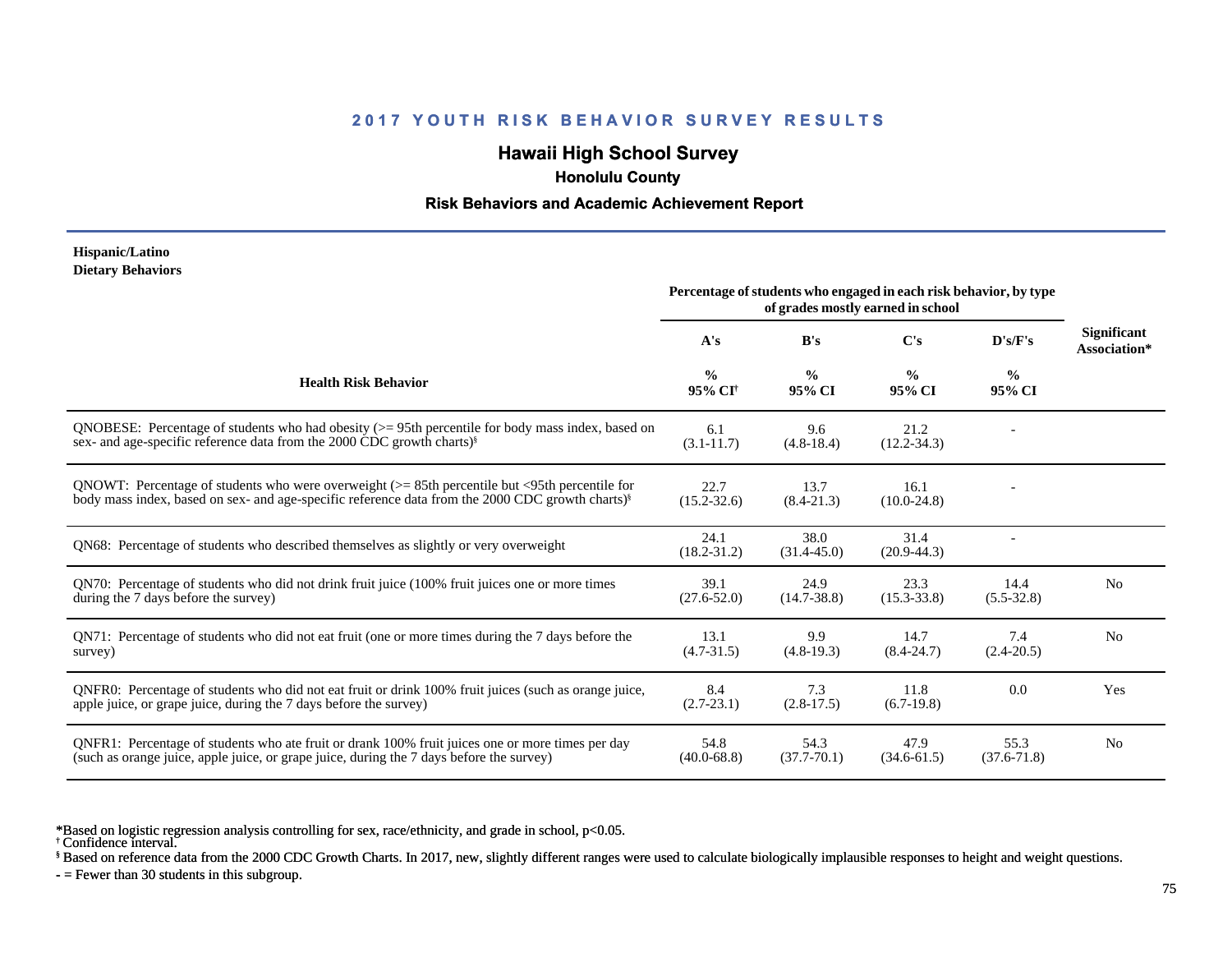# **Hawaii High School Survey**

 **Honolulu County**

#### **Risk Behaviors and Academic Achievement Report**

#### **Hispanic/Latino Dietary Behaviors**

|                                                                                                       | Percentage of students who engaged in each risk behavior, by type<br>of grades mostly earned in school |                         |                         |                         |                                    |
|-------------------------------------------------------------------------------------------------------|--------------------------------------------------------------------------------------------------------|-------------------------|-------------------------|-------------------------|------------------------------------|
|                                                                                                       | A's                                                                                                    | B's                     | $\bf C's$               | D's/F's                 | <b>Significant</b><br>Association* |
| <b>Health Risk Behavior</b>                                                                           | $\frac{0}{0}$<br>95% CI <sup>+</sup>                                                                   | $\frac{0}{0}$<br>95% CI | $\frac{0}{0}$<br>95% CI | $\frac{0}{0}$<br>95% CI |                                    |
| ONFR2: Percentage of students who ate fruit or drank 100% fruit juices two or more times per day      | 30.9                                                                                                   | 19.7                    | 23.8                    | 14.0                    | N <sub>0</sub>                     |
| (such as orange juice, apple juice, or grape juice, during the 7 days before the survey)              | $(21.0 - 42.9)$                                                                                        | $(12.9 - 28.9)$         | $(13.8 - 37.8)$         | $(6.6-27.3)$            |                                    |
| QNFR3: Percentage of students who ate fruit or drank 100% fruit juices three or more times per day    | 20.3                                                                                                   | 13.1                    | 17.1                    | 5.9                     | N <sub>0</sub>                     |
| (such as orange juice, apple juice, or grape juice, during the 7 days before the survey)              | $(12.5 - 31.2)$                                                                                        | $(7.3-22.2)$            | $(9.4-29.1)$            | $(1.4-21.0)$            |                                    |
| QN72: Percentage of students who did not eat green salad (one or more times during the 7 days before  | 34.5                                                                                                   | 44.7                    | 46.5                    | 43.0                    | N <sub>0</sub>                     |
| the survey)                                                                                           | $(25.3 - 45.1)$                                                                                        | $(32.0 - 58.2)$         | $(33.0 - 60.5)$         | $(27.6 - 59.9)$         |                                    |
| QN73: Percentage of students who did not eat potatoes (one or more times during the 7 days before the | 38.1                                                                                                   | 43.0                    | 28.1                    | 35.7                    | N <sub>0</sub>                     |
| survey)                                                                                               | $(29.2 - 47.9)$                                                                                        | $(33.5 - 53.0)$         | $(18.1 - 40.8)$         | $(17.8 - 58.7)$         |                                    |
| QN74: Percentage of students who did not eat carrots (one or more times during the 7 days before the  | 43.4                                                                                                   | 45.6                    | 43.6                    | 46.6                    | No                                 |
| survey)                                                                                               | $(29.5 - 58.5)$                                                                                        | $(33.6 - 58.1)$         | $(24.2 - 65.1)$         | $(30.3 - 63.6)$         |                                    |
| QN75: Percentage of students who did not eat other vegetables (one or more times during the 7 days    | 16.7                                                                                                   | 21.9                    | 20.9                    | 6.9                     | N <sub>0</sub>                     |
| before the survey)                                                                                    | $(9.1 - 28.9)$                                                                                         | $(14.5 - 31.7)$         | $(12.3 - 33.4)$         | $(1.9-21.7)$            |                                    |

† Confidence interval. \*Based on logistic regression analysis controlling for sex, race/ethnicity, and grade in school, p<0.05.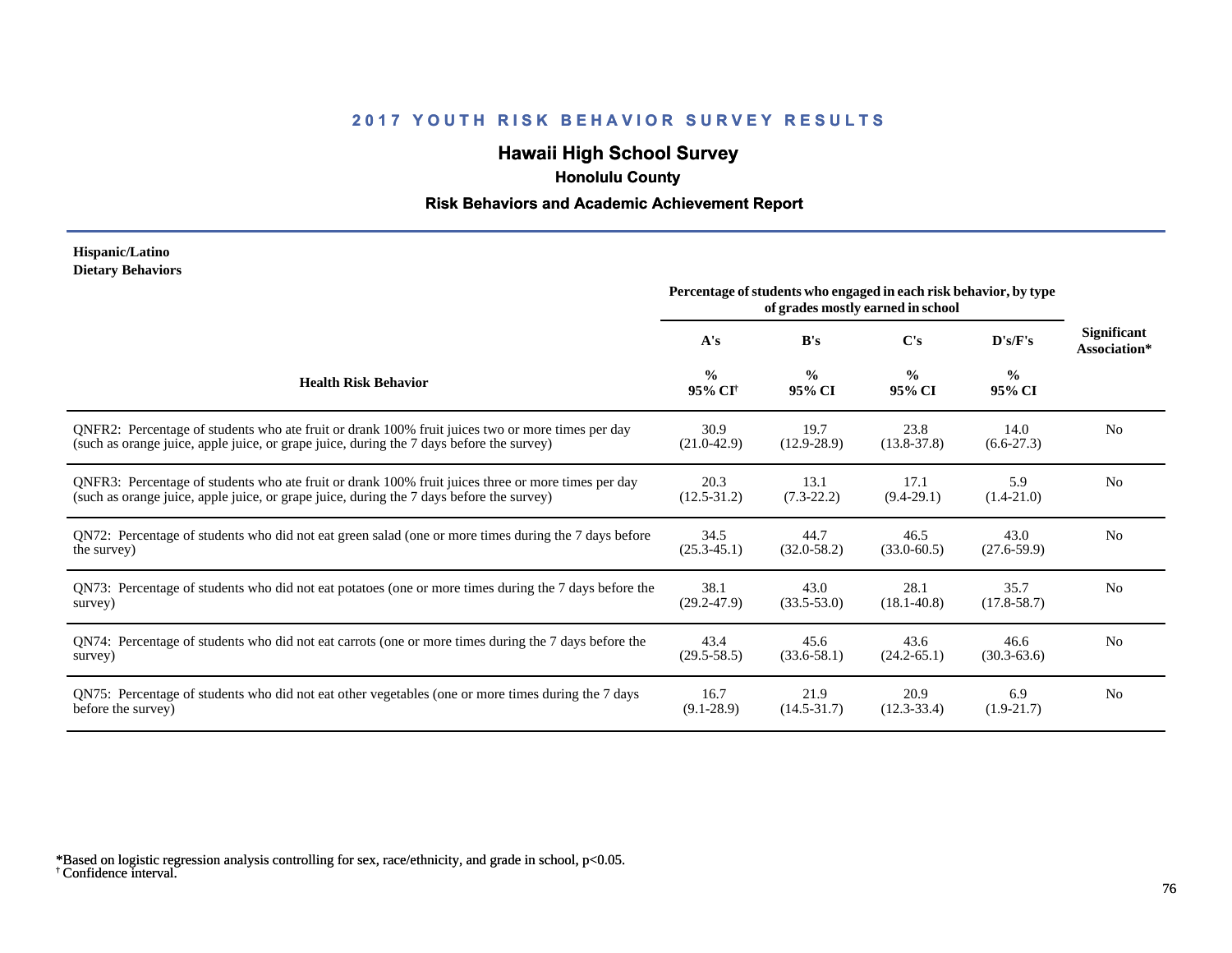# **Hawaii High School Survey**

 **Honolulu County**

#### **Risk Behaviors and Academic Achievement Report**

#### **Hispanic/Latino Dietary Behaviors**

|                                                                                                                                                                                                                                          | Percentage of students who engaged in each risk behavior, by type<br>of grades mostly earned in school |                         |                         |                         |                             |
|------------------------------------------------------------------------------------------------------------------------------------------------------------------------------------------------------------------------------------------|--------------------------------------------------------------------------------------------------------|-------------------------|-------------------------|-------------------------|-----------------------------|
|                                                                                                                                                                                                                                          | A's                                                                                                    | B's                     | C's                     | D's/F's                 | Significant<br>Association* |
| <b>Health Risk Behavior</b>                                                                                                                                                                                                              | $\frac{0}{0}$<br>95% CI <sup>+</sup>                                                                   | $\frac{0}{0}$<br>95% CI | $\frac{0}{0}$<br>95% CI | $\frac{6}{9}$<br>95% CI |                             |
| QNVEG0: Percentage of students who did not eat vegetables (green salad, potatoes [excluding French]<br>fries, fried potatoes, or potato chips], carrots, or other vegetables, during the 7 days before the survey)                       | 8.5<br>$(3.4-19.7)$                                                                                    | 6.1<br>$(2.6-13.6)$     | 4.8<br>$(1.3-15.5)$     |                         |                             |
| QNVEG1: Percentage of students who ate vegetables one or more times per day (green salad, potatoes<br>[excluding French fries, fried potatoes, or potato chips], carrots, or other vegetables, during the 7 days<br>before the survey)   | 63.4<br>$(51.6 - 73.7)$                                                                                | 52.4<br>$(42.0 - 62.6)$ | 58.0<br>$(44.0 - 70.8)$ |                         |                             |
| QNVEG2: Percentage of students who ate vegetables two or more times per day (green salad, potatoes<br>[excluding French fries, fried potatoes, or potato chips], carrots, or other vegetables, during the 7 days<br>before the survey)   | 28.9<br>$(18.2 - 42.7)$                                                                                | 19.7<br>$(11.7-31.4)$   | 31.6<br>$(21.4-44.1)$   |                         |                             |
| QNVEG3: Percentage of students who ate vegetables three or more times per day (green salad,<br>potatoes [excluding French fries, fried potatoes, or potato chips], carrots, or other vegetables, during the<br>7 days before the survey) | 11.0<br>$(5.0-22.5)$                                                                                   | 13.5<br>$(6.3-26.8)$    | 10.7<br>$(4.7 - 22.6)$  |                         |                             |
| QN76: Percentage of students who did not drink a can, bottle, or glass of soda or pop (such as Coke,<br>Pepsi, or Sprite, not counting diet soda or diet pop, during the 7 days before the survey)                                       | 40.6<br>$(33.2 - 48.4)$                                                                                | 39.2<br>$(31.8 - 47.0)$ | 28.2<br>$(16.3-44.3)$   | 15.1<br>$(5.5-35.1)$    | N <sub>0</sub>              |
| QNSODA1: Percentage of students who drank a can, bottle, or glass of soda or pop one or more times<br>per day (such as Coke, Pepsi, or Sprite, not counting diet soda or diet pop, during the 7 days before the<br>survey)               | 6.5<br>$(2.4 - 16.5)$                                                                                  | 13.3<br>$(6.1 - 26.7)$  | 6.7<br>$(2.3-17.8)$     | 25.9<br>$(13.9-43.2)$   | Yes                         |

\*Based on logistic regression analysis controlling for sex, race/ethnicity, and grade in school, p<0.05.

† Confidence interval.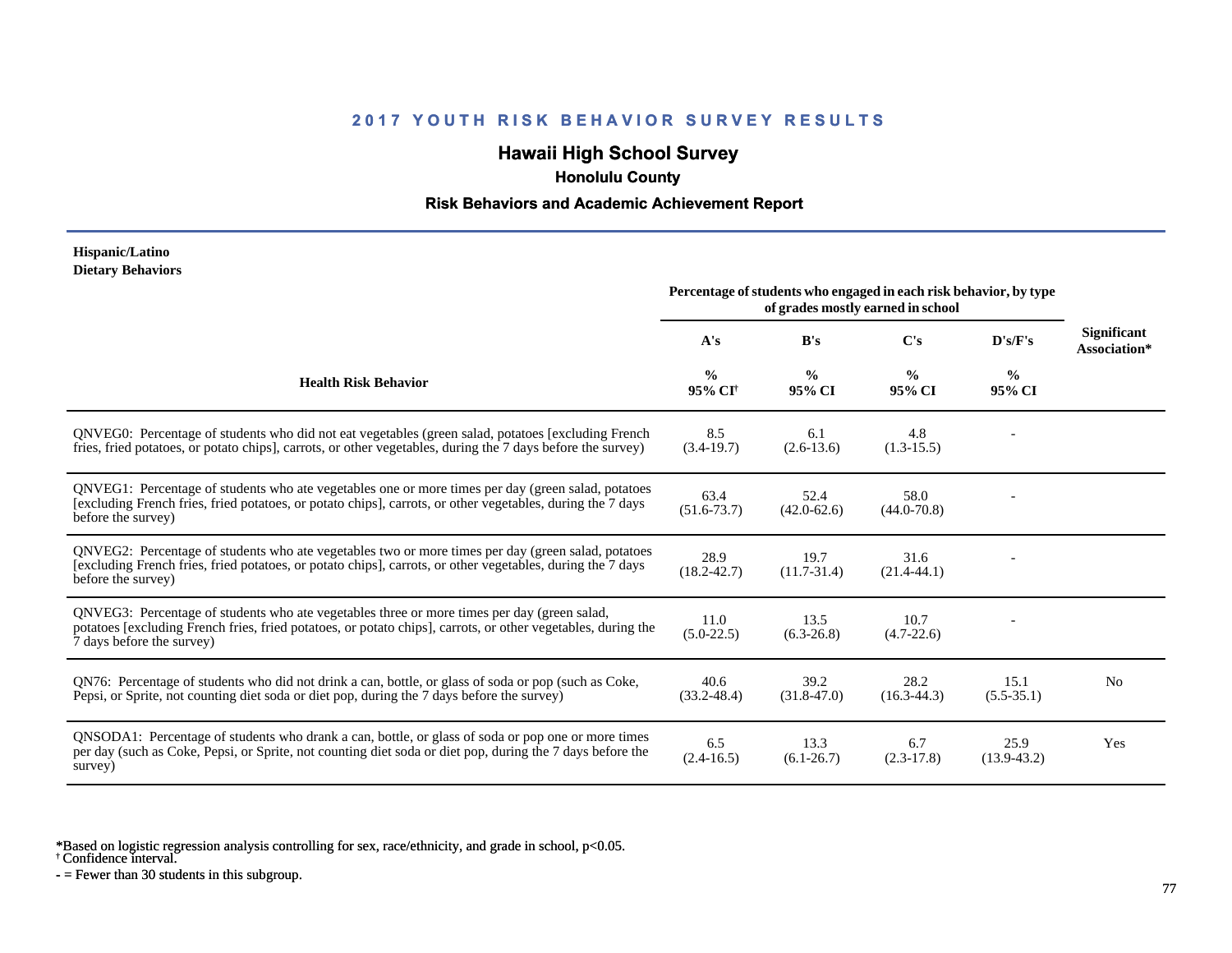# **Hawaii High School Survey**

 **Honolulu County**

#### **Risk Behaviors and Academic Achievement Report**

#### **Hispanic/Latino Dietary Behaviors**

|                                                                                                                                                                                                                                                                                      | Percentage of students who engaged in each risk behavior, by type<br>of grades mostly earned in school |                         |                         |                         |                             |
|--------------------------------------------------------------------------------------------------------------------------------------------------------------------------------------------------------------------------------------------------------------------------------------|--------------------------------------------------------------------------------------------------------|-------------------------|-------------------------|-------------------------|-----------------------------|
|                                                                                                                                                                                                                                                                                      | A's                                                                                                    | B's                     | $\bf C's$               | D's/F's                 | Significant<br>Association* |
| <b>Health Risk Behavior</b>                                                                                                                                                                                                                                                          | $\frac{0}{0}$<br>95% CI <sup>†</sup>                                                                   | $\frac{0}{0}$<br>95% CI | $\frac{0}{0}$<br>95% CI | $\frac{0}{0}$<br>95% CI |                             |
| QNSODA2: Percentage of students who drank a can, bottle, or glass of soda or pop two or more times<br>per day (such as Coke, Pepsi, or Sprite, not counting diet soda or diet pop, during the 7 days before the<br>survey)                                                           | 3.2<br>$(1.1-8.9)$                                                                                     | 9.1<br>$(4.6-17.3)$     | 6.7<br>$(2.3-17.8)$     | 11.3<br>$(3.9-28.6)$    | N <sub>0</sub>              |
| QNSODA3: Percentage of students who drank a can, bottle, or glass of soda or pop three or more<br>times per day (such as Coke, Pepsi, or Sprite, not counting diet soda or diet pop, during the 7 days<br>before the survey)                                                         | 0.9<br>$(0.1-6.5)$                                                                                     | 4.0<br>$(1.6-9.5)$      | 2.3<br>$(0.5-10.7)$     | 6.9<br>$(2.1 - 20.6)$   | N <sub>0</sub>              |
| QN77: Percentage of students who did not drink milk (during the 7 days before the survey)                                                                                                                                                                                            | 31.1<br>$(23.2 - 40.4)$                                                                                | 33.2<br>$(23.6 - 44.4)$ | 29.5<br>$(20.6 - 40.3)$ | 27.6<br>$(14.1 - 46.9)$ | N <sub>0</sub>              |
| QNMILK1: Percentage of students who drank one or more glasses per day of milk (counting the milk<br>they drank in a glass or cup, from a carton, or with cereal and counting the half pint of milk served at<br>school as equal to one glass, during the 7 days before the survey)   | 18.0<br>$(12.7 - 24.9)$                                                                                | 23.8<br>$(14.8 - 36.0)$ | 26.1<br>$(14.3 - 42.7)$ | 19.4<br>$(10.6 - 32.8)$ | N <sub>0</sub>              |
| QNMILK2: Percentage of students who drank two or more glasses per day of milk (counting the milk<br>they drank in a glass or cup, from a carton, or with cereal and counting the half pint of milk served at<br>school as equal to one glass, during the 7 days before the survey)   | 6.5<br>$(3.7-10.9)$                                                                                    | 16.4<br>$(8.8-28.6)$    | 16.4<br>$(9.2 - 27.5)$  | 2.7<br>$(0.3-17.8)$     | N <sub>0</sub>              |
| QNMILK3: Percentage of students who drank three or more glasses per day of milk (counting the milk<br>they drank in a glass or cup, from a carton, or with cereal and counting the half pint of milk served at<br>school as equal to one glass, during the 7 days before the survey) | 3.3<br>$(0.9-11.3)$                                                                                    | 6.8<br>$(2.5-17.4)$     | 6.1<br>$(2.1 - 16.3)$   | 0.0                     | Yes                         |

† Confidence interval. \*Based on logistic regression analysis controlling for sex, race/ethnicity, and grade in school, p<0.05.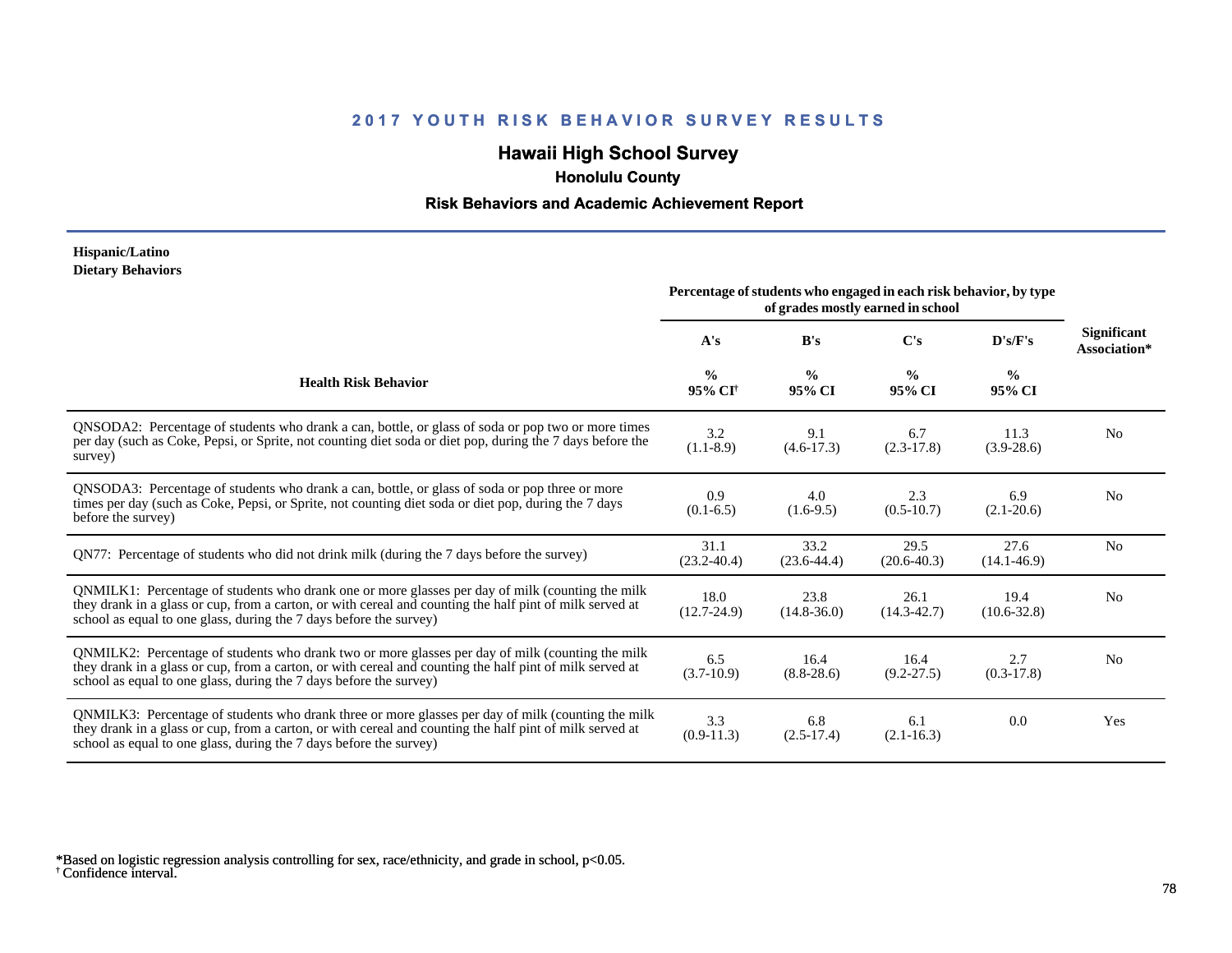# **Hawaii High School Survey**

 **Honolulu County**

#### **Risk Behaviors and Academic Achievement Report**

#### **Hispanic/Latino Dietary Behaviors**

|                                                                                                           | Percentage of students who engaged in each risk behavior, by type<br>of grades mostly earned in school |                         |                         |                         |                                    |
|-----------------------------------------------------------------------------------------------------------|--------------------------------------------------------------------------------------------------------|-------------------------|-------------------------|-------------------------|------------------------------------|
|                                                                                                           | A's                                                                                                    | B's                     | $\bf C's$               | D's/F's                 | <b>Significant</b><br>Association* |
| <b>Health Risk Behavior</b>                                                                               | $\frac{0}{0}$<br>95% CI†                                                                               | $\frac{0}{0}$<br>95% CI | $\frac{6}{9}$<br>95% CI | $\frac{1}{2}$<br>95% CI |                                    |
| QN78: Percentage of students who did not eat breakfast (during the 7 days before the survey)              | 11.4<br>$(5.9 - 20.8)$                                                                                 | 14.6<br>$(8.8 - 23.3)$  | 28.3<br>$(19.5-39.2)$   | 16.3<br>$(7.9 - 30.8)$  | Yes                                |
| QNBK7DAY: Percentage of students who ate breakfast on all 7 days (during the 7 days before the<br>survey) | 33.0<br>$(20.9 - 47.8)$                                                                                | 38.7<br>$(30.2 - 48.0)$ | 26.7<br>$(18.7 - 36.4)$ | 16.4<br>$(8.1 - 30.5)$  | Yes                                |

<sup>†</sup> Confidence interval. \*Based on logistic regression analysis controlling for sex, race/ethnicity, and grade in school, p<0.05.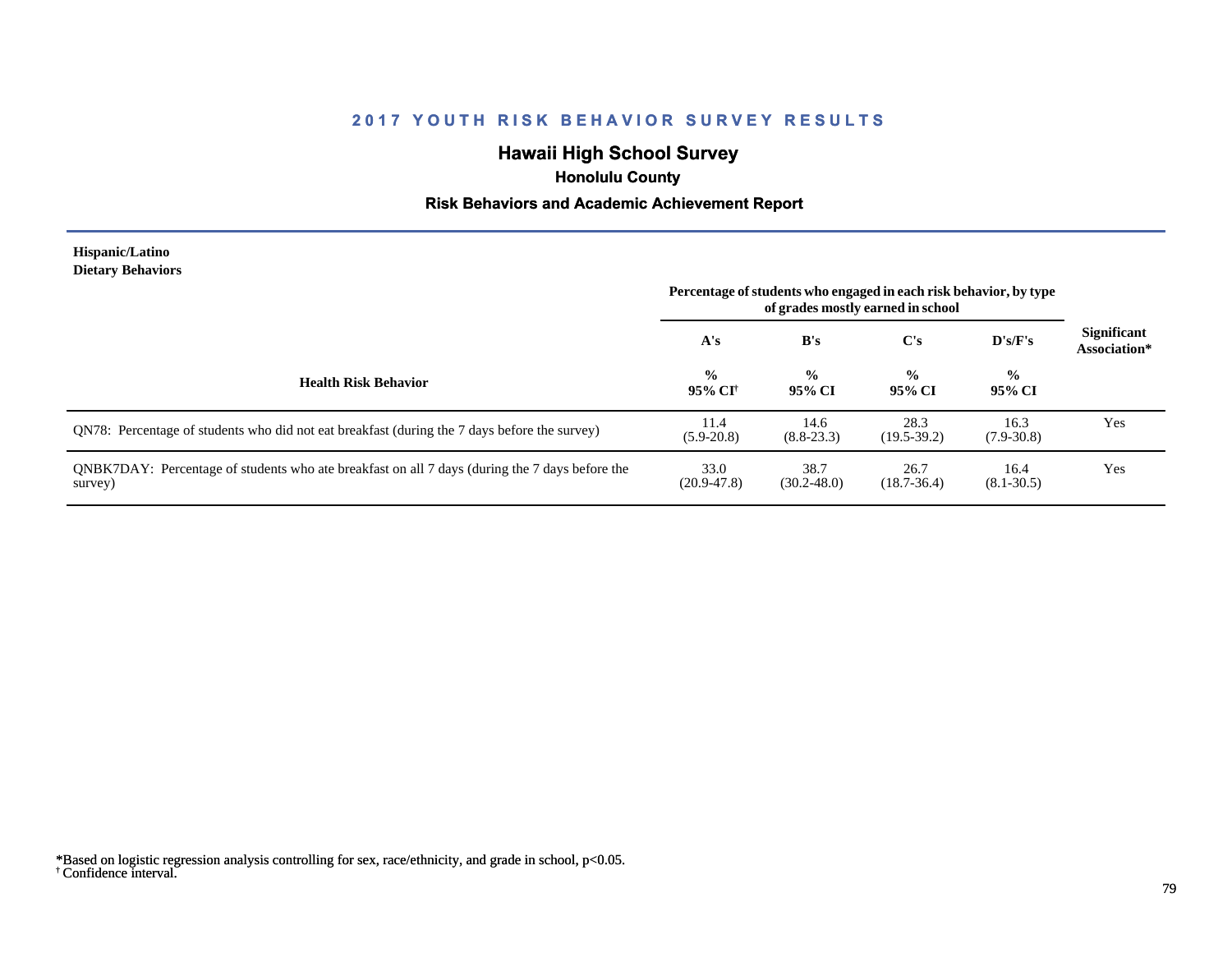# **Hawaii High School Survey**

 **Honolulu County**

#### **Risk Behaviors and Academic Achievement Report**

#### **Hispanic/Latino Physical Activity**

|                                                                                                                                                                                                                                                                                                                                                      | Percentage of students who engaged in each risk behavior, by type<br>of grades mostly earned in school |                         |                         |                         |                                    |
|------------------------------------------------------------------------------------------------------------------------------------------------------------------------------------------------------------------------------------------------------------------------------------------------------------------------------------------------------|--------------------------------------------------------------------------------------------------------|-------------------------|-------------------------|-------------------------|------------------------------------|
|                                                                                                                                                                                                                                                                                                                                                      | A's                                                                                                    | B's                     | C's                     | D's/F's                 | <b>Significant</b><br>Association* |
| <b>Health Risk Behavior</b>                                                                                                                                                                                                                                                                                                                          | $\frac{0}{0}$<br>95% CI <sup>†</sup>                                                                   | $\frac{0}{0}$<br>95% CI | $\frac{0}{0}$<br>95% CI | $\frac{0}{0}$<br>95% CI |                                    |
| QN79: Percentage of students who were physically active at least 60 minutes per day on 5 or more<br>days (in any kind of physical activity that increased their heart rate and made them breathe hard some<br>of the time during the 7 days before the survey)                                                                                       | 39.8<br>$(28.2 - 52.6)$                                                                                | 37.2<br>$(27.1 - 48.6)$ | 42.0<br>$(25.8 - 60.2)$ | 24.1<br>$(11.2 - 44.6)$ | N <sub>0</sub>                     |
| QNPA0DAY: Percentage of students who did not participate in at least 60 minutes of physical activity<br>on at least 1 day (in any kind of physical activity that increased their heart rate and made them breather<br>hard some of the time during the 7 days before the survey)                                                                     | 23.8<br>$(12.7-39.9)$                                                                                  | 18.9<br>$(11.4-29.6)$   | 17.7<br>$(8.2 - 34.1)$  | 37.0<br>$(22.2 - 54.8)$ | No                                 |
| QNPA7DAY: Percentage of students who were physically active at least 60 minutes per day on all 7<br>days (in any kind of physical activity that increased their heart rate and made them breathe hard some<br>of the time during the 7 days before the survey)                                                                                       | 17.1<br>$(10.6 - 26.3)$                                                                                | 21.5<br>$(15.6 - 28.8)$ | 25.9<br>$(15.2 - 40.5)$ | 16.3<br>$(5.9 - 37.5)$  | N <sub>0</sub>                     |
| QN80: Percentage of students who watched television 3 or more hours per day (on an average school<br>day)                                                                                                                                                                                                                                            | 25.1<br>$(18.2 - 33.6)$                                                                                | 22.7<br>$(15.0 - 33.0)$ | 18.9<br>$(10.9 - 30.9)$ |                         |                                    |
| QN81: Percentage of students who played video or computer games or used a computer 3 or more<br>hours per day (counting time spent on things such as Xbox, PlayStation, an iPad or other tablet, a<br>smartphone, texting, YouTube, Instagram, Facebook, or other social media, for something that was not<br>school work, on an average school day) | 37.9<br>$(28.0 - 48.9)$                                                                                | 34.1<br>$(22.0 - 48.8)$ | 47.4<br>$(33.9-61.3)$   | 29.5<br>$(16.7-46.6)$   | N <sub>0</sub>                     |
| QN82: Percentage of students who attended physical education (PE) classes on 1 or more days (in an<br>average week when they were in school)                                                                                                                                                                                                         | 29.5<br>$(16.9 - 46.2)$                                                                                | 35.0<br>$(25.4 - 46.0)$ | 47.1<br>$(34.3 - 60.3)$ |                         |                                    |

\*Based on logistic regression analysis controlling for sex, race/ethnicity, and grade in school, p<0.05.

† Confidence interval.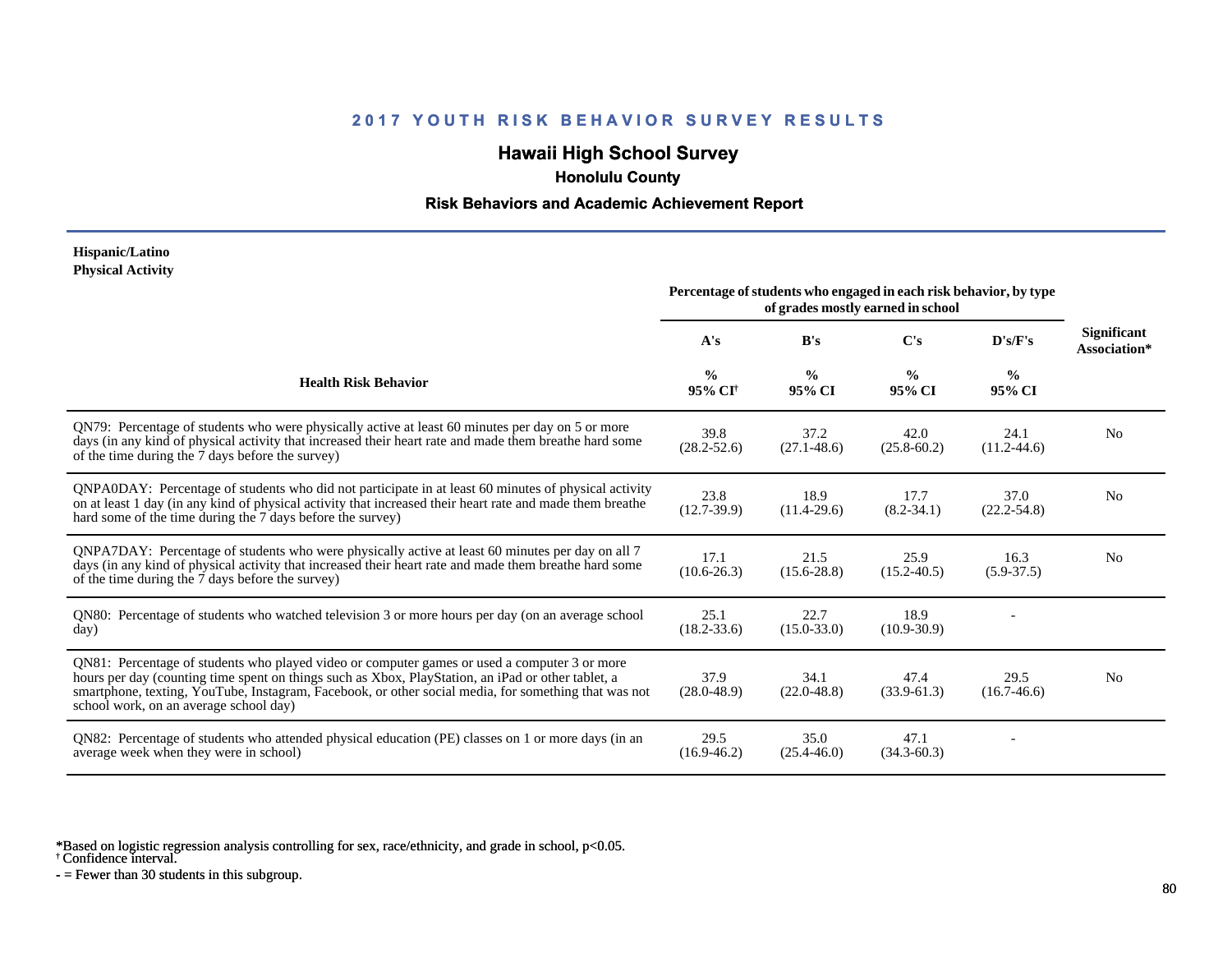# **Hawaii High School Survey**

 **Honolulu County**

#### **Risk Behaviors and Academic Achievement Report**

#### **Hispanic/Latino Physical Activity**

|                                                                                                                                                                             | Percentage of students who engaged in each risk behavior, by type<br>of grades mostly earned in school |                         |                         |                         |                                    |
|-----------------------------------------------------------------------------------------------------------------------------------------------------------------------------|--------------------------------------------------------------------------------------------------------|-------------------------|-------------------------|-------------------------|------------------------------------|
|                                                                                                                                                                             | A's                                                                                                    | B's                     | $\bf C's$               | $\bf{D's/F's}$          | <b>Significant</b><br>Association* |
| <b>Health Risk Behavior</b>                                                                                                                                                 | $\frac{0}{0}$<br>95% CI†                                                                               | $\frac{6}{6}$<br>95% CI | $\frac{0}{0}$<br>95% CI | $\frac{1}{2}$<br>95% CI |                                    |
| ONDLYPE: Percentage of students who attended physical education (PE) classes on all 5 days (in an<br>average week when they were in school)                                 | 4.0<br>$(1.3-11.8)$                                                                                    | 9.9<br>$(4.3-21.3)$     | 7.7<br>$(2.8-19.2)$     |                         |                                    |
| QN83: Percentage of students who played on at least one sports team (counting any teams run by their<br>school or community groups, during the 12 months before the survey) | 56.0<br>$(41.7-69.3)$                                                                                  | 56.5<br>$(46.9 - 65.6)$ | 53.0<br>$(39.5-66.1)$   | 28.1<br>$(15.2 - 46.2)$ | Yes                                |
| QN88: Percentage of students who got 8 or more hours of sleep (on an average school night)                                                                                  | 15.2<br>$(8.3-26.1)$                                                                                   | 35.0<br>$(26.1 - 45.2)$ | 15.9<br>$(11.1 - 22.1)$ | 20.9<br>$(11.7-34.5)$   | Yes                                |

\*Based on logistic regression analysis controlling for sex, race/ethnicity, and grade in school, p<0.05.

† Confidence interval.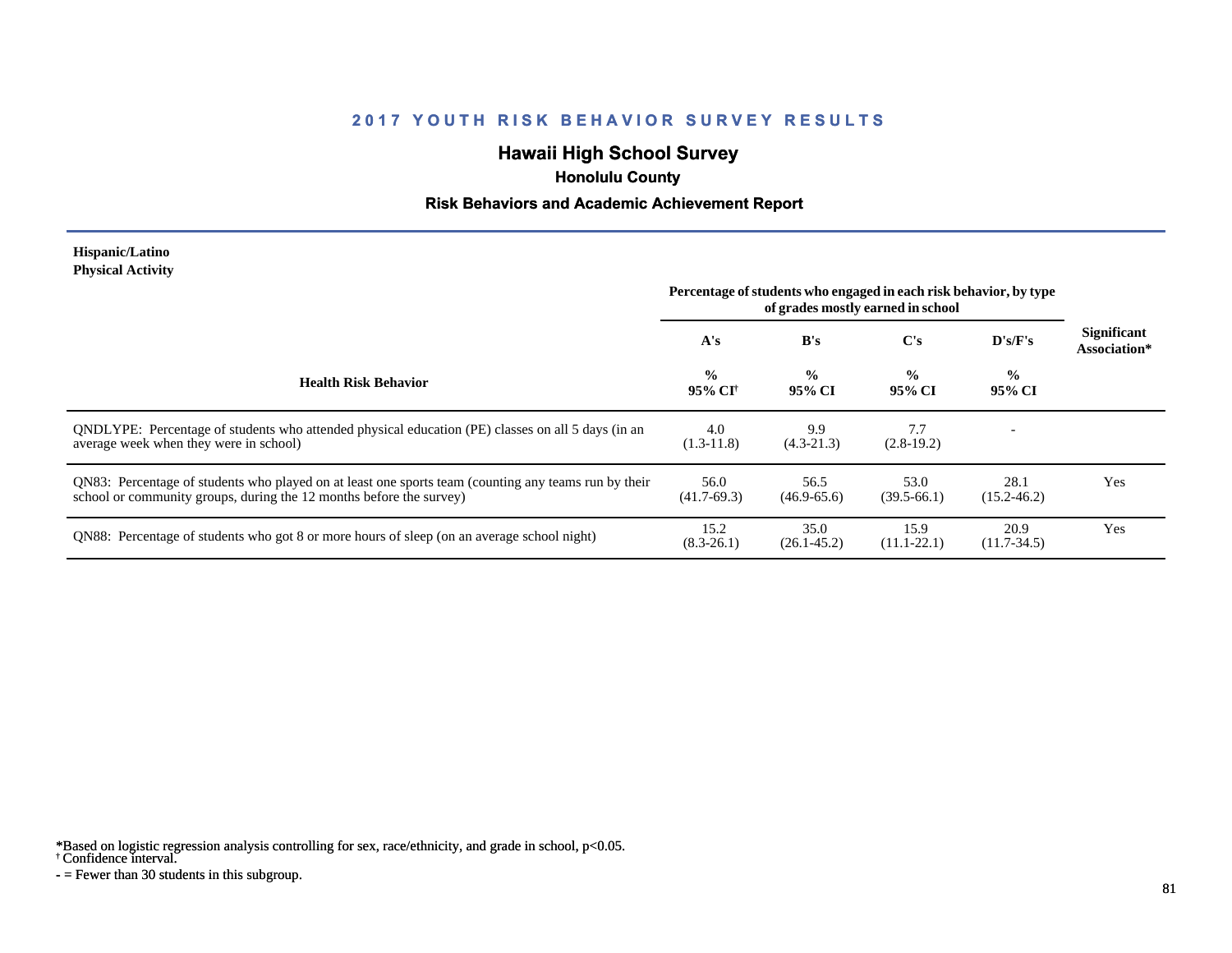# **Hawaii High School Survey**

 **Honolulu County**

#### **Risk Behaviors and Academic Achievement Report**

#### **Hispanic/Latino Other**

|                                                                                                                                                        | Percentage of students who engaged in each risk behavior, by type<br>of grades mostly earned in school |                         |                         |                         |                                    |
|--------------------------------------------------------------------------------------------------------------------------------------------------------|--------------------------------------------------------------------------------------------------------|-------------------------|-------------------------|-------------------------|------------------------------------|
|                                                                                                                                                        | A's                                                                                                    | B's                     | C's                     | D's/F's                 | <b>Significant</b><br>Association* |
| <b>Health Risk Behavior</b>                                                                                                                            | $\frac{6}{6}$<br>95% CI†                                                                               | $\frac{0}{0}$<br>95% CI | $\frac{0}{0}$<br>95% CI | $\frac{0}{0}$<br>95% CI |                                    |
| QN86: Percentage of students who saw a dentist (for a check-up, exam, teeth cleaning, or other dental<br>work, during the 12 months before the survey) | 80.1<br>$(70.7 - 87.1)$                                                                                | 68.8<br>$(57.8 - 78.0)$ | 72.5<br>$(61.3 - 81.4)$ |                         |                                    |
| QNNODNT: Percentage of students who never saw a dentist (for a check-up, exam, teeth cleaning, or<br>other dental work)                                | 0.6<br>$(0.1 - 5.3)$                                                                                   | 2.2<br>$(0.6-8.3)$      | 1.7<br>$(0.2 - 10.3)$   |                         |                                    |
| QN87: Percentage of students who had ever been told by a doctor or nurse that they had asthma                                                          | 41.0<br>$(29.4 - 53.8)$                                                                                | 30.0<br>$(21.1 - 40.7)$ | 37.9<br>$(24.4-53.6)$   | 25.7<br>$(12.4 - 45.8)$ | N <sub>0</sub>                     |

\*Based on logistic regression analysis controlling for sex, race/ethnicity, and grade in school, p<0.05.

† Confidence interval.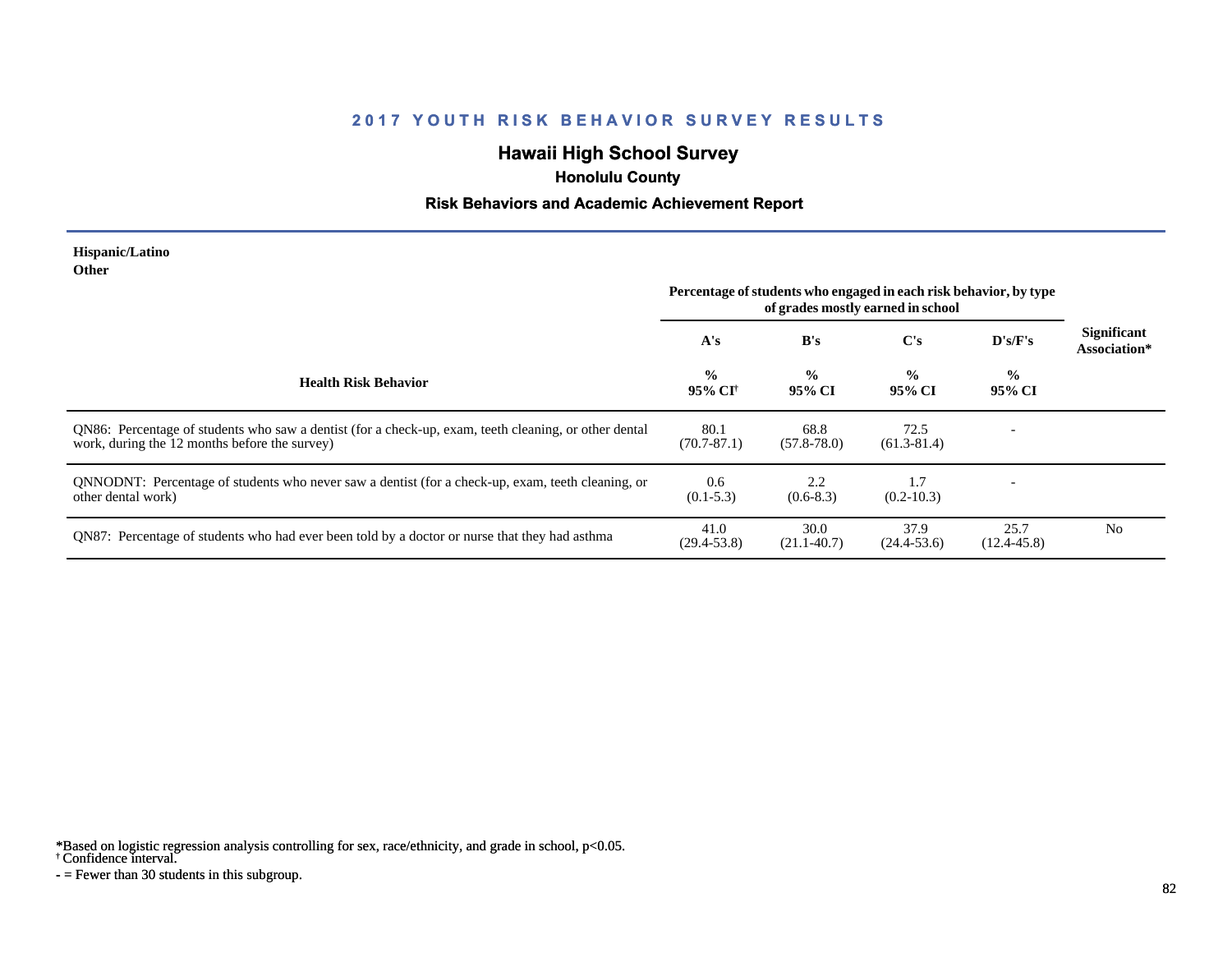# **Hawaii High School Survey**

 **Honolulu County**

#### **Risk Behaviors and Academic Achievement Report**

#### **Hispanic/Latino Site-Added**

|                                                                                                                                                                                                                                                                                                                                                                                                                                                                                      | Percentage of students who engaged in each risk behavior, by type<br>of grades mostly earned in school |                         |                         |                         |                                    |
|--------------------------------------------------------------------------------------------------------------------------------------------------------------------------------------------------------------------------------------------------------------------------------------------------------------------------------------------------------------------------------------------------------------------------------------------------------------------------------------|--------------------------------------------------------------------------------------------------------|-------------------------|-------------------------|-------------------------|------------------------------------|
|                                                                                                                                                                                                                                                                                                                                                                                                                                                                                      | A's                                                                                                    | B's                     | C's                     | D's/F's                 | <b>Significant</b><br>Association* |
| <b>Health Risk Behavior</b>                                                                                                                                                                                                                                                                                                                                                                                                                                                          | $\frac{0}{0}$<br>95% CI <sup>†</sup>                                                                   | $\frac{0}{0}$<br>95% CI | $\frac{0}{0}$<br>95% CI | $\frac{0}{0}$<br>95% CI |                                    |
| QN90: Percentage of students who report they do not describe themselves as only one race or ethnicity                                                                                                                                                                                                                                                                                                                                                                                | 32.4<br>$(20.9 - 46.5)$                                                                                | 38.2<br>$(29.1 - 48.3)$ | 36.0<br>$(23.1 - 51.4)$ | 18.3<br>$(8.8-34.2)$    | N <sub>0</sub>                     |
| QN91: Percentage of students who reported that either of their parents or other adults in their family<br>are serving on active duty in the military                                                                                                                                                                                                                                                                                                                                 | 34.5<br>$(23.3 - 47.7)$                                                                                | 33.9<br>$(20.3 - 50.6)$ | 36.3<br>$(23.2 - 52.0)$ | 29.7<br>$(14.6-51.1)$   | N <sub>0</sub>                     |
| QN92: Percentage of students who reported someone they were dating or going out with purposely<br>tried to control them or emotionally hurt them one or more times (such things as being told who they<br>could and could not spend time with, being humiliated in front of others, or being threatened if they did<br>not do what they wanted, during the 12 months before the survey, among students who dated or went<br>out with someone during the 12 months before the survey) | 36.5<br>$(26.1 - 48.4)$                                                                                | 32.0<br>$(22.5 - 43.3)$ | 31.5<br>$(16.6 - 51.5)$ |                         |                                    |
| QN93: Percentage of students who disagree or strongly disagree that harassment and bullying by other<br>students is a problem at their school                                                                                                                                                                                                                                                                                                                                        | 33.1<br>$(21.5 - 47.3)$                                                                                | 16.0<br>$(11.5 - 21.8)$ | 21.6<br>$(10.5 - 39.4)$ | 30.0<br>$(16.8 - 47.5)$ | Yes                                |
| QN94: Percentage of students who did something to purposely hurt themselves without wanting to die<br>(such as cutting or burning themselves on purpose one or more times during the 12 months before the<br>survey)                                                                                                                                                                                                                                                                 | 21.9<br>$(15.5 - 30.1)$                                                                                | 17.8<br>$(11.1 - 27.4)$ | 22.5<br>$(13.7 - 34.7)$ | 27.9<br>$(13.7 - 48.7)$ | N <sub>0</sub>                     |
| QN95: Percentage of students who first tried using an electronic vapor product before age 13 years                                                                                                                                                                                                                                                                                                                                                                                   | 8.7<br>$(4.5-16.0)$                                                                                    | 7.8<br>$(2.9-19.1)$     | 9.8<br>$(4.4 - 20.7)$   |                         |                                    |

\*Based on logistic regression analysis controlling for sex, race/ethnicity, and grade in school, p<0.05.

† Confidence interval.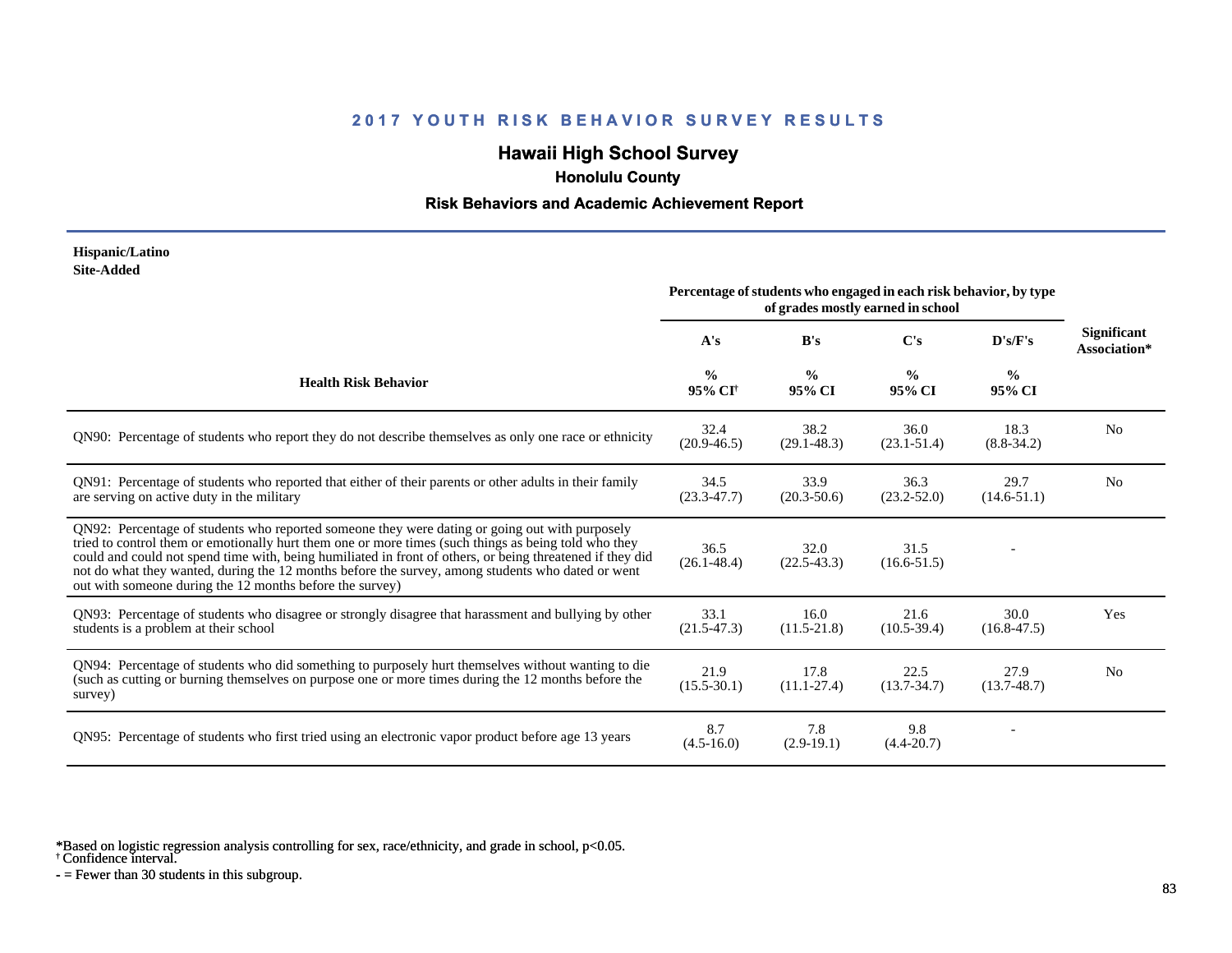# **Hawaii High School Survey**

 **Honolulu County**

#### **Risk Behaviors and Academic Achievement Report**

#### **Hispanic/Latino Site-Added**

|                                                                                                                                                                                                                                                                                                                                                                                            | Percentage of students who engaged in each risk behavior, by type<br>of grades mostly earned in school |                         |                         |                         |                                    |
|--------------------------------------------------------------------------------------------------------------------------------------------------------------------------------------------------------------------------------------------------------------------------------------------------------------------------------------------------------------------------------------------|--------------------------------------------------------------------------------------------------------|-------------------------|-------------------------|-------------------------|------------------------------------|
|                                                                                                                                                                                                                                                                                                                                                                                            | A's                                                                                                    | B's                     | C's                     | D's/F's                 | <b>Significant</b><br>Association* |
| <b>Health Risk Behavior</b>                                                                                                                                                                                                                                                                                                                                                                | $\frac{0}{0}$<br>95% CI <sup>+</sup>                                                                   | $\frac{0}{0}$<br>95% CI | $\frac{0}{0}$<br>95% CI | $\frac{6}{6}$<br>95% CI |                                    |
| QN96: Percentage of students who usually got the alcohol they drank by buying it themselves (from a<br>store, such as a liquor store, convenience store, supermarket, discount store, or gas station, from a<br>restaurant, bar, or club, or from a public event such as a concert or sporting event, during the 30 days<br>before the survey, among students who currently drank alcohol) |                                                                                                        |                         |                         |                         |                                    |
| QN97: Percentage of students who usually used marijuana by smoking it in a joint, bong, pipe, or blunt<br>(during the 30 days before the survey, among students who used marijuana)                                                                                                                                                                                                        |                                                                                                        |                         |                         |                         |                                    |
| QN98: Percentage of students who ever used hallucinogenic drugs (such as LSD, acid, PCP, angel<br>dust, mescaline, or mushrooms, one or more times during their life)                                                                                                                                                                                                                      | 4.5<br>$(2.0-9.7)$                                                                                     | 9.0<br>$(5.0-15.7)$     | 11.0<br>$(5.7 - 20.2)$  | 8.9<br>$(2.4-28.2)$     | N <sub>0</sub>                     |
| ON99: Percentage of students who are transgender                                                                                                                                                                                                                                                                                                                                           | 0.6<br>$(0.1-4.4)$                                                                                     | 2.1<br>$(0.5-8.2)$      | 2.8<br>$(0.4-18.2)$     |                         |                                    |
| QN100: Percentage of students who tried to lose weight or keep from gaining weight by going without<br>eating for 24 hours or more; taking any diet pills, powders, or liquids; vomiting or taking laxatives;<br>smoking cigarettes; or skipping meals (during the 30 days before the survey)                                                                                              | 20.9<br>$(10.0 - 38.5)$                                                                                | 21.0<br>$(13.3-31.4)$   | 32.3<br>$(20.7-46.5)$   |                         |                                    |
| QN101: Percentage of students who drank a can, bottle, pouch, or glass of a juice drink (such as Fruit<br>Punch, Hawaiian Sun, Aloha Maid, Sunny Delight, or Tang, but not counting 100% fruit juice, one or<br>more times per day during the 7 days before the survey)                                                                                                                    | 6.1<br>$(2.2 - 15.4)$                                                                                  | 10.1<br>$(6.3-15.6)$    | 16.2<br>$(8.3 - 29.2)$  | 25.3<br>$(14.5-40.4)$   | N <sub>0</sub>                     |

\*Based on logistic regression analysis controlling for sex, race/ethnicity, and grade in school, p<0.05.

† Confidence interval.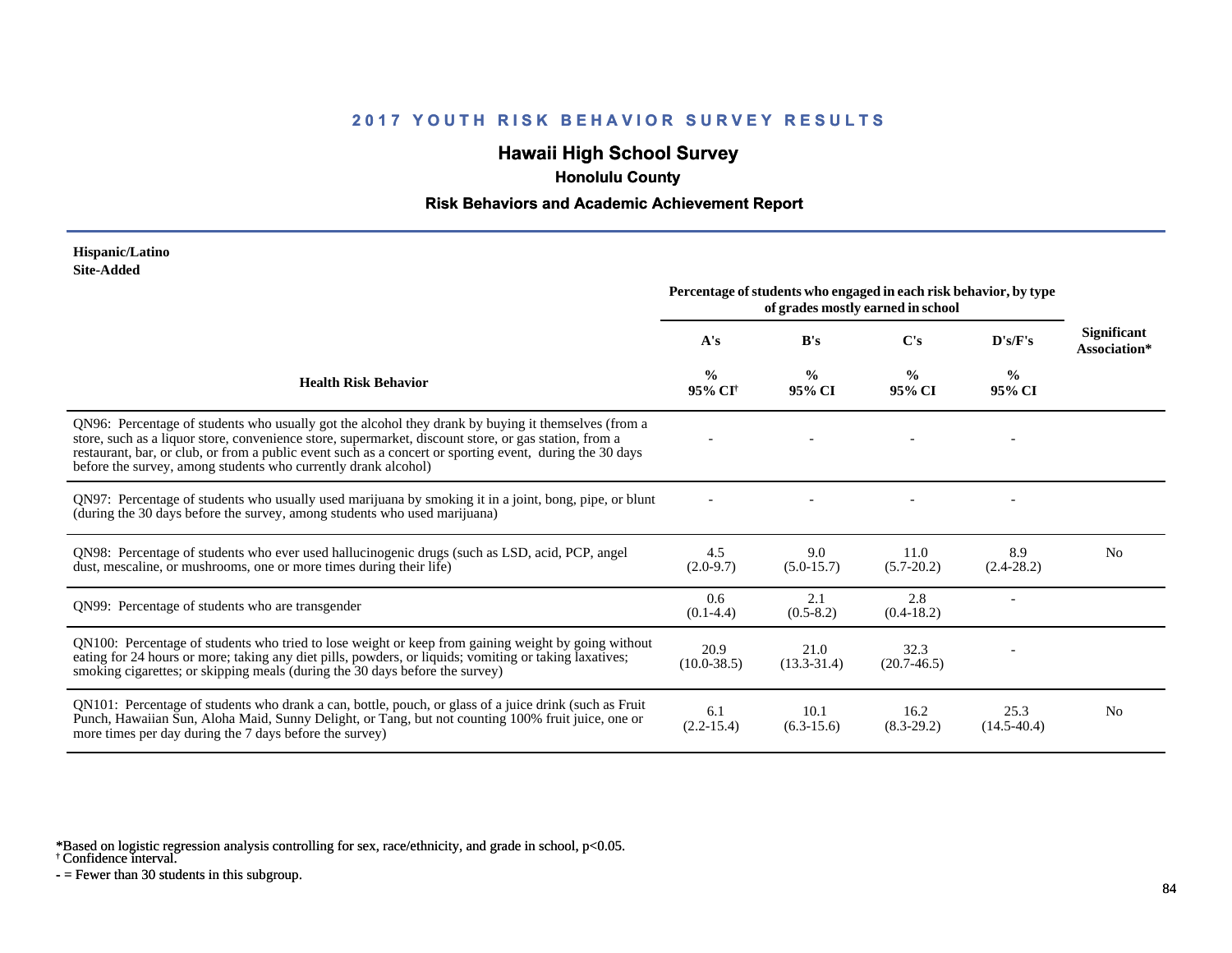# **Hawaii High School Survey**

 **Honolulu County**

#### **Risk Behaviors and Academic Achievement Report**

#### **Hispanic/Latino Site-Added**

|                                                                                                                                                                                                  | Percentage of students who engaged in each risk behavior, by type<br>of grades mostly earned in school |                         |                         |                         |                                    |
|--------------------------------------------------------------------------------------------------------------------------------------------------------------------------------------------------|--------------------------------------------------------------------------------------------------------|-------------------------|-------------------------|-------------------------|------------------------------------|
|                                                                                                                                                                                                  | A's                                                                                                    | B's                     | $\bf C's$               | $\bf{D's/F's}$          | <b>Significant</b><br>Association* |
| <b>Health Risk Behavior</b>                                                                                                                                                                      | $\frac{0}{0}$<br>95% CI <sup>+</sup>                                                                   | $\frac{0}{0}$<br>95% CI | $\frac{6}{9}$<br>95% CI | $\frac{0}{0}$<br>95% CI |                                    |
| QN102: Percentage of students who most of the time or always went hungry because there was not<br>enough food in their home (during the 30 days before the survey)                               | 5.7<br>$(2.7-11.8)$                                                                                    | 6.6<br>$(3.7-11.5)$     | 10.5<br>$(5.2-19.9)$    |                         |                                    |
| QN103: Percentage of students who did exercises to strengthen or tone their muscles on three or more<br>days (such as push-ups, sit-ups, or weight lifting, during the 7 days before the survey) | 44.4<br>$(32.5 - 57.0)$                                                                                | 50.4<br>$(40.1 - 60.6)$ | 53.2<br>$(37.8 - 67.9)$ | 36.8<br>$(23.7 - 52.1)$ | N <sub>0</sub>                     |
| QN104: Percentage of students who walk or ride their bike to or from school (one or more days during<br>an average week when they are in school and weather allows them to do so)                | 36.9<br>$(27.5 - 47.4)$                                                                                | 40.5<br>$(31.5-50.1)$   | 46.9<br>$(34.4 - 59.7)$ | 46.8<br>$(30.7 - 63.7)$ | N <sub>0</sub>                     |
| QN105: Percentage of students who have been taught about AIDS or HIV infection in school                                                                                                         | 75.2<br>$(65.9 - 82.6)$                                                                                | 70.2<br>$(50.9 - 84.2)$ | 78.0<br>$(57.8-90.2)$   | 62.1<br>$(44.3 - 77.2)$ | N <sub>0</sub>                     |
| QN106: Percentage of students who most of the time or always wear sunscreen (with an SPF of 15 or<br>higher when they are outside for more than one hour on a sunny day)                         | 11.0<br>$(5.6-20.6)$                                                                                   | 5.6<br>$(1.9-15.4)$     | 9.0<br>$(3.2 - 22.9)$   | 27.2<br>$(12.5-49.5)$   | N <sub>0</sub>                     |
| QN107: Percentage of students who had a toothache (during the 12 months before the survey)                                                                                                       | 23.7<br>$(15.5 - 34.3)$                                                                                | 28.0<br>$(19.3 - 38.8)$ | 21.2<br>$(11.3 - 36.3)$ |                         |                                    |
| QN108: Percentage of students who saw a doctor or nurse (for a check-up or physical exam when they<br>were not sick or injured during the 12 months before the survey)                           | 70.4<br>$(57.6 - 80.6)$                                                                                | 63.9<br>$(50.6 - 75.4)$ | 61.3<br>$(44.3 - 75.8)$ | 59.3<br>$(44.4 - 72.7)$ | N <sub>0</sub>                     |

\*Based on logistic regression analysis controlling for sex, race/ethnicity, and grade in school, p<0.05.

† Confidence interval.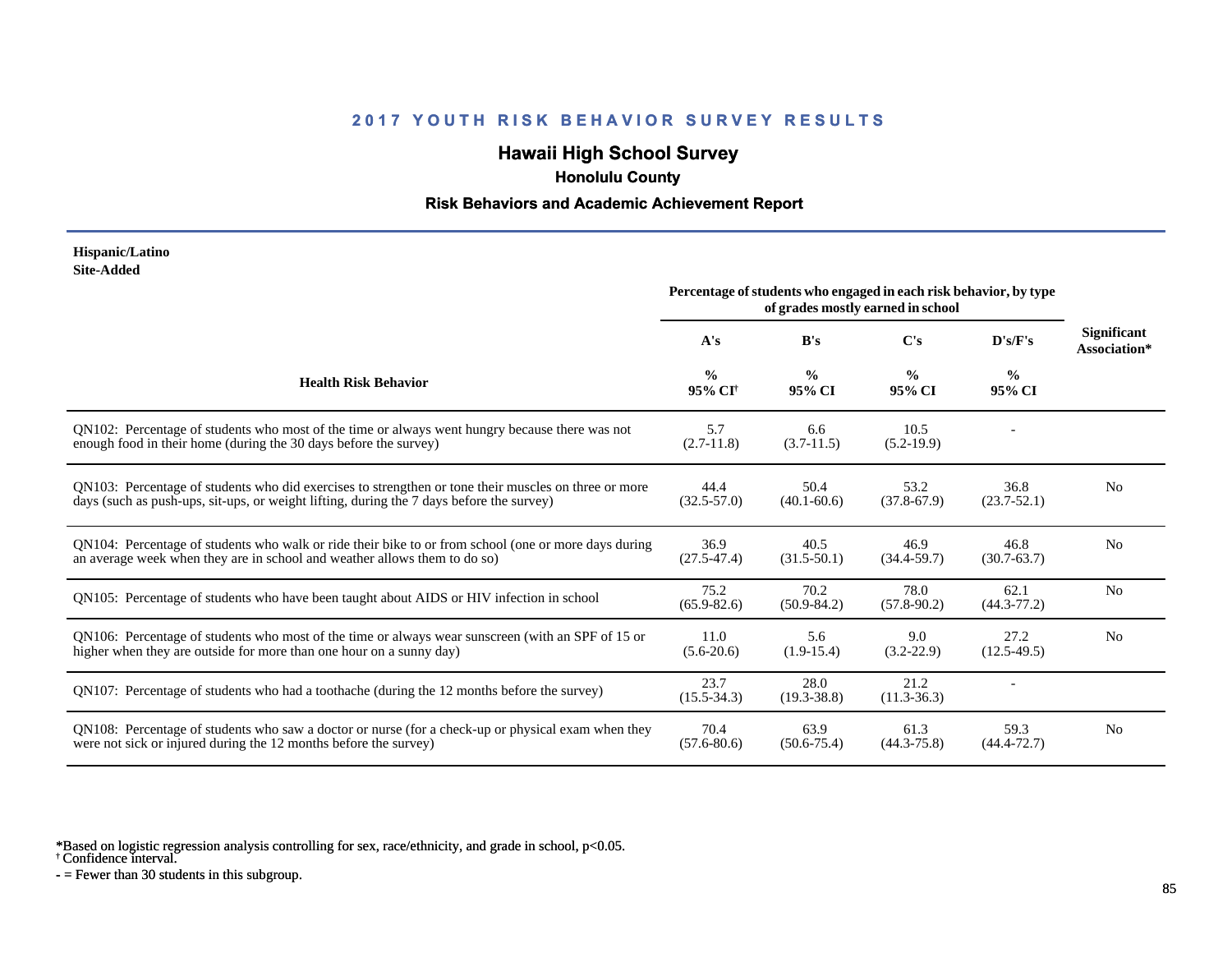# **Hawaii High School Survey**

 **Honolulu County**

#### **Risk Behaviors and Academic Achievement Report**

#### **Hispanic/Latino Site-Added**

|                                                                                                                                                                                                                                             | Percentage of students who engaged in each risk behavior, by type<br>of grades mostly earned in school |                         |                         |                         |                                    |
|---------------------------------------------------------------------------------------------------------------------------------------------------------------------------------------------------------------------------------------------|--------------------------------------------------------------------------------------------------------|-------------------------|-------------------------|-------------------------|------------------------------------|
|                                                                                                                                                                                                                                             | A's                                                                                                    | B's                     | C's                     | D's/F's                 | <b>Significant</b><br>Association* |
| <b>Health Risk Behavior</b>                                                                                                                                                                                                                 | $\frac{0}{0}$<br>95% CI <sup>+</sup>                                                                   | $\frac{0}{0}$<br>95% CI | $\frac{0}{0}$<br>95% CI | $\frac{6}{6}$<br>95% CI |                                    |
| QN109: Percentage of students who had been told by a doctor or nurse that they had asthma and who<br>still have asthma                                                                                                                      | 19.4<br>$(11.6 - 30.6)$                                                                                | 16.2<br>$(8.8 - 28.0)$  | 16.2<br>$(8.6 - 28.2)$  |                         |                                    |
| QN110: Percentage of students who did not go to school because they were sick (on one or more days<br>during the 30 days before the survey)                                                                                                 | 39.9<br>$(29.2 - 51.6)$                                                                                | 41.3<br>$(29.9 - 53.8)$ | 47.8<br>$(31.9-64.0)$   | 55.8<br>$(39.7 - 70.8)$ | N <sub>0</sub>                     |
| QN111: Percentage of students who usually slept in the home of a friend, family member, or other<br>person because they had to leave their home or their parent or guardian cannot afford housing (during<br>the 30 days before the survey) | 1.7<br>$(0.4-6.5)$                                                                                     | 1.9<br>$(0.5-7.1)$      | 5.6<br>$(1.8-15.7)$     | 1.7<br>$(0.2-11.8)$     | N <sub>0</sub>                     |
| QN112: Percentage of students who probably or definitely will complete a post high school program<br>(such as a vocational training program, military service, community college, or 4-year college)                                        | 71.1<br>$(57.1 - 81.9)$                                                                                | 73.7<br>$(64.1 - 81.4)$ | 59.7<br>$(47.4 - 70.9)$ | 43.8<br>$(25.6 - 63.7)$ | Yes                                |
| QN113: Percentage of students who most of the time or always get the kind of help they need (among<br>students who report having felt sad, empty, hopeless, angry, or anxious)                                                              | 36.4<br>$(26.3 - 47.9)$                                                                                | 13.4<br>$(4.3 - 34.7)$  | 23.1<br>$(10.8 - 42.7)$ |                         |                                    |
| QN114: Percentage of students who reported there is at least one teacher or other adult in their school<br>that they can talk to if they have a problem                                                                                     | 69.4<br>$(59.3 - 77.9)$                                                                                | 65.4<br>$(52.4 - 76.4)$ | 59.2<br>$(44.3 - 72.6)$ |                         |                                    |

\*Based on logistic regression analysis controlling for sex, race/ethnicity, and grade in school, p<0.05.

† Confidence interval.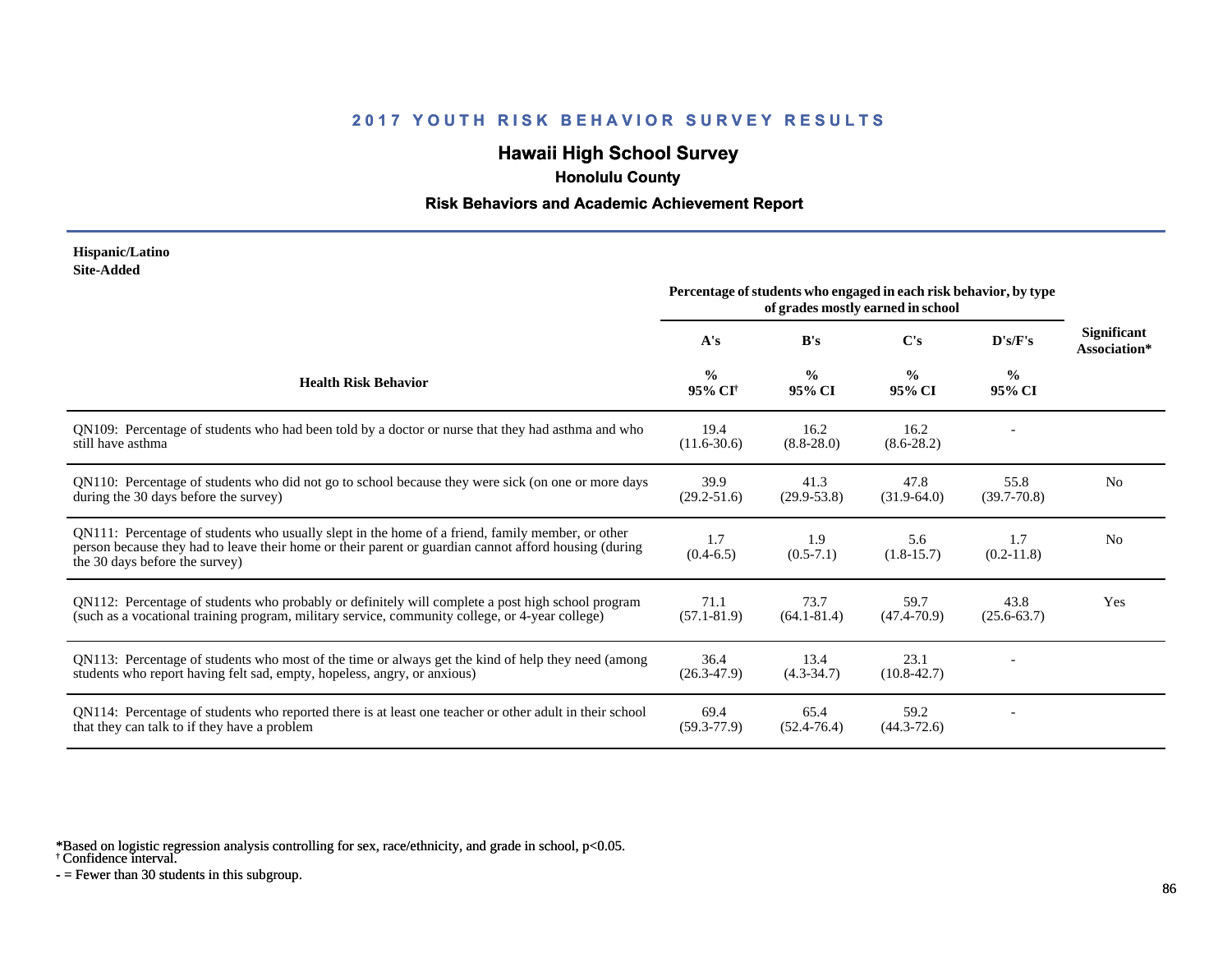# **Hawaii High School Survey**

 **Honolulu County**

#### **Risk Behaviors and Academic Achievement Report**

#### **Hispanic/Latino Site-Added**

|                                                                                                                                                                                                                  | Percentage of students who engaged in each risk behavior, by type<br>of grades mostly earned in school |                         |                         |                         |                                    |
|------------------------------------------------------------------------------------------------------------------------------------------------------------------------------------------------------------------|--------------------------------------------------------------------------------------------------------|-------------------------|-------------------------|-------------------------|------------------------------------|
|                                                                                                                                                                                                                  | A's                                                                                                    | B's                     | C's                     | D's/F's                 | <b>Significant</b><br>Association* |
| <b>Health Risk Behavior</b>                                                                                                                                                                                      | $\frac{0}{0}$<br>95% CI†                                                                               | $\frac{0}{0}$<br>95% CI | $\frac{0}{0}$<br>95% CI | $\frac{0}{0}$<br>95% CI |                                    |
| QN115: Percentage of students who have an adult outside of school they can talk to about things that<br>are important to them                                                                                    | 77.5<br>$(69.5 - 83.9)$                                                                                | 76.5<br>$(65.8 - 84.6)$ | 78.9<br>$(63.2 - 89.0)$ |                         |                                    |
| QN116: Percentage of students who reported their parents or other adults in their family talked with<br>them about what they expect them to do or not to do when it comes to sex                                 | 61.3<br>$(50.6 - 70.9)$                                                                                | 60.8<br>$(48.2 - 72.1)$ | 65.5<br>$(49.5 - 78.7)$ |                         |                                    |
| QN117: Percentage of students who report their parents would feel it was a little bit wrong, wrong, or<br>very wrong for them to drink beer, wine, or hard liquor regularly (such as rum, gin, vodka or whiskey) | 90.6<br>$(78.5 - 96.2)$                                                                                | 92.7<br>$(86.3 - 96.2)$ | 81.1<br>$(67.4 - 90.0)$ |                         |                                    |
| QN118: Percentage of students who have talked with one of their parents or another adult in their<br>family about the dangers of tobacco, alcohol, or drug use (during the 12 months before the survey)          | 52.1<br>$(43.0 - 61.1)$                                                                                | 45.9<br>$(35.1 - 57.1)$ | 37.4<br>$(26.2 - 50.2)$ | 51.8<br>$(37.5-65.9)$   | N <sub>0</sub>                     |
| ON119: Percentage of students who have ridden in a car driven by someone, including the student,<br>who was "high" or had been using alcohol or drugs (during the 30 days before the survey)                     | 18.1<br>$(11.9-26.6)$                                                                                  | 17.1<br>$(11.3 - 25.1)$ | 24.0<br>$(14.0 - 38.1)$ |                         |                                    |
| QN120: Percentage of students who ever use alcohol or drugs to relax, feel better about themselves, or<br>fit in                                                                                                 | 20.9<br>$(10.0 - 38.6)$                                                                                | 24.9<br>$(16.8 - 35.3)$ | 25.9<br>$(17.1 - 37.2)$ |                         |                                    |

\*Based on logistic regression analysis controlling for sex, race/ethnicity, and grade in school, p<0.05.

† Confidence interval.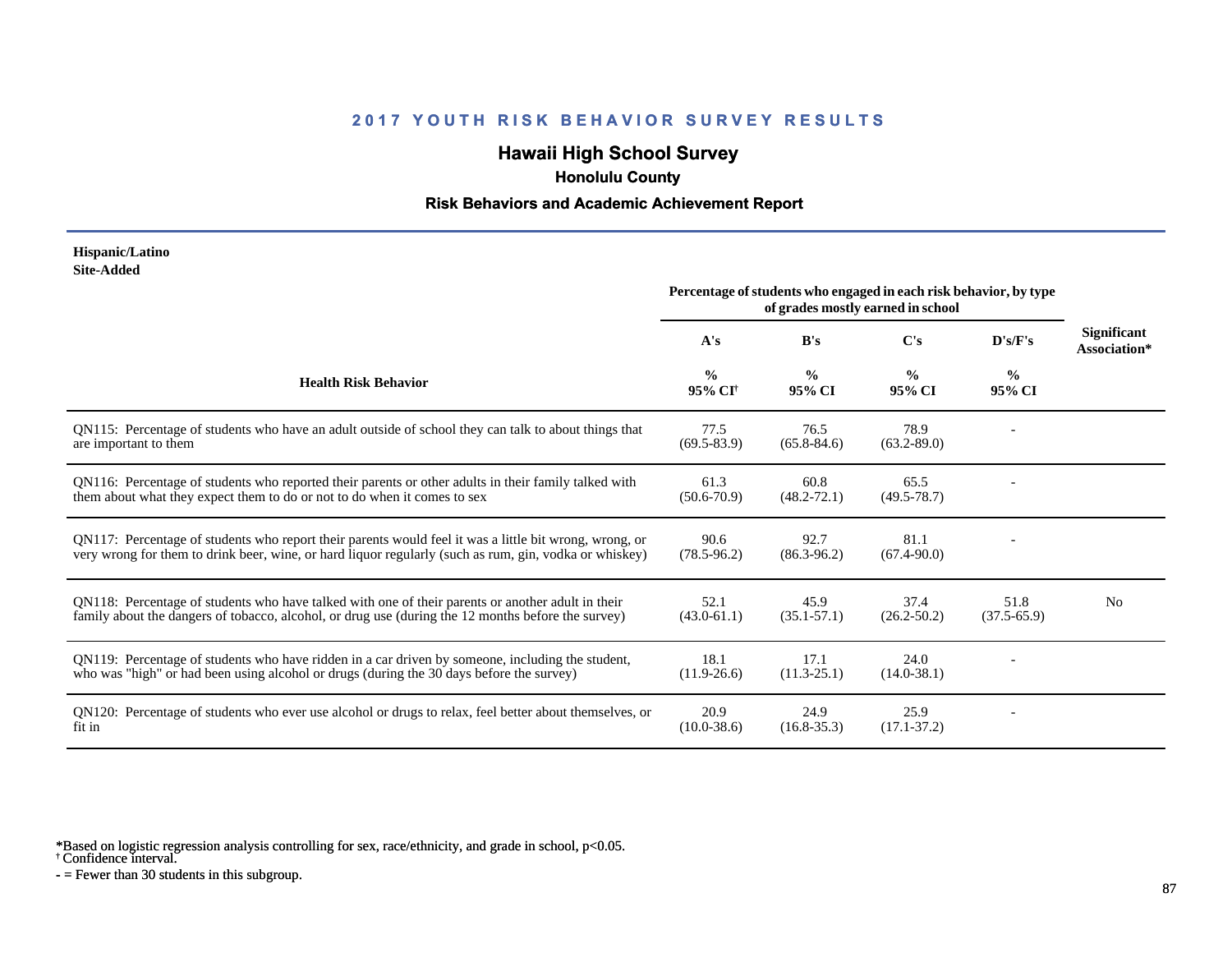# **Hawaii High School Survey**

 **Honolulu County**

#### **Risk Behaviors and Academic Achievement Report**

#### **Hispanic/Latino Site-Added**

|                                                                                                                                                              | Percentage of students who engaged in each risk behavior, by type<br>of grades mostly earned in school |                         |                         |                         |                                    |
|--------------------------------------------------------------------------------------------------------------------------------------------------------------|--------------------------------------------------------------------------------------------------------|-------------------------|-------------------------|-------------------------|------------------------------------|
|                                                                                                                                                              | A's                                                                                                    | B's                     | C's                     | D's/F's                 | <b>Significant</b><br>Association* |
| <b>Health Risk Behavior</b>                                                                                                                                  | $\frac{0}{0}$<br>95% CI <sup>+</sup>                                                                   | $\frac{0}{0}$<br>95% CI | $\frac{0}{0}$<br>95% CI | $\frac{0}{0}$<br>95% CI |                                    |
| QN121: Percentage of students who ever use alcohol or drugs while they are alone                                                                             | 17.2<br>$(8.1 - 32.7)$                                                                                 | 24.6<br>$(17.7 - 33.0)$ | 22.3<br>$(12.9 - 35.7)$ |                         |                                    |
| QN122: Percentage of students who ever forget things they did while using alcohol or drugs                                                                   | 16.7<br>$(8.3 - 30.6)$                                                                                 | 21.2<br>$(14.6-29.8)$   | 18.4<br>$(10.3 - 30.5)$ |                         |                                    |
| QN123: Percentage of students who have ever gotten into trouble while they were using alcohol or<br>drugs                                                    | 15.6<br>$(8.1-27.9)$                                                                                   | 23.5<br>$(16.2 - 32.8)$ | 16.5<br>$(7.8-31.6)$    |                         |                                    |
| QN124: Percentage of students who have attended school under the influence of alcohol, marijuana, or<br>other drugs (during the 12 months before the survey) | 13.8<br>$(7.9-22.9)$                                                                                   | 15.5<br>$(8.0-27.8)$    | 19.1<br>$(9.1 - 35.9)$  |                         |                                    |
| QN125: Percentage of students who have family or friends that have told them that they should cut<br>down on their drinking or drug use                      | 11.3<br>$(4.6-25.1)$                                                                                   | 12.9<br>$(5.7-26.9)$    | 15.5<br>$(8.2 - 27.3)$  |                         |                                    |

\*Based on logistic regression analysis controlling for sex, race/ethnicity, and grade in school, p<0.05.

† Confidence interval.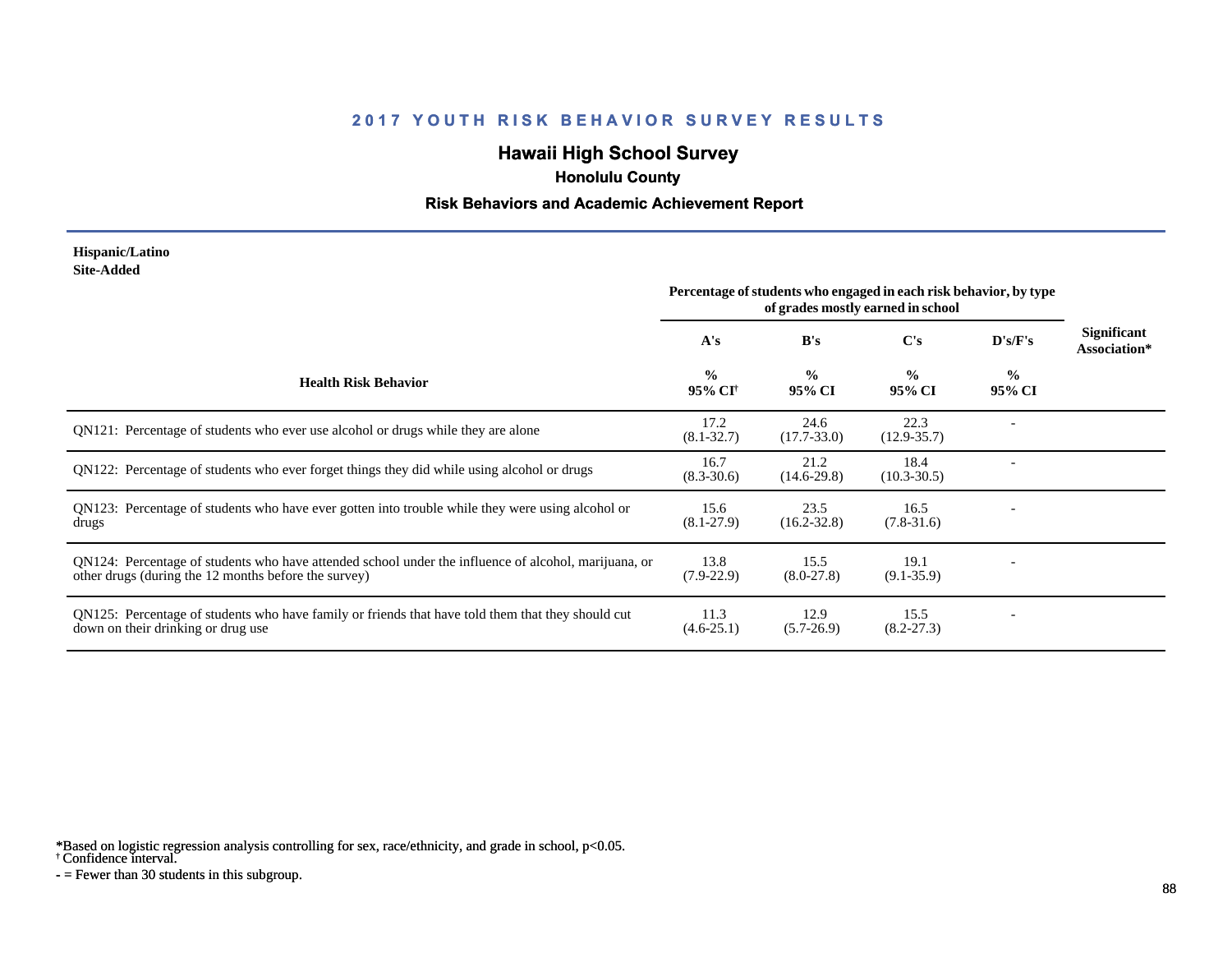# **Hawaii High School Survey**

 **Honolulu County**

#### **Risk Behaviors and Academic Achievement Report**

#### **White\* Unintentional Injuries/Violence**

|                                                                                                                                                                                                                                                                                                        | Percentage of students who engaged in each risk behavior, by type<br>of grades mostly earned in school |                         |                         |                          |                                                       |
|--------------------------------------------------------------------------------------------------------------------------------------------------------------------------------------------------------------------------------------------------------------------------------------------------------|--------------------------------------------------------------------------------------------------------|-------------------------|-------------------------|--------------------------|-------------------------------------------------------|
|                                                                                                                                                                                                                                                                                                        | A's                                                                                                    | B's                     | $\bf C's$               | D's/F's                  | <b>Significant</b><br><b>Association</b> <sup>†</sup> |
| <b>Health Risk Behavior</b>                                                                                                                                                                                                                                                                            | $\frac{0}{0}$<br>95% CI <sup>§</sup>                                                                   | $\frac{0}{0}$<br>95% CI | $\frac{0}{0}$<br>95% CI | $\frac{6}{9}$<br>95% CI  |                                                       |
| QN11: Percentage of students who texted or e-mailed while driving a car or other vehicle (on at least 1<br>day during the 30 days before the survey, among students who had driven a car or other vehicle during<br>the 30 days before the survey)                                                     |                                                                                                        |                         |                         | $\overline{\phantom{a}}$ |                                                       |
| QN12: Percentage of students who carried a weapon (such as a gun, knife, or club, on at least 1 day<br>during the 30 days before the survey)                                                                                                                                                           | 5.9<br>$(1.6-19.2)$                                                                                    |                         |                         |                          |                                                       |
| QN15: Percentage of students who did not go to school because they felt unsafe at school or on their<br>way to or from school (on at least 1 day during the 30 days before the survey)                                                                                                                 | 3.0<br>$(0.5-15.1)$                                                                                    |                         |                         |                          |                                                       |
| QN17: Percentage of students who were in a physical fight (one or more times during the 12 months<br>before the survey)                                                                                                                                                                                | 8.6<br>$(4.2 - 16.6)$                                                                                  |                         |                         |                          |                                                       |
| QN19: Percentage of students who were ever physically forced to have sexual intercourse (when they<br>did not want to)                                                                                                                                                                                 | 7.6<br>$(3.4-16.1)$                                                                                    |                         |                         |                          |                                                       |
| QN20: Percentage of students who experienced sexual violence (being forced by anyone to do sexual<br>things [counting such things as kissing, touching, or being physically forced to have sexual intercourse]<br>that they did not want to, one or more times during the 12 months before the survey) | 9.1<br>$(3.3-22.2)$                                                                                    |                         |                         |                          |                                                       |

\*Non-Hispanic.

† Based on logistic regression analysis controlling for sex, race/ethnicity, and grade in school, p<0.05.

§Confidence interval.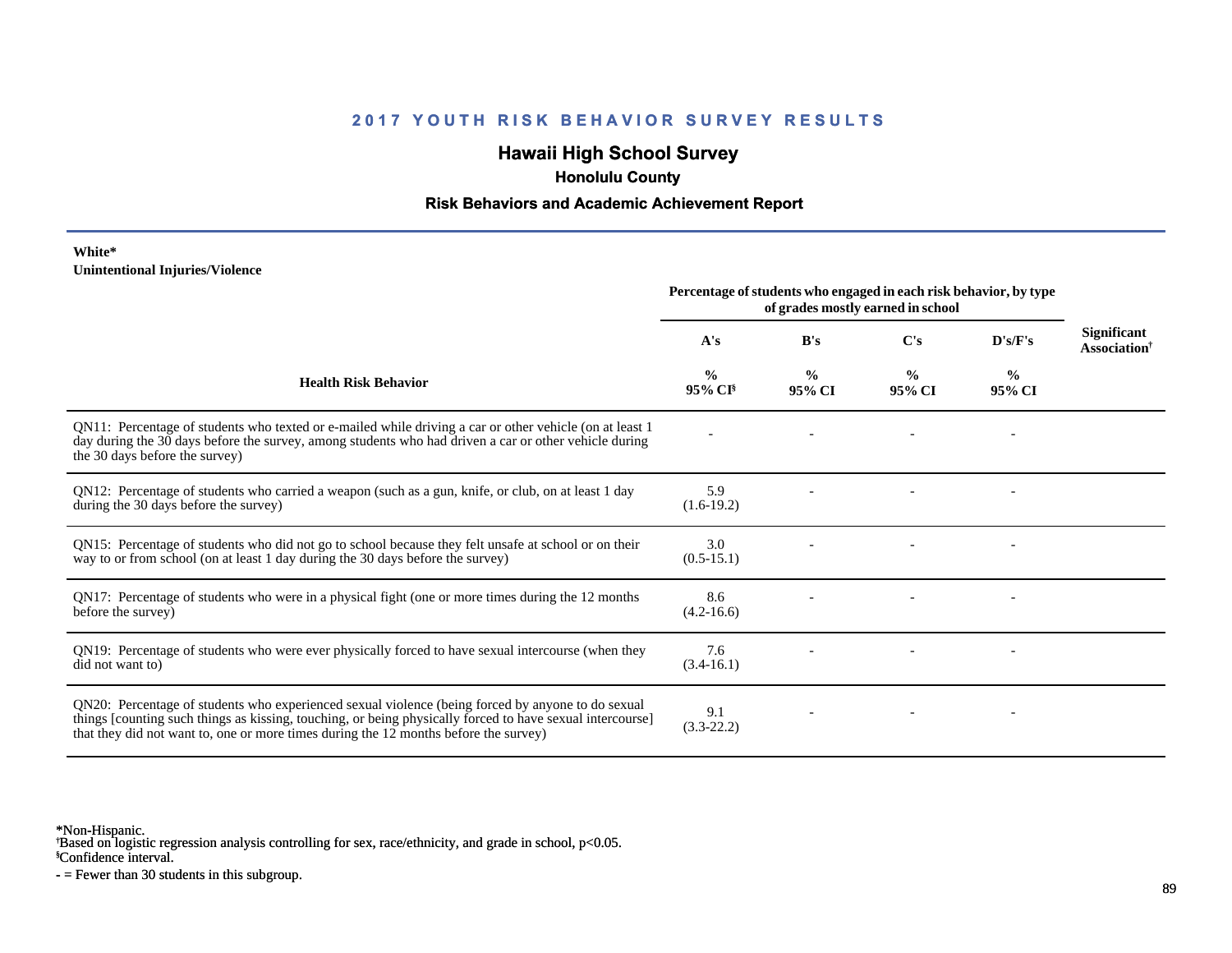# **Hawaii High School Survey**

 **Honolulu County**

#### **Risk Behaviors and Academic Achievement Report**

#### **White\* Unintentional Injuries/Violence**

|                                                                                                                                                                                                                                                                                                                                                                                                                        | Percentage of students who engaged in each risk behavior, by type<br>of grades mostly earned in school |                         |                         |                         |                                                       |
|------------------------------------------------------------------------------------------------------------------------------------------------------------------------------------------------------------------------------------------------------------------------------------------------------------------------------------------------------------------------------------------------------------------------|--------------------------------------------------------------------------------------------------------|-------------------------|-------------------------|-------------------------|-------------------------------------------------------|
|                                                                                                                                                                                                                                                                                                                                                                                                                        | A's                                                                                                    | B's                     | $\bf C's$               | D's/F's                 | <b>Significant</b><br><b>Association</b> <sup>†</sup> |
| <b>Health Risk Behavior</b>                                                                                                                                                                                                                                                                                                                                                                                            | %<br>$95\%$ CI <sup>§</sup>                                                                            | $\frac{0}{0}$<br>95% CI | $\frac{0}{0}$<br>95% CI | $\frac{0}{0}$<br>95% CI |                                                       |
| QN22: Percentage of students who experienced physical dating violence (being physically hurt on<br>purpose by someone they were dating or going out with [counting such things as being hit, slammed<br>into something, or injured with an object or weapon] one or more times during the 12 months before<br>the survey, among students who dated or went out with someone during the 12 months before the<br>survey) |                                                                                                        |                         |                         |                         |                                                       |
| QN23: Percentage of students who were bullied on school property (ever during the 12 months before<br>the survey)                                                                                                                                                                                                                                                                                                      | 13.8<br>$(6.6-26.6)$                                                                                   |                         |                         |                         |                                                       |
| QN24: Percentage of students who were electronically bullied (counting being bullied through texting,<br>Instagram, Facebook, or other social media, ever during the 12 months before the survey)                                                                                                                                                                                                                      | 5.3<br>$(2.0-13.4)$                                                                                    |                         |                         |                         |                                                       |
| QN25: Percentage of students who felt sad or hopeless (almost every day for $>=$ 2 weeks in a row so<br>that they stopped doing some usual activities, ever during the 12 months before the survey)                                                                                                                                                                                                                    | 26.7<br>$(19.1 - 36.1)$                                                                                |                         |                         |                         |                                                       |
| QN26: Percentage of students who seriously considered attempting suicide (ever during the 12 months<br>before the survey)                                                                                                                                                                                                                                                                                              | 11.4<br>$(5.4-22.6)$                                                                                   |                         |                         |                         |                                                       |
| QN27: Percentage of students who made a plan about how they would attempt suicide (during the 12<br>months before the survey)                                                                                                                                                                                                                                                                                          | 7.9<br>$(2.9-19.8)$                                                                                    |                         |                         |                         |                                                       |

\*Non-Hispanic.

† Based on logistic regression analysis controlling for sex, race/ethnicity, and grade in school, p<0.05.

§Confidence interval.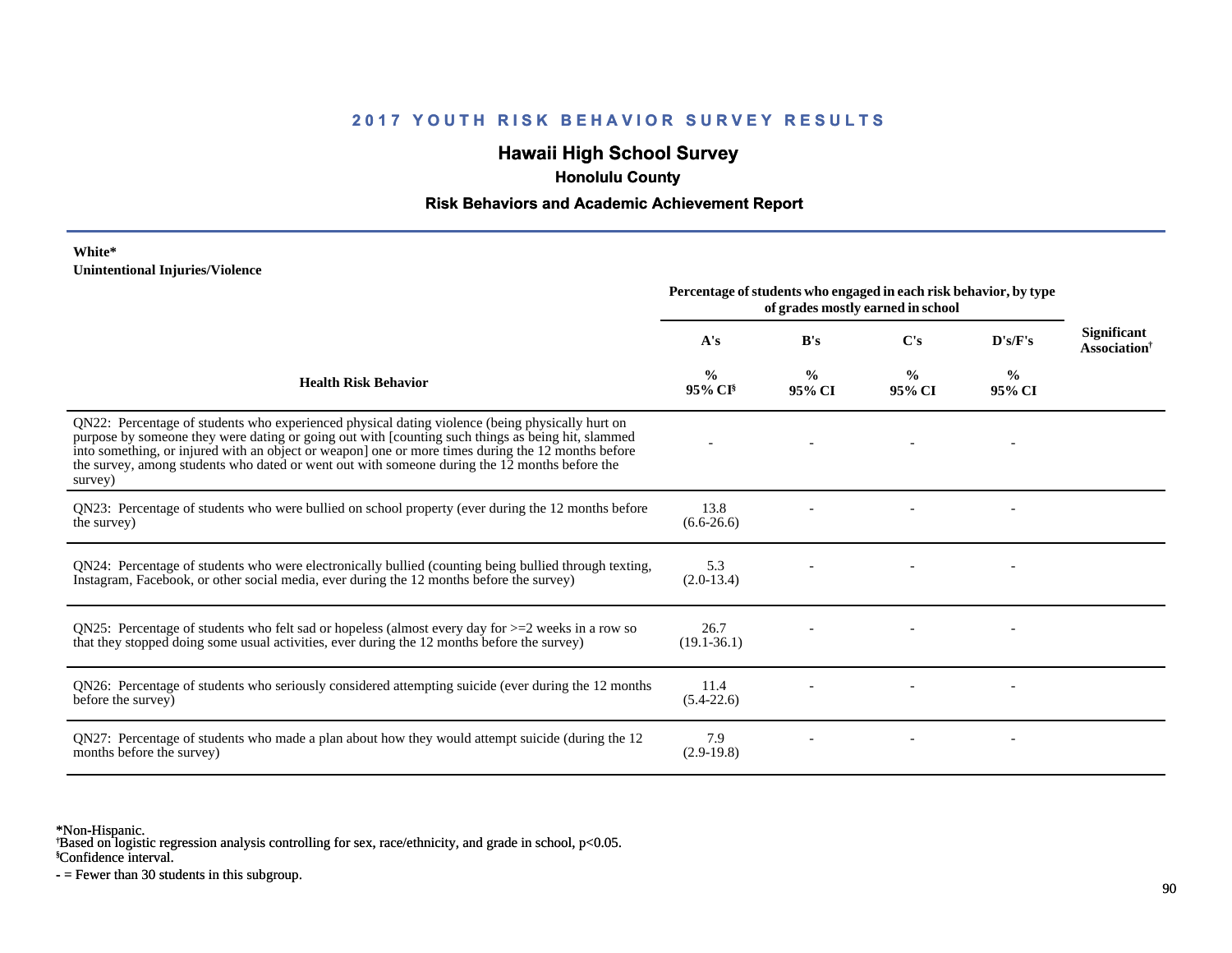# **Hawaii High School Survey**

 **Honolulu County**

#### **Risk Behaviors and Academic Achievement Report**

**White\* Unintentional Injuries/Violence**

|                                                                                                                                                                                                   | Percentage of students who engaged in each risk behavior, by type<br>of grades mostly earned in school |                         |                         |                         |                                                       |
|---------------------------------------------------------------------------------------------------------------------------------------------------------------------------------------------------|--------------------------------------------------------------------------------------------------------|-------------------------|-------------------------|-------------------------|-------------------------------------------------------|
|                                                                                                                                                                                                   | A's                                                                                                    | B's                     | C's                     | D's/F's                 | <b>Significant</b><br><b>Association</b> <sup>†</sup> |
| <b>Health Risk Behavior</b>                                                                                                                                                                       | $\frac{0}{0}$<br>95% CI <sup>§</sup>                                                                   | $\frac{0}{0}$<br>95% CI | $\frac{6}{9}$<br>95% CI | $\frac{0}{0}$<br>95% CI |                                                       |
| QN28: Percentage of students who attempted suicide (one or more times during the 12 months before<br>the survey)                                                                                  | 2.8<br>$(0.6-12.9)$                                                                                    |                         |                         |                         |                                                       |
| QN29: Percentage of students who had a suicide attempt that resulted in an injury, poisoning, or<br>overdose that had to be treated by a doctor or nurse (during the 12 months before the survey) | 1.6<br>$(0.2-11.0)$                                                                                    |                         |                         |                         |                                                       |

\*Non-Hispanic.

† Based on logistic regression analysis controlling for sex, race/ethnicity, and grade in school, p<0.05.

§Confidence interval.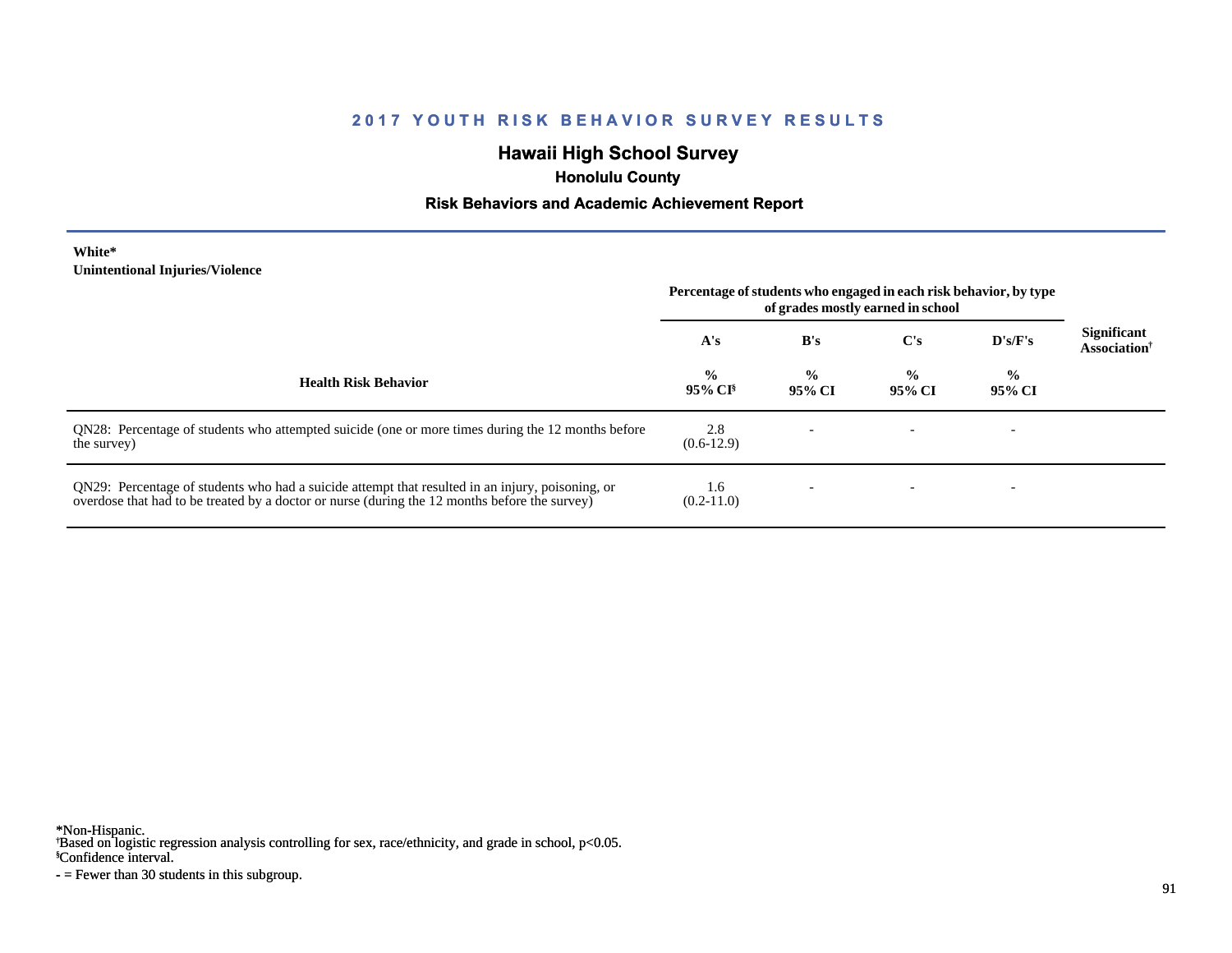# **Hawaii High School Survey**

 **Honolulu County**

#### **Risk Behaviors and Academic Achievement Report**

| White*      |  |
|-------------|--|
| Tobacco Use |  |

|                                                                                                                                                                                                                                                                                                                 | Percentage of students who engaged in each risk behavior, by type<br>of grades mostly earned in school |                         |                         |                          |                                                |
|-----------------------------------------------------------------------------------------------------------------------------------------------------------------------------------------------------------------------------------------------------------------------------------------------------------------|--------------------------------------------------------------------------------------------------------|-------------------------|-------------------------|--------------------------|------------------------------------------------|
|                                                                                                                                                                                                                                                                                                                 | A's                                                                                                    | B's                     | C's                     | D's/F's                  | <b>Significant</b><br>Association <sup>†</sup> |
| <b>Health Risk Behavior</b>                                                                                                                                                                                                                                                                                     | $\frac{0}{0}$<br>$95\%$ CI <sup>§</sup>                                                                | $\frac{0}{0}$<br>95% CI | $\frac{0}{0}$<br>95% CI | $\frac{0}{0}$<br>95% CI  |                                                |
| QN31: Percentage of students who first tried cigarette smoking before age 13 years (even one or two<br>puffs)                                                                                                                                                                                                   | 1.2<br>$(0.1-9.0)$                                                                                     |                         |                         | $\overline{\phantom{a}}$ |                                                |
| QN32: Percentage of students who currently smoked cigarettes (on at least 1 day during the 30 days<br>before the survey)                                                                                                                                                                                        | 2.0<br>$(0.4-10.8)$                                                                                    |                         |                         |                          |                                                |
| QNFRCIG: Percentage of students who currently smoked cigarettes frequently (on 20 or more days<br>during the 30 days before the survey)                                                                                                                                                                         | 0.0                                                                                                    |                         |                         |                          |                                                |
| QNDAYCIG: Percentage of students who currently smoked cigarettes daily (on all 30 days during the<br>30 days before the survey)                                                                                                                                                                                 | 0.0                                                                                                    |                         |                         |                          |                                                |
| QN35: Percentage of students who currently used an electronic vapor product (including e-cigarettes,<br>e-cigars, e-pipes, vape pipes, vaping pens, e-hookahs, and hookah pens [such as blu, NJOY, Vuse,<br>MarkTen, Logic, Vapin Plus, eGo, and Halo], on at least 1 day during the 30 days before the survey) | 5.1<br>$(1.6-15.5)$                                                                                    |                         |                         |                          |                                                |

\*Non-Hispanic.

† Based on logistic regression analysis controlling for sex, race/ethnicity, and grade in school, p<0.05.

§Confidence interval.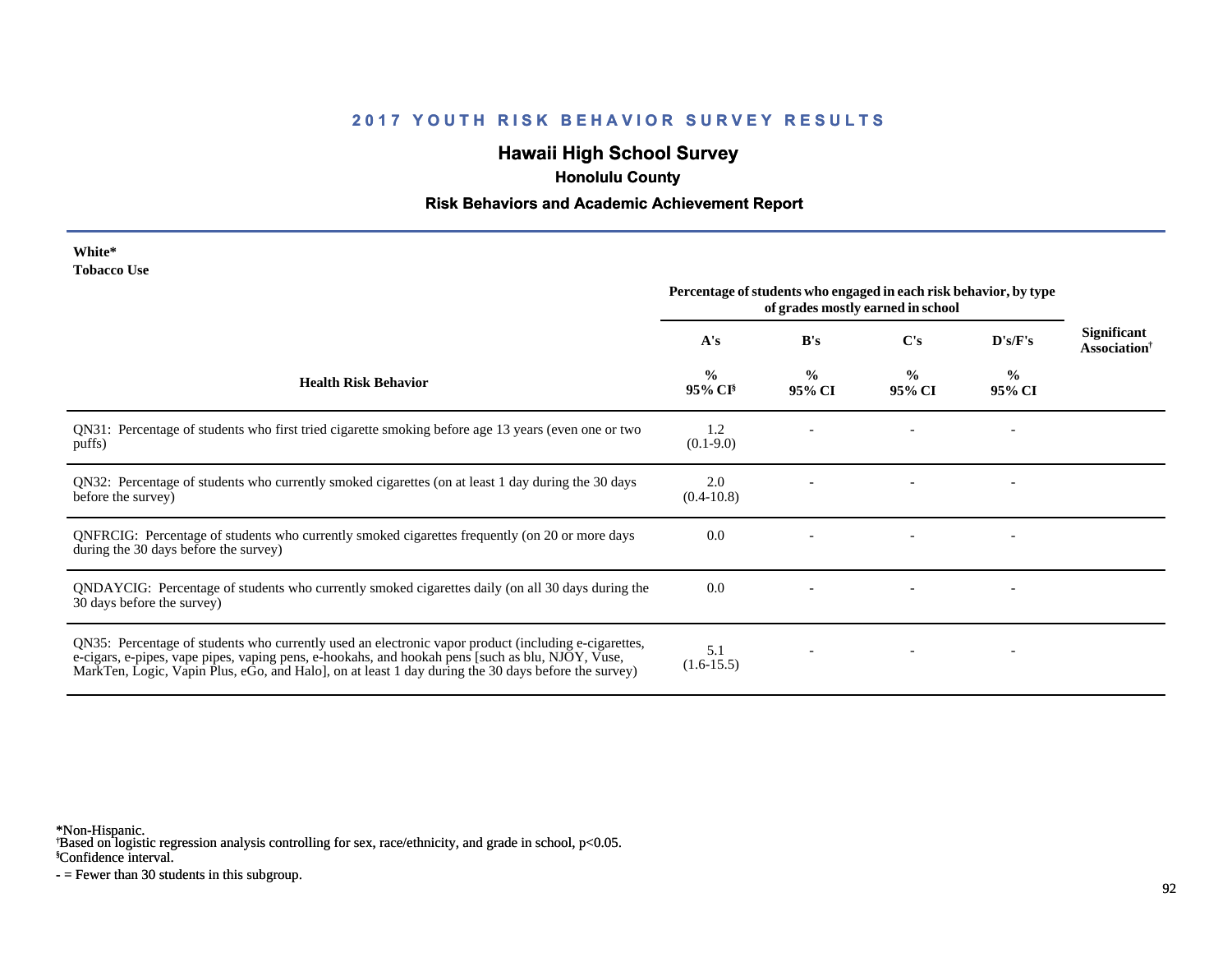# **Hawaii High School Survey**

 **Honolulu County**

#### **Risk Behaviors and Academic Achievement Report**

**White\* Alcohol/Other Drug Use**

|                                                                                                                                                                                                                                                                                       | Percentage of students who engaged in each risk behavior, by type<br>of grades mostly earned in school |                         |                         |                          |                                                |
|---------------------------------------------------------------------------------------------------------------------------------------------------------------------------------------------------------------------------------------------------------------------------------------|--------------------------------------------------------------------------------------------------------|-------------------------|-------------------------|--------------------------|------------------------------------------------|
|                                                                                                                                                                                                                                                                                       | A's                                                                                                    | B's                     | C's                     | D's/F's                  | <b>Significant</b><br>Association <sup>†</sup> |
| <b>Health Risk Behavior</b>                                                                                                                                                                                                                                                           | $\frac{0}{0}$<br>95% CI <sup>§</sup>                                                                   | $\frac{0}{0}$<br>95% CI | $\frac{0}{0}$<br>95% CI | $\frac{6}{9}$<br>95% CI  |                                                |
| QN41: Percentage of students who had their first drink of alcohol before age 13 years (other than a few<br>sips)                                                                                                                                                                      | 8.3<br>$(3.5-18.6)$                                                                                    |                         |                         |                          |                                                |
| QN42: Percentage of students who currently drank alcohol (at least one drink of alcohol, on at least 1<br>day during the 30 days before the survey)                                                                                                                                   | 20.7<br>$(12.4 - 32.6)$                                                                                |                         |                         |                          |                                                |
| QN44: Percentage of students who currently were binge drinking (had four or more drinks of alcohol<br>in a row for female students or five or more drinks of alcohol in a row for male students, within a<br>couple of hours, on at least 1 day during the 30 days before the survey) | 4.1<br>$(2.3 - 7.0)$                                                                                   |                         |                         |                          |                                                |
| QN47: Percentage of students who tried marijuana for the first time before age 13 years                                                                                                                                                                                               | 2.6<br>$(0.6-11.1)$                                                                                    |                         |                         | $\overline{\phantom{a}}$ |                                                |
| QN48: Percentage of students who currently used marijuana (one or more times during the 30 days<br>before the survey)                                                                                                                                                                 | 6.6<br>$(4.1 - 10.6)$                                                                                  |                         |                         |                          |                                                |
| QN49: Percentage of students who ever used cocaine (any form of cocaine, including powder, crack,<br>or freebase, one or more times during their life)                                                                                                                                | 4.8<br>$(1.1-17.9)$                                                                                    |                         |                         |                          |                                                |
| QN51: Percentage of students who ever used heroin (also called "smack," "junk," or "China White,"<br>one or more times during their life)                                                                                                                                             | 3.0<br>$(0.5-15.3)$                                                                                    |                         |                         | $\overline{\phantom{a}}$ |                                                |

\*Non-Hispanic.

† Based on logistic regression analysis controlling for sex, race/ethnicity, and grade in school, p<0.05.

§Confidence interval.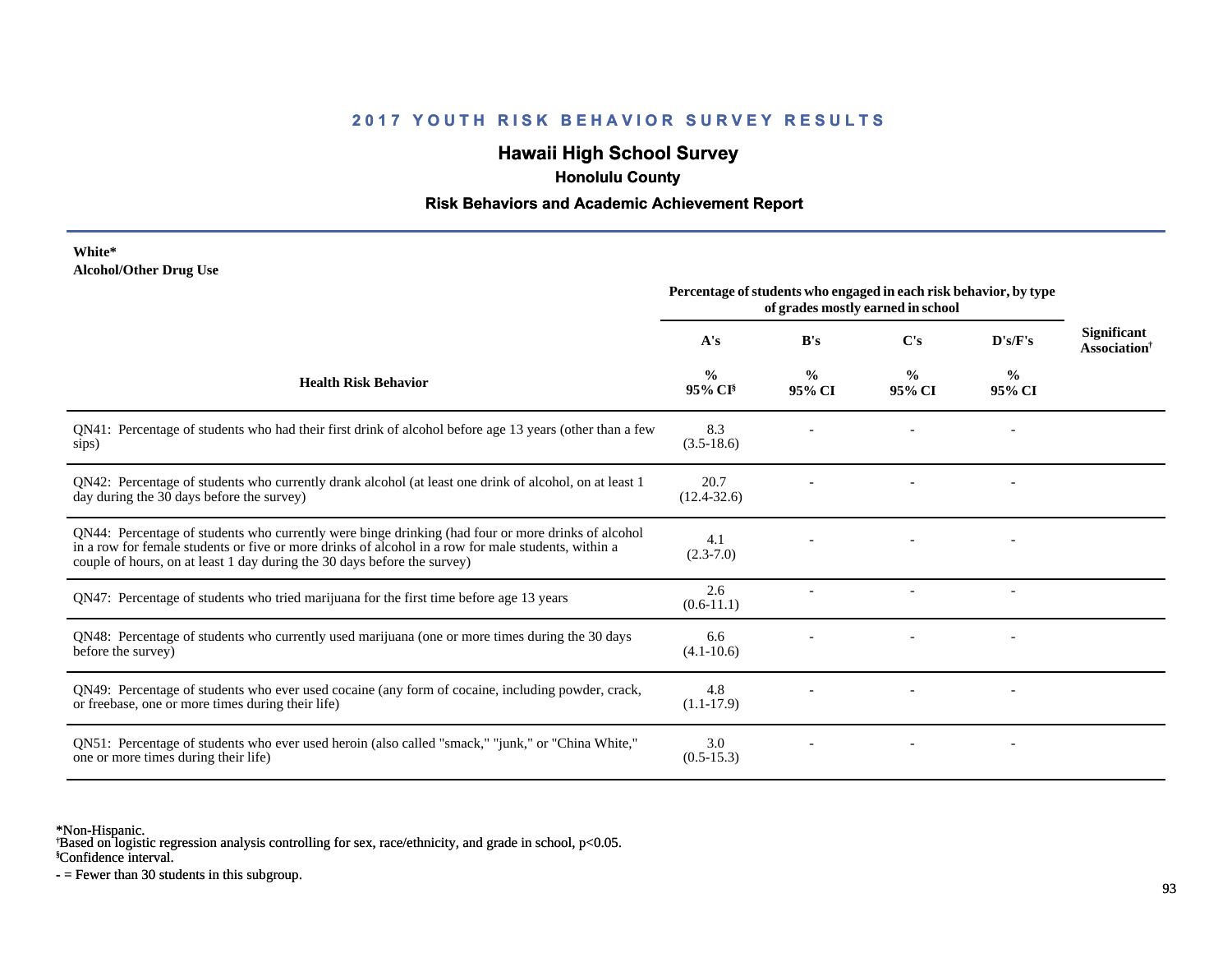# **Hawaii High School Survey**

 **Honolulu County**

#### **Risk Behaviors and Academic Achievement Report**

#### **White\* Alcohol/Other Drug Use**

|                                                                                                                                                                                                                                                                                       | Percentage of students who engaged in each risk behavior, by type<br>of grades mostly earned in school |                         |                         |                         |                                                |
|---------------------------------------------------------------------------------------------------------------------------------------------------------------------------------------------------------------------------------------------------------------------------------------|--------------------------------------------------------------------------------------------------------|-------------------------|-------------------------|-------------------------|------------------------------------------------|
|                                                                                                                                                                                                                                                                                       | A's                                                                                                    | B's                     | C's                     | D's/F's                 | <b>Significant</b><br>Association <sup>†</sup> |
| <b>Health Risk Behavior</b>                                                                                                                                                                                                                                                           | $\frac{0}{0}$<br>95% CI <sup>§</sup>                                                                   | $\frac{6}{6}$<br>95% CI | $\frac{0}{0}$<br>95% CI | $\frac{0}{0}$<br>95% CI |                                                |
| QN52: Percentage of students who ever used methamphetamines (also called "speed," "crystal,"<br>"crank," or "ice," one or more times during their life)                                                                                                                               | 3.2<br>$(0.7-12.8)$                                                                                    |                         |                         |                         |                                                |
| QN53: Percentage of students who ever used ecstasy (also called "MDMA," one or more times during<br>their life)                                                                                                                                                                       | 3.4<br>$(0.8-13.1)$                                                                                    |                         |                         |                         |                                                |
| QN54: Percentage of students who ever used synthetic marijuana (also called "K2," "Spice," "fake<br>weed," "King Kong," "Yucatan Fire," "Skunk," or "Moon Rocks," one or more times during their life)                                                                                | 3.2<br>$(0.8-11.6)$                                                                                    |                         |                         |                         |                                                |
| QN56: Percentage of students who ever took prescription pain medicine without a doctor's<br>prescription or differently than how a doctor told them to use it (counting drugs such as codeine,<br>Vicodin, OxyContin, Hydrocodone, and Percocet, one or more times during their life) | 5.8<br>$(2.9-11.3)$                                                                                    |                         |                         |                         |                                                |
| QN57: Percentage of students who ever injected any illegal drug (used a needle to inject any illegal<br>drug into their body, one or more times during their life)                                                                                                                    | 0.0                                                                                                    |                         |                         |                         |                                                |

\*Non-Hispanic.

† Based on logistic regression analysis controlling for sex, race/ethnicity, and grade in school, p<0.05.

§Confidence interval.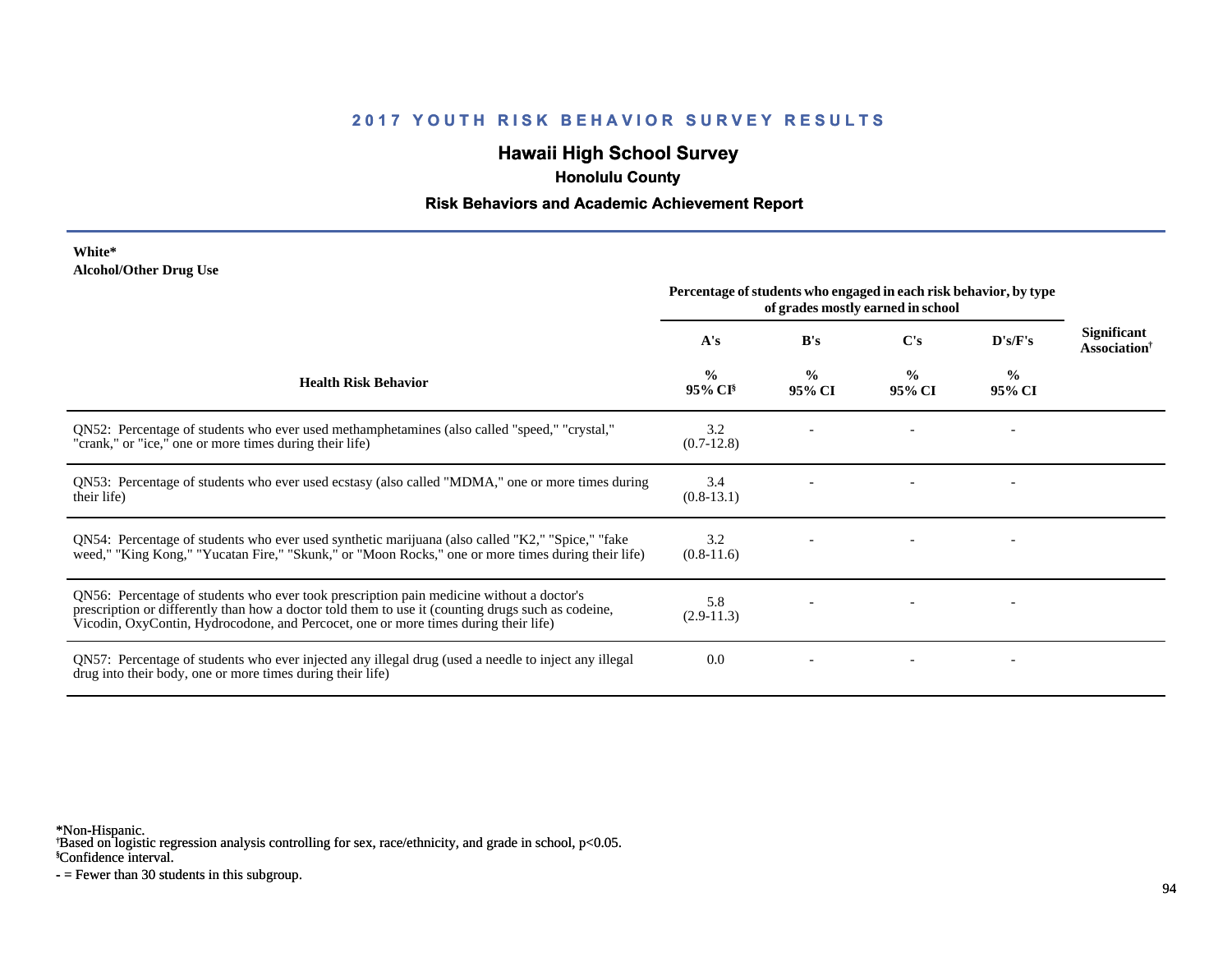# **Hawaii High School Survey**

 **Honolulu County**

#### **Risk Behaviors and Academic Achievement Report**

| White*                  |
|-------------------------|
| <b>Sexual Behaviors</b> |

|                                                                                                                                                                       | Percentage of students who engaged in each risk behavior, by type<br>of grades mostly earned in school |                         |                         |                          |                                                |
|-----------------------------------------------------------------------------------------------------------------------------------------------------------------------|--------------------------------------------------------------------------------------------------------|-------------------------|-------------------------|--------------------------|------------------------------------------------|
|                                                                                                                                                                       | A's                                                                                                    | B's                     | C's                     | D's/F's                  | <b>Significant</b><br>Association <sup>†</sup> |
| <b>Health Risk Behavior</b>                                                                                                                                           | $\frac{6}{9}$<br>95% CI <sup>§</sup>                                                                   | $\frac{0}{0}$<br>95% CI | $\frac{0}{0}$<br>95% CI | $\frac{0}{0}$<br>95% CI  |                                                |
| QN60: Percentage of students who had sexual intercourse for the first time before age 13 years                                                                        | 2.1<br>$(0.3-14.3)$                                                                                    |                         |                         |                          |                                                |
| QN61: Percentage of students who had sexual intercourse with four or more persons during their life                                                                   | 5.0<br>$(2.4 - 10.0)$                                                                                  |                         |                         |                          |                                                |
| QN62: Percentage of students who were currently sexually active (had sexual intercourse with at least<br>one person, during the 3 months before the survey)           | 13.4<br>$(8.2 - 21.1)$                                                                                 |                         |                         |                          |                                                |
| QN63: Percentage of students who drank alcohol or used drugs before last sexual intercourse (among<br>students who were currently sexually active)                    |                                                                                                        |                         |                         | $\overline{\phantom{a}}$ |                                                |
| QN64: Percentage of students who used a condom during last sexual intercourse (among students who<br>were currently sexually active)                                  |                                                                                                        |                         |                         |                          |                                                |
| QN65: Percentage of students who used birth control pills before last sexual intercourse (to prevent<br>pregnancy, among students who were currently sexually active) |                                                                                                        |                         |                         |                          |                                                |

\*Non-Hispanic.

† Based on logistic regression analysis controlling for sex, race/ethnicity, and grade in school, p<0.05.

§Confidence interval.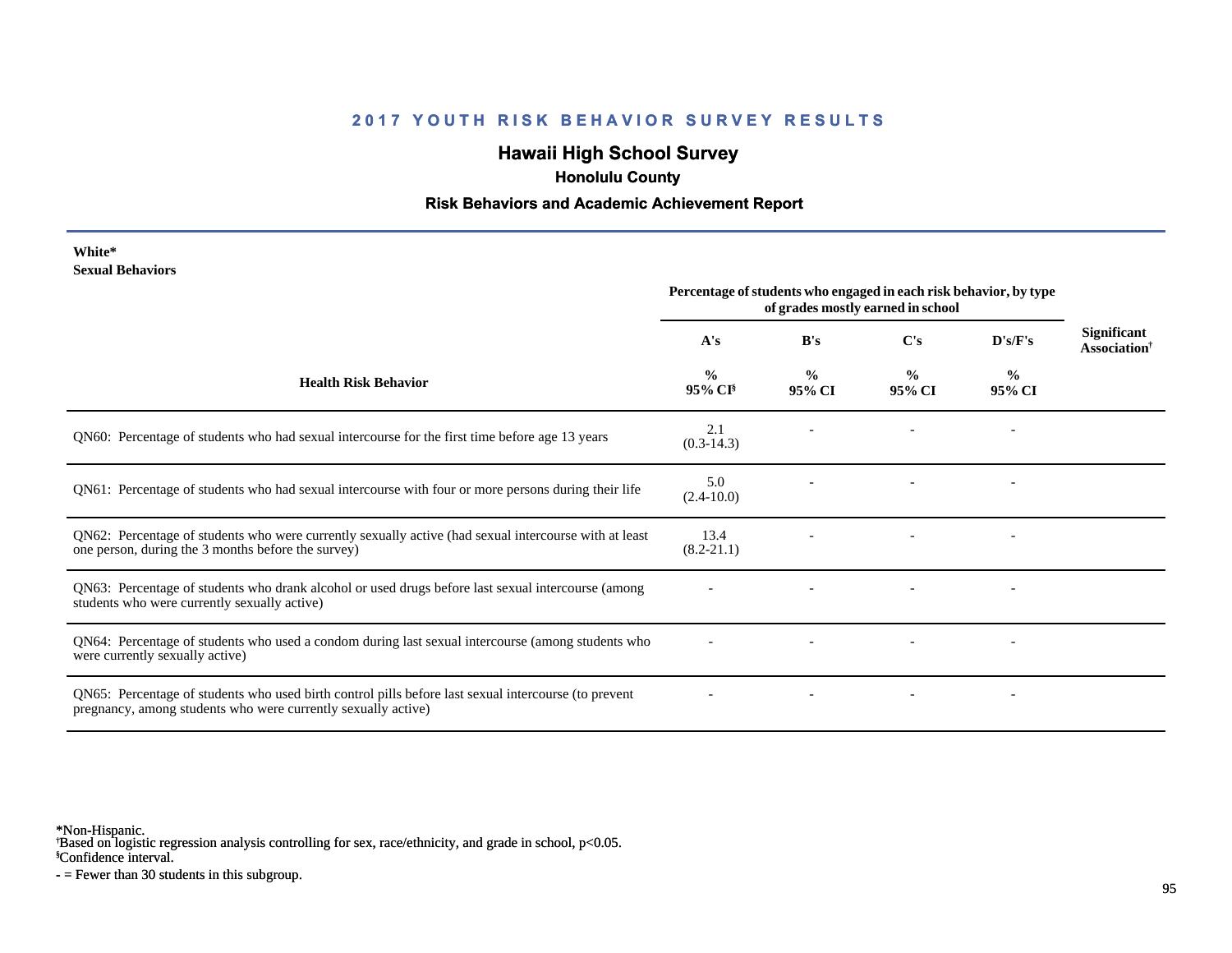# **Hawaii High School Survey**

 **Honolulu County**

#### **Risk Behaviors and Academic Achievement Report**

| White*                  |
|-------------------------|
| <b>Sexual Behaviors</b> |

|                                                                                                                                                                                                                                                                                                                                                                        | Percentage of students who engaged in each risk behavior, by type<br>of grades mostly earned in school |                         |                         |                         |                                                       |
|------------------------------------------------------------------------------------------------------------------------------------------------------------------------------------------------------------------------------------------------------------------------------------------------------------------------------------------------------------------------|--------------------------------------------------------------------------------------------------------|-------------------------|-------------------------|-------------------------|-------------------------------------------------------|
|                                                                                                                                                                                                                                                                                                                                                                        | A's                                                                                                    | B's                     | $\bf C's$               | D's/F's                 | <b>Significant</b><br><b>Association</b> <sup>†</sup> |
| <b>Health Risk Behavior</b>                                                                                                                                                                                                                                                                                                                                            | $\frac{6}{6}$<br>95% CI <sup>§</sup>                                                                   | $\frac{0}{0}$<br>95% CI | $\frac{0}{0}$<br>95% CI | $\frac{1}{2}$<br>95% CI |                                                       |
| ONIUDIMP: Percentage of students who used an IUD (such as Mirena or ParaGard) or implant (such<br>as Implanon or Nexplanon) before last sexual intercourse (to prevent pregnancy, among students who<br>were currently sexually active)                                                                                                                                |                                                                                                        |                         |                         |                         |                                                       |
| QNOTHHPL: Percentage of students who used birth control pills; an IUD (such as Mirena or<br>ParaGard) or implant (such as Implanon or Nexplanon); or a shot (such as Depo-Provera), patch (such<br>as OrthoEvra), or birth control ring (such as NuvaRing) before last sexual intercourse (to prevent<br>pregnancy, among students who were currently sexually active) |                                                                                                        |                         |                         |                         |                                                       |
| <b>QNBCNONE:</b> Percentage of students who did not use any method to prevent pregnancy during last<br>sexual intercourse (among students who were currently sexually active)                                                                                                                                                                                          |                                                                                                        |                         |                         |                         |                                                       |

\*Non-Hispanic.

† Based on logistic regression analysis controlling for sex, race/ethnicity, and grade in school, p<0.05.

§Confidence interval.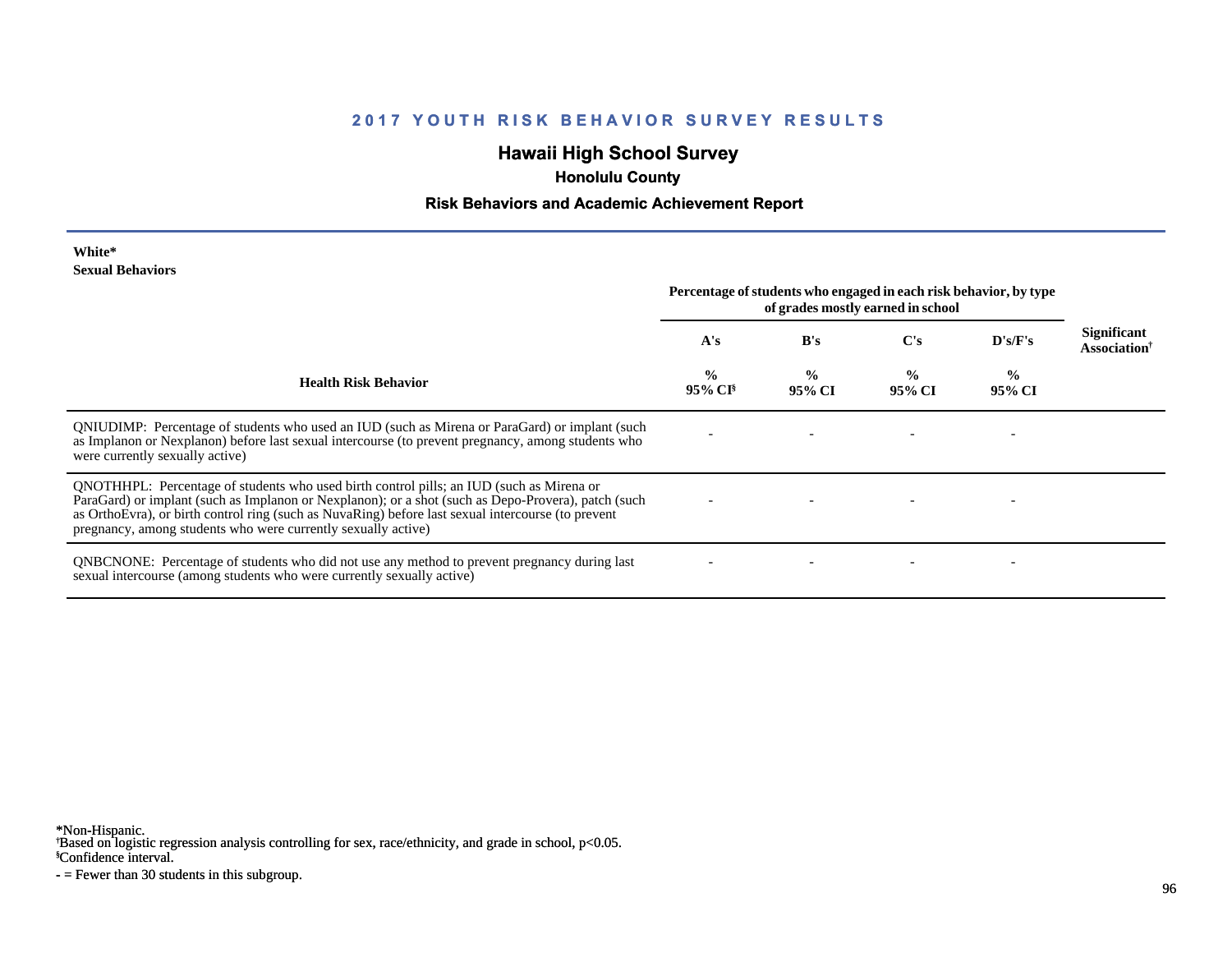# **Hawaii High School Survey**

 **Honolulu County**

#### **Risk Behaviors and Academic Achievement Report**

#### **White\* Dietary Behaviors**

|                                                                                                                                                                                                                   | Percentage of students who engaged in each risk behavior, by type<br>of grades mostly earned in school |                         |                         |                          |                                                       |
|-------------------------------------------------------------------------------------------------------------------------------------------------------------------------------------------------------------------|--------------------------------------------------------------------------------------------------------|-------------------------|-------------------------|--------------------------|-------------------------------------------------------|
|                                                                                                                                                                                                                   | A's                                                                                                    | B's                     | $\bf C's$               | D's/F's                  | <b>Significant</b><br><b>Association</b> <sup>†</sup> |
| <b>Health Risk Behavior</b>                                                                                                                                                                                       | $\frac{0}{0}$<br>95% CI <sup>§</sup>                                                                   | $\frac{6}{6}$<br>95% CI | $\frac{0}{0}$<br>95% CI | $\%$<br>95% CI           |                                                       |
| QNOBESE: Percentage of students who had obesity $(>= 95$ th percentile for body mass index, based on<br>sex- and age-specific reference data from the 2000 CDC growth charts) <sup>1</sup>                        | 2.7<br>$(0.6-11.3)$                                                                                    |                         |                         |                          |                                                       |
| QNOWT: Percentage of students who were overweight $(>= 85$ th percentile but <95th percentile for<br>body mass index, based on sex- and age-specific reference data from the 2000 CDC growth charts) <sup>1</sup> | 9.0<br>$(5.1 - 15.4)$                                                                                  |                         |                         |                          |                                                       |
| QN68: Percentage of students who described themselves as slightly or very overweight                                                                                                                              | 17.7<br>$(10.7 - 27.8)$                                                                                |                         |                         | $\overline{\phantom{a}}$ |                                                       |
| QN70: Percentage of students who did not drink fruit juice (100% fruit juices one or more times<br>during the 7 days before the survey)                                                                           | 29.1<br>$(20.0-40.2)$                                                                                  |                         |                         |                          |                                                       |
| QN71: Percentage of students who did not eat fruit (one or more times during the 7 days before the<br>survey)                                                                                                     | 6.3<br>$(2.2 - 16.8)$                                                                                  |                         |                         |                          |                                                       |
| ONFR0: Percentage of students who did not eat fruit or drink 100% fruit juices (such as orange juice,<br>apple juice, or grape juice, during the 7 days before the survey)                                        | 3.2<br>$(0.7-13.0)$                                                                                    |                         |                         |                          |                                                       |
| QNFR1: Percentage of students who ate fruit or drank 100% fruit juices one or more times per day<br>(such as orange juice, apple juice, or grape juice, during the 7 days before the survey)                      | 60.9<br>$(51.7-69.3)$                                                                                  |                         |                         |                          |                                                       |

\*Non-Hispanic.

§Confidence interval. † Based on logistic regression analysis controlling for sex, race/ethnicity, and grade in school, p<0.05.

¶ Based on reference data from the 2000 CDC Growth Charts. In 2017, new, slightly different ranges were used to calculate biologically implausible responses to height and weight questions.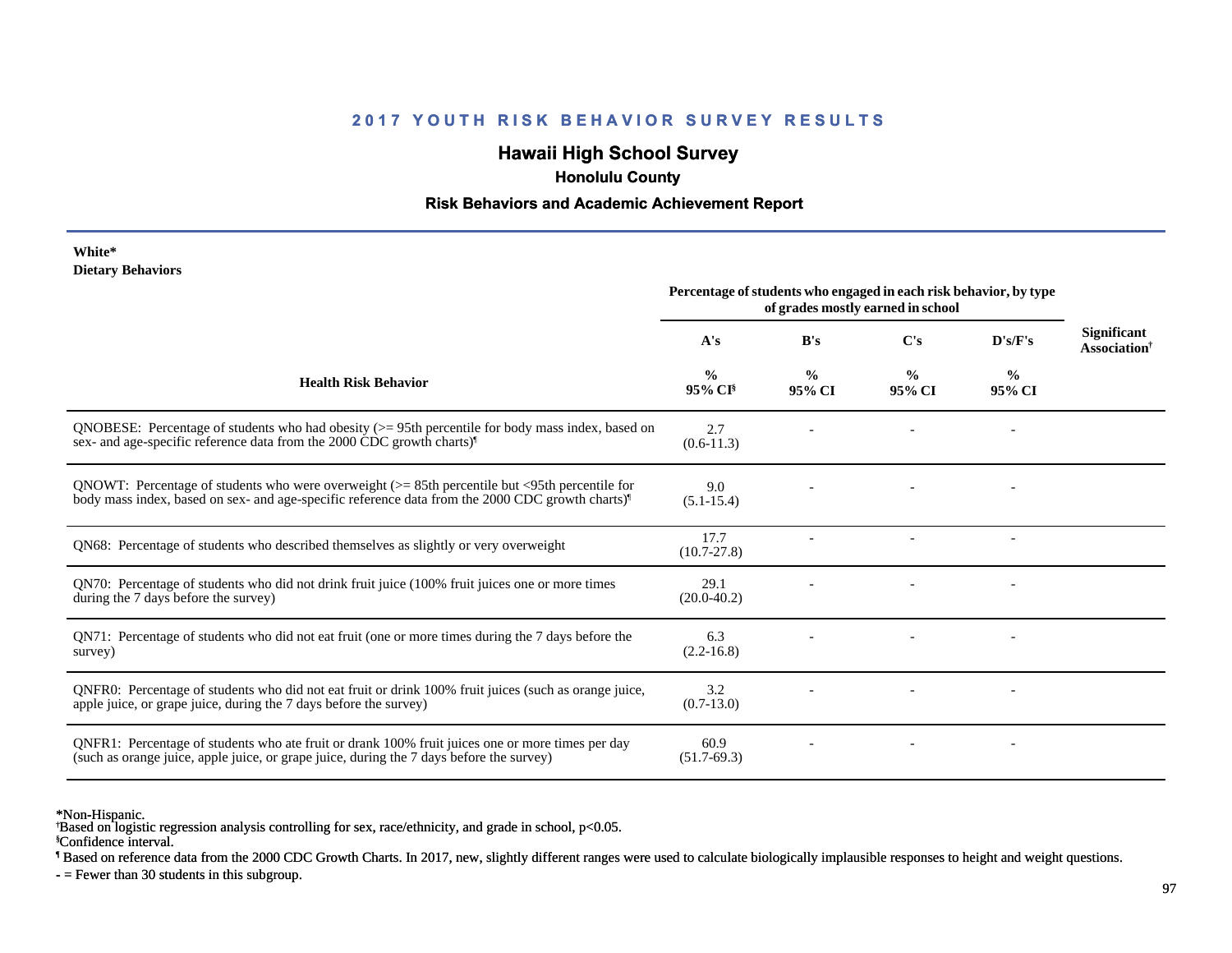# **Hawaii High School Survey**

 **Honolulu County**

#### **Risk Behaviors and Academic Achievement Report**

#### **White\* Dietary Behaviors**

|                                                                                                                                                                                                | Percentage of students who engaged in each risk behavior, by type<br>of grades mostly earned in school |                         |                         |                         |                                                       |
|------------------------------------------------------------------------------------------------------------------------------------------------------------------------------------------------|--------------------------------------------------------------------------------------------------------|-------------------------|-------------------------|-------------------------|-------------------------------------------------------|
|                                                                                                                                                                                                | A's                                                                                                    | B's                     | $\bf C's$               | D's/F's                 | <b>Significant</b><br><b>Association</b> <sup>†</sup> |
| <b>Health Risk Behavior</b>                                                                                                                                                                    | $\frac{0}{0}$<br>$95\%$ CI <sup>§</sup>                                                                | $\frac{0}{0}$<br>95% CI | $\frac{0}{0}$<br>95% CI | $\frac{0}{0}$<br>95% CI |                                                       |
| QNFR2: Percentage of students who ate fruit or drank 100% fruit juices two or more times per day<br>(such as orange juice, apple juice, or grape juice, during the 7 days before the survey)   | 18.4<br>$(12.8 - 25.7)$                                                                                |                         |                         |                         |                                                       |
| QNFR3: Percentage of students who ate fruit or drank 100% fruit juices three or more times per day<br>(such as orange juice, apple juice, or grape juice, during the 7 days before the survey) | 15.0<br>$(11.0 - 20.0)$                                                                                |                         |                         |                         |                                                       |
| QN72: Percentage of students who did not eat green salad (one or more times during the 7 days before<br>the survey)                                                                            | 27.5<br>$(16.0 - 43.0)$                                                                                |                         |                         |                         |                                                       |
| QN73: Percentage of students who did not eat potatoes (one or more times during the 7 days before the<br>survey)                                                                               | 36.2<br>$(28.4 - 44.7)$                                                                                |                         |                         |                         |                                                       |
| QN74: Percentage of students who did not eat carrots (one or more times during the 7 days before the<br>survey)                                                                                | 45.1<br>$(35.8 - 54.8)$                                                                                |                         |                         |                         |                                                       |
| QN75: Percentage of students who did not eat other vegetables (one or more times during the 7 days<br>before the survey)                                                                       | 11.0<br>$(5.3-21.5)$                                                                                   |                         |                         |                         |                                                       |

\*Non-Hispanic.

† Based on logistic regression analysis controlling for sex, race/ethnicity, and grade in school, p<0.05.

§Confidence interval.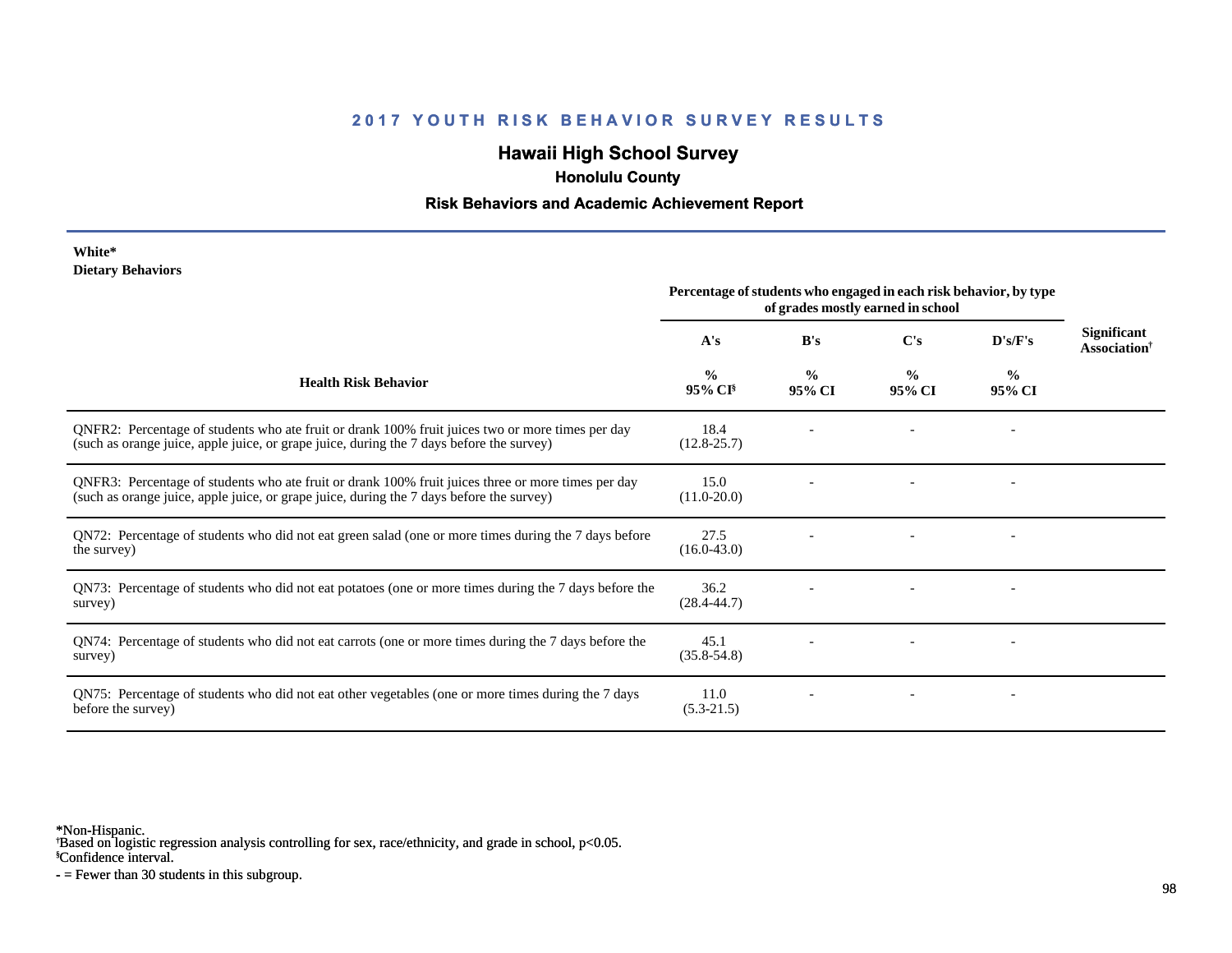# **Hawaii High School Survey**

 **Honolulu County**

#### **Risk Behaviors and Academic Achievement Report**

#### **White\* Dietary Behaviors**

|                                                                                                                                                                                                                                          | Percentage of students who engaged in each risk behavior, by type<br>of grades mostly earned in school |                         |                         |                |                                                       |
|------------------------------------------------------------------------------------------------------------------------------------------------------------------------------------------------------------------------------------------|--------------------------------------------------------------------------------------------------------|-------------------------|-------------------------|----------------|-------------------------------------------------------|
|                                                                                                                                                                                                                                          | A's                                                                                                    | B's                     | $\bf C's$               | D's/F's        | <b>Significant</b><br><b>Association</b> <sup>†</sup> |
| <b>Health Risk Behavior</b>                                                                                                                                                                                                              | $\frac{6}{6}$<br>$95\%$ CI <sup>§</sup>                                                                | $\frac{0}{0}$<br>95% CI | $\frac{0}{0}$<br>95% CI | $\%$<br>95% CI |                                                       |
| ONVEG0: Percentage of students who did not eat vegetables (green salad, potatoes [excluding French<br>fries, fried potatoes, or potato chips], carrots, or other vegetables, during the 7 days before the survey)                        | 1.4<br>$(0.2 - 10.0)$                                                                                  |                         |                         |                |                                                       |
| QNVEG1: Percentage of students who ate vegetables one or more times per day (green salad, potatoes<br>[excluding French fries, fried potatoes, or potato chips], carrots, or other vegetables, during the 7 days<br>before the survey)   | 73.5<br>$(63.3 - 81.7)$                                                                                |                         |                         |                |                                                       |
| QNVEG2: Percentage of students who ate vegetables two or more times per day (green salad, potatoes<br>[excluding French fries, fried potatoes, or potato chips], carrots, or other vegetables, during the 7 days<br>before the survey)   | 27.3<br>$(19.4 - 36.8)$                                                                                |                         |                         |                |                                                       |
| QNVEG3: Percentage of students who ate vegetables three or more times per day (green salad,<br>potatoes [excluding French fries, fried potatoes, or potato chips], carrots, or other vegetables, during the<br>7 days before the survey) | 15.6<br>$(10.3 - 23.1)$                                                                                |                         |                         |                |                                                       |
| QN76: Percentage of students who did not drink a can, bottle, or glass of soda or pop (such as Coke,<br>Pepsi, or Sprite, not counting diet soda or diet pop, during the 7 days before the survey)                                       | 41.6<br>$(28.5 - 56.1)$                                                                                |                         |                         |                |                                                       |
| QNSODA1: Percentage of students who drank a can, bottle, or glass of soda or pop one or more times<br>per day (such as Coke, Pepsi, or Sprite, not counting diet soda or diet pop, during the 7 days before the<br>survey)               | 5.6<br>$(1.5-18.4)$                                                                                    |                         |                         |                |                                                       |

\*Non-Hispanic.

† Based on logistic regression analysis controlling for sex, race/ethnicity, and grade in school, p<0.05.

§Confidence interval.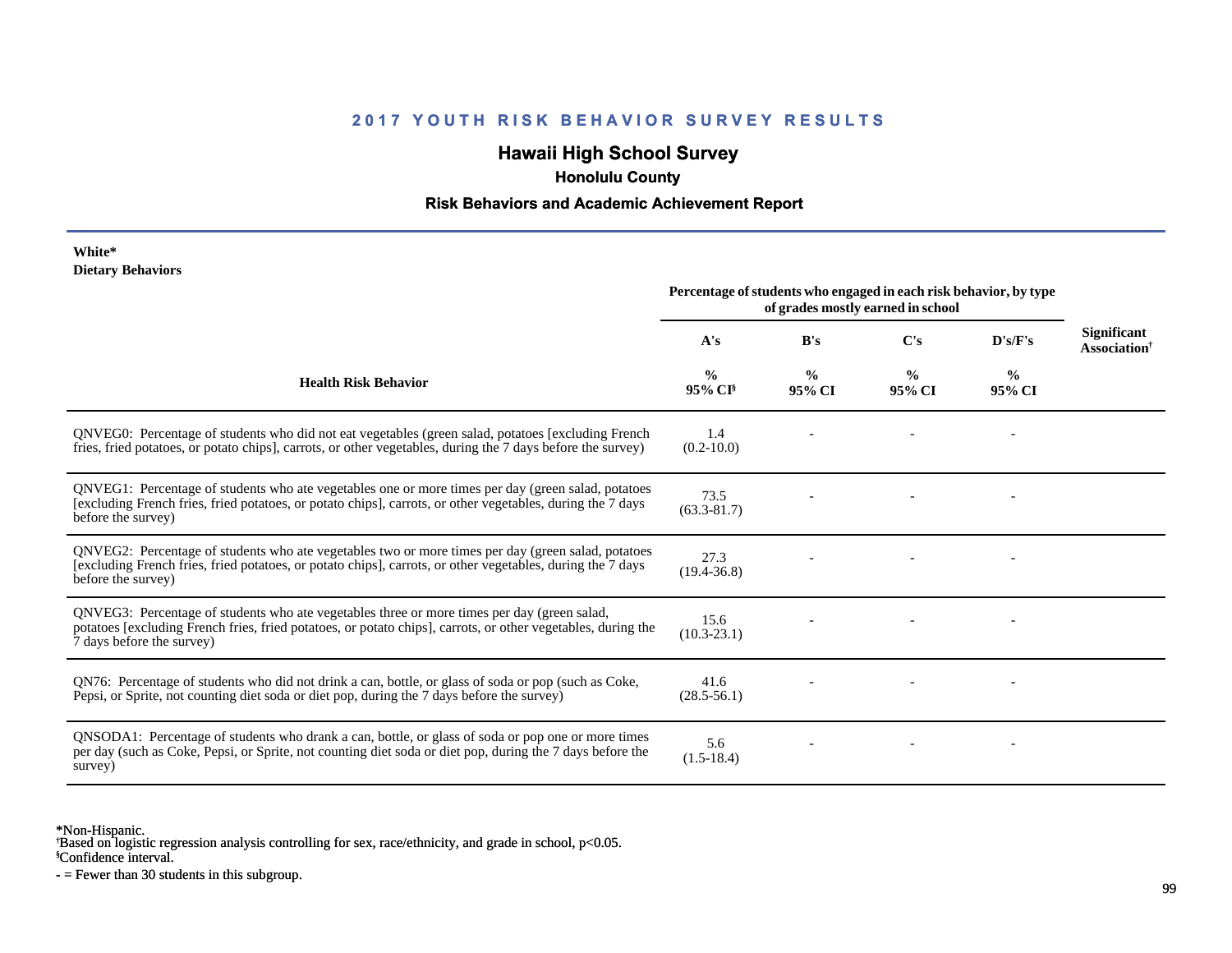# **Hawaii High School Survey**

 **Honolulu County**

#### **Risk Behaviors and Academic Achievement Report**

#### **White\* Dietary Behaviors**

|                                                                                                                                                                                                                                                                                      | Percentage of students who engaged in each risk behavior, by type<br>of grades mostly earned in school |                         |                         |                |                                                       |
|--------------------------------------------------------------------------------------------------------------------------------------------------------------------------------------------------------------------------------------------------------------------------------------|--------------------------------------------------------------------------------------------------------|-------------------------|-------------------------|----------------|-------------------------------------------------------|
|                                                                                                                                                                                                                                                                                      | A's                                                                                                    | B's                     | $\bf C's$               | D's/F's        | <b>Significant</b><br><b>Association</b> <sup>†</sup> |
| <b>Health Risk Behavior</b>                                                                                                                                                                                                                                                          | $\frac{0}{0}$<br>95% CI <sup>§</sup>                                                                   | $\frac{0}{0}$<br>95% CI | $\frac{0}{0}$<br>95% CI | $\%$<br>95% CI |                                                       |
| QNSODA2: Percentage of students who drank a can, bottle, or glass of soda or pop two or more times<br>per day (such as Coke, Pepsi, or Sprite, not counting diet soda or diet pop, during the 7 days before the<br>survey)                                                           | 2.7<br>$(0.5-13.0)$                                                                                    |                         |                         |                |                                                       |
| QNSODA3: Percentage of students who drank a can, bottle, or glass of soda or pop three or more<br>times per day (such as Coke, Pepsi, or Sprite, not counting diet soda or diet pop, during the 7 days<br>before the survey)                                                         | 1.3<br>$(0.3-6.7)$                                                                                     |                         |                         |                |                                                       |
| QN77: Percentage of students who did not drink milk (during the 7 days before the survey)                                                                                                                                                                                            | 30.9<br>$(22.9 - 40.3)$                                                                                |                         |                         |                |                                                       |
| QNMILK1: Percentage of students who drank one or more glasses per day of milk (counting the milk<br>they drank in a glass or cup, from a carton, or with cereal and counting the half pint of milk served at<br>school as equal to one glass, during the 7 days before the survey)   | 31.4<br>$(17.9 - 48.9)$                                                                                |                         |                         |                |                                                       |
| QNMILK2: Percentage of students who drank two or more glasses per day of milk (counting the milk<br>they drank in a glass or cup, from a carton, or with cereal and counting the half pint of milk served at<br>school as equal to one glass, during the 7 days before the survey)   | 16.1<br>$(9.1 - 27.1)$                                                                                 |                         |                         |                |                                                       |
| QNMILK3: Percentage of students who drank three or more glasses per day of milk (counting the milk<br>they drank in a glass or cup, from a carton, or with cereal and counting the half pint of milk served at<br>school as equal to one glass, during the 7 days before the survey) | 4.4<br>$(2.1-9.4)$                                                                                     |                         |                         |                |                                                       |

\*Non-Hispanic.

† Based on logistic regression analysis controlling for sex, race/ethnicity, and grade in school, p<0.05.

§Confidence interval.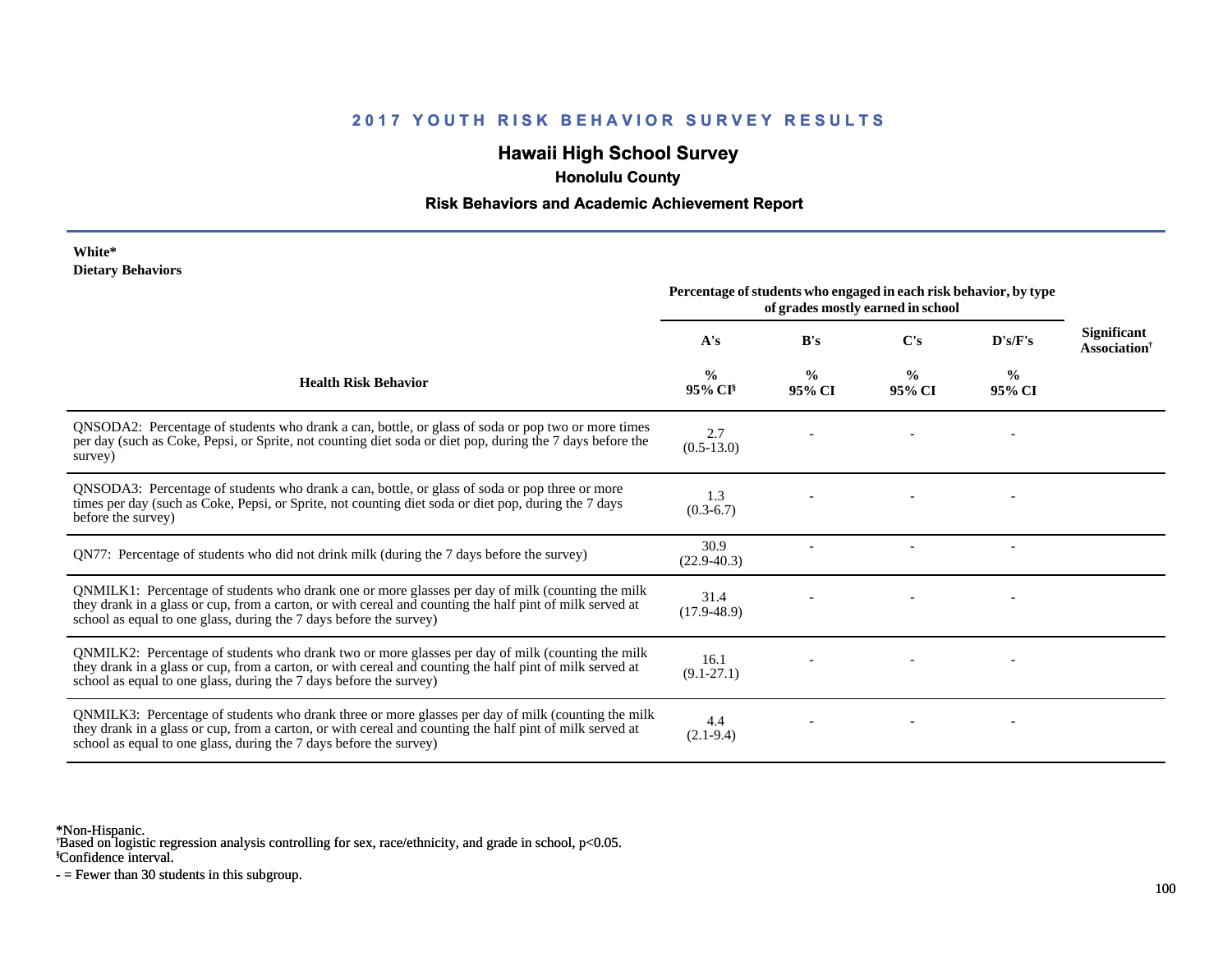# **Hawaii High School Survey**

 **Honolulu County**

#### **Risk Behaviors and Academic Achievement Report**

#### **White\* Dietary Behaviors**

|                                                                                                           | Percentage of students who engaged in each risk behavior, by type<br>of grades mostly earned in school |                         |                          |                          |                                                |
|-----------------------------------------------------------------------------------------------------------|--------------------------------------------------------------------------------------------------------|-------------------------|--------------------------|--------------------------|------------------------------------------------|
|                                                                                                           | A's                                                                                                    | B's                     | $\bf C's$                | D's/F's                  | <b>Significant</b><br>Association <sup>†</sup> |
| <b>Health Risk Behavior</b>                                                                               | $\frac{0}{0}$<br>$95\%$ CI <sup>§</sup>                                                                | $\frac{0}{0}$<br>95% CI | $\frac{0}{0}$<br>95% CI  | $\frac{0}{0}$<br>95% CI  |                                                |
| QN78: Percentage of students who did not eat breakfast (during the 7 days before the survey)              | 13.5<br>$(7.0-24.3)$                                                                                   |                         | $\overline{\phantom{a}}$ | $\overline{\phantom{0}}$ |                                                |
| QNBK7DAY: Percentage of students who ate breakfast on all 7 days (during the 7 days before the<br>survey) | 54.9<br>$(41.8 - 67.3)$                                                                                |                         |                          | $\overline{\phantom{0}}$ |                                                |

\*Non-Hispanic.

† Based on logistic regression analysis controlling for sex, race/ethnicity, and grade in school, p<0.05.

§Confidence interval.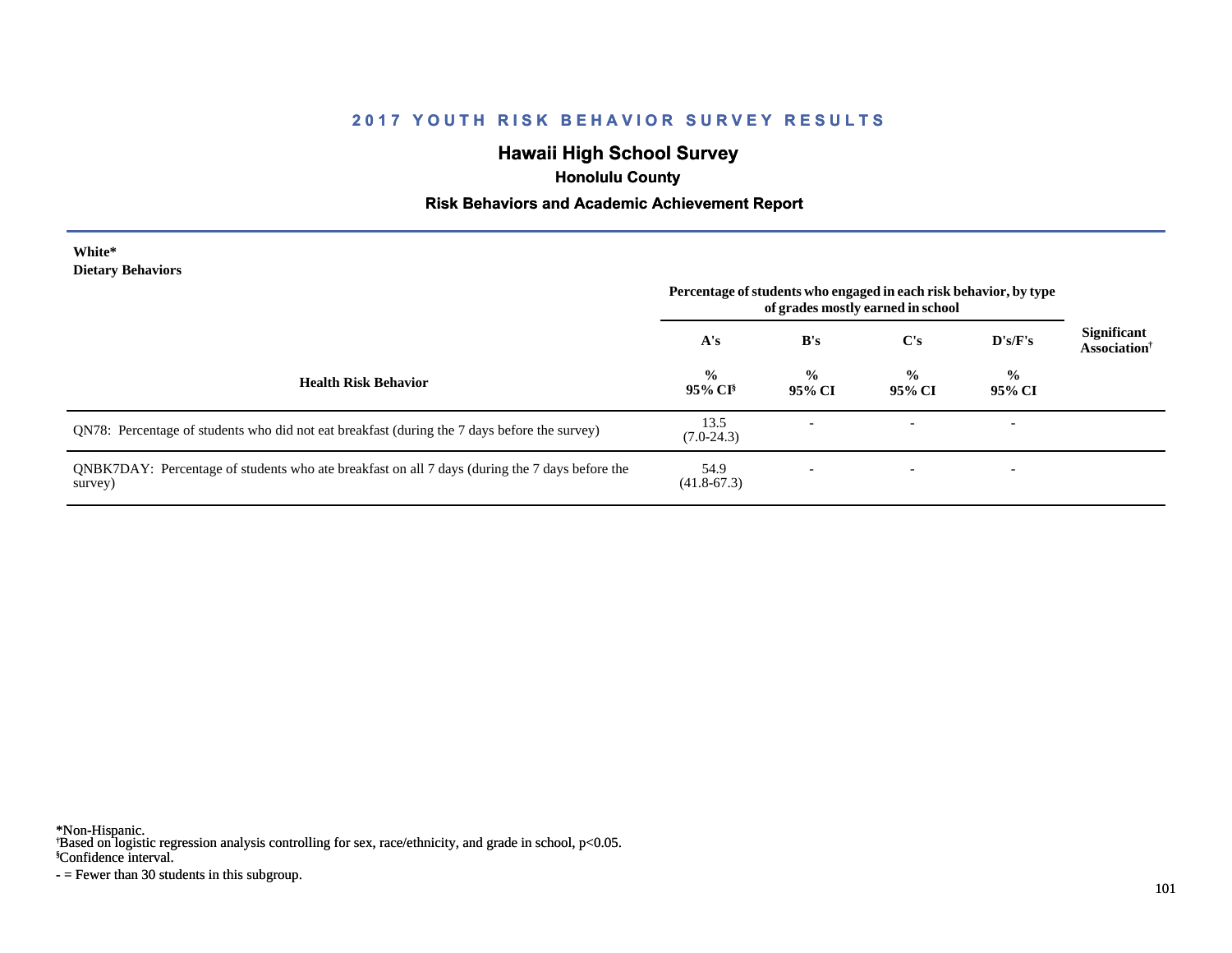# **Hawaii High School Survey**

 **Honolulu County**

#### **Risk Behaviors and Academic Achievement Report**

#### **White\* Physical Activity**

|                                                                                                                                                                                                                                                                                                                                                      | Percentage of students who engaged in each risk behavior, by type<br>of grades mostly earned in school |                         |                         |                         |                                                |
|------------------------------------------------------------------------------------------------------------------------------------------------------------------------------------------------------------------------------------------------------------------------------------------------------------------------------------------------------|--------------------------------------------------------------------------------------------------------|-------------------------|-------------------------|-------------------------|------------------------------------------------|
|                                                                                                                                                                                                                                                                                                                                                      | A's                                                                                                    | B's                     | C's                     | D's/F's                 | <b>Significant</b><br>Association <sup>†</sup> |
| <b>Health Risk Behavior</b>                                                                                                                                                                                                                                                                                                                          | $\frac{0}{0}$<br>95% CI <sup>§</sup>                                                                   | $\frac{0}{0}$<br>95% CI | $\frac{0}{0}$<br>95% CI | $\frac{6}{9}$<br>95% CI |                                                |
| QN79: Percentage of students who were physically active at least 60 minutes per day on 5 or more<br>days (in any kind of physical activity that increased their heart rate and made them breathe hard some<br>of the time during the 7 days before the survey)                                                                                       | 49.2<br>$(33.4 - 65.2)$                                                                                |                         |                         |                         |                                                |
| QNPA0DAY: Percentage of students who did not participate in at least 60 minutes of physical activity<br>on at least 1 day (in any kind of physical activity that increased their heart rate and made them breather<br>hard some of the time during the 7 days before the survey)                                                                     | 15.1<br>$(7.7 - 27.3)$                                                                                 |                         |                         |                         |                                                |
| QNPA7DAY: Percentage of students who were physically active at least 60 minutes per day on all 7<br>days (in any kind of physical activity that increased their heart rate and made them breathe hard some<br>of the time during the 7 days before the survey)                                                                                       | 27.2<br>$(10.0 - 55.5)$                                                                                |                         |                         |                         |                                                |
| QN80: Percentage of students who watched television 3 or more hours per day (on an average school<br>day)                                                                                                                                                                                                                                            | 20.8<br>$(12.2 - 33.2)$                                                                                |                         |                         |                         |                                                |
| QN81: Percentage of students who played video or computer games or used a computer 3 or more<br>hours per day (counting time spent on things such as Xbox, PlayStation, an iPad or other tablet, a<br>smartphone, texting, YouTube, Instagram, Facebook, or other social media, for something that was not<br>school work, on an average school day) | 28.4<br>$(18.9 - 40.3)$                                                                                |                         |                         |                         |                                                |
| QN82: Percentage of students who attended physical education (PE) classes on 1 or more days (in an<br>average week when they were in school)                                                                                                                                                                                                         | 39.1<br>$(28.0 - 51.4)$                                                                                |                         |                         |                         |                                                |

\*Non-Hispanic.

† Based on logistic regression analysis controlling for sex, race/ethnicity, and grade in school, p<0.05.

§Confidence interval.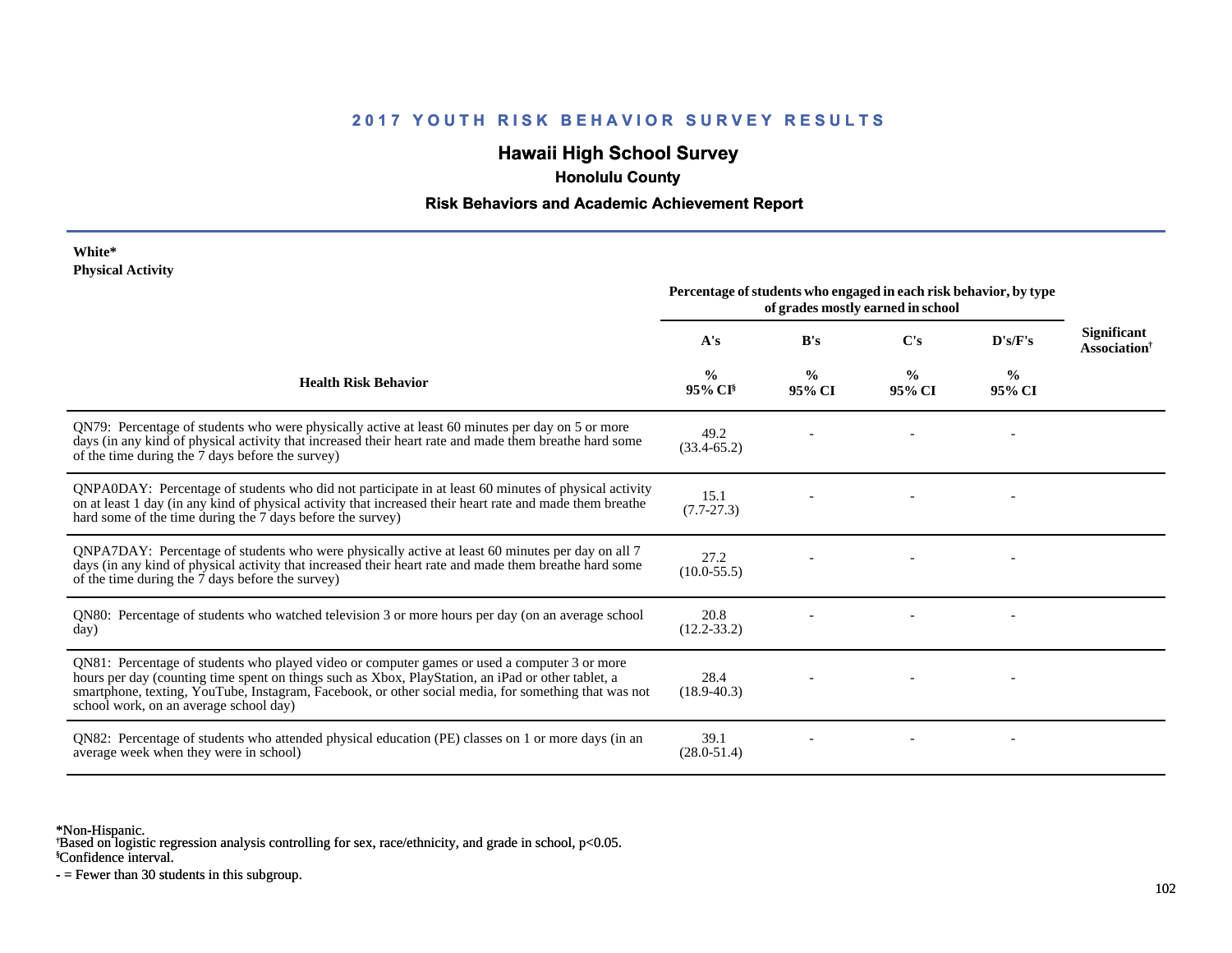# **Hawaii High School Survey**

 **Honolulu County**

# **Risk Behaviors and Academic Achievement Report**

| White*                   |  |
|--------------------------|--|
| <b>Physical Activity</b> |  |

|                                                                                                                                                                             | Percentage of students who engaged in each risk behavior, by type<br>of grades mostly earned in school |                         |                         |                          |                                         |
|-----------------------------------------------------------------------------------------------------------------------------------------------------------------------------|--------------------------------------------------------------------------------------------------------|-------------------------|-------------------------|--------------------------|-----------------------------------------|
|                                                                                                                                                                             | A's                                                                                                    | B's                     | $\bf C's$               | D's/F's                  | Significant<br>Association <sup>†</sup> |
| <b>Health Risk Behavior</b>                                                                                                                                                 | $\frac{0}{0}$<br>$95\%$ CI <sup>§</sup>                                                                | $\frac{0}{0}$<br>95% CI | $\frac{0}{0}$<br>95% CI | $\frac{0}{0}$<br>95% CI  |                                         |
| QNDLYPE: Percentage of students who attended physical education (PE) classes on all 5 days (in an<br>average week when they were in school)                                 | 0.0                                                                                                    |                         |                         | $\overline{\phantom{0}}$ |                                         |
| QN83: Percentage of students who played on at least one sports team (counting any teams run by their<br>school or community groups, during the 12 months before the survey) | 58.9<br>$(49.1 - 68.1)$                                                                                |                         |                         |                          |                                         |
| QN88: Percentage of students who got 8 or more hours of sleep (on an average school night)                                                                                  | 39.4<br>$(29.2 - 50.7)$                                                                                |                         |                         |                          |                                         |

\*Non-Hispanic.

† Based on logistic regression analysis controlling for sex, race/ethnicity, and grade in school, p<0.05.

§Confidence interval.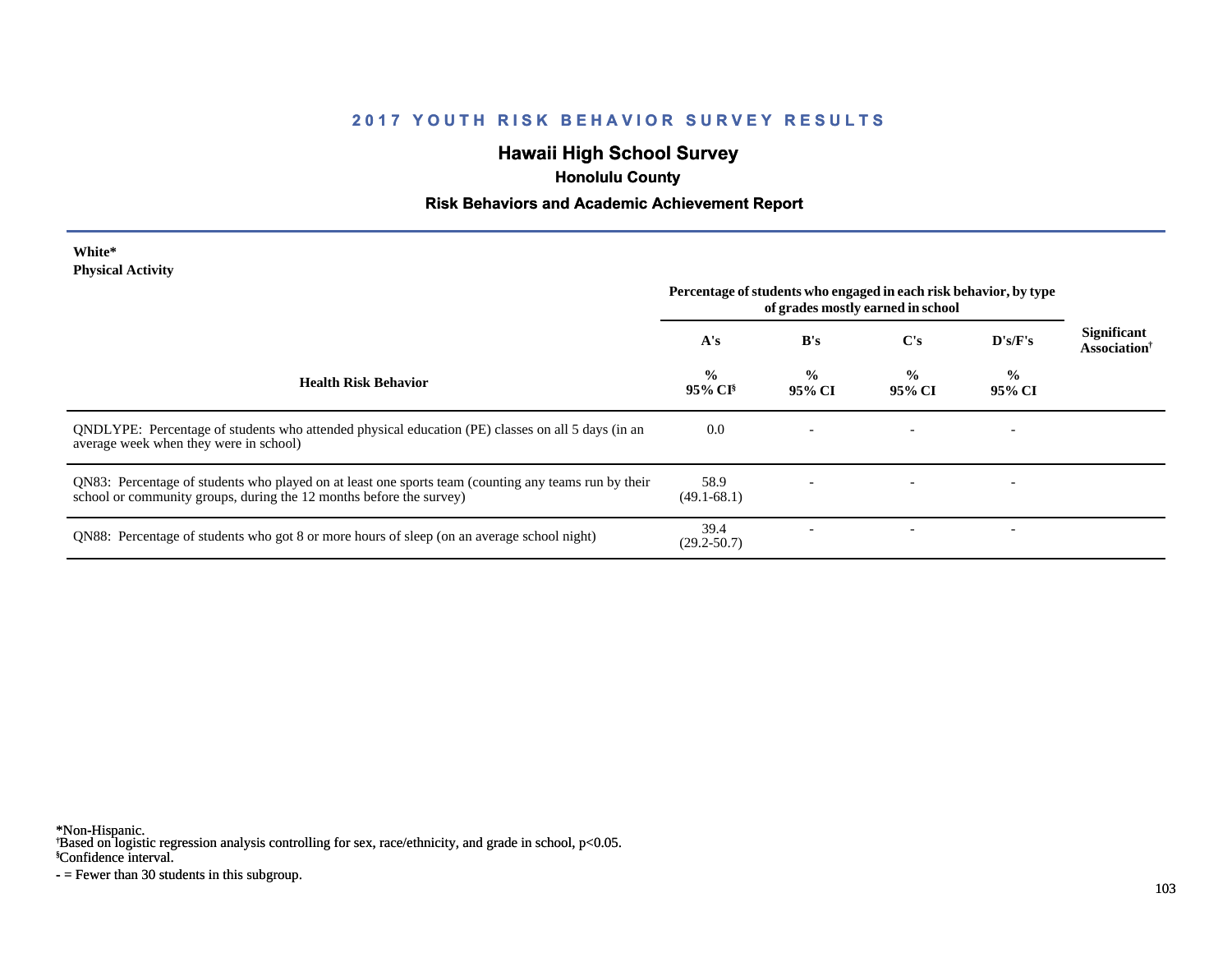# **Hawaii High School Survey**

 **Honolulu County**

#### **Risk Behaviors and Academic Achievement Report**

| White*<br><b>Other</b>                                                                                                                                 | Percentage of students who engaged in each risk behavior, by type<br>of grades mostly earned in school |                         |                         |                          |                                                |
|--------------------------------------------------------------------------------------------------------------------------------------------------------|--------------------------------------------------------------------------------------------------------|-------------------------|-------------------------|--------------------------|------------------------------------------------|
|                                                                                                                                                        | A's                                                                                                    | B's                     | C's                     | $\bf{D's/F's}$           | Significant<br><b>Association</b> <sup>†</sup> |
| <b>Health Risk Behavior</b>                                                                                                                            | $\frac{0}{0}$<br>95% CI <sup>§</sup>                                                                   | $\frac{6}{9}$<br>95% CI | $\frac{0}{0}$<br>95% CI | $\frac{0}{0}$<br>95% CI  |                                                |
| QN86: Percentage of students who saw a dentist (for a check-up, exam, teeth cleaning, or other dental<br>work, during the 12 months before the survey) | 91.7<br>$(75.0 - 97.6)$                                                                                |                         |                         | $\overline{\phantom{a}}$ |                                                |
| QNNODNT: Percentage of students who never saw a dentist (for a check-up, exam, teeth cleaning, or<br>other dental work)                                | 0.0                                                                                                    |                         |                         |                          |                                                |
| QN87: Percentage of students who had ever been told by a doctor or nurse that they had asthma                                                          | 17.0<br>$(10.9 - 25.7)$                                                                                |                         |                         | $\overline{\phantom{a}}$ |                                                |

\*Non-Hispanic.

† Based on logistic regression analysis controlling for sex, race/ethnicity, and grade in school, p<0.05.

§Confidence interval.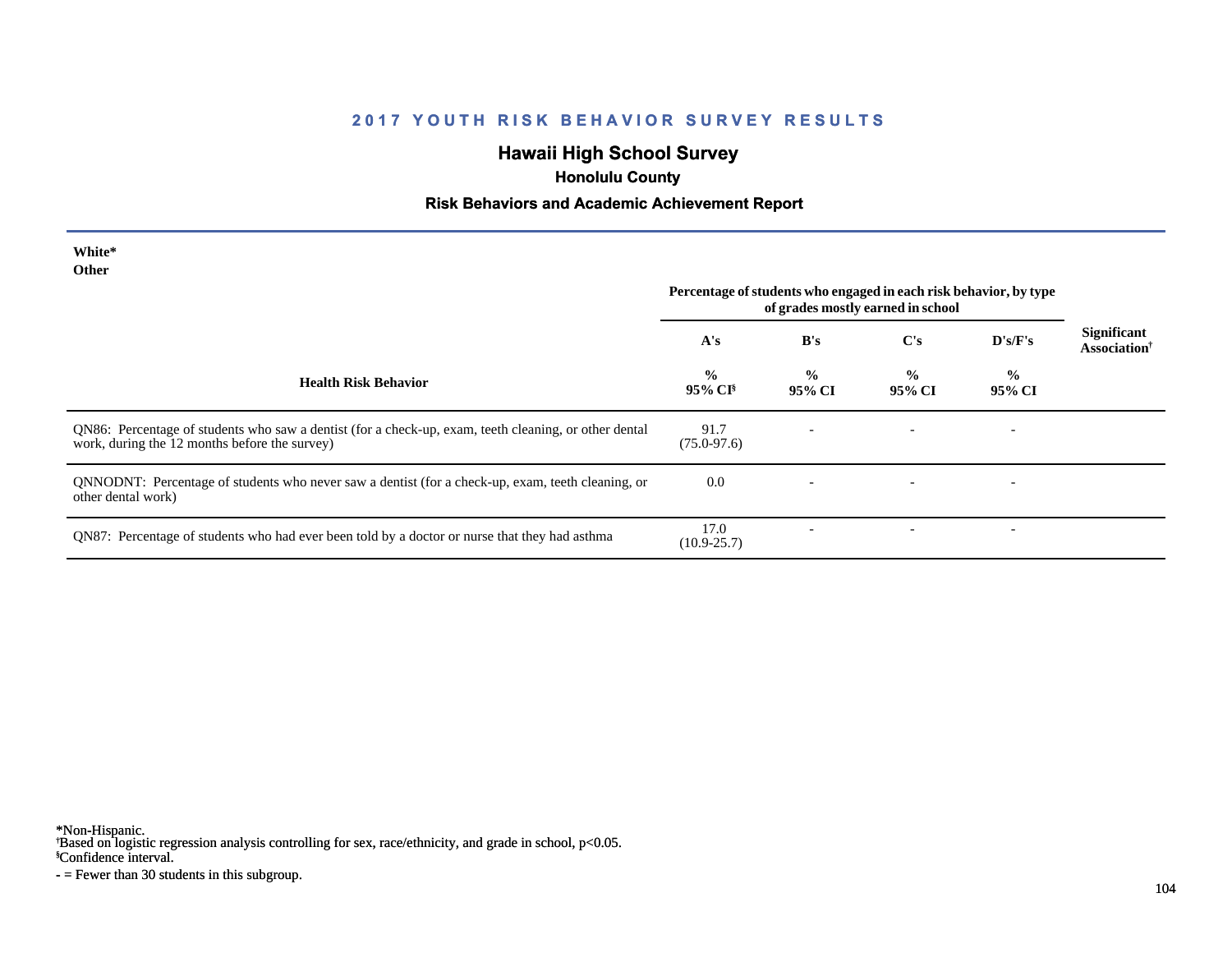# **Hawaii High School Survey**

 **Honolulu County**

#### **Risk Behaviors and Academic Achievement Report**

| <i>v</i> ulte<br><b>Site-Added</b>                                                                                                                                                                                                                                                                                                                                                                                                                                                   | Percentage of students who engaged in each risk behavior, by type<br>of grades mostly earned in school |                         |                         |                |                                                       |
|--------------------------------------------------------------------------------------------------------------------------------------------------------------------------------------------------------------------------------------------------------------------------------------------------------------------------------------------------------------------------------------------------------------------------------------------------------------------------------------|--------------------------------------------------------------------------------------------------------|-------------------------|-------------------------|----------------|-------------------------------------------------------|
|                                                                                                                                                                                                                                                                                                                                                                                                                                                                                      | A's                                                                                                    | B's                     | $\bf C's$               | D's/F's        | <b>Significant</b><br><b>Association</b> <sup>†</sup> |
| <b>Health Risk Behavior</b>                                                                                                                                                                                                                                                                                                                                                                                                                                                          | $\frac{0}{0}$<br>95% CI                                                                                | $\frac{0}{0}$<br>95% CI | $\frac{0}{0}$<br>95% CI | $\%$<br>95% CI |                                                       |
| QN90: Percentage of students who report they do not describe themselves as only one race or ethnicity                                                                                                                                                                                                                                                                                                                                                                                | 9.7<br>$(3.5-24.2)$                                                                                    |                         |                         |                |                                                       |
| QN91: Percentage of students who reported that either of their parents or other adults in their family<br>are serving on active duty in the military                                                                                                                                                                                                                                                                                                                                 | 50.8<br>$(25.3 - 75.9)$                                                                                |                         |                         |                |                                                       |
| QN92: Percentage of students who reported someone they were dating or going out with purposely<br>tried to control them or emotionally hurt them one or more times (such things as being told who they<br>could and could not spend time with, being humiliated in front of others, or being threatened if they did<br>not do what they wanted, during the 12 months before the survey, among students who dated or went<br>out with someone during the 12 months before the survey) |                                                                                                        |                         |                         |                |                                                       |
| QN93: Percentage of students who disagree or strongly disagree that harassment and bullying by other<br>students is a problem at their school                                                                                                                                                                                                                                                                                                                                        | 29.4<br>$(16.2 - 47.3)$                                                                                |                         |                         |                |                                                       |
| QN94: Percentage of students who did something to purposely hurt themselves without wanting to die<br>(such as cutting or burning themselves on purpose one or more times during the 12 months before the<br>survey)                                                                                                                                                                                                                                                                 | 11.5<br>$(7.4-17.5)$                                                                                   |                         |                         |                |                                                       |
| QN95: Percentage of students who first tried using an electronic vapor product before age 13 years                                                                                                                                                                                                                                                                                                                                                                                   | 0.0                                                                                                    |                         |                         |                |                                                       |

\*Non-Hispanic.

**White\***

† Based on logistic regression analysis controlling for sex, race/ethnicity, and grade in school, p<0.05.

§Confidence interval.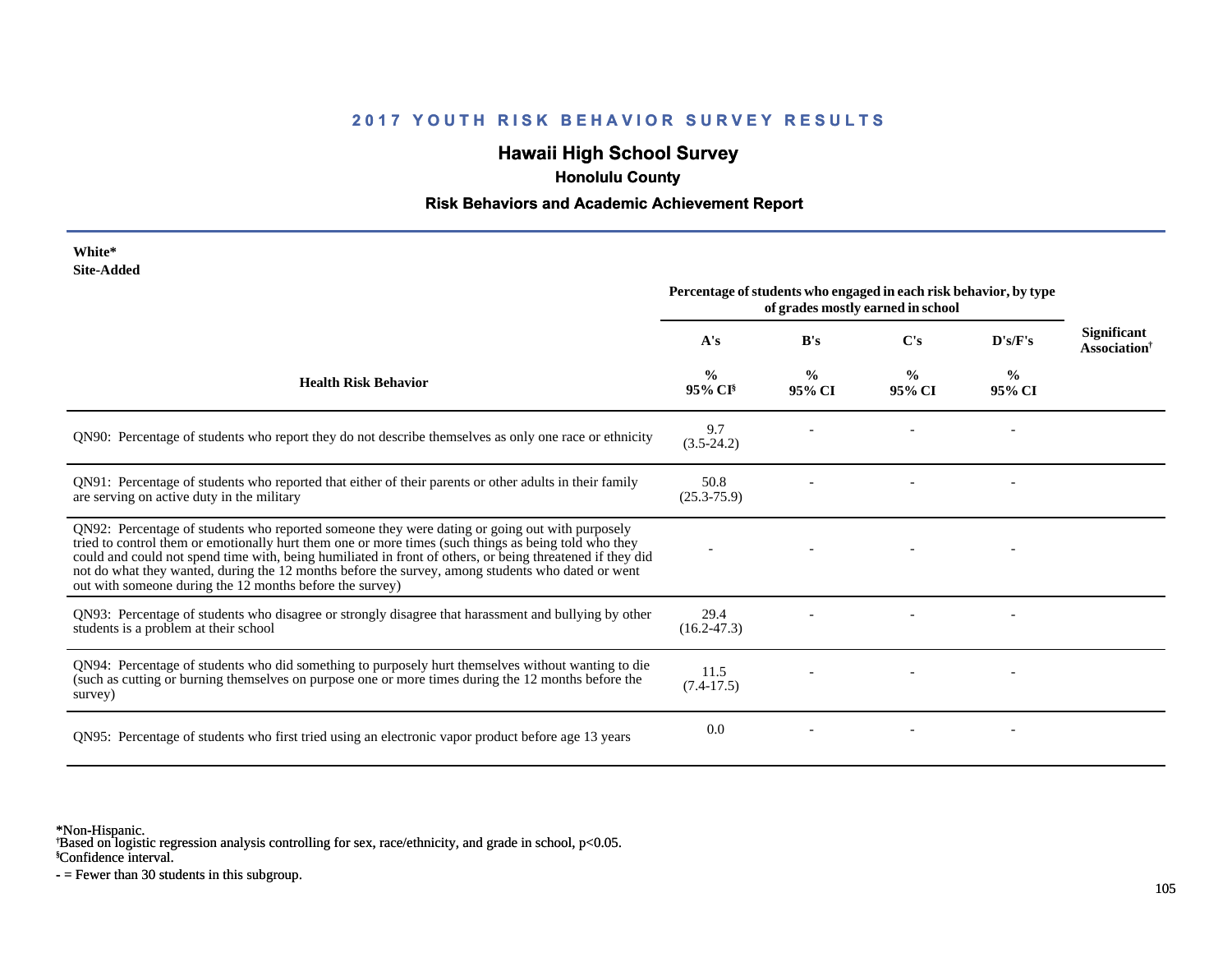# **Hawaii High School Survey**

 **Honolulu County**

#### **Risk Behaviors and Academic Achievement Report**

| White*     |
|------------|
| Site-Added |

| one Auucu                                                                                                                                                                                                                                                                                                                                                                                  | Percentage of students who engaged in each risk behavior, by type<br>of grades mostly earned in school |                         |                         |                         |                                         |
|--------------------------------------------------------------------------------------------------------------------------------------------------------------------------------------------------------------------------------------------------------------------------------------------------------------------------------------------------------------------------------------------|--------------------------------------------------------------------------------------------------------|-------------------------|-------------------------|-------------------------|-----------------------------------------|
|                                                                                                                                                                                                                                                                                                                                                                                            | A's                                                                                                    | B's                     | C's                     | D's/F's                 | Significant<br>Association <sup>†</sup> |
| <b>Health Risk Behavior</b>                                                                                                                                                                                                                                                                                                                                                                | $\frac{0}{0}$<br>95% CI <sup>§</sup>                                                                   | $\frac{0}{0}$<br>95% CI | $\frac{0}{0}$<br>95% CI | $\frac{6}{9}$<br>95% CI |                                         |
| QN96: Percentage of students who usually got the alcohol they drank by buying it themselves (from a<br>store, such as a liquor store, convenience store, supermarket, discount store, or gas station, from a<br>restaurant, bar, or club, or from a public event such as a concert or sporting event, during the 30 days<br>before the survey, among students who currently drank alcohol) |                                                                                                        |                         |                         |                         |                                         |
| QN97: Percentage of students who usually used marijuana by smoking it in a joint, bong, pipe, or blunt<br>(during the 30 days before the survey, among students who used marijuana)                                                                                                                                                                                                        |                                                                                                        |                         |                         |                         |                                         |
| QN98: Percentage of students who ever used hallucinogenic drugs (such as LSD, acid, PCP, angel<br>dust, mescaline, or mushrooms, one or more times during their life)                                                                                                                                                                                                                      | 5.8<br>$(2.5-12.7)$                                                                                    |                         |                         |                         |                                         |
| ON99: Percentage of students who are transgender                                                                                                                                                                                                                                                                                                                                           | 1.8<br>$(0.2-12.3)$                                                                                    |                         |                         |                         |                                         |
| QN100: Percentage of students who tried to lose weight or keep from gaining weight by going without<br>eating for 24 hours or more; taking any diet pills, powders, or liquids; vomiting or taking laxatives;<br>smoking cigarettes; or skipping meals (during the 30 days before the survey)                                                                                              | 19.3<br>$(13.3 - 27.0)$                                                                                |                         |                         |                         |                                         |
| QN101: Percentage of students who drank a can, bottle, pouch, or glass of a juice drink (such as Fruit<br>Punch, Hawaiian Sun, Aloha Maid, Sunny Delight, or Tang, but not counting 100% fruit juice, one or<br>more times per day during the 7 days before the survey)                                                                                                                    | 0.0                                                                                                    |                         |                         |                         |                                         |

\*Non-Hispanic.

† Based on logistic regression analysis controlling for sex, race/ethnicity, and grade in school, p<0.05.

§Confidence interval.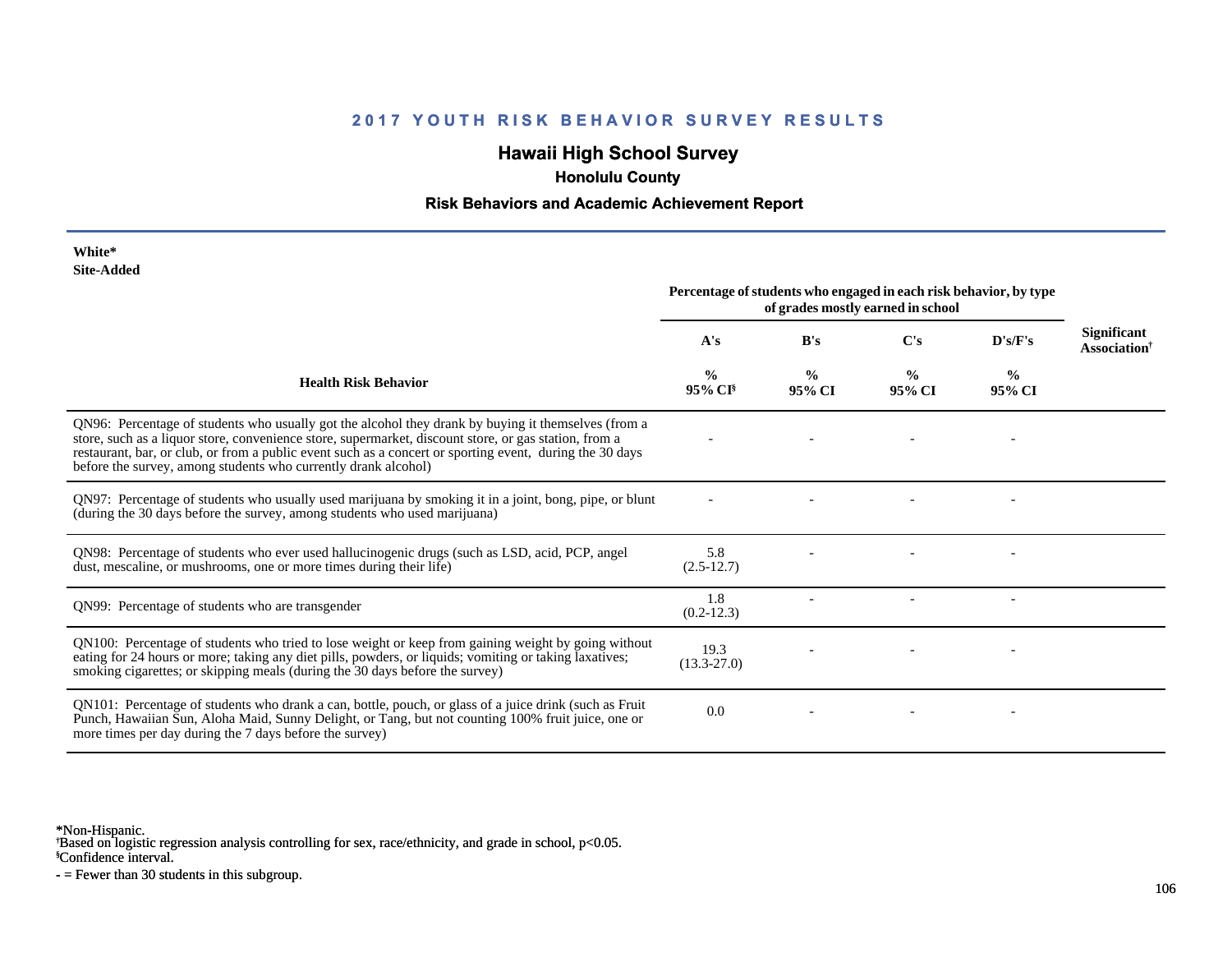# **Hawaii High School Survey**

 **Honolulu County**

# **Risk Behaviors and Academic Achievement Report**

| White*     |
|------------|
| Site-Added |

| www.suuru                                                                                                                                                                                        | Percentage of students who engaged in each risk behavior, by type<br>of grades mostly earned in school |                         |                         |                         |                                                |
|--------------------------------------------------------------------------------------------------------------------------------------------------------------------------------------------------|--------------------------------------------------------------------------------------------------------|-------------------------|-------------------------|-------------------------|------------------------------------------------|
|                                                                                                                                                                                                  | A's                                                                                                    | B's                     | C's                     | D's/F's                 | <b>Significant</b><br>Association <sup>†</sup> |
| <b>Health Risk Behavior</b>                                                                                                                                                                      | $\frac{0}{0}$<br>95% CI                                                                                | $\frac{0}{0}$<br>95% CI | $\frac{0}{0}$<br>95% CI | $\frac{0}{0}$<br>95% CI |                                                |
| QN102: Percentage of students who most of the time or always went hungry because there was not<br>enough food in their home (during the 30 days before the survey)                               | 3.3<br>$(0.4 - 21.2)$                                                                                  |                         |                         |                         |                                                |
| QN103: Percentage of students who did exercises to strengthen or tone their muscles on three or more<br>days (such as push-ups, sit-ups, or weight lifting, during the 7 days before the survey) | 48.7<br>$(35.1 - 62.4)$                                                                                |                         |                         |                         |                                                |
| QN104: Percentage of students who walk or ride their bike to or from school (one or more days during<br>an average week when they are in school and weather allows them to do so)                | 33.6<br>$(25.9 - 42.4)$                                                                                |                         |                         |                         |                                                |
| QN105: Percentage of students who have been taught about AIDS or HIV infection in school                                                                                                         | 71.9<br>$(54.3 - 84.6)$                                                                                |                         |                         |                         |                                                |
| QN106: Percentage of students who most of the time or always wear sunscreen (with an SPF of 15 or<br>higher when they are outside for more than one hour on a sunny day)                         | 21.8<br>$(11.2 - 38.2)$                                                                                |                         |                         |                         |                                                |
| QN107: Percentage of students who had a toothache (during the 12 months before the survey)                                                                                                       | 18.6<br>$(11.7 - 28.3)$                                                                                |                         |                         |                         |                                                |
| QN108: Percentage of students who saw a doctor or nurse (for a check-up or physical exam when they<br>were not sick or injured during the 12 months before the survey)                           | 78.5<br>$(69.3 - 85.4)$                                                                                |                         |                         |                         |                                                |

\*Non-Hispanic.

† Based on logistic regression analysis controlling for sex, race/ethnicity, and grade in school, p<0.05.

§Confidence interval.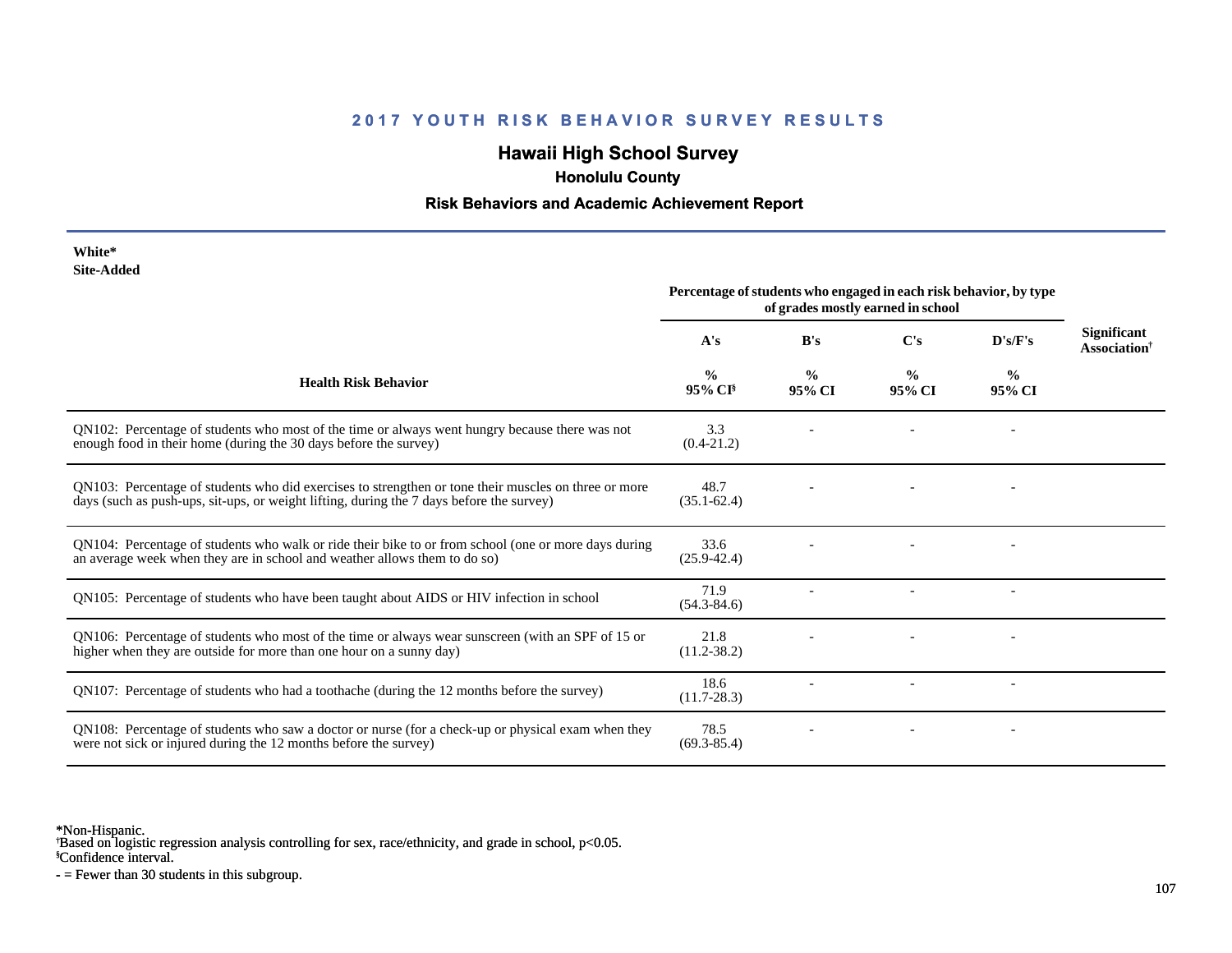# **Hawaii High School Survey**

 **Honolulu County**

#### **Risk Behaviors and Academic Achievement Report**

| White*     |
|------------|
| Site-Added |

| Site-Added                                                                                                                                                                                                                                  | Percentage of students who engaged in each risk behavior, by type<br>of grades mostly earned in school |                         |                |                         |                                                |
|---------------------------------------------------------------------------------------------------------------------------------------------------------------------------------------------------------------------------------------------|--------------------------------------------------------------------------------------------------------|-------------------------|----------------|-------------------------|------------------------------------------------|
|                                                                                                                                                                                                                                             | A's                                                                                                    | B's                     | $\bf C's$      | D's/F's                 | Significant<br><b>Association</b> <sup>†</sup> |
| <b>Health Risk Behavior</b>                                                                                                                                                                                                                 | $\frac{0}{0}$<br>$95\%$ CI <sup>§</sup>                                                                | $\frac{0}{0}$<br>95% CI | $\%$<br>95% CI | $\frac{0}{0}$<br>95% CI |                                                |
| QN109: Percentage of students who had been told by a doctor or nurse that they had asthma and who<br>still have asthma                                                                                                                      | 7.5<br>$(3.2 - 16.5)$                                                                                  |                         |                |                         |                                                |
| QN110: Percentage of students who did not go to school because they were sick (on one or more days<br>during the 30 days before the survey)                                                                                                 | 40.2<br>$(24.6 - 58.1)$                                                                                |                         |                |                         |                                                |
| QN111: Percentage of students who usually slept in the home of a friend, family member, or other<br>person because they had to leave their home or their parent or guardian cannot afford housing (during<br>the 30 days before the survey) | 1.8<br>$(0.2 - 12.3)$                                                                                  |                         |                |                         |                                                |
| QN112: Percentage of students who probably or definitely will complete a post high school program<br>(such as a vocational training program, military service, community college, or 4-year college)                                        | 93.9<br>$(83.5-97.9)$                                                                                  |                         |                |                         |                                                |
| QN113: Percentage of students who most of the time or always get the kind of help they need (among<br>students who report having felt sad, empty, hopeless, angry, or anxious)                                                              | 22.1<br>$(11.6-37.9)$                                                                                  |                         |                |                         |                                                |
| QN114: Percentage of students who reported there is at least one teacher or other adult in their school<br>that they can talk to if they have a problem                                                                                     | 70.7<br>$(63.3 - 77.1)$                                                                                |                         |                |                         |                                                |

\*Non-Hispanic.

† Based on logistic regression analysis controlling for sex, race/ethnicity, and grade in school, p<0.05.

§Confidence interval.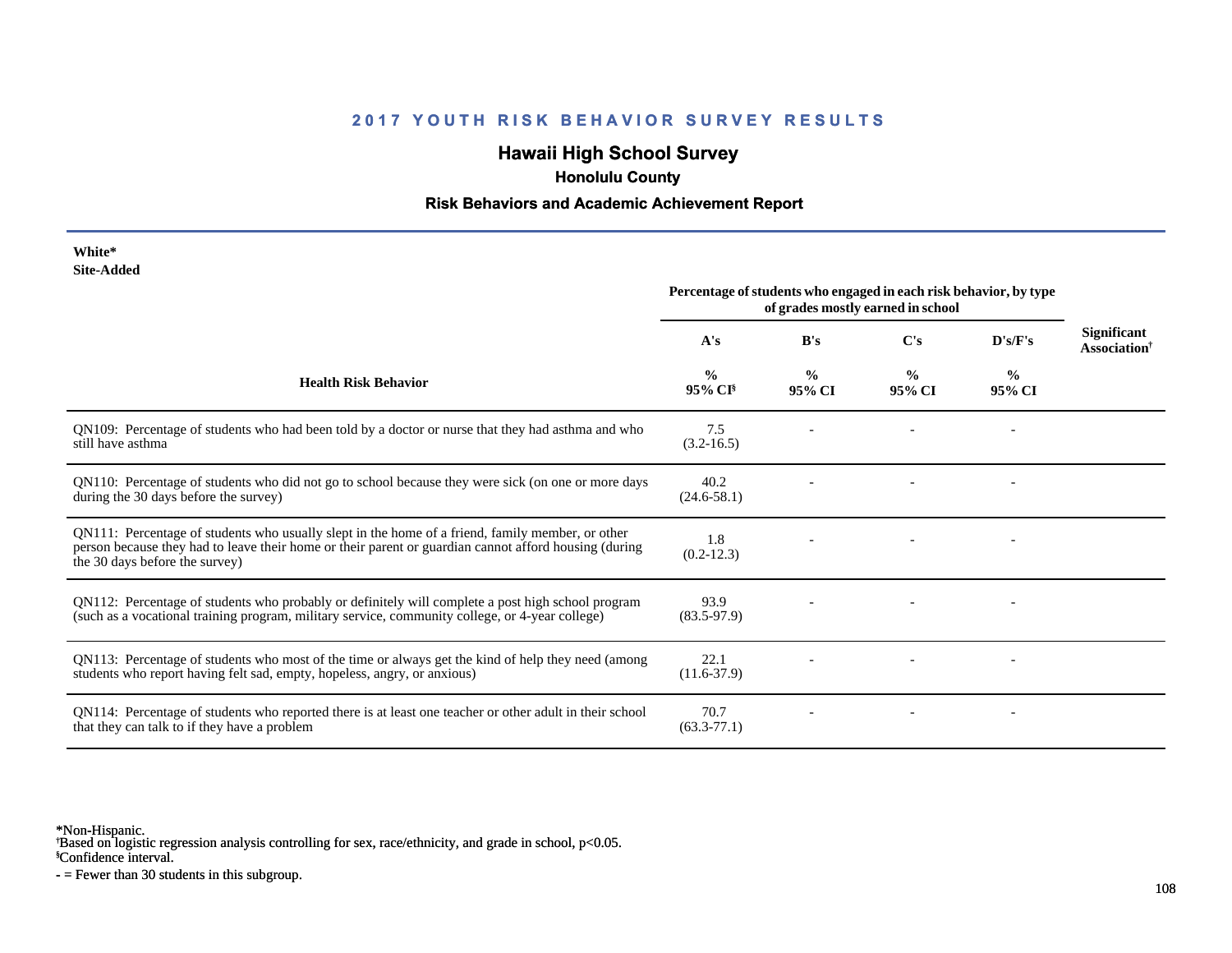# **2017 YOUTH RISK BEHAVIOR SURVEY RESULTS**

## **Hawaii High School Survey**

 **Honolulu County**

## **Risk Behaviors and Academic Achievement Report**

| White*     |
|------------|
| Site-Added |

|                                                                                                                                                                                                                  | Percentage of students who engaged in each risk behavior, by type<br>of grades mostly earned in school |                         |                         |                |                                                |
|------------------------------------------------------------------------------------------------------------------------------------------------------------------------------------------------------------------|--------------------------------------------------------------------------------------------------------|-------------------------|-------------------------|----------------|------------------------------------------------|
|                                                                                                                                                                                                                  | A's                                                                                                    | B's                     | C's                     | D's/F's        | <b>Significant</b><br>Association <sup>†</sup> |
| <b>Health Risk Behavior</b>                                                                                                                                                                                      | $\frac{0}{0}$<br>95% CI <sup>§</sup>                                                                   | $\frac{0}{0}$<br>95% CI | $\frac{0}{0}$<br>95% CI | $\%$<br>95% CI |                                                |
| QN115: Percentage of students who have an adult outside of school they can talk to about things that<br>are important to them                                                                                    | 81.9<br>$(69.0 - 90.2)$                                                                                |                         |                         |                |                                                |
| QN116: Percentage of students who reported their parents or other adults in their family talked with<br>them about what they expect them to do or not to do when it comes to sex                                 | 67.0<br>$(54.8 - 77.3)$                                                                                |                         |                         |                |                                                |
| QN117: Percentage of students who report their parents would feel it was a little bit wrong, wrong, or<br>very wrong for them to drink beer, wine, or hard liquor regularly (such as rum, gin, vodka or whiskey) | 97.2<br>$(91.0 - 99.2)$                                                                                |                         |                         |                |                                                |
| QN118: Percentage of students who have talked with one of their parents or another adult in their<br>family about the dangers of tobacco, alcohol, or drug use (during the 12 months before the survey)          | 60.9<br>$(50.0 - 70.8)$                                                                                |                         |                         |                |                                                |
| QN119: Percentage of students who have ridden in a car driven by someone, including the student,<br>who was "high" or had been using alcohol or drugs (during the 30 days before the survey)                     | 13.7<br>$(9.3-19.8)$                                                                                   |                         |                         |                |                                                |
| QN120: Percentage of students who ever use alcohol or drugs to relax, feel better about themselves, or<br>fit in                                                                                                 | 9.4<br>$(3.2 - 24.2)$                                                                                  |                         |                         |                |                                                |

\*Non-Hispanic.

† Based on logistic regression analysis controlling for sex, race/ethnicity, and grade in school, p<0.05.

§Confidence interval.

- = Fewer than 30 students in this subgroup.